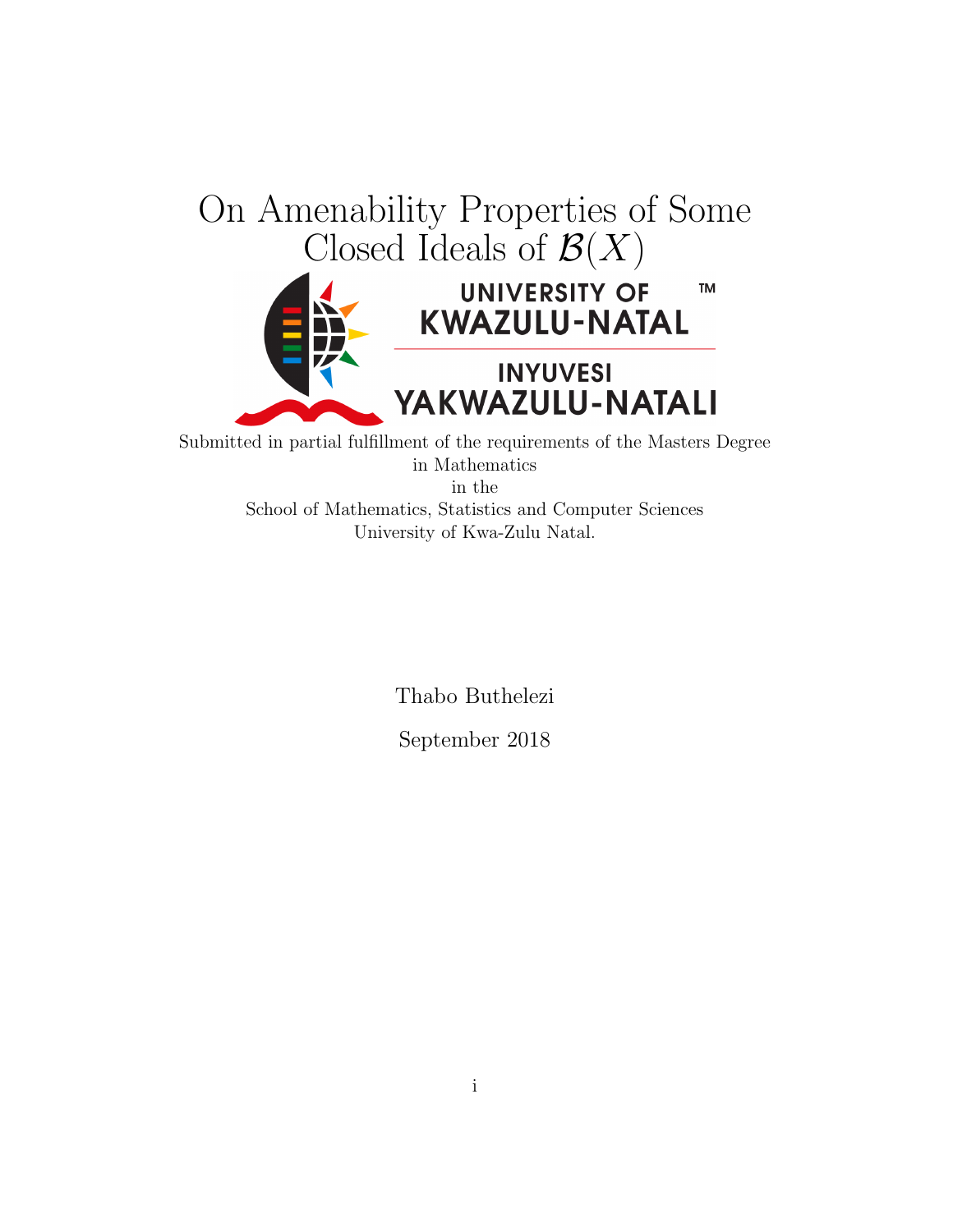#### Abstract

In this dissertation, we investigate the relationship between the geometric properties of Banach spaces and some amenability properties of Banach algebra of operators on a Banach space. In doing this, we first carried out an extensive review on the general theory of Banach algebras and some closed ideals of  $B(X)$ , the Banach algebra of bounded linear operators on a Banach space X. Thereafter, various geometric properties of Banach spaces are studied and examples given. Finally, the notions of amenability in general Banach algebras are examined and characterized. This paves a way for our main focus in this study, where we investigate how the geometric properties of Banach spaces affect the amenability properties of some closed ideals of  $B(X)$ .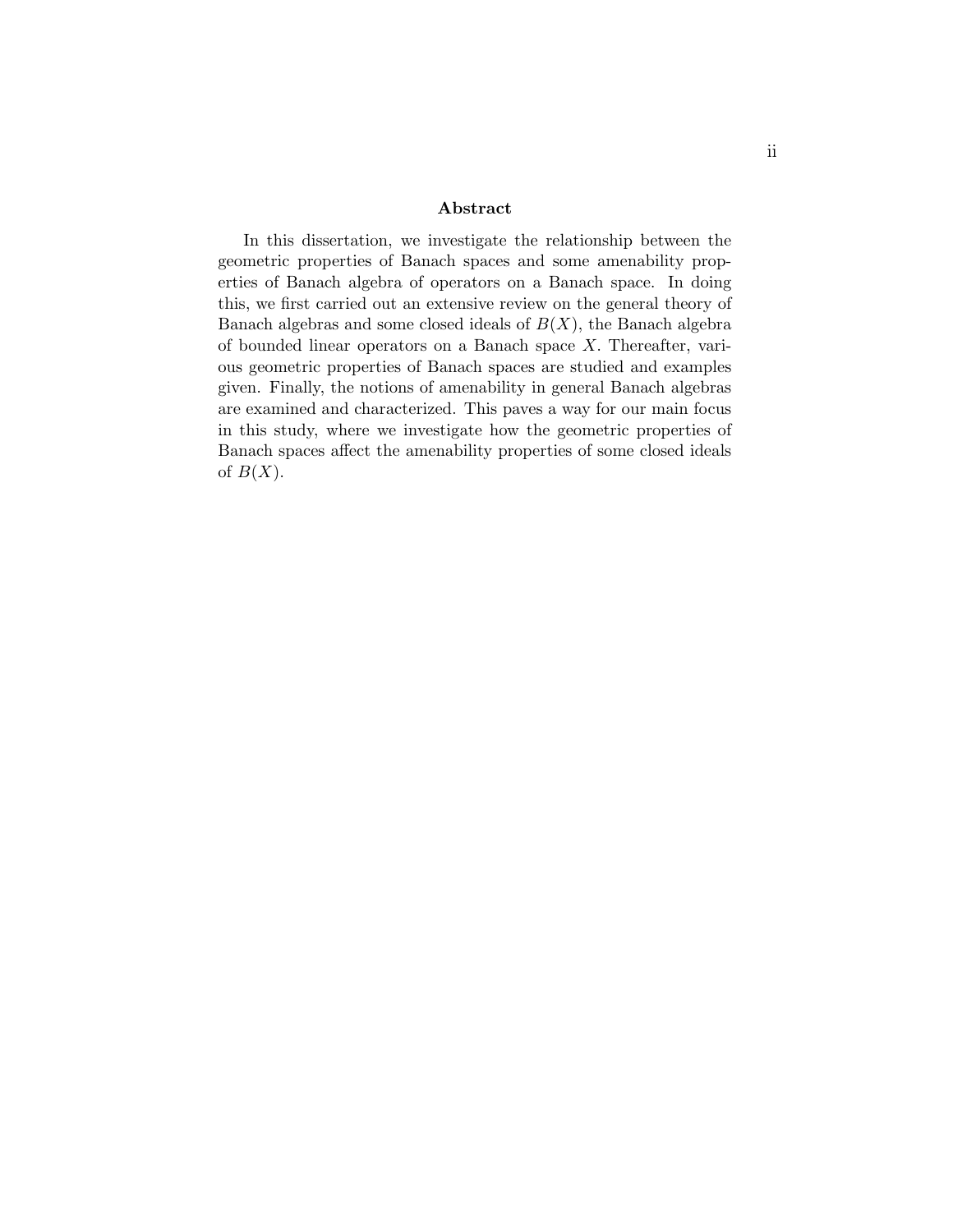# Declaration

I, undersigned, here by declare that the work contained in this dissertation is my original work, and that any work done by others or myself has been acknowledged and referenced accordingly.

This work was done under the guidance of Dr. O.T. Mewomo, at the University of Kwa-Zulu Natal, Durban, South Africa.

................................................................................................... Thabo Njabulo Buthelezi

In my capacity as supervisor of the candidate's Masters dissertation, I certify that the above statements are true to the best of my knowledge.

| $\sim$ |  |  |
|--------|--|--|
|        |  |  |
|        |  |  |
|        |  |  |

Date:.......................................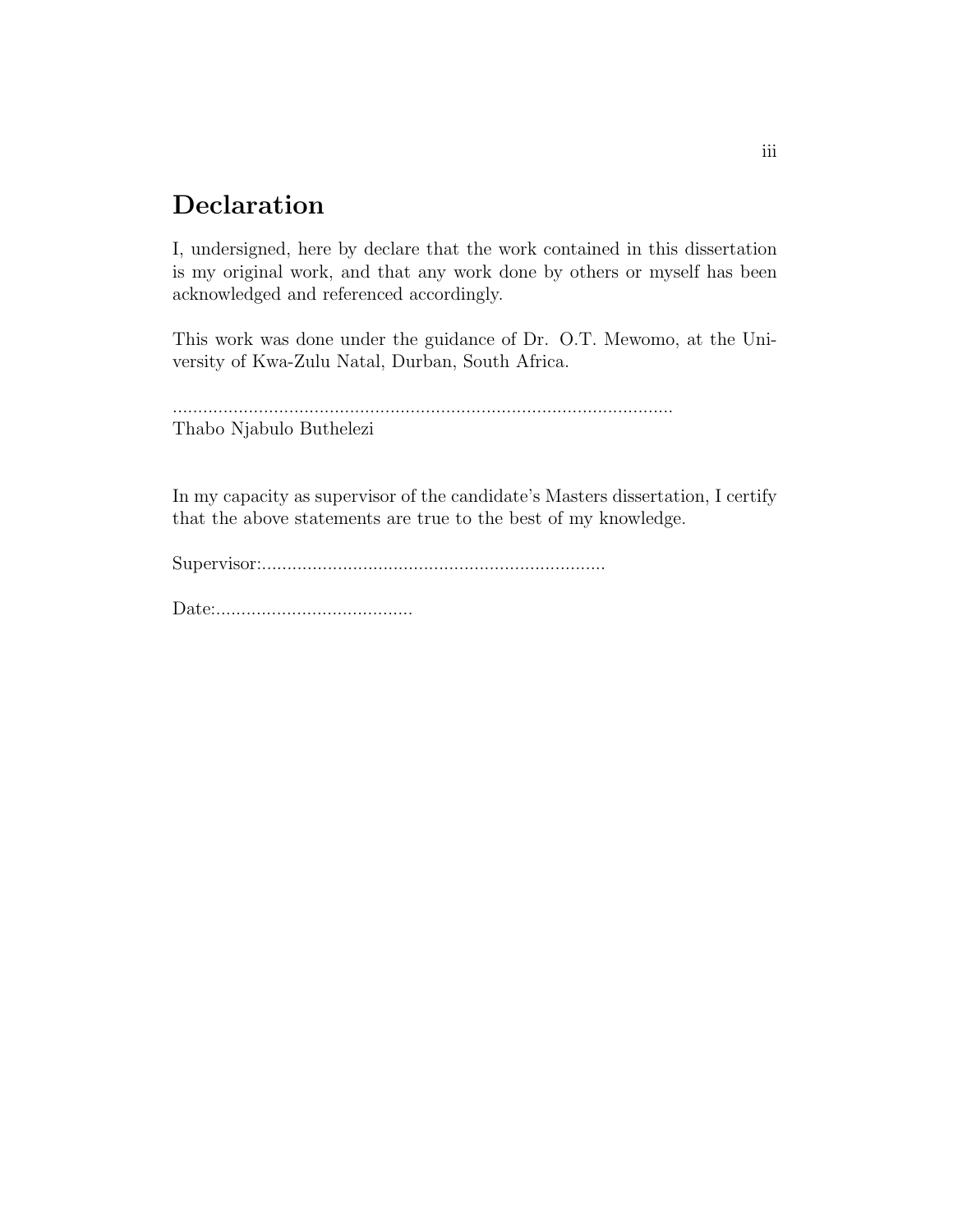## Acknowledgements

I would like to express my special thanks to my supervisor Dr. Oluwatosin T. Mewomo for his support, encouragement, care and advice throughout this study. Also, I wish to extend my gratitude to my parents Ms. Pretty Buthelezi and Mr. Mpilo Mafu for their encouragement and financial support, without their support my journey would not have been possible. Finally I'm indebted to the School of Mathematics, Statistics and Computer Sciences for their resources and my colleagues in the school for their kind reception.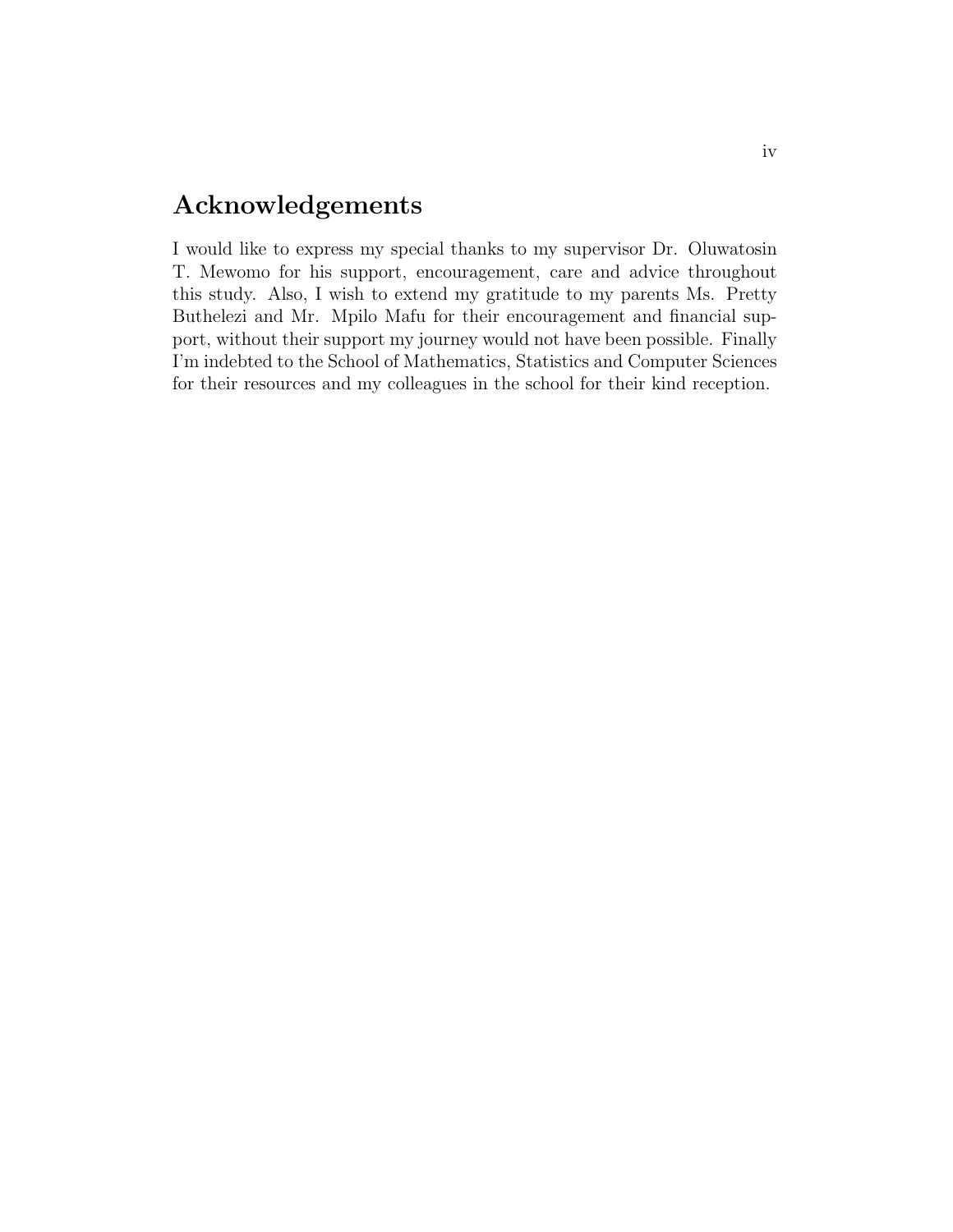CONTENTS v

|          |            | Contents                                                                                                                                |                |
|----------|------------|-----------------------------------------------------------------------------------------------------------------------------------------|----------------|
|          | Title Page |                                                                                                                                         | $\mathbf{i}$   |
|          | Abstract   |                                                                                                                                         | ii             |
|          |            | Declaration                                                                                                                             | iii            |
|          |            | Acknowledgements                                                                                                                        | iv             |
|          | Contents   |                                                                                                                                         | $\mathbf{V}$   |
| 1        |            | <b>Introduction and Preliminaries</b>                                                                                                   | $\mathbf 1$    |
|          | 1.1        |                                                                                                                                         | $\mathbf{1}$   |
|          | 1.2        | Preliminaries<br><u>. A series a la característica a la característica a la característica a la característica a la característica </u> | $\overline{2}$ |
|          | 1.3        | Definitions with Examples<br>1.3.1                                                                                                      | 9<br>9         |
|          | 1.4        | Some Basic Concepts in Banach Algebra                                                                                                   | 12             |
|          |            | Ideal, Quotient algebra and Homomorphism<br>1.4.1                                                                                       | 12             |
|          |            | Spectrum of a Banach algebra $\dots \dots \dots \dots \dots$<br>1.4.2                                                                   | 16             |
|          |            | 1.4.3                                                                                                                                   | 17             |
|          |            | Tensor Products and Tensor Norms<br>1.4.4                                                                                               | 18             |
|          |            | 1.4.5<br>Bounded Approximate Identities                                                                                                 | 19             |
| $\bf{2}$ |            | Ideals of $\mathcal{B}(X)$                                                                                                              | 26             |
|          | 2.1        |                                                                                                                                         | 26             |
|          |            | 2.1.1                                                                                                                                   | 26             |
|          |            | Approximable Operators<br>2.1.2                                                                                                         | 27             |
|          |            | 2.1.3                                                                                                                                   | 27             |
|          |            | 2.1.4<br>Weakly Compact Operators                                                                                                       | 28             |
|          |            | Completely Continuous Operators<br>2.1.5                                                                                                | 28             |
|          |            | Nuclear and Integral Operators $\dots \dots \dots \dots$<br>2.1.6                                                                       | 29             |
| 3        |            | <b>Geometric Properties of Banach Spaces</b>                                                                                            | $\bf{32}$      |
|          | 3.1        | Reflexive and Separable Banach Spaces                                                                                                   | 32             |
|          | 3.2        |                                                                                                                                         |                |
|          | 3.3        | <b>Schauder Basis</b>                                                                                                                   | 34             |
|          | 3.4        | Property $(P_\lambda)$ and Property $(Q_\lambda)$                                                                                       | 37             |
|          | 3.5        |                                                                                                                                         | 38             |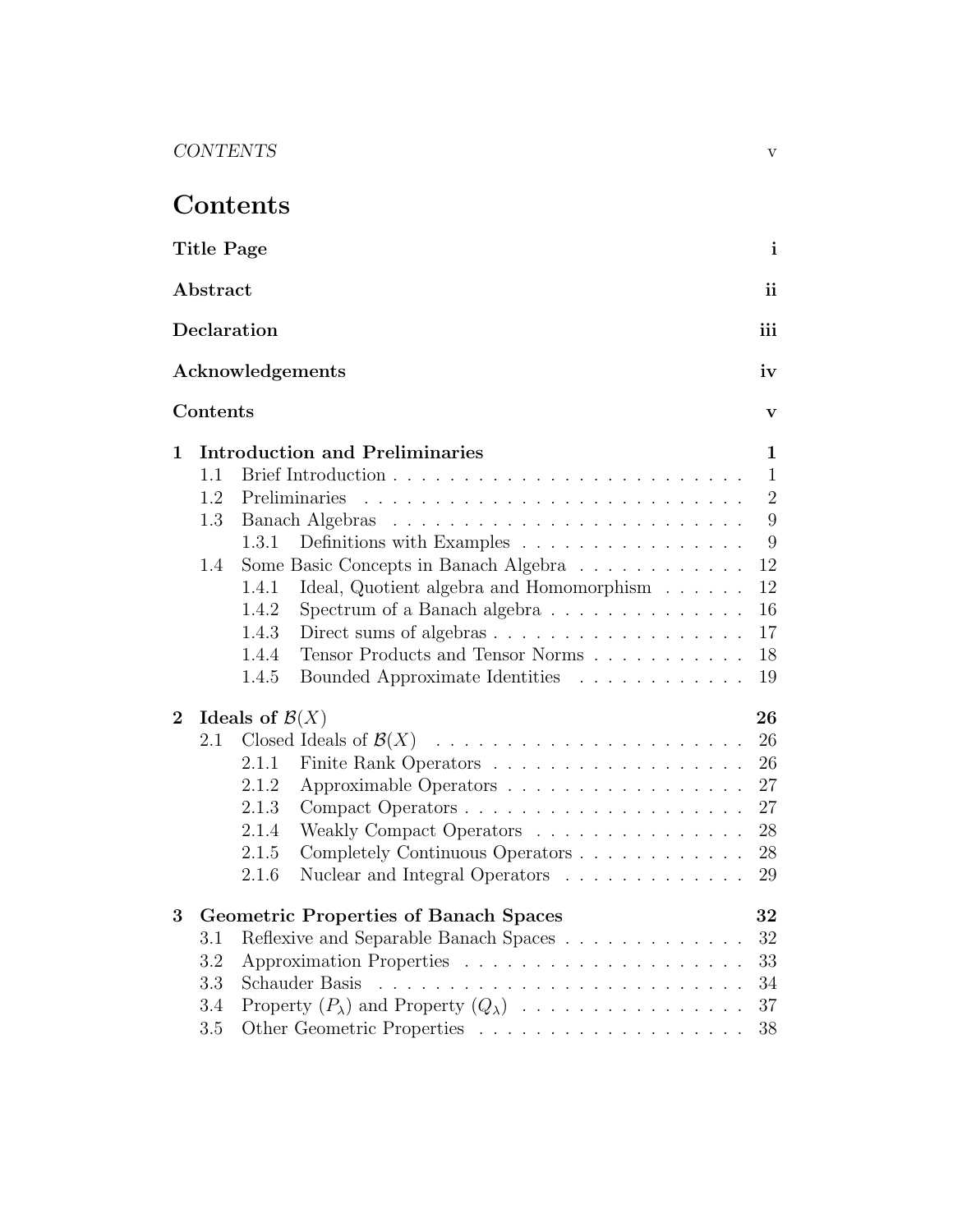| $\boldsymbol{\Lambda}$ | Some Amenability Properties in Banach Algebras |                                                                                |  |  |
|------------------------|------------------------------------------------|--------------------------------------------------------------------------------|--|--|
|                        | 4.1                                            | Amenability in Banach Algebras                                                 |  |  |
|                        |                                                | Definitions with Examples $\dots \dots \dots \dots \dots \dots$<br>45<br>4.1.1 |  |  |
|                        |                                                | 45<br>4.1.2                                                                    |  |  |
|                        |                                                | 48<br>4.1.3<br>Some Hereditary Properties                                      |  |  |
|                        |                                                | 51<br>4.1.4                                                                    |  |  |
|                        | 4.2                                            | Weak Amenability in Banach Algebras<br>52                                      |  |  |
|                        |                                                | Definitions with Examples $\ldots \ldots \ldots \ldots \ldots$<br>52<br>4.2.1  |  |  |
|                        |                                                | Some Characterizations and Hereditary Properties<br>52<br>4.2.2                |  |  |
|                        | 4.3                                            | Approximate Amenability in Banach Algebras<br>53                               |  |  |
|                        |                                                | Definitions with Examples $\ldots \ldots \ldots \ldots \ldots$<br>53<br>4.3.1  |  |  |
|                        |                                                | 54<br>4.3.2                                                                    |  |  |
|                        |                                                | Some Hereditary Properties<br>4.3.3<br>54                                      |  |  |
| 5                      |                                                | <b>Amenability Properties in Operator Algebras</b><br>56                       |  |  |
|                        | 5.1                                            | Amenability of Operator Algebras<br>56                                         |  |  |
|                        |                                                | Approximable Operators<br>57<br>5.1.1                                          |  |  |
|                        |                                                | 61<br>5.1.2                                                                    |  |  |
|                        | 5.2                                            | Weak Amenability of Operator Algebras<br>61                                    |  |  |
|                        |                                                | Approximable Operators<br>62<br>5.2.1                                          |  |  |
|                        | References<br>67                               |                                                                                |  |  |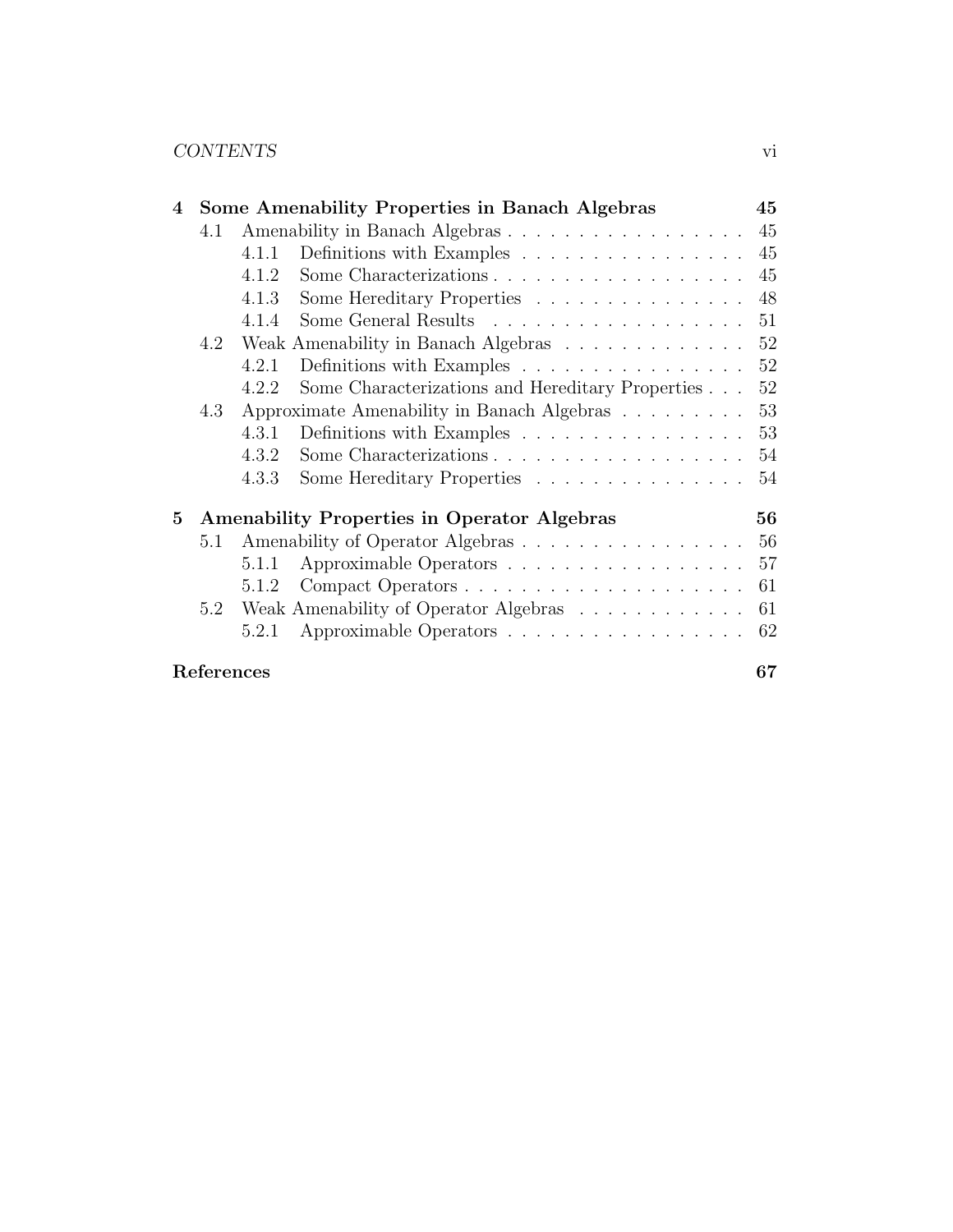## 1 Introduction and Preliminaries

## 1.1 Brief Introduction

The notion of amenability in Banach algebras was first introduced in 1972 by Johnson in his Memoir of the American Mathematical Society. He showed that the group algebra  $L^1(G)$  is amenable as a Banach algebra if and only if the locally compact group  $G$  is amenable as a group. This is equivalent to saying that  $L^1(G)$  has vanishing first order Hoschschild cohomology with coefficients in dual Banach  $L^1(G)$ -bimodules. Consequently, he called Banach algebras satisfying this cohomological triviality condition amenable, see [25].

Since 1972, amenability has played an important role in the study of Banach algebras and has penetrated other branches of mathematics, such as Von Neumann algebra, operator spaces and even differential geometry. Amenability is in many situations a finiteness condition. This means that amenable algebras or amenable groups have properties that may be interpreted as weak versions of properties of finite-dimensional semisimple algebra.

The definition of amenabilty in Banach algebra given by Johnson in 1972 was too strong to allow for the development of a rich general theory, at the same time too weak to include a variety of interesting examples, see Mewomo [31]. Thus, several notions of amenabilty such a weak amenability, approximate amenability, pseudo-amenability, character amenability and many others were introduced to deal with the restrictiveness of the definition of amenability given by Johnson in 1972.

In this dissertation, we study the notions of amenability, weak amenabilty and approximate amenability for some closed operators ideals of the Banach algebra  $\mathcal{B}(X)$  of bounded linear operators on Banach space X. In particular, we consider the algebras of approximable operators and compact operators  $(\mathcal{A}(X)$  and  $\mathcal{K}(X)$  respectively) on the Banach space X. This study was begun by Johnson, where he showed that  $\mathcal{K}(X)$  is amenable if  $X = \ell_p, 1 < p < \infty$ , or  $X = C[0, 1]$ . Further progress was made later on by Gronbeak, Willis and Johnson [22] as relevant geometric propeties of Banach spaces were understood better, such as the approximation property.

This chapter reviews some basic definitions and concepts in Banach algebra that will be used throughout this study such as tensor products and direct sums which are vital for some later results. Chapter 2 looks at some classes of closed ideals of the Banach algebra  $\mathcal{B}(X)$  of bounded linear operators on a Banach space X. Chapter 3 explores some geometric properties of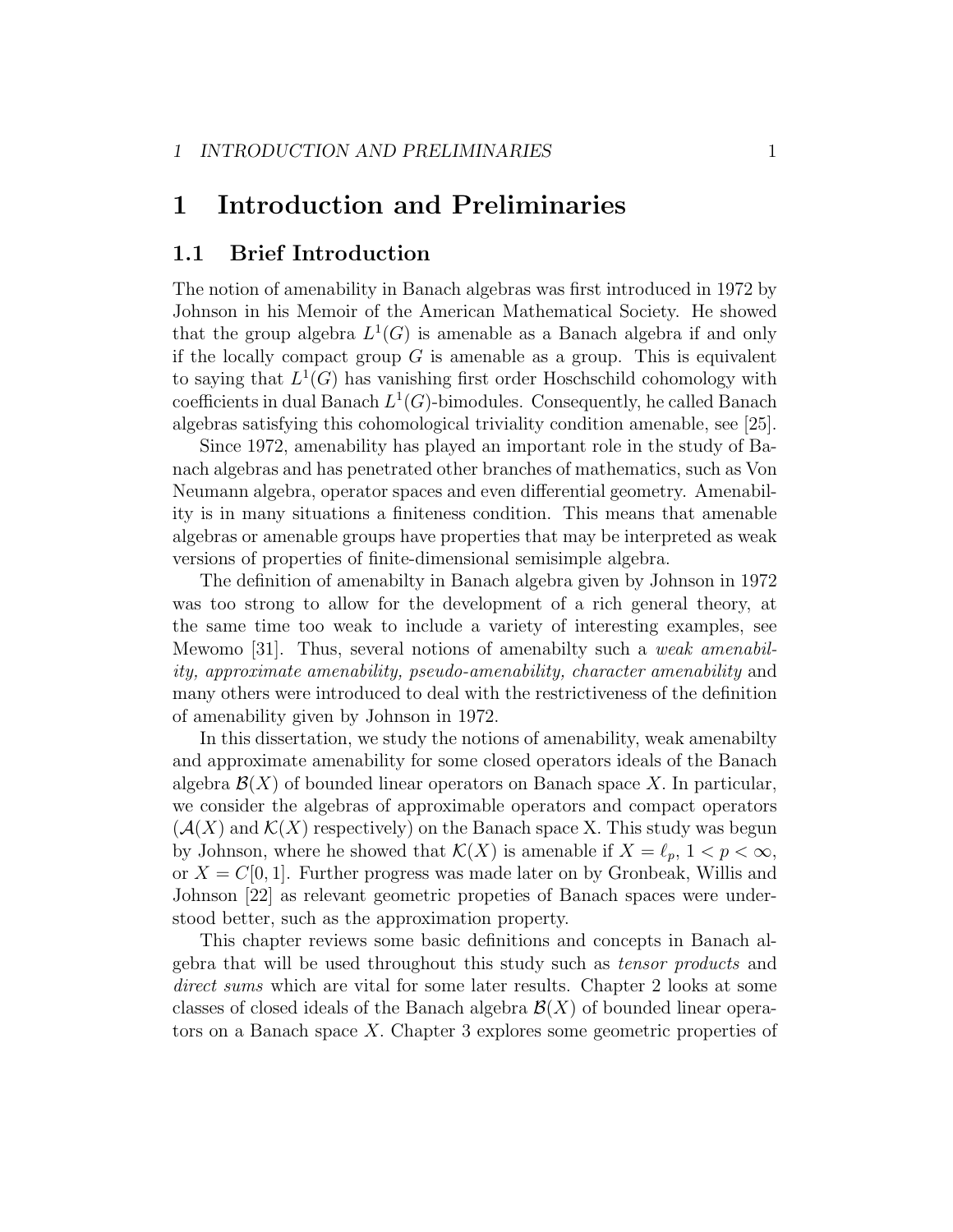Banach spaces and how they affect the structure of operator algebras and its closed ideals. Chapter 4 focuses on some important notions of amenability in Banach algebras. Some of the hereditary properties, characterizations and general results of these notions of amenability in Banach algebras are also explored. Finally, chapter 5 mainly focuses on these notions of amenability on approximable and compact operators in relation to the geometric properties of the underlying Banach spaces.

## 1.2 Preliminaries

**Definition 1.2.1.** A linear space X is a set of vectors over a scalar field  $\mathbb{F}$ (R or C) with two defined operations of vectors addition, and scalar multiplication such that the following conditions hold:

- (a)  $\forall x, y, z \in X$ 
	- (i)  $x + y = y + x$ ;
	- (ii)  $x + (y + z) = (x + y) + z;$
	- (iii)  $\exists$  a zero vector 0 such that  $x + 0 = x$ ;
	- (iv) for each  $x \in X \exists$  a unique  $-x$  such that  $x + (-x) = 0$ .
- (b)  $\forall x, y \in X$  and  $\alpha, \beta \in \mathbb{F}$ 
	- (i)  $1 \cdot x = x$ ;
	- (ii)  $(\alpha + \beta)x = \alpha x + \beta x;$
	- (iii)  $\alpha(\beta x) = (\alpha \beta x);$
	- (iv)  $\alpha(x + y) = \alpha x + \beta x$ .

**Definition 1.2.2.** A norm on a linear space X is a map  $\|\cdot\|: X \to \mathbb{R}$  such that the following conditions hold:  $\forall x, y \in X \text{ and } \forall \alpha \in \mathbb{R},$ 

- (a)  $||x|| > 0$ ,
- (b)  $||x|| = 0 \Leftrightarrow x = 0,$
- (c)  $\|\alpha x\| = |\alpha| \|x\|,$
- (d)  $||x + y|| < ||x|| + ||y||$ .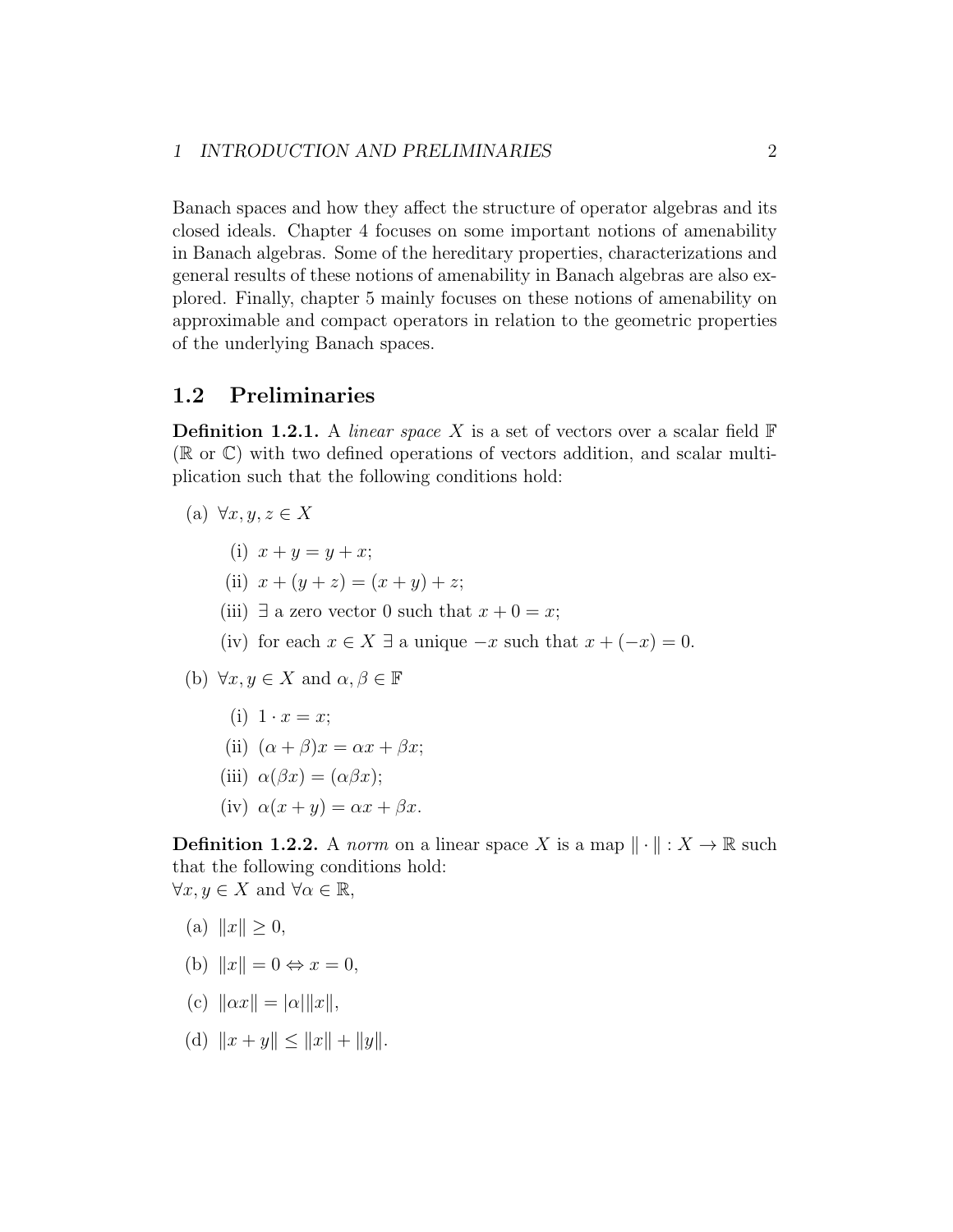If  $\| \cdot \|$  satisfies (a), (c) and (d) only, then  $\| \cdot \|$  is called a *semi-norm*.

A linear space X equipped with a norm is called normed linear space written as  $(X, \|\cdot\|)$ .

**Definition 1.2.3.** Let X be a normed space. A sequence in X is a mapping  $x:\mathbb{N}\to X$  defined by

$$
x(n) = x_n, \qquad \forall n \in \mathbb{N},
$$

often denoted by  $(x_n)$  or  $\{x_n\}_{n=1}^{\infty}$ .

**Definition 1.2.4.** A sequence  $(x_n)$  in a normed space X is said to *converge* to  $x \in X$  if  $\forall \epsilon > 0, \exists N(\epsilon) \in \mathbb{N}$  such that

$$
||x_n - x|| < \epsilon, \qquad \text{whenever } n \ge N(\epsilon).
$$

Often written as  $\lim_{n\to\infty} x_n = x$ .

**Definition 1.2.5.** A sequence  $(x_n)$  in a normed space X is said to be a *Cauchy sequence* in X if  $\forall \epsilon > 0, \exists N(\epsilon) \in \mathbb{N}$  such that

 $||x_n - x_m|| < \epsilon$ , whenever  $m, n \ge N(\epsilon)$ .

**Definition 1.2.6.** A normed space  $X$  is said to be *complete* if every Cauchy sequence in X converges in X. A complete normed space is called a *Banach* space.

**Example 1.2.7.** (a)  $L^p(I) = \{g: I \to \mathbb{R} \mid \int_I |g(x)|^p dx < \infty\}$ , the set of all Lebesgue integrable functions is complete under the  $L^p$ -norm,

$$
||g||_p = \left(\int_I |g(x)|^p dx\right)^{1/p}
$$

.

(b) The set  $C[0, 1] = \{f : [0, 1] \to \mathbb{F} : f \text{ is continuous}\}\$ is a Banach space under supremum norm

$$
||f|| = \sup\{|f(x)| : x \in [0,1]\}.
$$

However it is not complete under the  $L^p$ -norm for  $1 \leq p < \infty$ .

**Definition 1.2.8.** A *partially ordered set* or *poset* is a set  $\mathscr{D}$  equipped with an order relation  $\leq$  satisfying,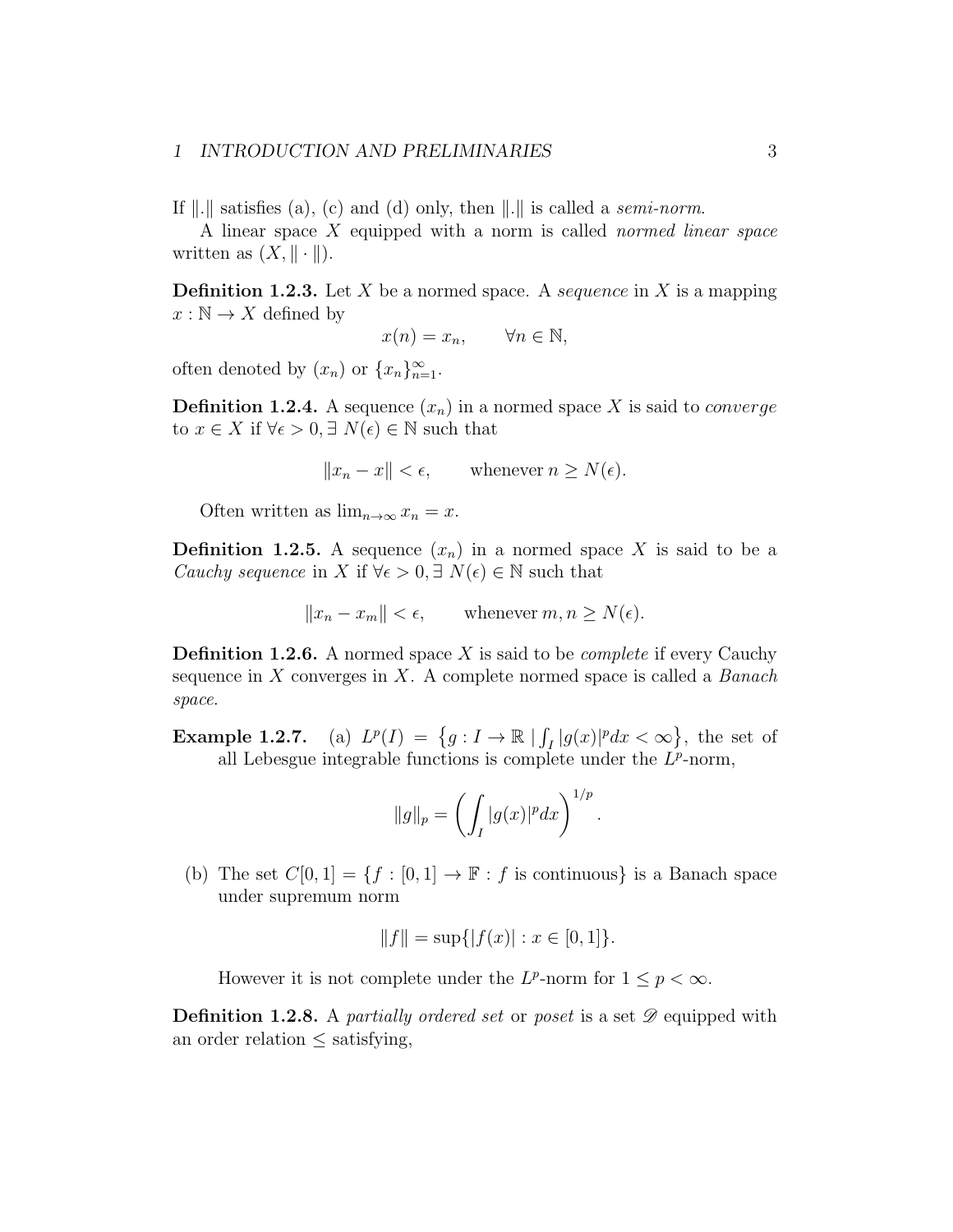- (a)  $a \leq a \quad \forall a \in \mathscr{D}$ ;
- (b) if  $a \leq b$  and  $b \leq a$  then  $a = b$   $\forall a, b \in \mathcal{D}$ ;
- (c) if  $a \leq b$  and  $b \leq a$  then  $a \leq c \quad \forall a, b, c \in \mathcal{D}$ .

**Definition 1.2.9.** Let  $\mathscr{D}$  be a partially ordered set. The set  $\mathscr{D}$  is called a directed set if for all  $a, b \in \mathcal{D}$ , there exists  $c \in \mathcal{D}$  such that  $a \leq c$  and  $b \leq c$ .

**Definition 1.2.10.** Let  $\mathscr D$  be a directed set and X any set. A net in X is the map  $\lambda : \mathscr{D} \to X$ .

**Definition 1.2.11.** Let  $\mathscr D$  be a poset. An element  $\alpha \in \mathscr D$  is said to a *maximal element* if whenever  $\alpha \leq \beta \ (\beta \in \mathcal{D})$ , then  $\alpha = \beta$ .

Example 1.2.12. A sequence is a special case of a net with the natural numbers N as the directed set.

Theorem 1.2.13. (Zorn's Lemma)

If each chain in a non-empty partially ordered set  $\mathscr D$  has an upper bound, then  $\mathscr{D}$  has a maximal element.

**Definition 1.2.14.** Let  $X \neq \emptyset$  be any set. A filter  $\mathscr F$  is a non-empty collection of subsets of X such that

- (a)  $\emptyset \notin \mathscr{F}$ ,
- (b) If  $A, B \in \mathscr{F}$ , then  $A \cap B \in \mathscr{F}$ ,
- (c) If  $A \in \mathscr{F}$  and  $A \subseteq B$ , then  $B \in \mathscr{F}$ .

If the filters are partialy ordered by set inclusion(i.e  $\subseteq$ ) then Zorn's lemma ensures existence of a maximal filter called an *ultrafilter*.

**Theorem 1.2.15.** [11] A filter U on a set X is an ultrafilter if and only if for each  $A \subseteq X$ , either  $A \in \mathcal{U}$  or  $X \setminus A \in \mathcal{U}$ .

**Definition 1.2.16.** A linear map between two linear spaces X and Y is a map  $T : X \rightarrow Y$  such that

$$
T(\alpha x + \beta y) = \alpha Tx + \beta Ty
$$
,  $\forall x, y \in X$  and  $\alpha, \beta \in \mathbb{F}$ .

A linear map is often referred to as a linear operator.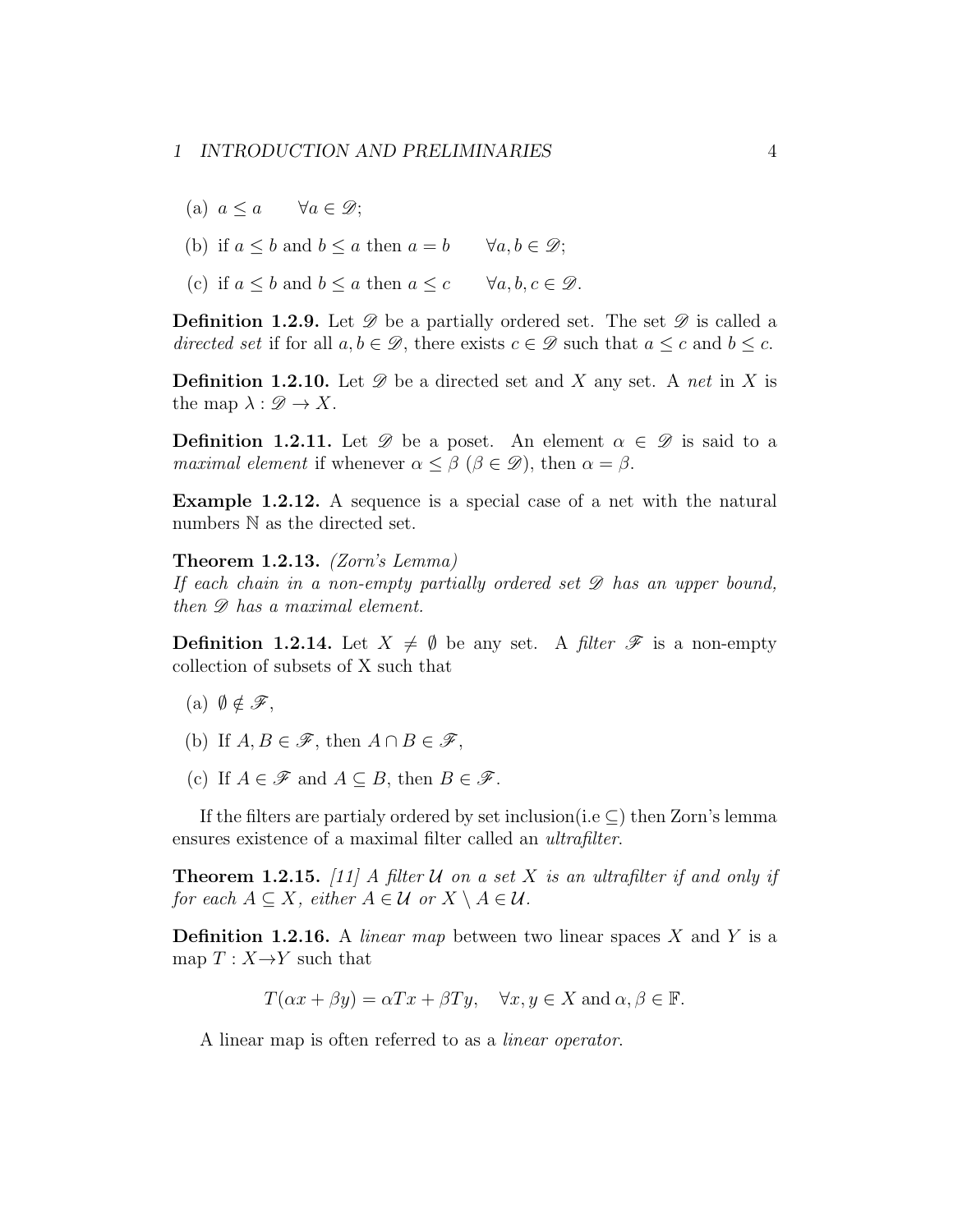**Definition 1.2.17.** Let  $T : X \rightarrow Y$  be a linear operator between linear spaces X and Y. For all  $x \in X$ 

- (a) If  $Y = \mathbb{F}$ , then T is said to be a linear functional.
- (b) The set range $(T) = \{Tx : x \in X\}$  is called the *range* of T.
- (c) The set  $\ker(T) = \{x \in X : Tx = 0\}$  is called the *kernel* or *nullspace* of T.
- (d) T is injective if  $Tx = Ty$  then  $x = y$ , surjective if range $(T) = Y$  and  $T$  is a *bijection* if  $T$  is both injective and surjective.
- (e) If  $Y = X$  and  $Tx = x$ , then T is called the *identity operator*, denoted as  $Id_X$ .

**Definition 1.2.18.** A linear map  $T : X \to Y$  between normed spaces X and Y is said to be *bounded* if there exists  $M \geq 0$  such that

$$
||Tx||_Y \le M||x||_X, \quad \forall \quad x \in X.
$$

If no such constant exists, then  $T$  is said to be unbounded.

**Definition 1.2.19.** If T is a bounded linear operator from a normed space X to a normed space Y. Then we define the *operator norm* to be the number

$$
||T|| = \inf\{M : ||Tx||_Y \le M||x||_X, \forall x \in X\}
$$
  
=  $\sup\{||Tx|| : ||x|| \le 1\}$   
=  $\sup\{||Tx|| : ||x|| = 1\}$   
=  $\sup\{\frac{||Tx||}{||x||} : ||x|| \ne 0\}$ .

Let  $\mathcal{B}(X, Y) = \{T : X \to Y | T$  is linear and bounded, define the operations on  $\mathcal{B}(X, Y)$  as follows:

- (a) Addition by  $(T_1 + T_2)x = T_1x + T_2x$   $\forall T_1, T_2 \in \mathcal{B}(X, Y), x \in X;$
- (b) Scalar multiplication by  $(\alpha T)x = \alpha Tx$   $\forall T \in \mathcal{B}(X, Y), \alpha \in \mathbb{F}$ .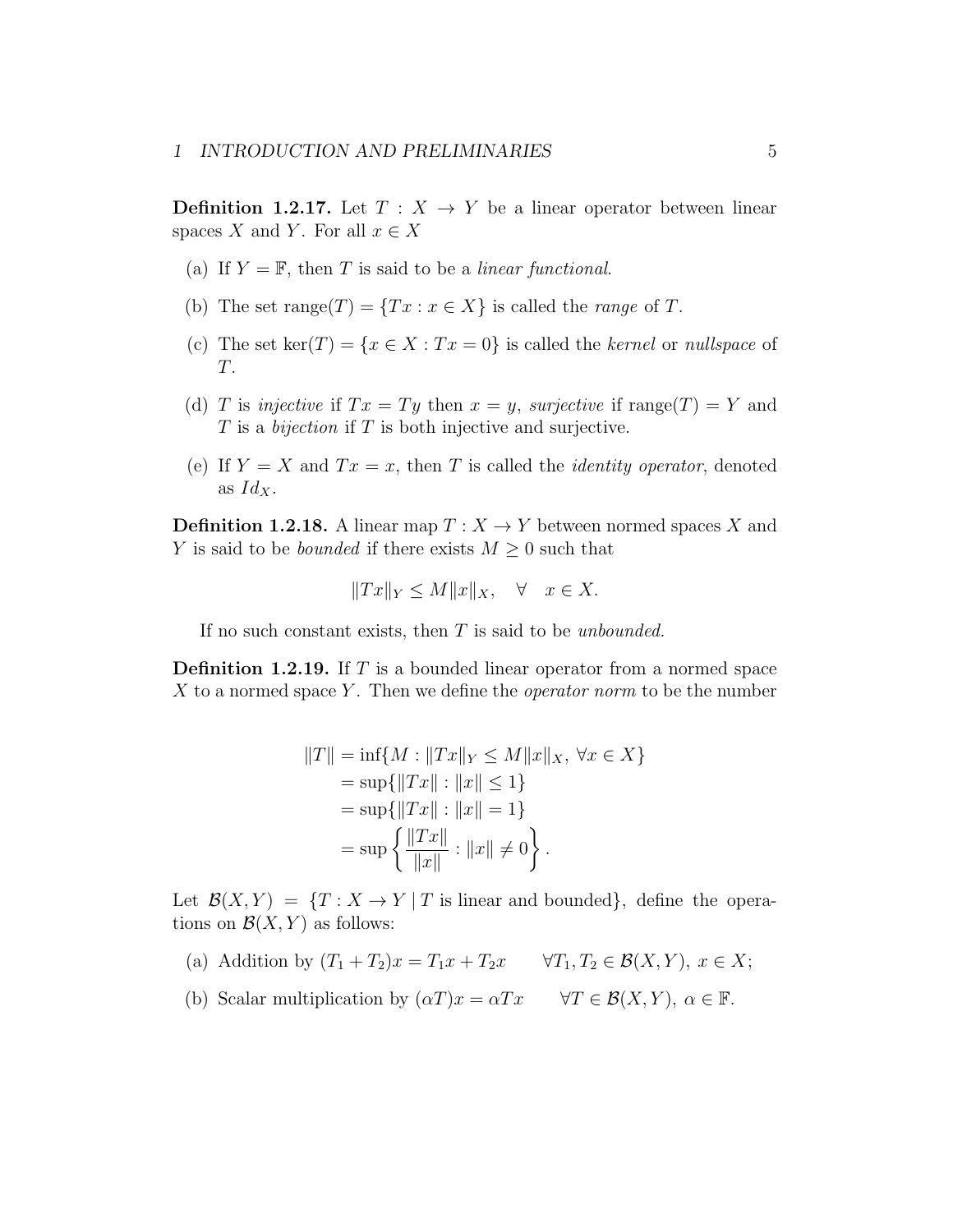Then  $\mathcal{B}(X, Y)$  is a linear space and thus is a normed space equipped with the operator norm.

If  $X = Y$ , we write  $\mathcal{B}(X, X) = \mathcal{B}(X)$ . Moreover if  $T \in \mathcal{B}(X)$  then T is said be a linear transformation.

**Proposition 1.2.20.** Let  $X$  be a normed space and  $Y$  a Banach Space, then  $\mathcal{B}(X, Y)$  is a Banach space.

*Proof.* Suppose that Y be a Banach space. Let  $(T_n)$  be a Cauchy sequence in  $\mathcal{B}(X, Y)$ . Then for all  $\epsilon > 0$ , there exist  $N(\epsilon) \in \mathbb{N}$  such that  $||T_n - T_m|| < \epsilon$ whenever  $m, n \geq N(\epsilon)$ . Choose an arbitrary  $x \in X$ . Then whenever  $m, n \geq$  $N(\epsilon)$ ,

$$
||T_n x - T_m x|| = ||(T_n - T_m)x||
$$
  
\n
$$
\le ||T_n - T_m|| ||x||
$$
  
\n
$$
< \epsilon ||x||.
$$
\n(1)

It follows that  $(T_n x)$  is Cauchy sequence in Y. But since Y is complete  $(T_n x)$ converges to some  $Tx$  in Y, i.e

$$
\lim_{n \to \infty} T_n x = Tx \tag{2}
$$

where  $T: X \to Y$ . Now to show  $\lim_{n \to \infty} T_n x = T$  and that  $T \in B(X, Y)$ .

By (1) and linearity of  $T_n$ , we have for any  $x, y \in X$  and  $\alpha, \beta \in \mathbb{F}$ 

$$
T(\alpha x + \beta y) = \lim_{n \to \infty} T_n(\alpha x + \beta y)
$$
  
= 
$$
\lim_{n \to \infty} (\alpha T_n x + \beta T_n y)
$$
  
= 
$$
\alpha \lim_{n \to \infty} T_n x + \beta \lim_{n \to \infty} T_n y
$$
  
= 
$$
\alpha Tx + \beta Ty.
$$

Hence  $T$  is linear.

From (2), we have

$$
Tx - T_m x = (\lim_{n \to \infty} T_n x) - T_m x \qquad \forall x \in X, m \in \mathbb{N}
$$

$$
= \lim_{n \to \infty} (T_n x - T_m x)
$$

and so

$$
||Tx - T_mx|| = \lim_{n \to \infty} ||T_nx - T_mx||.
$$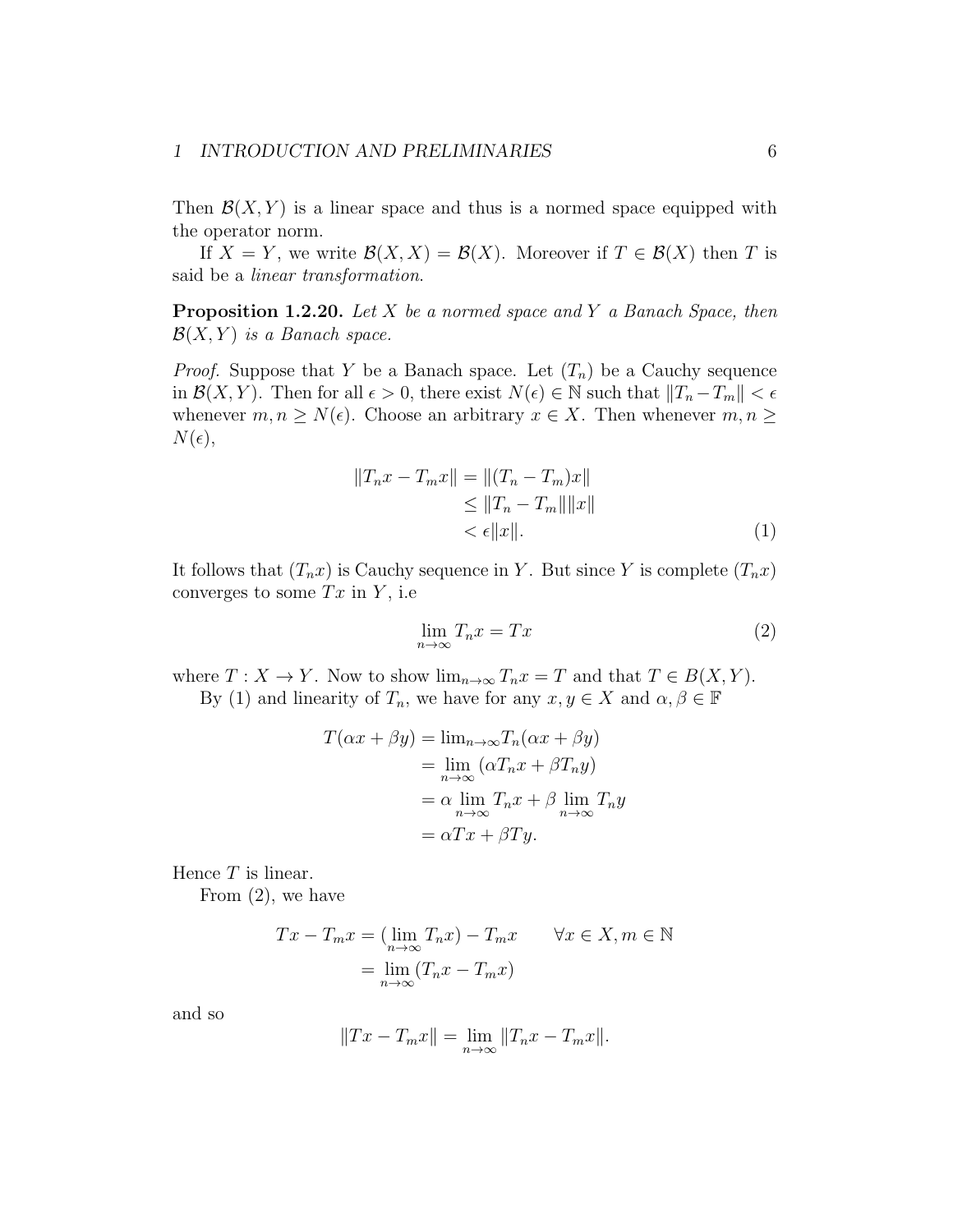But then by (1)

 $||Tx - T_mx|| \le \epsilon ||x|| \quad \forall x \in X \text{ and } m \ge N$  (3)

Now from (3) and any  $x \in X$ ,

$$
||Tx|| = ||Tx - T_Nx + T_Nx||
$$
  
\n
$$
\leq ||Tx - T_Nx|| + ||T_Nx||
$$
  
\n
$$
\leq \epsilon ||x|| + ||T_N|| ||x||
$$
  
\n
$$
= (\epsilon + ||T_N||) ||x||.
$$

Hence T is bounded i.e  $T \in \mathcal{B}(X, Y)$ .

Finally, inequality (3) gives

$$
||T - T_m|| = \sup\{||Tx - T_mx|| : ||x|| \le 1\} \le \epsilon \quad \forall m \ge N.
$$

i.e  $\lim_{n\to\infty}T_n=T$ . Hence  $\mathcal{B}(X,Y)$  is a Banach space.

**Definition 1.2.21.** Let  $X$  and  $Y$  be normed spaces.

- (a) A linear operator  $T \in \mathcal{B}(X, Y)$  is said to be an *isomorphism* if there exist  $S \in \mathcal{B}(Y, X)$  such that  $ST = Id_X$  and  $TS = Id_Y$ , by composition. Thus  $X$  and  $Y$  are said to be *isomorphic* to each other, written as  $X \cong Y$ .
- (b) A linear operator  $T : X \to Y$  not necessarily surjective is said to be an isometry if

$$
||Tx|| = ||x||, \qquad \forall x \in X.
$$

**Definition 1.2.22.** A *dual space*  $X'$  of a normed space X is defined to be the set

 $X' \stackrel{\text{def}}{=} {\{\mu : X \to \mathbb{F} : \mu \text{ is a continuous linear functional}\}}.$ 

Remark 1.2.23. We note  $X' = \mathcal{B}(X, \mathbb{F})$ . The bidual is the dual of the dual space X' of X i.e  $X'' = (X')'$ . Furthermore higher duals of X can be defined as  $X''' = (X'')', X'''' = (X''')', \dots$  etc.

Remark 1.2.24. From the definition of dual spaces and Proposition 1.2.20, we have that dual spaces are Banach spaces.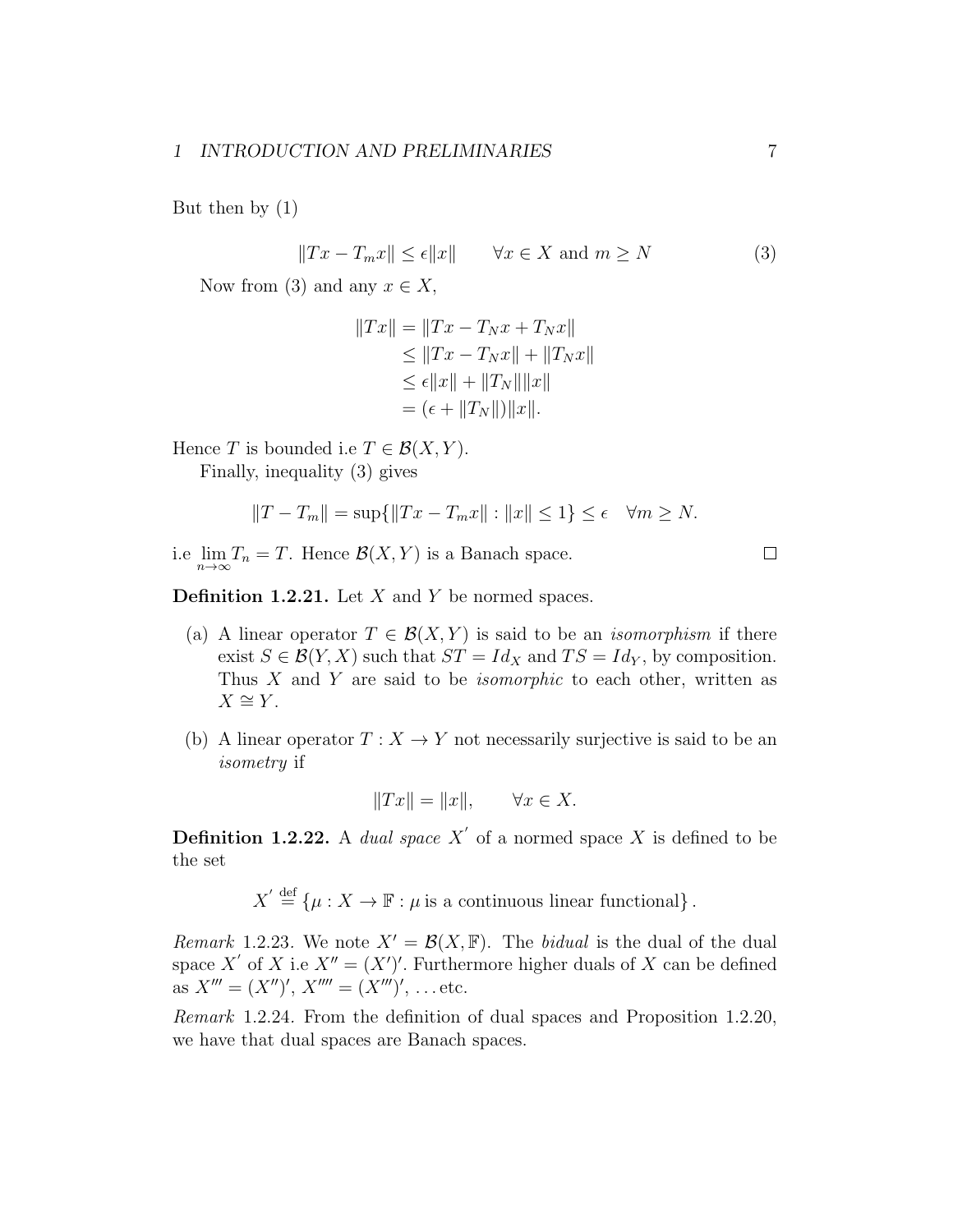**Theorem 1.2.25.** If  $X''$  is a bidual of a normed space X, then there's a natural (canonical) embedding map  $\iota: X \to X''$  defined by

$$
i(x)(\mu) = \langle \mu, x \rangle = \mu(x) \quad \forall x \in X, \mu \in X',
$$

with the following properties:

 $(a)$  *i is linear*,

 $(b)$  *is an isometry.* 

**Definition 1.2.26.** Let X be a normed space. For each  $\mu \in X'$ , the functional

$$
\rho_{\mu}(x) = |\langle \mu, x \rangle|, \qquad x \in X.
$$

is a seminorm on  $X$ . The topology induced by the family of seminorms  $\{\rho_\mu\}_{\mu \in X'}$  is said to be the *weak topology* on X, denoted as  $\sigma(X, X')$ .

A sequence  $(x_n)$  in X is said to *converge weakly* to  $x \in X$ , denoted as  $x_n \stackrel{w}{\rightarrow} x$ , if

$$
\lim_{n \to \infty} \langle \mu, x_n \rangle = \langle \mu, x \rangle, \qquad \forall \mu \in X'.
$$

**Definition 1.2.27.** Let  $X$  be a normed space. The topology induced by the family of seminorms  $\{\rho_{i(x)}\}_{x\in X}$  is said to be the *weak<sup>\*</sup> topology* on X', denoted as  $\sigma(X', X)$ .

A sequence  $(\mu_n)$  in X' is said to *converge weakly*<sup>\*</sup> to  $\mu \in X'$ , denoted as  $\mu_n \stackrel{w^*}{\rightarrow} \mu$  if

$$
\lim_{n \to \infty} \langle \mu_n, x \rangle = \langle \mu, x \rangle, \quad \forall x \in X.
$$

Proposition 1.2.28. Let X be a normed space.

- (a) Every convergent sequence in X is weakly convergent.
- (b) The limit of a weakly convergent sequence in  $X$  is unique
- *Proof.* (a) Let  $(x_n)$  be a sequence in X such that  $x_n \to x \in X$ . Since  $||x_n - x|| \to 0$ , we have

$$
|\mu(x_n) - \mu(x)| \le |\mu(x_n - x)| \le ||\mu|| ||x_n - x|| \to 0 \quad \forall \mu \in X'.
$$

Thus completing proof, however the converse is not always true.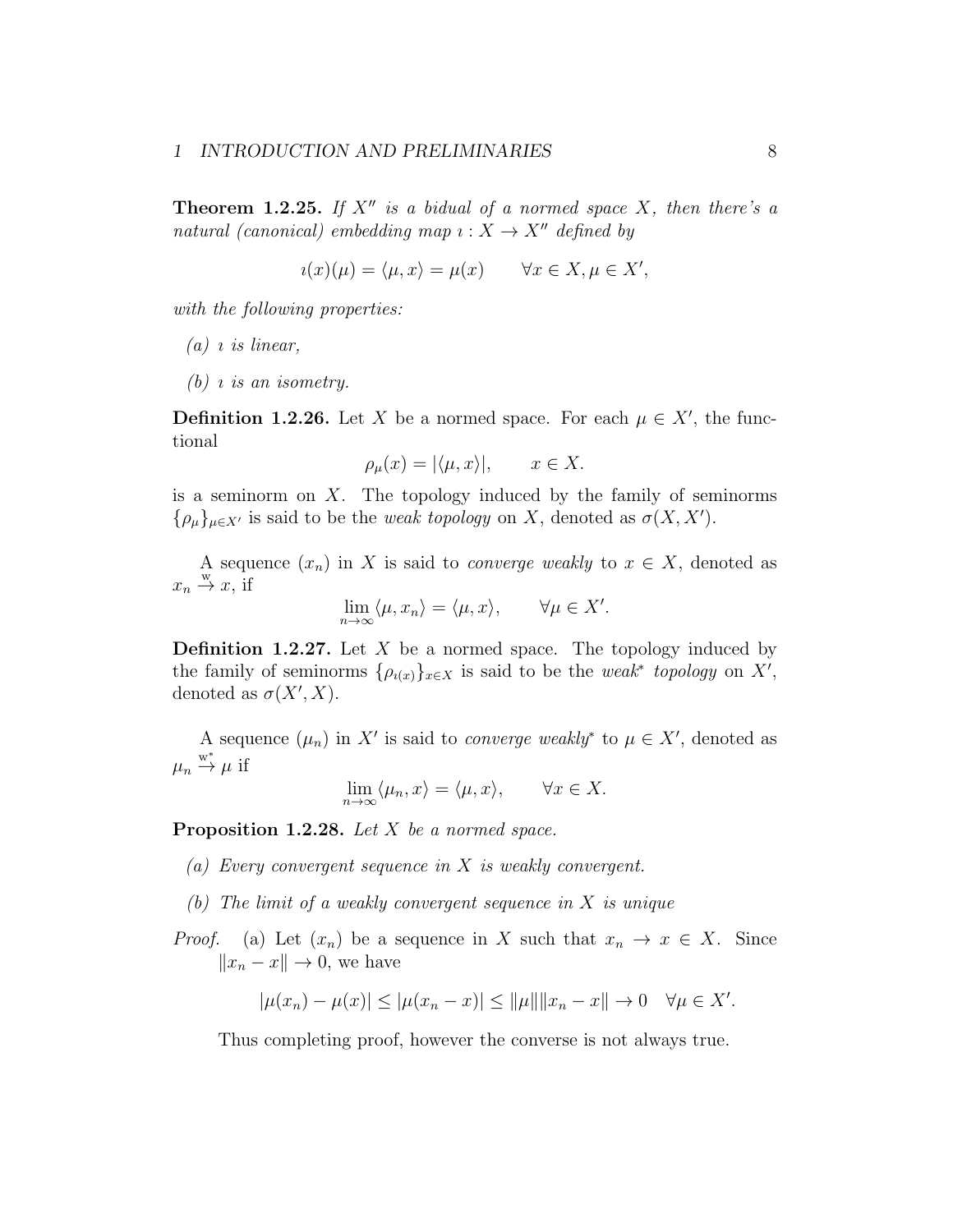(b) Let  $(x_n)$  be a sequence such that  $x_n \stackrel{w}{\rightarrow} x$  and  $x_n \stackrel{w}{\rightarrow} y$ . This implies that there's a sequence of scalars  $(\mu(x_n))$  such that  $\mu(x_n) \to \mu(x)$  and  $\mu(x_n) \to \mu(y)$ . Hence  $\mu(x) = \mu(y)$ . This implies that  $\langle \mu, x - y \rangle =$  $\langle \mu, 0 \rangle$ . Therefore  $x = y$ .

Remark 1.2.29. In general, weak convergence implies weak<sup>∗</sup> convergence but the converse is not always true. However, the notions are equivalent if the normed space  $X$  is reflexive as we shall see in the next proposition.

**Definition 1.2.30.** Let X be Banach space. The *closed unit ball* of  $X$ , denoted by  $B_X$  is defined to be the set

$$
B_X = \{ x \in X : ||x|| \le 1 \}.
$$

**Lemma 1.2.31.** (Goldstine's Theorem) Let X be a Banach space and  $\bar{B}_X$  be a closed unit ball identified as a subset of  $X<sup>n</sup>$  under the canonical embedding. Then  $B_X$  is weak<sup>\*</sup> dense in  $B_{X''} = \{x'' \in X : ||x''|| \le 1\}.$ 

**Theorem 1.2.32.** (Banach Alaoglu) Let X be a Banach space. Then  $B_{X'}$ is compact in the weak<sup>∗</sup> -topology.

**Proposition 1.2.33.** Let X be a Banach space. The the following are equivalent:

- (a) X is reflexive;
- (b)  $X''$  is reflexive;
- (c) The weak topology on  $X''$  equals the weak\* topology on  $X'$ ;
- (d) The unit ball of  $X$  is compact in its weak topolgy;
- (e) The unit ball of  $X'$  is compact in its weak topolgy.

## 1.3 Banach Algebras

#### 1.3.1 Definitions with Examples

**Definition 1.3.1.** A vector space  $\mathcal A$  over a scalar field  $\mathbb F$  is said to be an algebra, if  $A$  has a multiplication operation called an *algebra product*,

$$
(\mathcal{A}, \mathcal{A}) \to \mathcal{A}
$$
  
 $(a, b) \to ab, \quad a, b \in \mathcal{A},$ 

such that the following conditions hold for all  $a, b, c \in \mathcal{A}$  and for all  $\alpha \in \mathbb{F}$ ,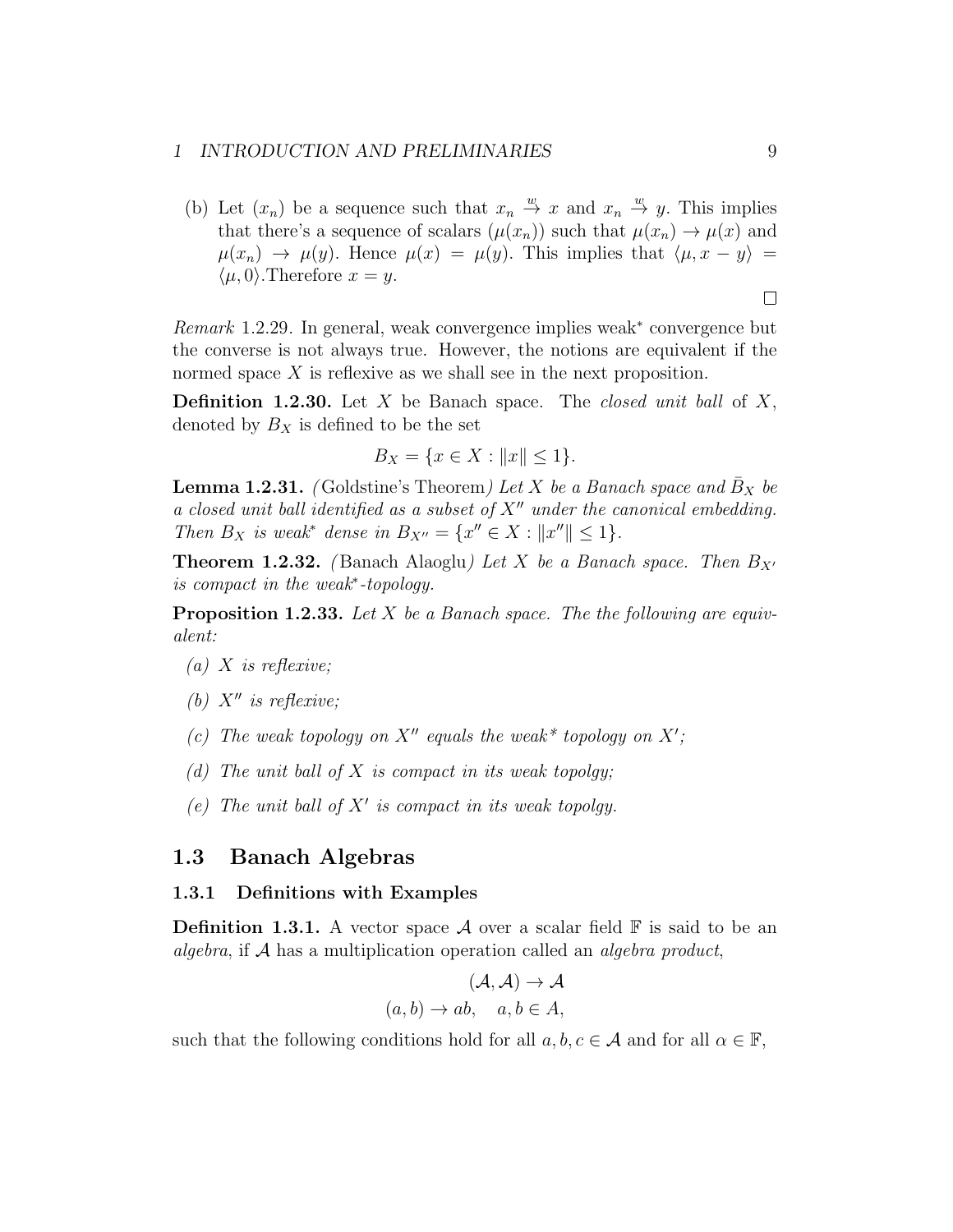- (a)  $a(bc)=(ab)c;$
- (b)  $a(b + c) = ab + ac;$
- (c)  $(a + b)c = ac + bc;$
- (d)  $(\alpha a)b = a(\alpha b) = \alpha(ab)$ .

**Definition 1.3.2.** An algebra  $A$  is said be *commutative* if the algebra product is abelian.

**Definition 1.3.3.** A normed algebra is an algebra  $A$  equipped with a norm  $\|.\|$  which is sub-multiplicative, that is:

$$
||ab|| \le ||a|| ||b||, \qquad \forall a, b \in \mathcal{A}.
$$

Moreover if  $(A, \|\. \|)$  is a Banach space, then A is called a *Banach algebra*.

Example 1.3.4. Let X be a compact Hausdorff space. Then the Banach space

$$
C(X) = \{ f : X \to \mathbb{F} : f \text{ is continuous} \}
$$

is a commutative Banach algebra with the constant function 1 as a unit, pointwise multiplication, and the norm

$$
||f|| = \sup_{x \in X} |f(x)|, \qquad f \in C(X).
$$

In general if  $X$  is a topological space, then the Banach space

 $C_b(X) = \{f : X \to \mathbb{F} : f \text{ is continuous and bounded}\}\$ 

is a Banach algebra called the function algebra.

**Example 1.3.5.** Let X be Banach space. Then  $\mathcal{B}(X)$  equipped with the operator norm and composition product becomes a Banach algebra called the operator algerba.

**Example 1.3.6.** Let G be a locally compact group and  $\lambda$  a left Haar measure. Then  $L^1(G) = \{f : G \to \mathbb{R} : f \text{ is measurable and } \int_G |f(s)| d\lambda(s) < \infty \},\$ the set of Borel measurable functions on G equipped the norm

$$
||f||_1 = \int_G |f(s)|d\lambda(s)
$$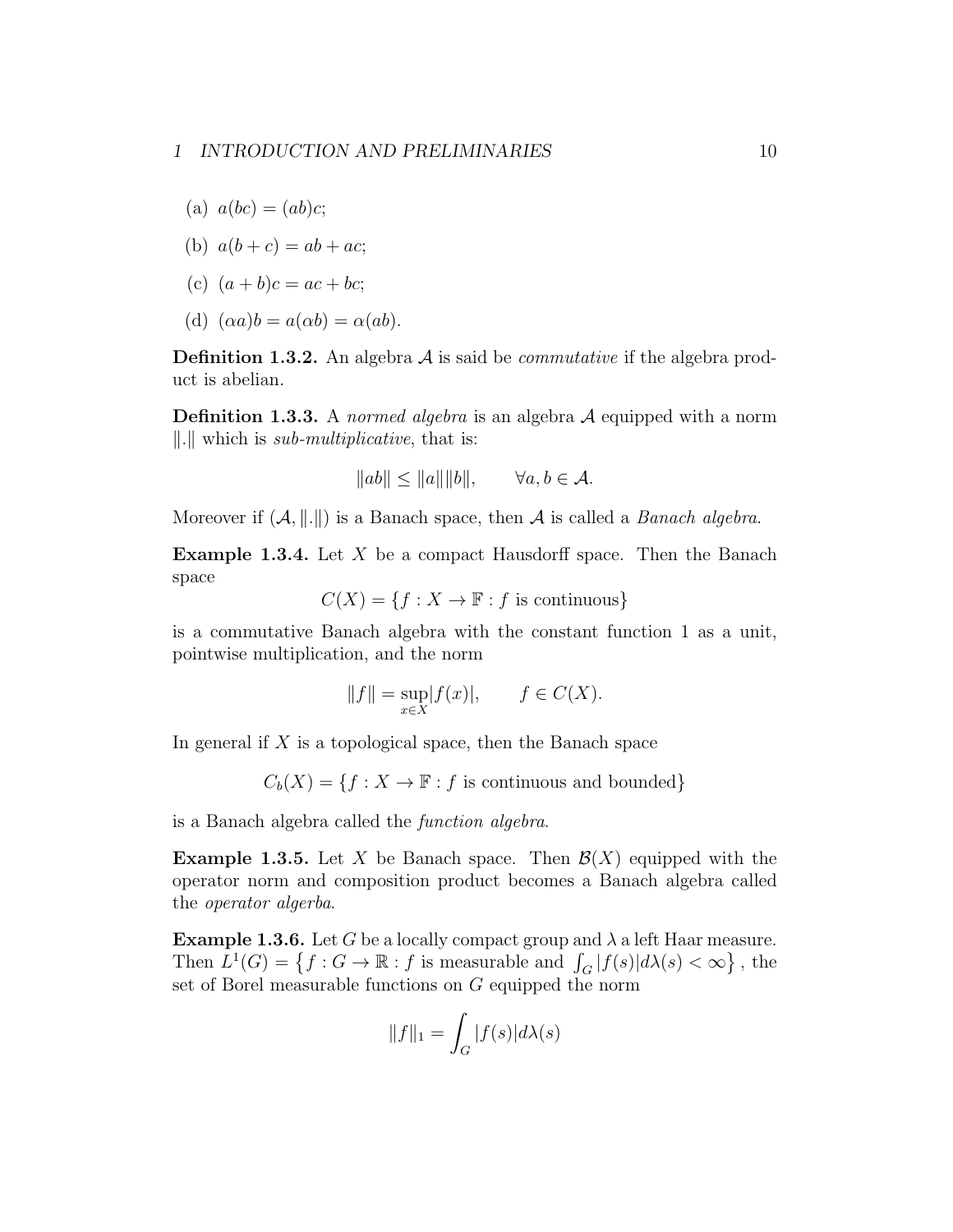and the convolution product  $(f, g) \mapsto f * g$  defined by

$$
(f * g)(s) = \int_G f(t)g(t^{-1}s)d\lambda(t) \quad (f, g \in L^1(G), s, t \in G)
$$

is a Banach algebra. Indeed for  $f, f \in L^1(G)$ ,

$$
||f * g||_1 = \int_G |(f * g)(s)|d\lambda(s)
$$
  
= 
$$
\int_G \left| \int_G f(t)g(t^{-1}s)d\lambda(t) \right| d\lambda(s)
$$
  

$$
\leq \int_G \int_G |f(t)g(t^{-1}s)| d\lambda(t)d\lambda(s)
$$
  
= 
$$
\int_G \int_G |f(t)||g(t^{-1}s)|d\lambda(s)d\lambda(t)
$$
  
= 
$$
\int_G |f(t)| \left( \int_G g(s)ds \right) d\lambda(t)
$$
  
= 
$$
||f||_1 ||g||_1.
$$

In fact, it is commutative if and only if  $G$  is abelian. Also unital if and only if G is discrete.  $L^1(G)$  is called a group algebra of G.

**Example 1.3.7.** Let G be a locally comapact abelian group and  $\omega$  a weight function on G. Then  $L^1(G, \omega)$  is the space of complex-valued functions f:  $G \to \mathbb{C}$ , called a *Beurling algebra*, for which

$$
||f||_{\omega} = \int_{G} |f(s)| \omega(s) d\lambda(s) < \infty,
$$

where  $\lambda$  is the left Haar measure on G.  $L^1(G, \omega)$  is Banach algebra with the convolution product

$$
(f * g)(s) = \int_G f(t)g(t^{-1}s)d\lambda(t) \quad (f, g \in L^1(G, \omega), s, t \in G).
$$

We note that if  $\omega = 1$  then  $L^1(G, \omega) = L^1(G)$ .

**Example 1.3.8.** Let G be a locally compact group. The *measure algebra* of G is the space of bounded regular measures on G denoted by  $M(G)$ . It is well known that  $M(G)$  can be identified as the dual of  $C_0(G)$  the Banach space of continuous complex-valued functions on G which vanish at infinity.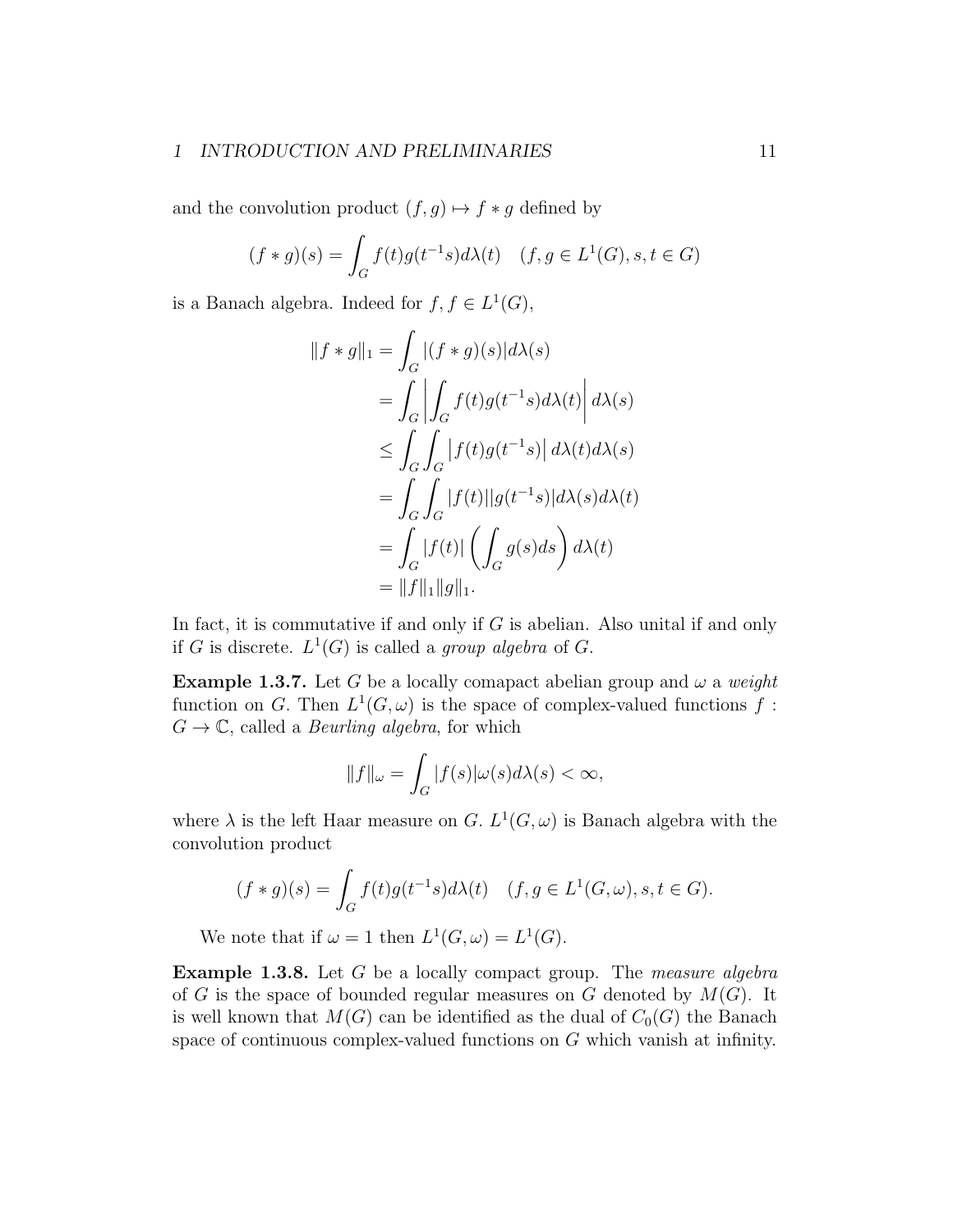## 1.4 Some Basic Concepts in Banach Algebra

#### 1.4.1 Ideal, Quotient algebra and Homomorphism

**Definition 1.4.1.** Let  $\mathcal A$  be an algebra.

- (a) A is said to be *unital* if there exists  $e_{\mathcal{A}} \in \mathcal{A}$ , called a *unit*, such that  $e_{\mathcal{A}}a = ae_{\mathcal{A}} = a$  for all  $a \in \mathcal{A}$ .
- (b) If A is a unital algebra, an element  $a \in \mathcal{A}$  is said to be *invertible* if there exists  $b \in \mathcal{A}$  such that  $ab = ba = e_{\mathcal{A}}$ . Let  $Inv\mathcal{A}$  be the set of all invertible elements of  $\mathcal{A}$ , then  $Inv\mathcal{A}$  becomes a group with the mulplication product.

*Remark* 1.4.2. For a unital Banach algebra  $A$ , we have that:

- (a) The unit element  $e_{\mathcal{A}}$  in  $\mathcal A$  is uniquely determined, for if  $e'_{\mathcal{A}}$  is another unit, we have  $e_{\mathcal{A}} = e_{\mathcal{A}} e'_{\mathcal{A}} = e'_{\mathcal{A}}$ .
- (a) If  $a \in Inv\mathcal{A}$  then the inverse b is unique. In this case we write  $b = a^{-1}$ .

**Definition 1.4.3.** A unital algebra  $A$  is called a *division algebra* if every non-zero element in  $\mathcal A$  is invertible.

**Definition 1.4.4.** Let  $\mathcal A$  be a Banach algebra (not necessarily unital), then the Cartesian product

$$
\mathcal{\widetilde{A}} \stackrel{\mathrm{def}}{=} \mathcal{A} \times \mathbb{F}
$$

with the multiplication

$$
(a, \alpha)(b, \beta) = (ab + \beta a + \alpha b, \alpha \beta), \quad a, b \in \mathcal{A}, \alpha, \beta \in \mathbb{F}
$$

is an algebra with unit  $(0, 1)$ .  $\tilde{\mathcal{A}}$  becomes an unital Banach algebra equipped with the norm  $||(a, \alpha)|| = ||a|| + |\alpha|, (a \in \mathcal{A}, \alpha \in \mathbb{F})$ .  $\tilde{\mathcal{A}}$  is called the unitization of A.

Remark 1.4.5.  $\hat{A}$  is commutative if and only if  $A$  is commutative.

**Definition 1.4.6.** Let A be an algebra and  $\mathcal{M} \subseteq \mathcal{A}$  a linear subspace. Then M is said to be a *subalgebra* if for each  $a, b \in \mathcal{M}$ , we have  $ab \in \mathcal{M}$ . In particular if  $\mathcal A$  is a Banach algebra then  $\mathcal M$  is called a *subBanach algebra*.

**Definition 1.4.7.** Let A be an algebra and I a subalgebra of A, then I is said to be a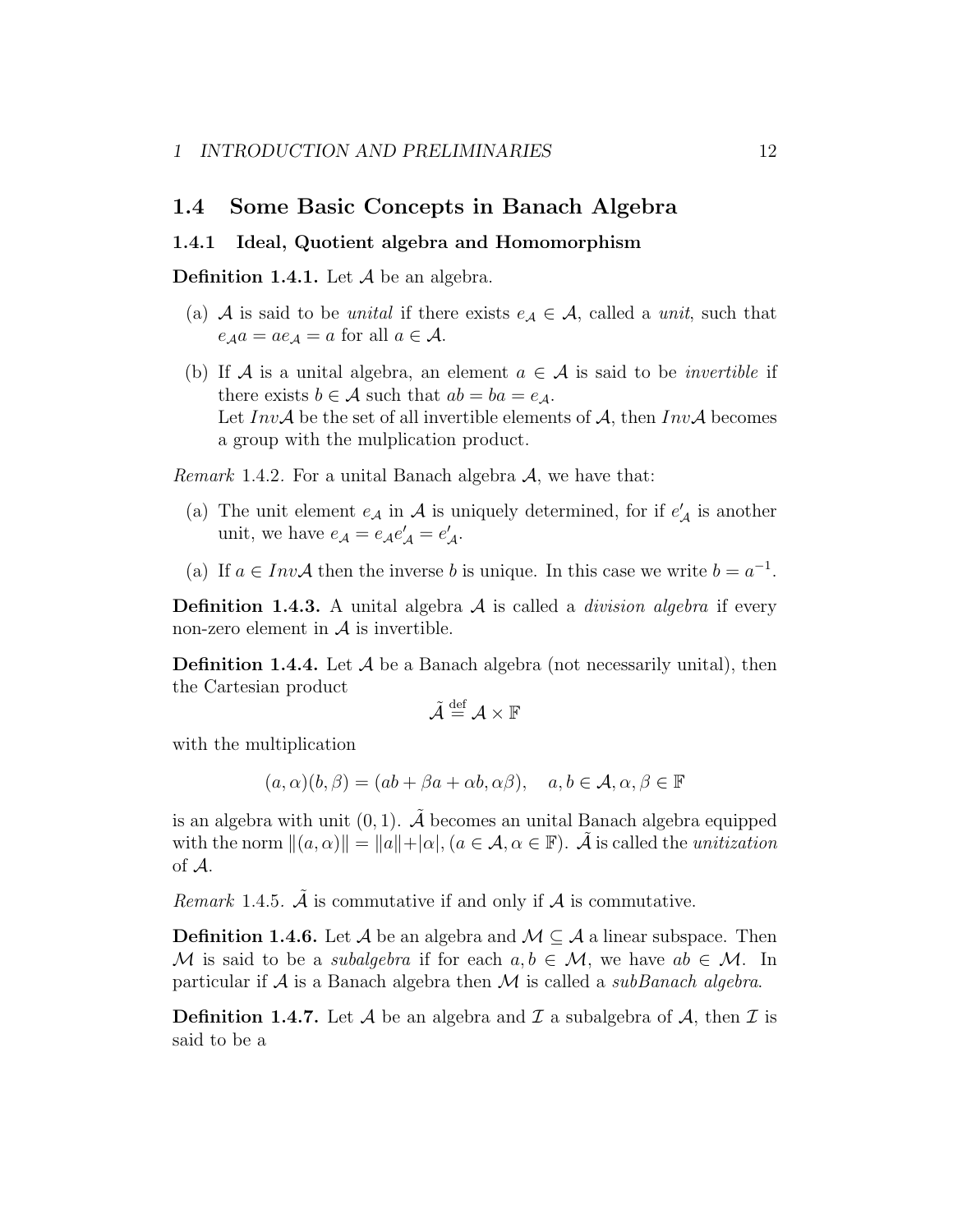- (a) left ideal if ab  $\in \mathcal{I}$ ,  $\forall a \in \mathcal{A}, \forall b \in \mathcal{I}$ ;
- (b) right ideal if ba  $\in \mathcal{I}$ ,  $\forall a \in \mathcal{A}, \forall b \in \mathcal{I}$ ;
- (c) two-sided ideal or simply an ideal if  $\mathcal I$  is both left and right ideal in  $\mathcal A$ .

**Definition 1.4.8.** If  $\{0\} \subsetneq \mathcal{I} \subsetneq \mathcal{A}$ , then  $\mathcal{I}$  is called a *proper ideal.*  $\{0\}$  and A itself are called trivial ideals.

**Proposition 1.4.9.** [11] If  $I$  is a proper ideal in a unital Banach algebra, then the closure  $\overline{I}$  of  $I$  is also a proper ideal.

**Definition 1.4.10.** Let  $\mathcal{I}$  be an ideal of an algebra  $\mathcal{A}$ , then the algebra  $A/\mathcal{I} = \{a + I : a \in A\}$  is said to a *quotient algebra* of A by  $\mathcal{I}$ .

**Definition 1.4.11.** Let A be an algebra. A linear space X is called a  $\mathcal{A}$ module if there exists bilinear maps

$$
\mathcal{A} \times X \to X, (a, x) = ax
$$
 and  $X \times \mathcal{A} \to X, (x, a) = xa$ 

such that for each  $a, b \in \mathcal{A}$  and  $x \in X$ , the following holds:

- (a)  $(ab)x = a(bx)$
- (b)  $x(ab) = (xa)b$

(c) 
$$
a(xb) = (ax)b
$$

**Proposition 1.4.12.** [11] Let  $\mathcal A$  be a unital Banach algebra, then the product  $\mathcal{A} \times \mathcal{A} \rightarrow \mathcal{A}$  is continuous.

*Proof.* Let  $a, a_1, b, b_1 \in \mathcal{A}$ , then we have

$$
||ab - a_1b_1|| = ||ab - ab_1 + ab_1 - a_1b_1||
$$
  
=  $||a(b - b_1) + (a - a_1)b_1||$   
 $\le ||a|| ||b - b_1|| + ||a - a_1|| ||b_1||.$ 

So if  $a_n \times b_n \to a \times b$  as  $n \to \infty$  then  $a_n b_n \to ab$  as  $n \to \infty$ .

**Proposition 1.4.13.** [11] Let A be a unital Banach algebra and  $a \in \mathcal{A}$ . If  $\|a\| < 1$  then  $1 - a \in Inv\mathcal{A}$  with

$$
||(1-a)^{-1}|| \le \frac{1}{1-||a||}.
$$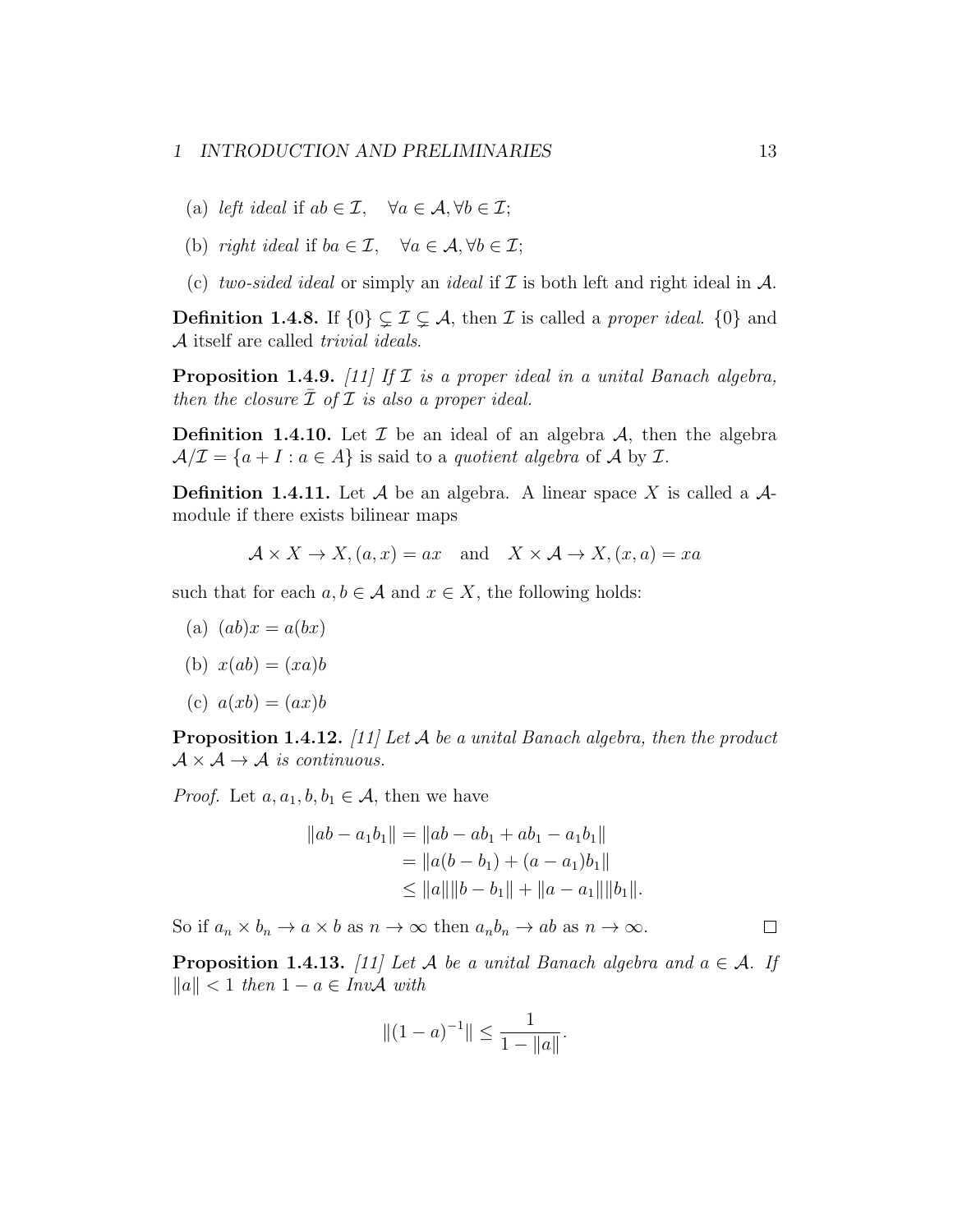*Proof.* Let  $x_n = \sum_{i=0}^n a^i$ . For some  $\epsilon > 0$ , let  $N(\epsilon) \ge 0$  such that  $||a||^{N(\epsilon)+1} <$  $\epsilon(1 - ||a||)$ . Now for  $N \leq m < n$ , we have

$$
||x_n - x_m|| \le \sum_{i=m+1}^n ||a||^i \le \frac{||a||^{m+1}}{1 - ||a||} < \epsilon.
$$

Hence  $(x_n)$  is a Cauchy sequence, and  $\lim_{n\to\infty} x_n = \sum_{i=0}^{\infty} a^i$  exists. So by continuity of the multiplication and letting  $x = \sum_{i=0}^{\infty} a^i$ 

$$
(1-a)x = (1-a)\sum_{i=0}^{\infty} a^i = \sum_{i=0}^{\infty} a^i - \sum_{i=0}^{\infty} a^{i+1} = 1,
$$

and by similar argument  $x(1 - a) = 1$ . Finally, we also have

$$
||x|| \le \sum_{i=0}^{\infty} ||a||^i = \frac{1}{1 - ||a||},
$$

which gives a norm bound on the inverse.

Corollary 1.4.14. [11] Let A be a unital Banach algebra and  $a \in \mathcal{A}$  such that  $||e − a|| \leq 1$ , then  $a \in \text{Inv}A$  with

$$
||a^{-1}|| \le \frac{1}{1 - ||1 - a||}.
$$

Proof. This follows from a simple application of the previous proposition to  $1 - (1 - a).$  $\Box$ 

**Proposition 1.4.15.** [11] If A is a unital Banach algebra, then Inv.A is an open set.

*Proof.* Let  $a \in \text{Inv}A$ . We need to to show that InvA contain an open set, in particular  $B(a) \stackrel{\text{def}}{=} \{b \in \text{Inv}\mathcal{A} : ||a - b|| < ||a^{-1}||^{-1}\} \subseteq \text{Inv}\mathcal{A}.$ 

Let  $x \in B_{\epsilon}(a)$ , then we have

$$
||e - a^{-1}x|| = ||a^{-1}a - a^{-1}x||
$$
  
=  $||a^{-1}(a - x)||$   
 $\le ||a^{-1}|| ||a - x||$   
 $< 1.$ 

Hence  $a^{-1}x \in \text{Inv}\mathcal{A}$ . It follows that  $a(a^{-1}x) = x \in \text{Inv}\mathcal{A}$ . Therefore  $B_{\epsilon}(a) \subseteq$ InvA. $\Box$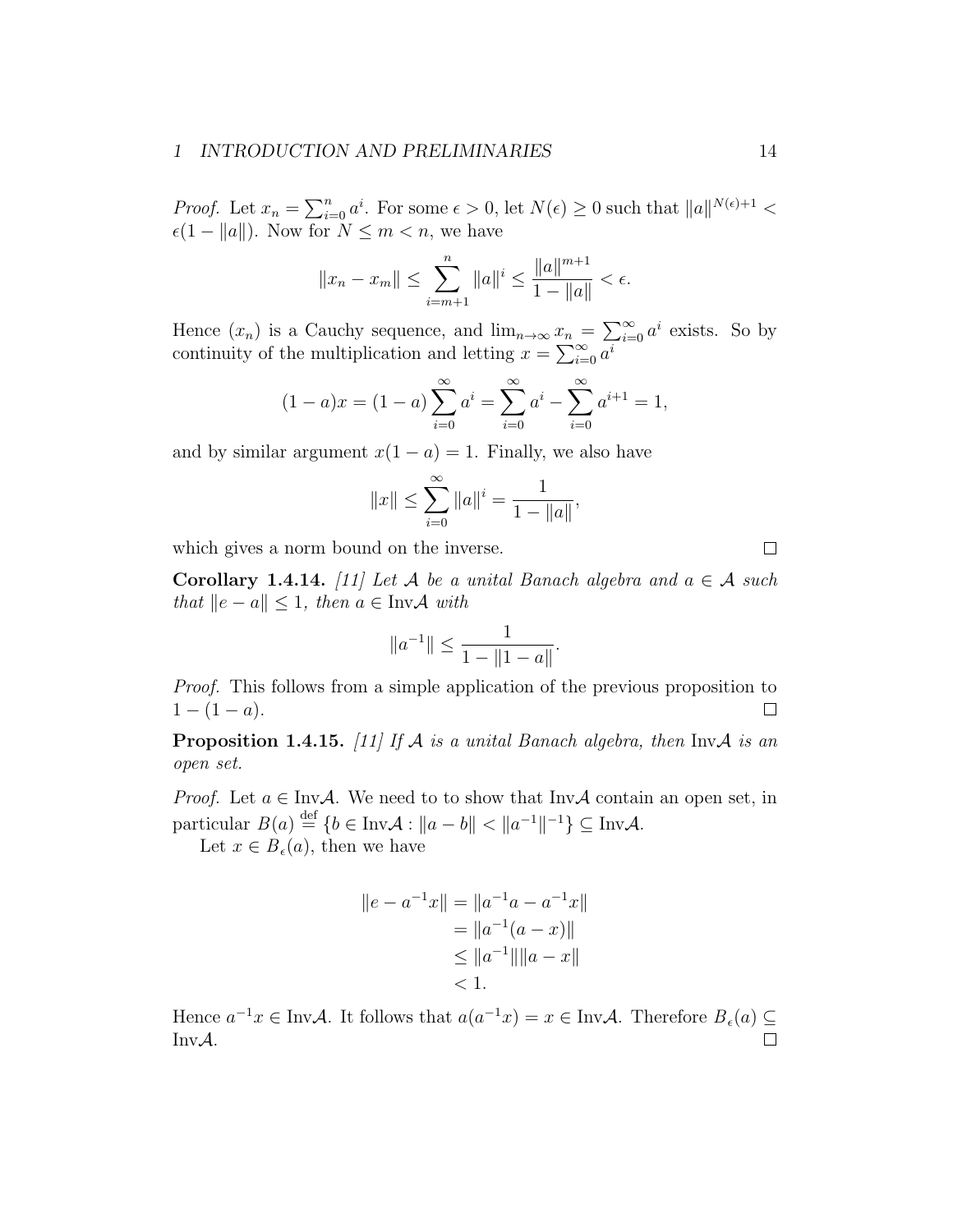**Proposition 1.4.16.** [11] Let  $A$  be a unital algebra, then the map on Inv $A$ defined by  $a \to a^{-1}$  is continuous.

*Proof.* Let  $a, b \in \text{Inv} \mathcal{A}$  such that  $\|a - b\| < \frac{1}{2\|a\|}$  $\frac{1}{2\|a^{-1}\|}$ . We then have

$$
||e - a^{-1}b|| = ||a^{-1}a - a^{-1}b||
$$
  
=  $||a^{-1}(a - b)||$   
 $\le ||a^{-1}|| ||a - b||$   
 $< ||a^{-1}|| \frac{1}{2||a^{-1}||}$   
=  $\frac{1}{2}$ ,

and so the inverse of  $a^{-1}b$  has a bound by the previous proposition. In particular

$$
||b^{-1}|| = ||b^{-1}aa^{-1}||
$$
  
\n
$$
\leq ||b^{-1}a||a^{-1}||
$$
  
\n
$$
= ||(a^{-1}b)^{-1}|| ||a^{-1}||
$$
  
\n
$$
\leq \frac{1}{1 - ||1 - a^{-1}b||} ||a^{-1}||
$$
  
\n
$$
\leq 2||a^{-1}||.
$$

Hence it follows that

$$
||a^{-1} - b^{-1}|| = ||a^{-1}bb^{-1} - a^{-1}ab^{-1}||
$$
  
=  $||a^{-1}(b - a)b^{-1}||$   
 $\le ||a^{-1}|| ||b - a|| ||b^{-1}||$   
 $\le 2||a^{-1}||^2 ||b - a||.$ 

So then if a sequence  $(a_n) \subset \text{Inv}\mathcal{A}$  converges to a as n becomes large. We have that

$$
||a^{-1} - a_n^{-1}|| \le 2||a^{-1}||^2 ||a - a_n^{-1}|| \to 0 \text{ as } n \to \infty,
$$

thus we have continuity.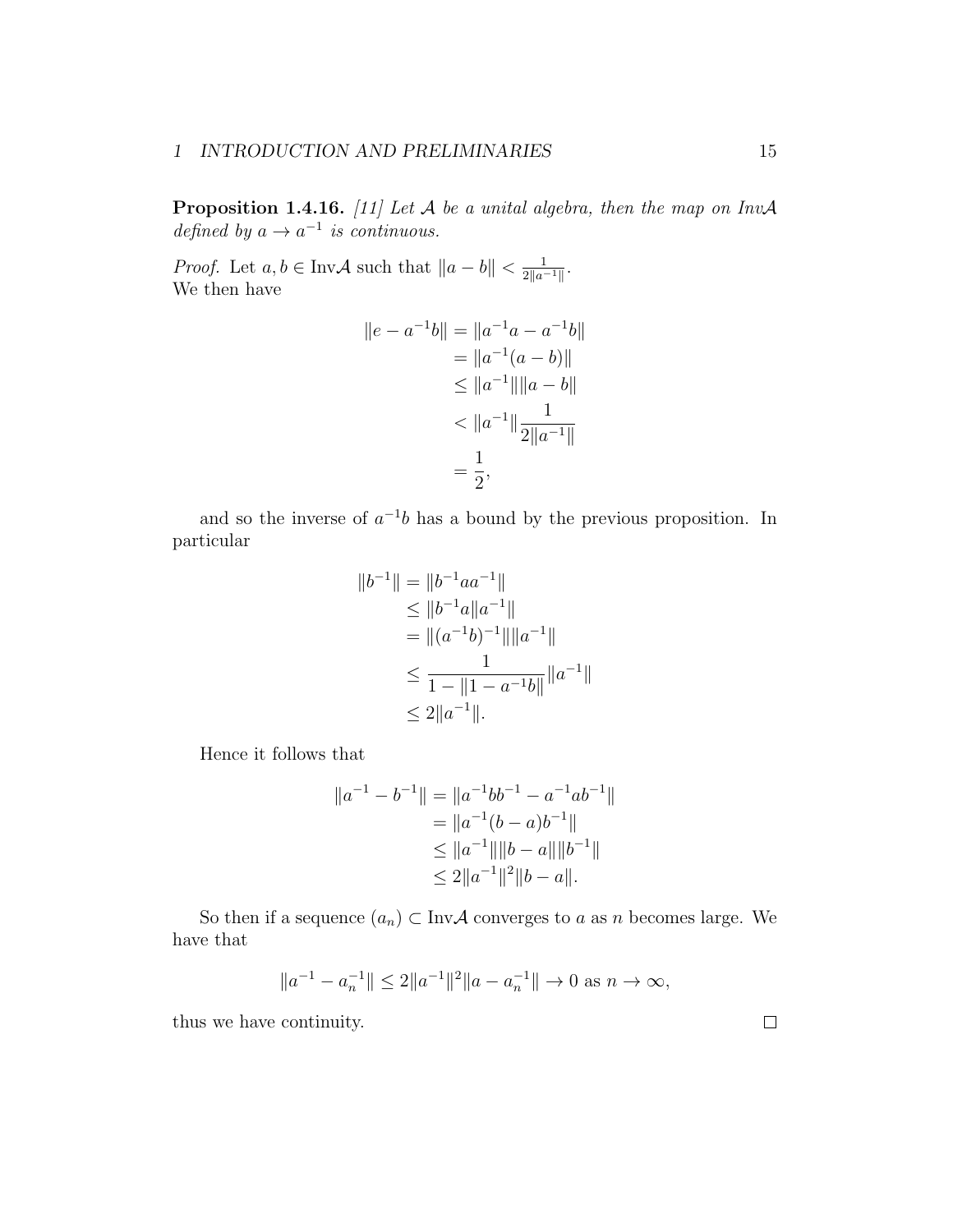**Definition 1.4.17.** Let  $\phi : \mathcal{A} \to \mathcal{B}$  be a linear map between algebra  $\mathcal{A}$  and **B**. Then  $\phi$  is said to be a *homomorphism* if  $\phi(ab) = \phi(a)\phi(b)$  for all  $a, b \in \mathcal{A}$ . If  $\phi$  is a bijection then it is called an *isomorphism*.

**Proposition 1.4.18.** [11] Let A be a unital Banach algebra and  $\phi : A \to \mathbb{C}$ a homomorphism. Then for all  $a \in \mathcal{A}$  we have  $|\phi(a)| \leq ||a||$ .

**Theorem 1.4.19.** (Gelfand-Mazur). Let A be a Banach algebra such every non-zero element is invertible  $(A$  is a division algebra). Then there exists a unique isometric isomorphism of A onto  $\mathbb C$  i.e  $\mathcal A \cong \mathbb C$ .

**Proposition 1.4.20.** Let  $\phi : A \rightarrow B$  be a homomorphism, where A and B are commutative Banach algebra with identity and  $\mathcal{B}$  semi-simple. Then  $\phi$  is continuous.

#### 1.4.2 Spectrum of a Banach algebra

**Definition 1.4.21.** Let A be a complex unital Banach algebra and  $a \in \mathcal{A}$ . The *spectrum* of a is the set  $\sigma_{\mathcal{A}}(a) \subset \mathbb{C}$  defined by

$$
\sigma_{\mathcal{A}}(a) \stackrel{\text{def}}{=} \{ \lambda \in \mathbb{C} : \lambda e - a \notin \text{Inv}\mathcal{A} \}.
$$

The *resolvent* set of a is defined to be the set

$$
\rho_{\mathcal{A}}(a) \stackrel{\text{def}}{=} \mathbb{C} \setminus \sigma_{\mathcal{A}}(a).
$$

If  $\sigma_{\mathcal{A}}(a)$  is non-empty, then the *spectral* radius of a is the set

$$
r_A(a) \stackrel{\text{def}}{=} \sup\{|\lambda| : \lambda \in \sigma_A(a)\}.
$$

**Example 1.4.22.** Let  $\mathcal{A} = C(X)$ , where X is a compact Hausdorff space. For  $f \in \mathcal{A}$ , the spectrum  $\sigma(f)$  is the range of f.

**Example 1.4.23.** Let  $\mathcal{A} = C_b(X)$ , X any arbitrary topological space. If  $f \in \mathcal{A}$ , then the spectrum of f is the closure of its range.

**Example 1.4.24.** Let  $\mathcal{A} = \mathbb{C}$ . If  $z \in \mathcal{A}$ , then  $\sigma(z) = z$ .

**Proposition 1.4.25.** Let A be a complex unital algebra and  $a \in Inv\mathcal{A}$ .

(a) 
$$
\sigma_{\mathcal{A}}(a^{-1}) = \sigma_{\mathcal{A}}(a)^{-1}
$$
.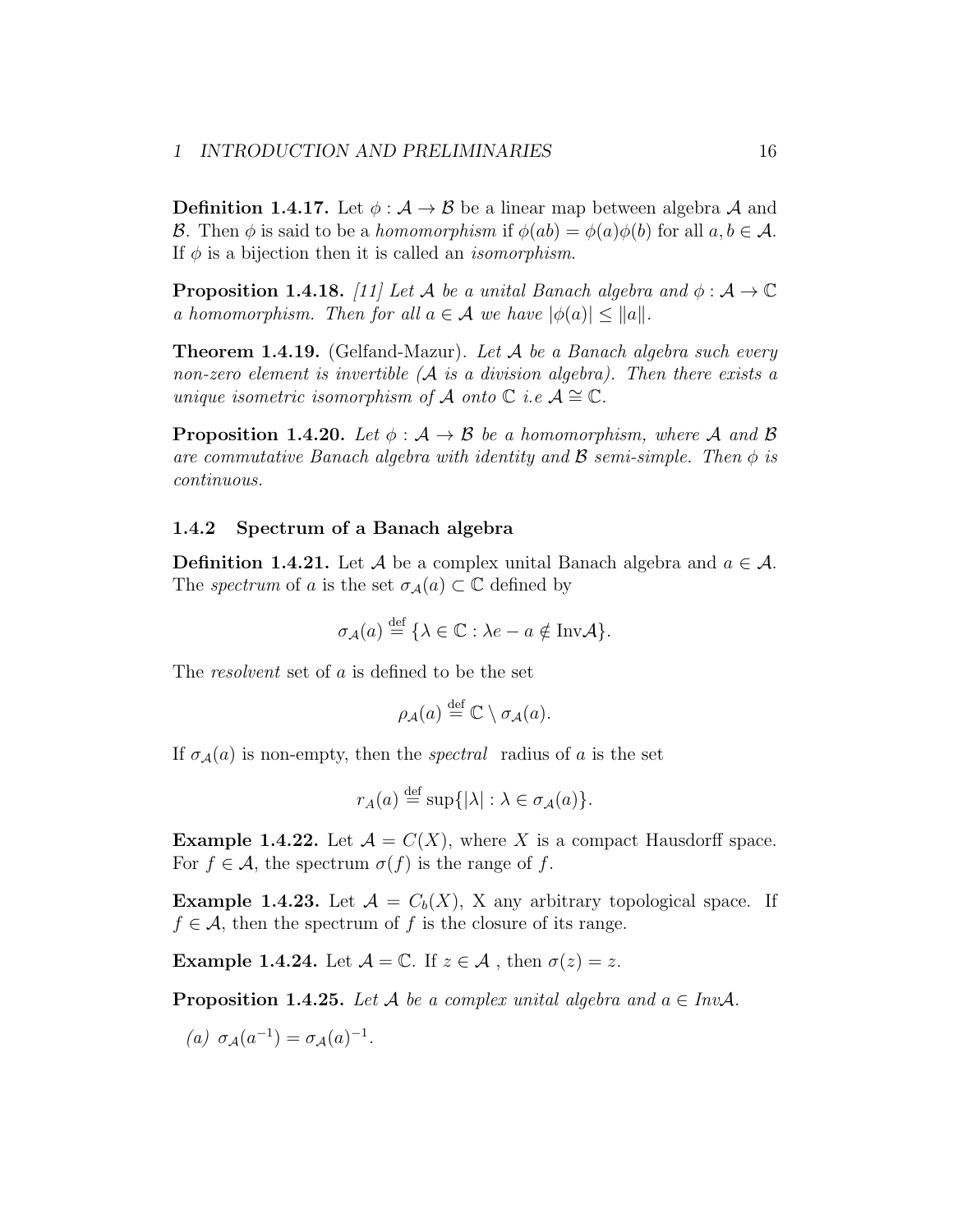- (b)  $\lambda \in \sigma_{\mathcal{A}}(a)$  if and only if  $\lambda \in \sigma_{\mathcal{A}}(a^{-1})$ .
- (c) If  $\lambda \in \sigma_{\mathcal{A}}(ab)$ , then  $\lambda \in \sigma_{\mathcal{A}}(ba)$ .
- (d) If  $a \in Inv\mathcal{A}$  then  $\sigma_{\mathcal{A}}(ab) = \sigma_{\mathcal{A}}(ba)$ .

**Proposition 1.4.26.** Let A be a complex unital algebra and  $a \in \mathcal{A}$ . Then  $\sigma_{\mathcal{A}}(a)$  is non-empty compact subset of  $\mathbb C$  with  $r_{\mathcal{A}}(a) = ||a||$ .

**Proposition 1.4.27.** (Spectral radius formula). Let  $A$  be a complex unital algebra and  $a \in \mathcal{A}$ , then  $||r_{\mathcal{A}}(a)|| \le ||a||$  and

$$
r_{\mathcal{A}}(a) = \lim_{n \to \infty} \|a^n\|^{\frac{1}{n}} = \inf_{n \in \mathbb{N}} \|a^n\|^{\frac{1}{n}}.
$$

**Proposition 1.4.28.** Let A be a unital Banach algebra. Then we have the following:

- (a)  $r_A(ab) = r_A(ba);$
- (b) If  $ab = ba$  then  $r_A(a + b) \le r_A(a) + r_A(b)$  and  $r_A(ab) \le r_A(a)r_A(b)$ .

#### 1.4.3 Direct sums of algebras

**Definition 1.4.29.** (Finite case) Let  $(A_i)_{i=1}^n$  be a family of Banach algebras. The *direct sum* of  $A_i$ 's is defined by

$$
\mathcal{A} \stackrel{\mathrm{def}}{=} \oplus_{i=1}^n \mathcal{A}_i
$$

, with multiplication and norm defined as follows: Let  $x = (x_1, x_2, \ldots, x_n), y = (y_1, y_2, \ldots, y_n) \in \mathcal{A}$ . Then

$$
x \cdot y = (x_1y_1, x_2y_2, ..., x_ny_n),
$$
  

$$
||x|| = \max\{||x_i|| : 1 \le i \le n\}.
$$

Definition 1.4.30. (Infinite case) Let  $(\mathcal{A}_{\lambda})_{\lambda \in \Lambda}$  be a family of Banach algebras. Let

$$
\mathcal{A} = \oplus_{\lambda \in \Lambda} \mathcal{A}_{\lambda} := \{ (x_{\lambda})_{\lambda \in \Lambda} : \sup_{\lambda} ||x_{\lambda}|| < \infty \}.
$$

For  $x = (x_{\lambda}), y = (y_{\lambda}) \in \mathcal{A}$ , the multiplication and norm are defined as follows:

$$
x \cdot y = (x_{\lambda} \cdot y_{\lambda})_{\lambda \in \Lambda}
$$

$$
||x|| = sup_{\lambda} ||(x_{\lambda})||.
$$

*Remark* 1.4.31. The direct sums are Banach algebras and unital if each  $(A_i)$ is unital, and commutative properties hold.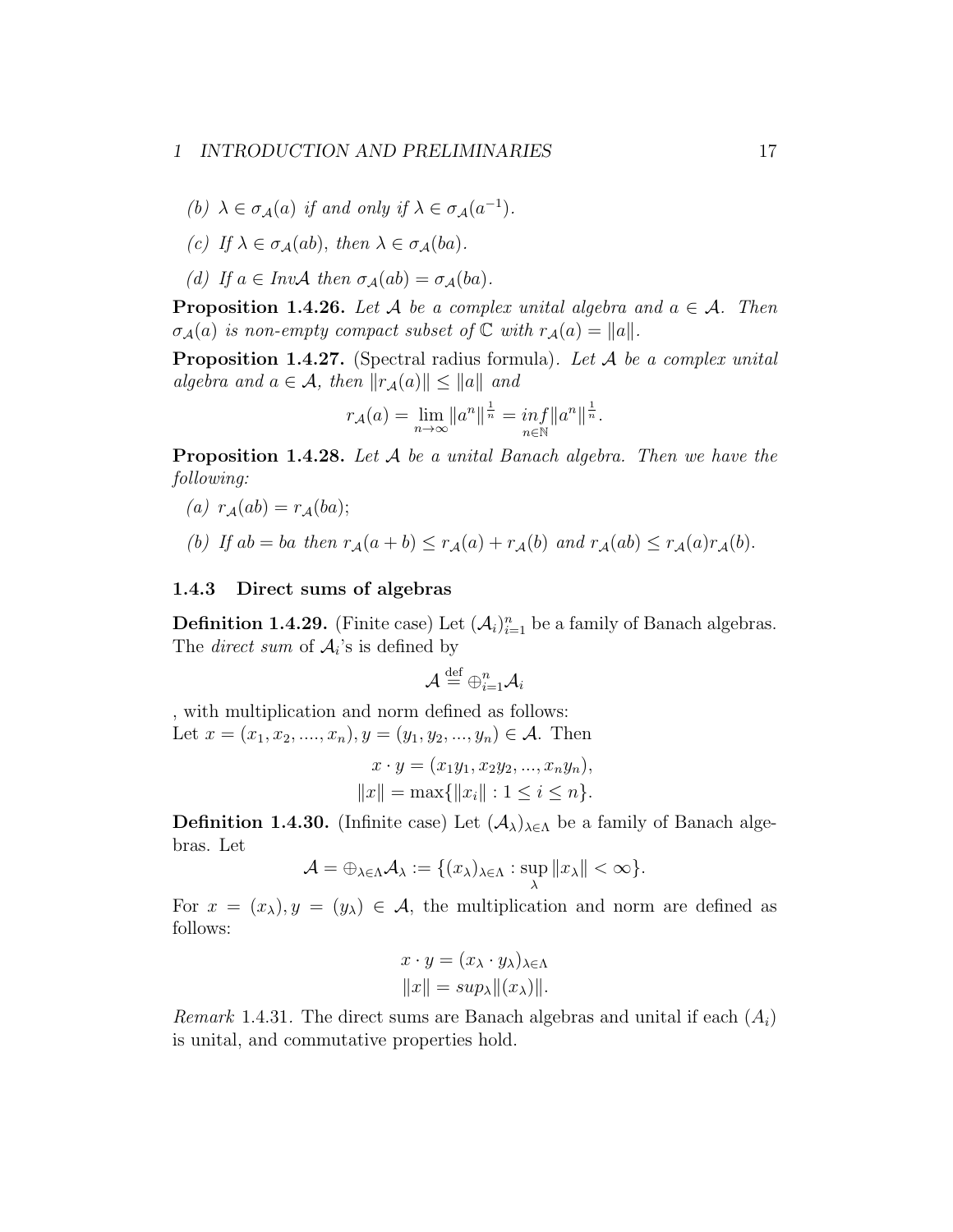#### 1.4.4 Tensor Products and Tensor Norms

**Definition 1.4.32.** Let X and Y be two linear spaces. The tensor product of X and Y is a linear space  $X \otimes Y$  together with a *canonical bilinear map*  $\psi: X \times Y \to X \otimes Y$  such that the following universal property holds:

If W is a linear space and  $f: X \times Y \to W$  is an arbitrary bilinear map then there exists a unique a map  $\hat{f}: X \otimes Y \to W$  such that  $f = \hat{f} \circ \psi$ , that is to say



commutes.

If  $z \in U \otimes V$ , then

$$
z = \sum_{i=1}^{n} x_i \otimes y_i, \qquad n \in \mathbb{N}
$$

where  $(x_i)_{i=1}^n \subseteq X$  and  $(y_i)_{i=1}^n \subseteq Y$ . This representation is not unique.

**Definition 1.4.33.** Let X and Y be two Banach spaces. A norm  $\alpha$  on the algebraic tensor product  $X \otimes Y$  is said to be a *crossnorm* if

$$
\alpha(x \otimes y) = ||x|| ||y||, \qquad \forall x \in X, y \in Y.
$$

Moreover if we have for every  $\mu \in X'$  and  $\lambda \in Y'$ . The linear functional  $\mu \otimes \lambda$ on  $X \otimes Y$  is bounded and  $\|\mu \otimes \lambda\|_{\alpha} \le \|\mu\| \|\lambda\|$ . Then  $\alpha$  is called a *reasonable* crossnorm.

**Definition 1.4.34.** A crossnorm  $\alpha$  on  $X \otimes Y$  is said to be a *uniform cross*norm if

$$
\alpha((T_1 \otimes T_2)z) \le ||T_1|| ||T_2|| \alpha(z)
$$

for all  $T_1 \in B(X)$ ,  $T_2 \in B(Y)$  and  $z \in X \otimes Y$ .

**Definition 1.4.35.** A uniform crossnorm  $\alpha$  on  $X \otimes Y$  is said be *finitely generated* if for  $z \in X \otimes Y$ , then

$$
\alpha(z) = \inf \{ \alpha(x) : A \in \text{FIN}(X), B \in \text{FIN}(Y), x \in X \otimes Y \}.
$$

A finitely generated uniform crossnorm is called a *tensor norm*.  $FIN(X)$ denotes all finite dimensional subspaces of  $X$  in the sense of [11].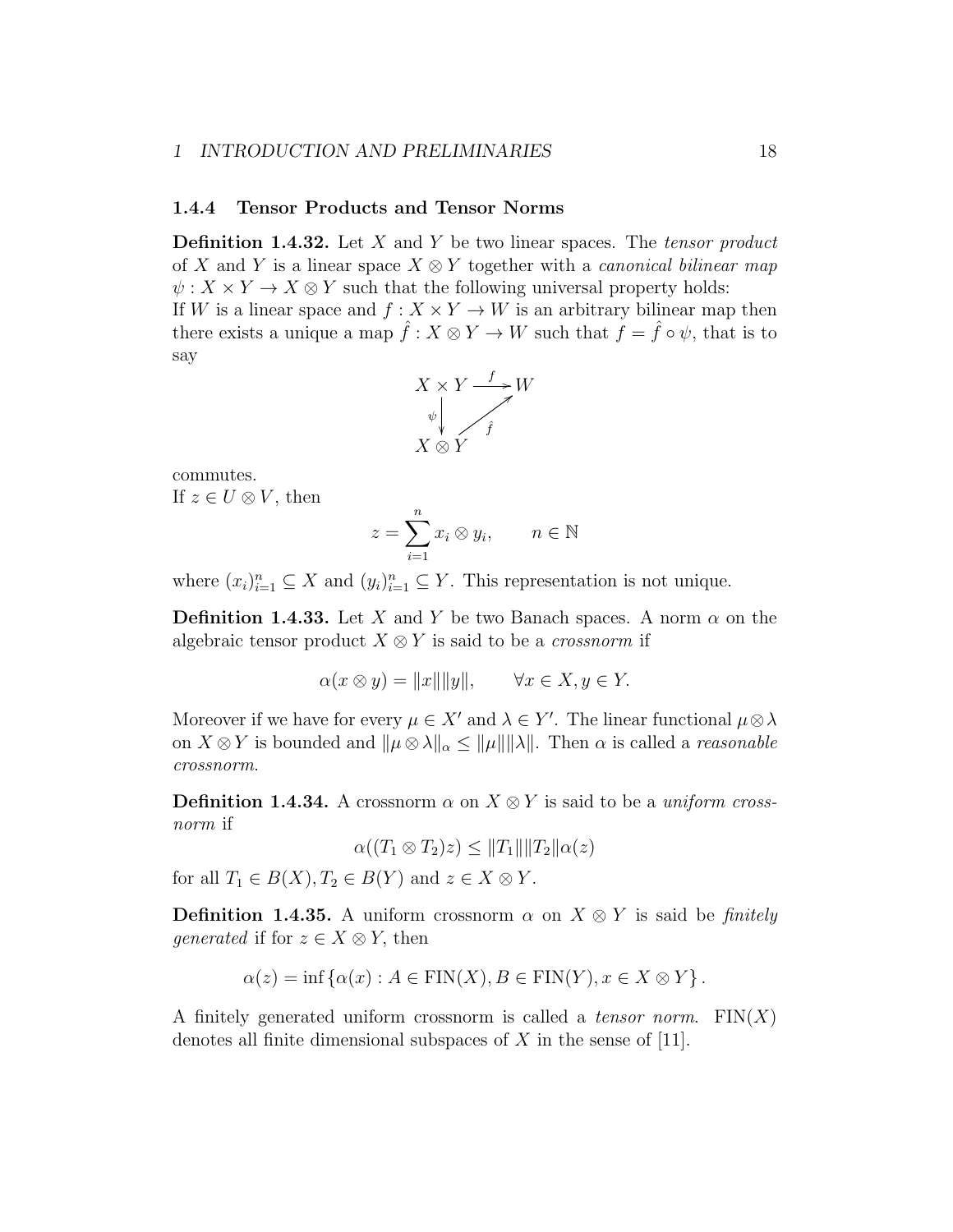**Definition 1.4.36.** Let X and Y be two Banach spaces and  $z = \sum_{i=1}^{n} x_i \otimes$  $y_i \in X \otimes Y$ .

(a) The *injective tensor norm* on  $X \otimes Y$  is defined by

$$
\varepsilon(z) = \sup \left\{ \left| \sum_{i=1}^n \langle \mu, x_i \rangle \langle \lambda, y_i \rangle \right| : \mu \in X', \lambda \in Y' \right\}.
$$

(b) The *projective tensor norm* on  $X \otimes Y$  is defined by

$$
\pi(z) = \inf \left\{ \sum_{i=1}^n ||x_i|| ||y_i|| : z = \sum_{i=1}^n x_i \otimes y_i, x_i \in X, y_i \in Y \right\}.
$$

- Remark 1.4.37. (a) The projective tensor norm is the greatest crossnorm on  $X \otimes Y$ . The injective tensor is *least reasonable* cross norm on on  $X \otimes Y$ . Both norms are submultiplicative.
	- (b) The above defined tensor norms are both finitely generated and uniform crossnorms.
	- (c) The completion of  $X \otimes Y$  with respect to the injective tensor norm  $\varepsilon$ is denoted by  $X\check{\otimes}_{\varepsilon} Y$  or in short  $X\check{\otimes} Y$  and is called *injective tensor* product.
	- (d) The completion of  $X \otimes Y$  with respect to the projective tensor norm  $\pi$  is denoted by  $X\widehat{\otimes_{\pi}}Y$  or in short  $X\widehat{\otimes}Y$  and is called the projective tensor product.
	- (e) If A and B are Banach algebras then  $\mathcal{A}\widehat{\otimes}\mathcal{B}$  and  $\mathcal{A}\check{\otimes}\mathcal{B}$  are Banach algebras under their respective norms.

#### 1.4.5 Bounded Approximate Identities

**Definition 1.4.38.** Let A be a Banach algebra and  $(e_{\alpha})_{\alpha \in \mathcal{D}}$  a net in A. Then;

(a)  $(e_{\alpha})_{\alpha \in \mathcal{D}}$  is said be a *left approximate identity* if we have

$$
e_{\alpha}a \to a \quad a \in A.
$$

Similarly a right approximate identity if  $ae_{\alpha} \rightarrow a \quad a \in A$ .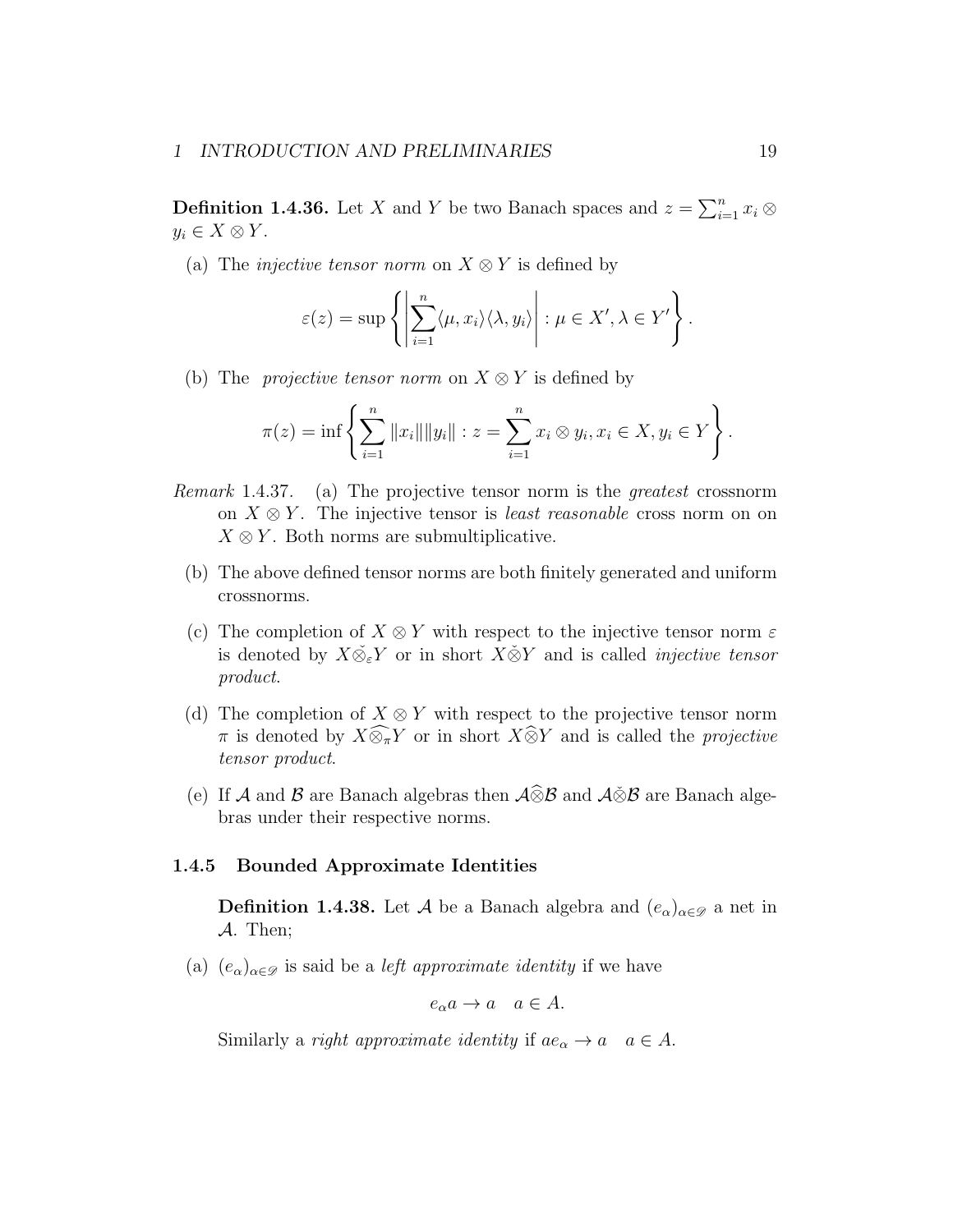- (b)  $(e_{\alpha})_{\alpha\in\mathcal{D}}$  is said to be a *bounded left/right approximate identity* if  $(e_{\alpha})_{\alpha\in\mathcal{D}}$ is left/right approximate identity and norm bounded. That is, there exists a constant  $c > 0$  such that  $||e_{\alpha}|| \leq c$  for  $\alpha \in \mathcal{D}$ .
- (c) If  $(e_{\alpha})_{\alpha \in \mathcal{D}}$  is both (bounded) left and right approximate identity then it is simply called an (bounded) approximate identity.

**Proposition 1.4.39.** Let A be a Banach algebra. Suppose that  $(e_{\alpha})_{\alpha \in \mathcal{D}}$  is bounded left approximate identity for A and  $(f_\beta)_{\beta \in \mathcal{D}}$  is bounded right approximate identity for A with bounds  $M > 0$  and  $N > 0$  respectively. Then the net

$$
(e_{\alpha} + f_{\beta} - e_{\alpha}f_{\beta})_{(\alpha,\beta)\in \mathscr{D}\times\mathscr{D}'}
$$

is a bounded approximate identity for A.

*Proof.* Let  $g_{(\alpha,\beta)} = e_{\alpha} + f_{\beta} - e_{\alpha}f_{\beta}$ . Then for each  $a \in \mathcal{A}$ ,

$$
||g_{(\alpha,\beta)}a - a|| = ||(e_{\alpha} + f_{\beta} - e_{\alpha}f_{\beta})a - a||
$$
  
=  $||e_{\alpha}a + f_{\beta}a - e_{\alpha}f_{\beta}a - a||$   
=  $||(e_{\alpha}a - a) - f_{\beta}(a - a_{\alpha}a)||$   
 $\leq ||(e_{\alpha}a - a)|| + ||f_{\beta}(a - e_{\alpha}a)||$   
 $\leq ||(e_{\alpha}a - a)|| + N ||(a - e_{\alpha}a)|| \to 0.$ 

By similar argument and for all  $a \in \mathcal{A}$ .

$$
||ag_{(\alpha,\beta)} - a|| = ||(af_{\beta} - a) - e_{\alpha}(af_{\beta} - a)||
$$
  
\n
$$
\leq ||(af_{\beta} - a)|| + ||e_{\alpha}(af_{\beta} - a)||
$$
  
\n
$$
\leq ||(af_{\beta} - a)|| + M ||(af_{\beta} - a)|| \to 0.
$$

Finally, we show boundedness. For each  $(\alpha, \beta) \in \mathcal{D} \times \mathcal{D}'$ , we have

$$
||g_{(\alpha,\beta)}|| = ||e_{\alpha} + f_{\beta} - e_{\alpha}f_{\beta}||
$$
  
\n
$$
\leq ||e_{\alpha}|| + ||f_{\beta}|| + ||e_{\alpha}f_{\beta}||
$$
  
\n
$$
\leq M + N + MN.
$$

Thus completing proof.

**Theorem 1.4.40.** [6] Let A be a Banach algebra with a bounded net  $(e_{\alpha})$ such that  $e_{\alpha}a \stackrel{w}{\rightarrow} a$  for all  $a \in \mathcal{A}$  (respectively  $ae_{\alpha} \stackrel{w}{\rightarrow} a$  for all  $a \in \mathcal{A}$ ). Then A has bounded left (respectively right) approximate identity.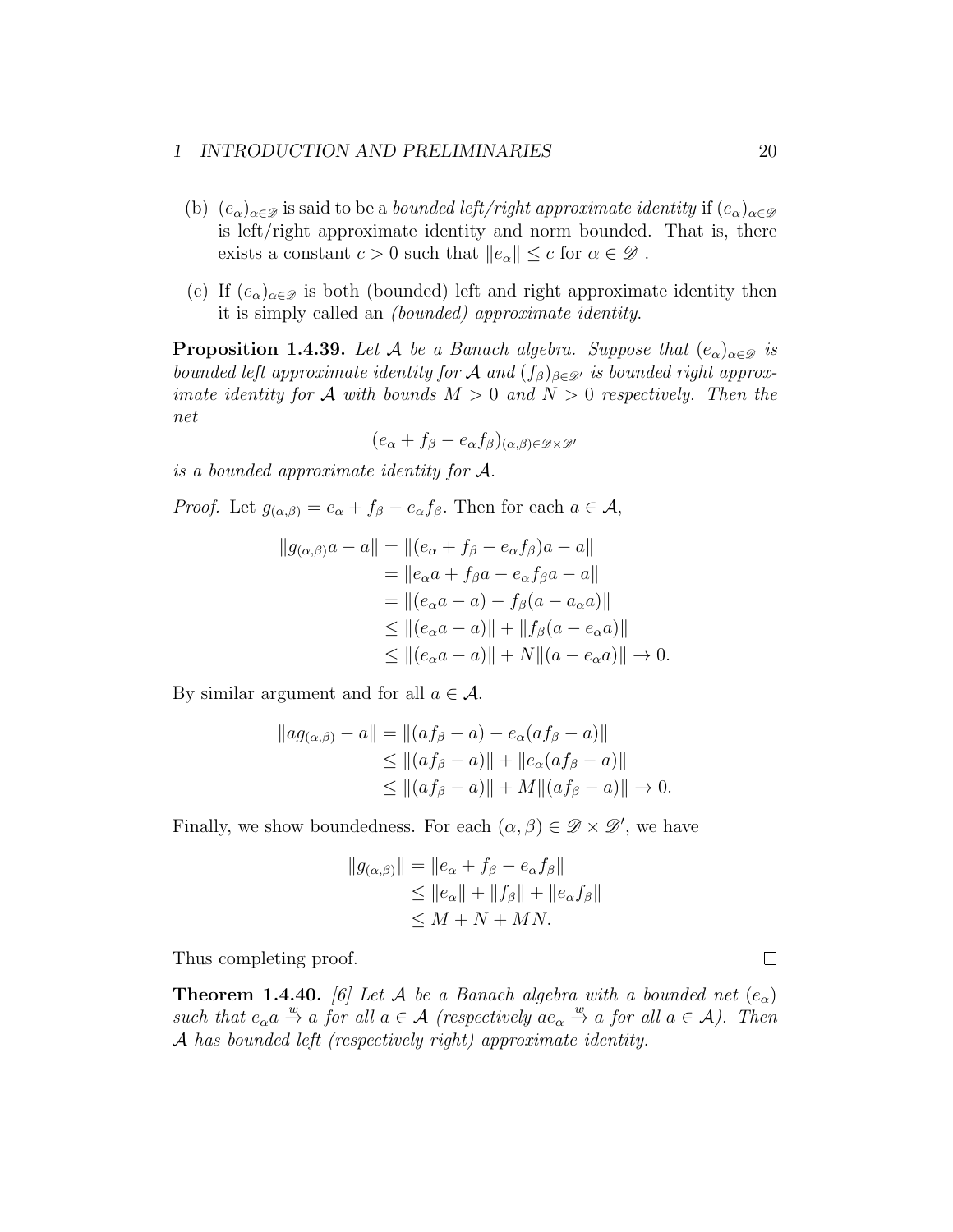*Remark* 1.4.41. Let A Banach algebra. Then A has *left* (respectively *right*) approximate unit of bound  $m \geq 0$  if for each  $a \in \mathcal{A}$  and  $\epsilon > 0$ , there exists  $u \in \mathcal{A}$  such that

$$
||a - ua|| < \epsilon \quad \text{(respectively } ||a - au|| < \epsilon\text{)}.
$$

It follows that if  $A$  has left (respectively right) approximate identity of bound m then  $A$  has a left (respectively right) approximate unit of bound m. In the next result, we show that the converse holds.

**Proposition 1.4.42.** [36] Let A be a Banach algebra with left (respectively right) approximate unit of bound  $m \geq 0$ . Then A has left (respectively right) approximate identity of bound m.

**Theorem 1.4.43.** [6] Let A and B be Banach algebras with bounded left(respectively right) approximate identities  $(e_{\alpha})_{\alpha \in \mathcal{D}}$  and  $(f_{\beta})_{\beta \in \mathcal{D}'}$ , respectively. Then  $(e_{\alpha} \otimes$  $f_{\beta}(a,\beta) \in \mathcal{D}(\alpha,\beta) \in \mathcal{D}(\alpha,\beta)$  is a (bounded) left approximate identity for the projective tensor product  $\mathcal{A}\widehat{\otimes}\mathcal{B}$ .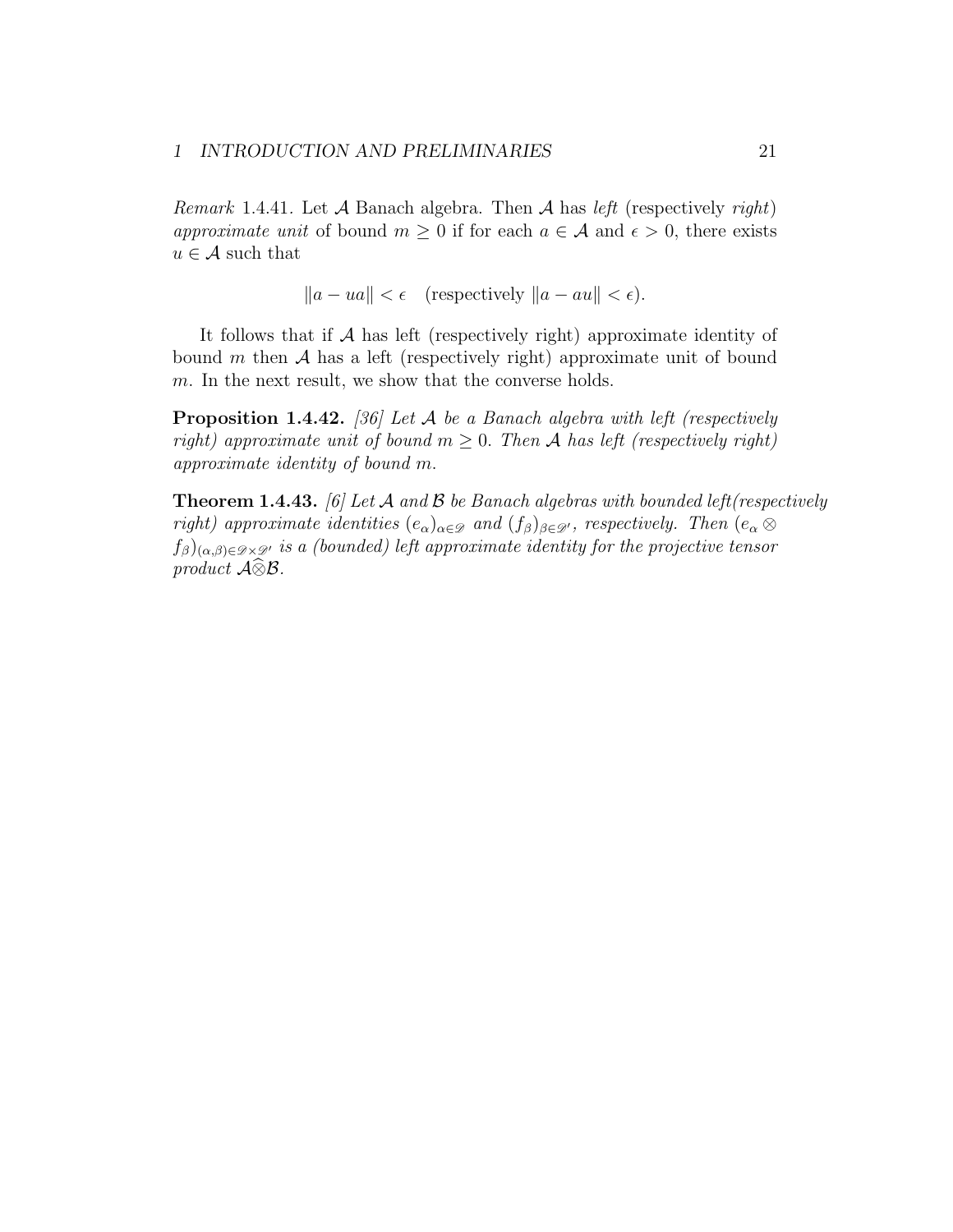Proof. Let 
$$
z = \sum_{i=1}^{n} a_i \otimes b_i \in A \hat{\otimes} B, a_i \in A, b_i \in B, i = 1, 2, ..., n
$$
, we have  
\n
$$
\pi((e_{\alpha} \otimes f_{\beta})z - z) = ||(e_{\alpha} \otimes f_{\beta})z - z||_{p}
$$
\n
$$
= ||(e_{\alpha} \otimes f_{\beta})\sum_{i=1}^{n} a_i \otimes b_i - \sum_{i=1}^{n} a_i \otimes b_i||_{p}
$$
\n
$$
= ||\sum_{i=1}^{n} a_i \otimes b_i(e_{\alpha} \otimes f_{\beta}) - \sum_{i=1}^{n} a_i \otimes b_i||_{p}
$$
\n
$$
= ||\sum_{i=1}^{n} e_{\alpha}a_i \otimes f_{\beta}b_i - \sum_{i=1}^{n} |(a_i - e_{\alpha}a_i) \otimes b_i + e_{\alpha}a_i \otimes b_i||_{p}
$$
\n
$$
= ||\sum_{i=1}^{n} e_{\alpha}a_i \otimes f_{\beta}b_i - \sum_{i=1}^{n} (a_i - e_{\alpha}a_i) \otimes b_i + \sum_{i=1}^{n} e_{\alpha}a_i \otimes b_i||_{p}
$$
\n
$$
= ||\sum_{i=1}^{n} [(e_{\alpha}a_i \otimes f_{\beta}b_i) - (e_{\alpha}a_i \otimes b_i)] + \sum_{i=1}^{n} (a_i - e_{\alpha}a_i) \otimes b_i||_{p}
$$
\n
$$
= ||\sum_{i=1}^{n} e_{\alpha}a_i(f_{\beta}b_i - b_i) + \sum_{i=1}^{n} (a_i - e_{\alpha}a_i) \otimes b_i||_{p}
$$
\n
$$
= ||\sum_{i=1}^{n} e_{\alpha}a_i(f_{\beta}b_i - b_i) + \sum_{i=1}^{n} (a_i - e_{\alpha}a_i) \otimes b_i||_{p}
$$
\n
$$
= ||\sum_{i=1}^{n} (e_{\alpha}a_i - a_{\alpha} + a_{\alpha}) \otimes (f_{\beta}b_i - b_i) + \sum_{i=1}^{n} a_{\alpha} \otimes (f_{\beta}b_i - b_i) + \sum_{i=1}^{n} (a_i - e_{\alpha}a_i) \otimes b_i||_{p
$$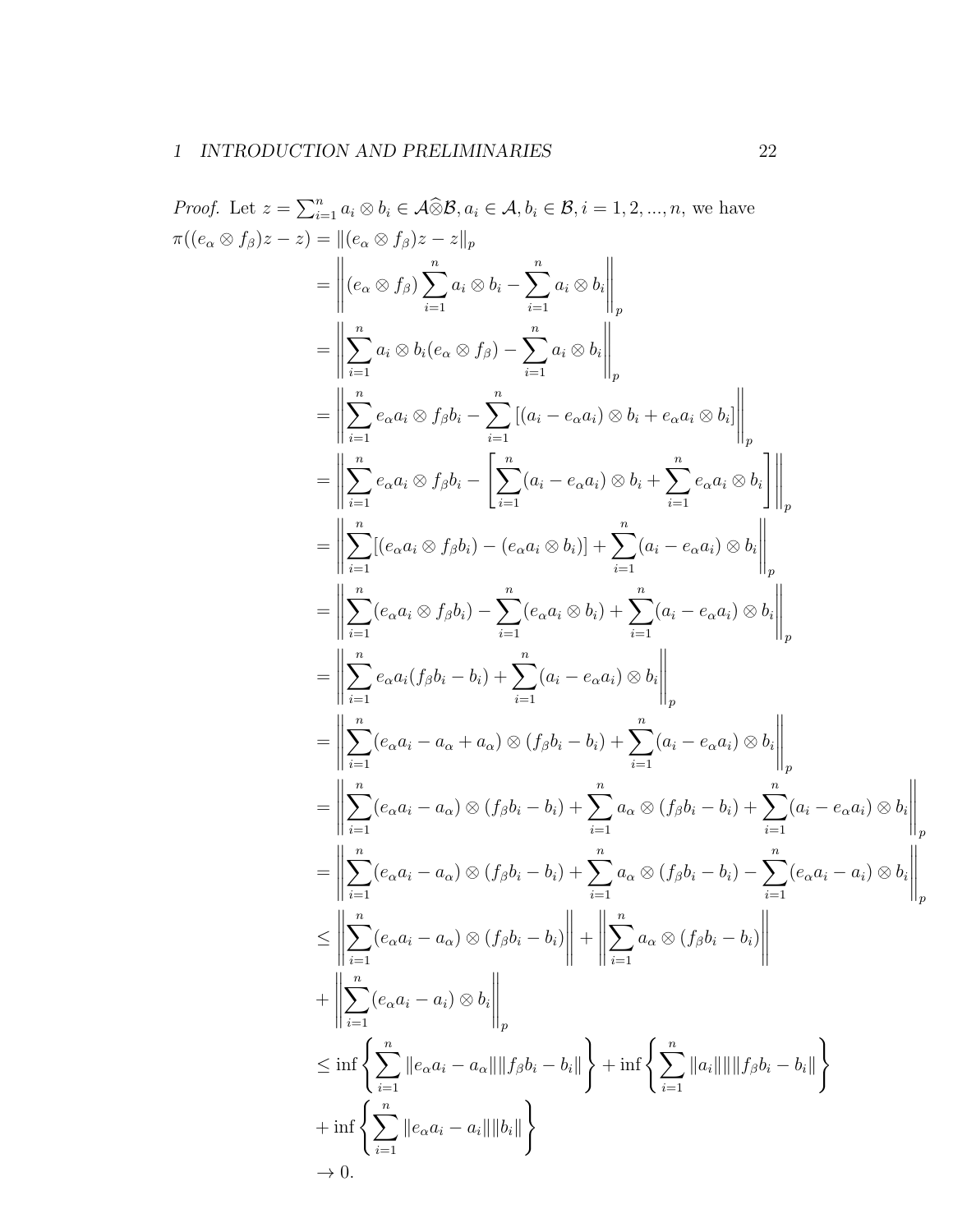Since  $||e_\alpha a_i - a_i|| \to 0$  and  $||f_\beta b_i - b_i|| \to 0$ . Thus showing that  $(e_\alpha \otimes$  $f_{\beta}|_{(\alpha,\beta)\in\mathscr{D}\times\mathscr{D}'}$  is left approximate identity. By similar argument, it can be shown that  $(e_{\alpha} \otimes f_{\beta})_{(\alpha,\beta)\in\mathscr{D}\times\mathscr{D}'}$  is also a right approximate identity. Suppose  $(e_{\alpha})$  and  $(f_{\beta})$  are bounded by M and N, respectively. Then we have that

$$
\pi(e_{\alpha} \otimes f_{\beta}) = ||e_{\alpha} \otimes f_{\beta}||_p = \inf{||e_{\alpha}|| ||f_{\beta}||} \le \inf{MN} \le MN.
$$

Thus completing proof.

**Definition 1.4.44.** Let X be a Banach space and  $\mathcal A$  a Banach algebra. X is said to be a

(a) *Banach left*  $A$ -module if  $X$  is a left  $A$ -module and there exists a constant  $k > 0$ , such that

$$
||ax|| \le k||a|| ||x|| \quad (a \in \mathcal{A}, x \in X).
$$

(b) *Banach right*  $A$ -module if X is a right  $A$ -module and there exists a constant  $k > 0$ , such that

$$
||ax|| \le k||a|| ||x|| \quad (a \in \mathcal{A}, x \in X).
$$

(c) Banach  $A$ -bimodule if X is both left and right Banach  $A$ -module.

**Example 1.4.45.** If X is a Banach A-module, then its topological dual  $X'$ is a Banach A-module under the module actions

$$
(a \cdot \mu)(x) = \mu(xa)
$$
 and  $(\mu \cdot a)(x) = \mu(ax)$   $(a \in \mathcal{A}, x \in X, \mu \in X')$ ;

X' is said to be a *dual module* of X. Indeed for  $x \in X$  and  $\mu \in X'$ , we have

$$
\langle x, a \cdot (\mu \cdot b) \rangle = \langle x \cdot a, \mu \cdot b \rangle
$$
  
=  $\langle b \cdot (x \cdot a), \mu \rangle$   
=  $\langle (b \cdot x) \cdot a, \mu \rangle$   
=  $\langle b \cdot x, a \cdot \mu \rangle$   
=  $\langle x, (a \cdot \mu) \cdot b \rangle$ .

Also, we have

$$
||a \cdot \mu|| = \sup_{||x|| \le 1} |\langle x, a \cdot \mu \rangle| = \sup_{||x|| \le 1} |\langle x \cdot a, \mu \rangle|
$$
  
\n
$$
\le \sup_{||x|| \le 1} k ||x|| ||a|| ||\mu||
$$
  
\n
$$
= k ||a|| ||\mu|| \quad (a \in \mathcal{A}, \mu \in X').
$$

Similarly, we have  $\|\mu \cdot a\| \leq k \|a\| \|\mu\|$  for all  $a \in \mathcal{A}, \mu \in X$ .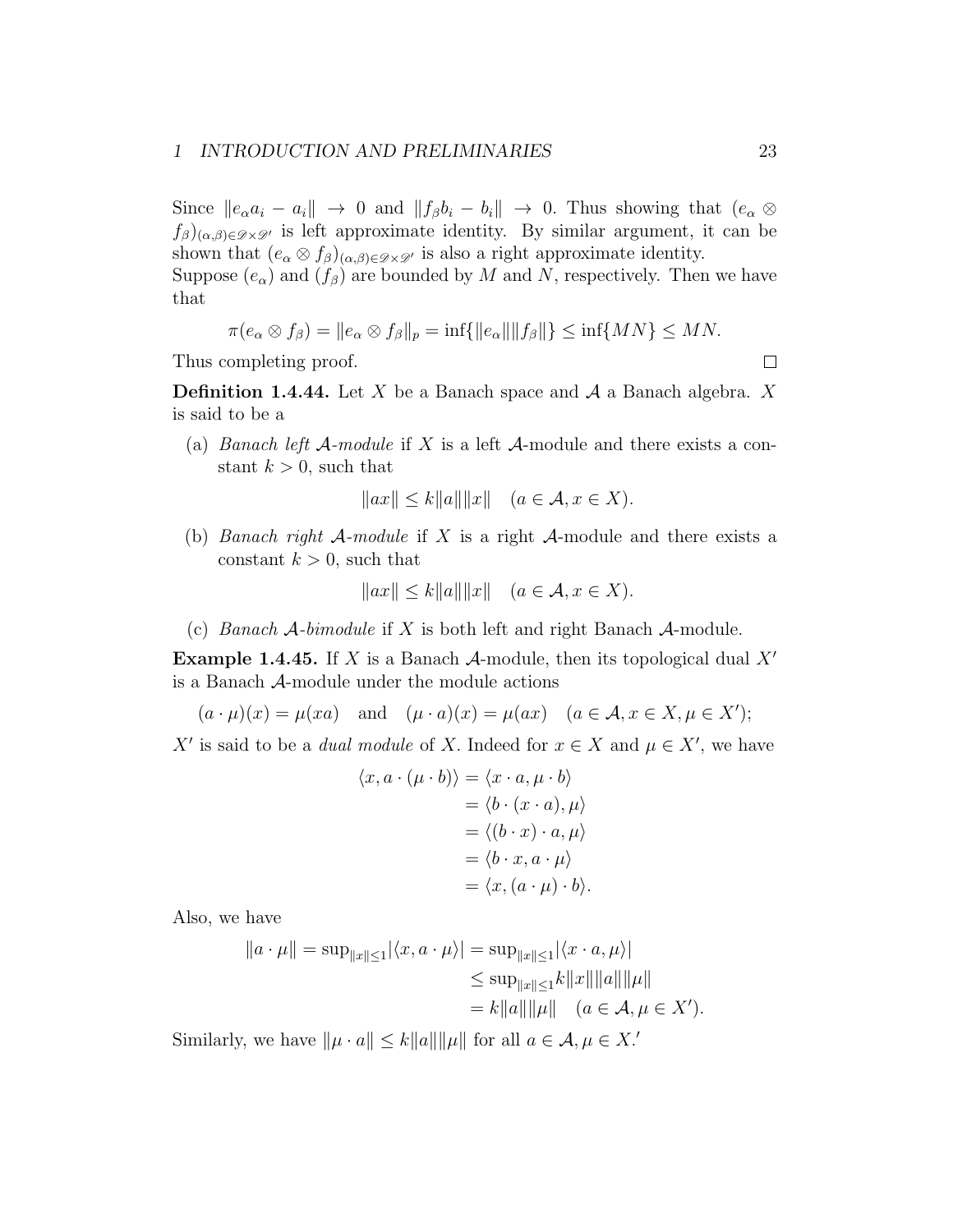**Example 1.4.46.** If  $A$  is a Banach algebra and  $X$  a Banach space such that  $X = A$ . Then X is a Banach A-bimodule with the module actions defined by

$$
a \cdot x = ax
$$
 and  $x \cdot a = xa$   $(a, x \in \mathcal{A}).$ 

Such module actions on  $X = A$  are called the canonical Banach A-bimodule actions on A.

**Example 1.4.47.** Let  $\mathcal A$  be a Banach algebra and  $X$  a Banach space. Then the zero left (right) action of  $A$  on X is definded by

$$
a \cdot x = 0 \quad (x \cdot a = 0) \quad (a, x \in \mathcal{A}).
$$

If X is a Banach  $\mathcal{A}$ -bimodule, then if we replace one (or both) module actions by the zero action,  $X$  will remain a Banach  $A$ -bimdule.

**Definition 1.4.48.** Let  $\mathcal A$  be a Banach algebra and let  $X$  and  $Y$  be a Banach A-bimodules. If a homomorphism  $\phi: X \to Y$  preserves module multiplication, that is

$$
\phi(ax) = a\phi(x), \quad \phi(xa) = \phi(x)a, \quad (a \in \mathcal{A}, x \in X),
$$

then  $\phi$  is said to be a *bimodule homomorphism*.

**Theorem 1.4.49.** (Cohen-Hewitt Factorisation Theorem) Let  $\mathcal A$  be a Banach algebra with bounded left (respectively right) approximate identity, and let  $X$  be a Banach  $A$ -bimoduke. Then

$$
\mathcal{A} \cdot X = \{ ax : a \in \mathcal{A}, x \in X \} \quad (respectively \ X \cdot \mathcal{A} = \{ ax : a \in \mathcal{A}, x \in X \})
$$

is a closed submodule of X.

**Corollary 1.4.50.** (Cohen's Factorisation Theorem) Let  $A$  be a Banach algebra with bounded approximation  $(e_{\alpha})$  and suppose that  $(e_{\alpha})$  is also a bounded left approximate identity for the Banach  $\mathcal{A}\text{-bimodule }X$ . Then  $\mathcal{A}\cdot X =$ X.

*Remark* 1.4.51. If  $\mathcal A$  is a Banach algebra with bounded approximate identity, then by Cohen's Factorisation Theorem,  $A^2 = A$ .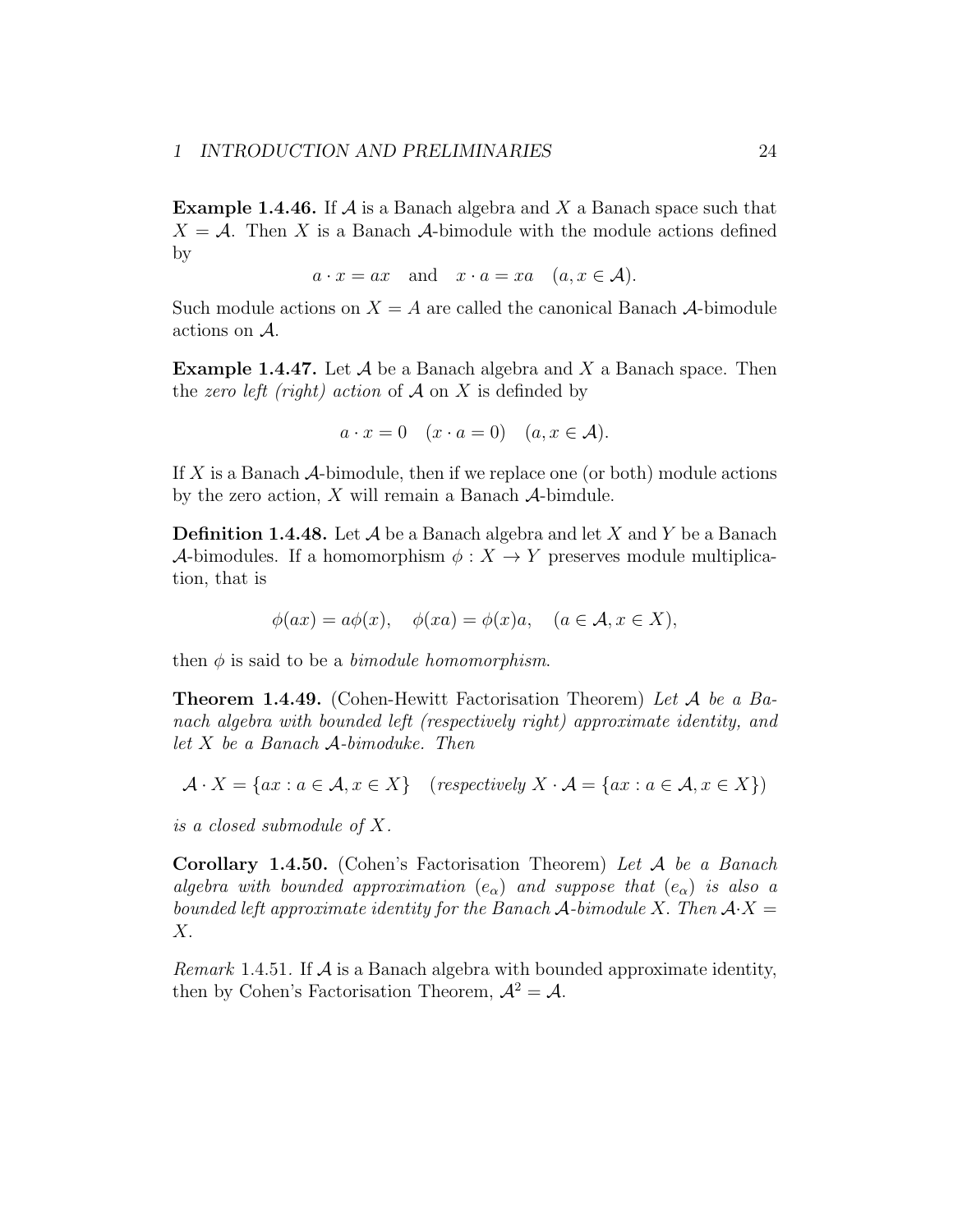**Definition 1.4.52.** Let  $\mathcal A$  be a Banach algebra. Then a Banach  $\mathcal A$ -bimodule X is said to be neo-unital if

$$
X = \mathcal{A} \cdot X \cdot \mathcal{A} = \{ axb : ab \in \mathcal{A}, x \in X \}.
$$

Furthermore  $X$  is said be *essential* if

$$
X = \overline{\mathcal{A} \cdot X \cdot \mathcal{A}}.
$$

*Remark* 1.4.53. It follows from the above definition that if  $A$  is a Banach algebra with bounded approximation identity  $(e_{\alpha})$ , and X is a neo-unital Banach A-bimodule. Then  $(e_{\alpha})$  is also a bounded approximate identity for X. Moreover if  $A$  has unit  $e_{\mathcal{A}}$ , then

$$
e_{\mathcal{A}} \cdot x = x = x \cdot e_{\mathcal{A}}.
$$

**Proposition 1.4.54.** [36] Let  $A$  be a Banach algebra,  $I$  a closed ideal of  $\mathcal A$  with bounded approximate identity, and let X be a neo-unital Banach  $\mathcal I$ bimodule. Then  $\mathcal I$  can be made into a Banach A-bimodule canonically.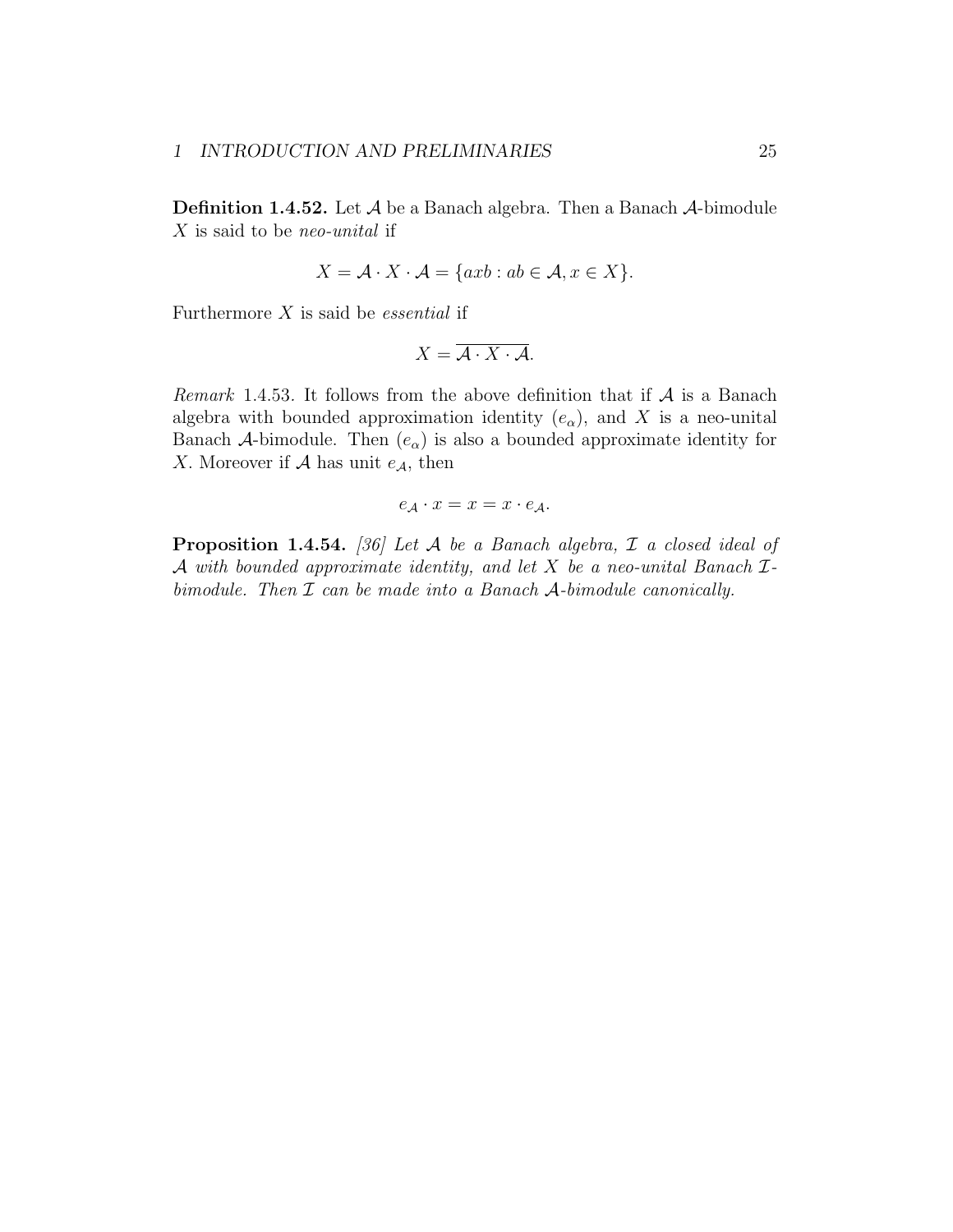# 2 Ideals of  $\mathcal{B}(X)$

## 2.1 Closed Ideals of  $\mathcal{B}(X)$

**Definition 2.1.1.** An *operator ideal*  $\mathcal{I}$  is an assignment, to each pair of Banach spaces X and Y, a subspace  $\mathcal{I}(X, Y) \subset \mathcal{B}(X, Y)$  such that:

- (a)  $\mathcal{I}(X, Y)$  is Banach space equipped with some norm u on  $\mathcal{I}(X, Y)$ ;
- (b)  $\mathcal{F}(X,Y) \subseteq \mathcal{I}(X,Y)$ ,  $\mu \otimes y \in \mathcal{F}(X,Y)$  ( $\mu \in X', y \in Y$ ), we have  $u(X \otimes Y) = ||\mu|| ||y||;$
- (c) for Banach spaces  $X_0$  and  $Y_0$ ,  $S \in \mathcal{I}(X, Y)$ ,  $T \in \mathcal{B}(X_0, X)$ , and  $R \in$  $\mathcal{B}(Y, Y_0)$ ,  $RST \in \mathcal{I}(X_0, Y_0)$ , and  $i(RST) \leq ||R||i(S)||T||$ .

*Remark* 2.1.2. If  $\mathcal{I}(X, Y)$  is always a closed subspace of  $\mathcal{B}(X, Y)$ , then  $\mathcal I$  is said to be a closed operator ideal.

#### 2.1.1 Finite Rank Operators

**Definition 2.1.3.** Let X and Y be Banach spaces. Then  $T \in \mathcal{B}(X, Y)$  is said to be a *finite-rank operator* if  $T$  has finite dimensional range.

Every finite rank operator  $T \in \mathcal{B}(X, Y)$  can be written in the form

$$
T = \sum_{i=1}^{n} \mu_i \otimes y_i, \qquad (\mu_i)_{i=1}^{n} \subseteq X', (y_i)_{i=1}^{n} \subseteq Y.
$$

The collection of finite-rank operators in  $\mathcal{B}(X, Y)$  will denoted by  $\mathcal{F}(X, Y)$ . We write  $\mathcal{F}(X)$  instead of  $\mathcal{F}(X, X)$ .

Remark 2.1.4. If T is as above, then the canonical trace, trace :  $X' \otimes X \to \mathbb{C}$ is defined by

$$
trace(T) = \sum_{i=1}^{n} \langle \mu_i, y_i \rangle
$$

with the following propeties

- (a) trace(ST) = trace(TS)  $T \in \mathcal{F}(X, Y), S \in \mathcal{B}(Y, X)$
- (b)  $|\text{trace}(T)| \leq n||T||$  whenever rank $(T) \leq n$ .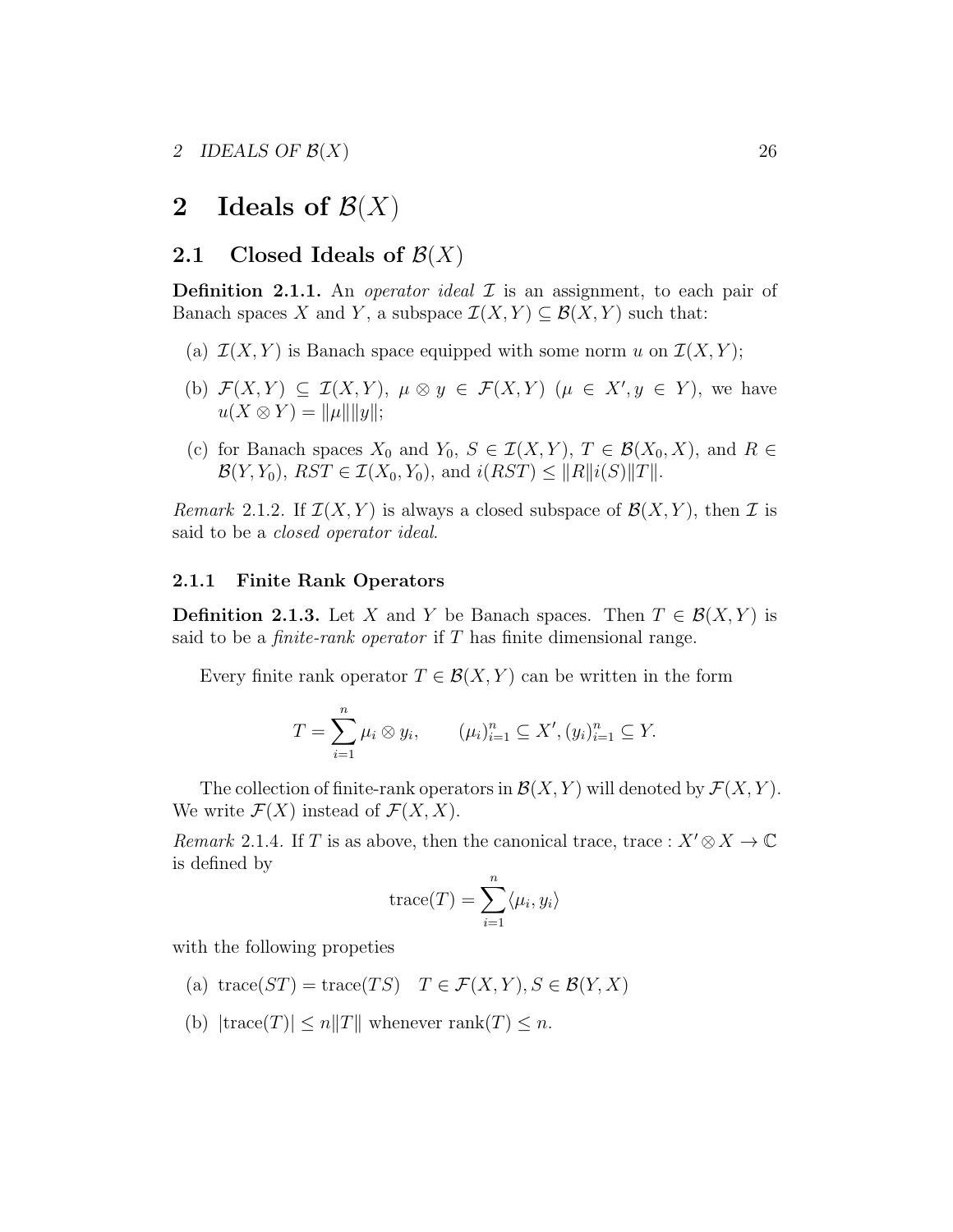#### 2.1.2 Approximable Operators

**Definition 2.1.5.** An operator  $T \in \mathcal{B}(X, Y)$  is said to be *approximable* if there exists a sequence of finite-rank operators  $(T_n) \subset \mathcal{B}(X, Y)$  such that  $\lim_{n\to\infty}$   $||T - T_n|| = 0.$ 

The collection of approximable operators is denoted by  $\mathcal{A}(X, Y)$ . We write  $\mathcal{A}(X)$  instead of  $\mathcal{A}(X, X)$ .

Since by definition  $\mathcal{A}(X)$  contains all limits of  $\mathcal{F}(X)$ , we have  $\mathcal{A}(X) =$  $\mathcal{F}(X) \cong X' \check{\otimes} X.$ 

**Theorem 2.1.6.** [32]  $A(X)$  is the smallest closed operator ideal of  $B(X)$ .

#### 2.1.3 Compact Operators

**Definition 2.1.7.** An operator  $T \in \mathcal{B}(X, Y)$  is *compact* if the image of the unit ball of  $X$  has a compact closure in  $Y$ .

Equivalently:

**Definition 2.1.8.** An operator  $T \in \mathcal{B}(X, Y)$  is said to be *compact* if every bounded sequence  $(x_n)$ , the sequence  $(Tx_n)$  has a convergent subsequence in  $Y$ .

*Remark* 2.1.9. If  $\dim(Y) < \infty$  and  $E \subset Y$ , then the closure of E is compact if and only if E is bounded, hence all operators in  $\mathcal{B}(X, Y)$  are compact. In general all finite-rank operators are compact.

The collection of compact operator in  $\mathcal{B}(X, Y)$  is denoted by  $\mathcal{K}(X, Y)$ . We write  $\mathcal{K}(X)$  instead of  $\mathcal{K}(X, X)$ .

**Theorem 2.1.10.** [32]  $\mathcal{K}(X)$  is a closed operator ideal of  $\mathcal{B}(X)$ .

*Proof.* Suppose that  $R, S \in \mathcal{K}(X), T \in \mathcal{B}(X)$ , and  $\alpha \in \mathbb{F}$ . We show that  $R + S, \alpha R, RT, TR \in \mathcal{K}(X)$ .

Let  $(x_n)$  be a bounded sequence in X. Since R is compact,  $(Rx_n)$  has a convergent subsequence  $(Rx_{n_i})$ . It follows that  $(\alpha Rx_{n_i})$  is a convergent subsequence of  $(\alpha Rx_n)$ . Hence  $\alpha R \in \mathcal{K}(X)$ .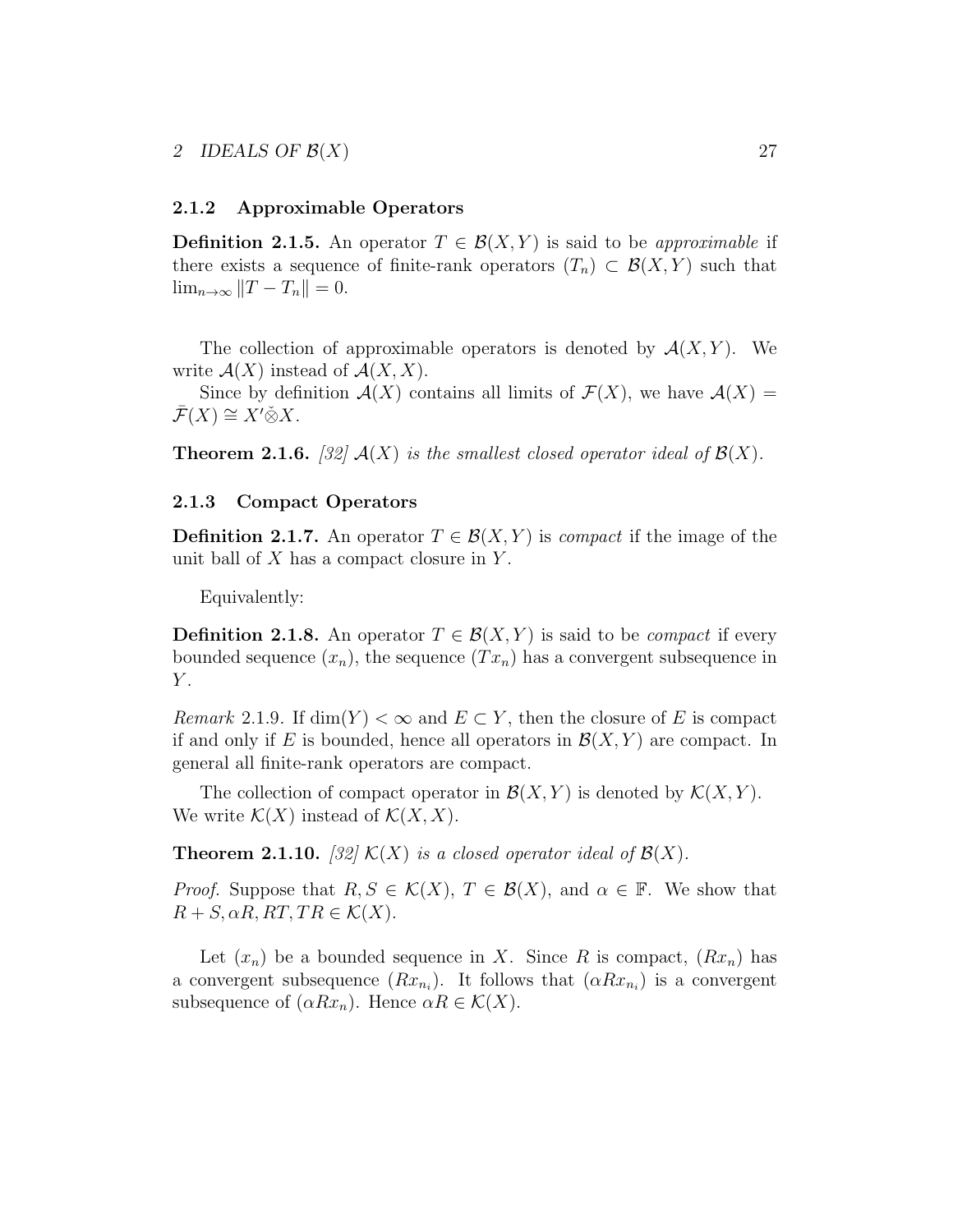Also, since  $(x_{n_i})$  is convergent subsequent of  $(x_n)$  and B is compact, we have that  $(Sx_{n_i})$  has a convergent subsequence  $(Sx_{n_{i_j}})$ . It follows that  $([R+S]x_{n_{i_j}})$  is convergent subsequence of  $([R+S]x_{n_i})$ , hence  $R+S$  is compact.

Furthermore, we have T is bounded so that  $(TRx_n)$  has a convergent subsequence  $(TRx_{n_i})$ , showing that TR is compact. Finally we have that  $(T x_n)$  is bounded since  $(x_n)$  is bounded and that  $||Tx_n|| \leq ||T|| ||x_n||$ . And since  $R \in \mathcal{K}(X)$ ,  $(TRx_n)$  has a convergent subsequence, thus TR is compact. Hence we have shown  $\mathcal{K}(X)$  is an operator ideal. The proof of  $\mathcal{K}(X)$  is closed is omitted.  $\Box$ 

*Remark* 2.1.11. Let X be a Banach space. Then  $\mathcal{K}(X) = \mathcal{B}(X)$  if and only if  $X$  is finite dimensional.

*Proof.* If  $dim(X) < \infty$ , then  $\mathcal{B}(X) = \mathcal{F}(X) \subseteq \mathcal{K}(X) \subseteq \mathcal{B}(X)$ .

Converse if  $\mathcal{K}(X) = \mathcal{B}(X)$ , then  $I \in \mathcal{K}(X)$  and  $I(\overline{B}_X) = I(B_X) = B_X$  is compact. In particular, X is finite dimensional.  $\Box$ 

#### 2.1.4 Weakly Compact Operators

**Definition 2.1.12.** An operator  $T \in \mathcal{B}(X, Y)$  is said to be *weakly compact* if the closed unit ball  $\mathcal{B}_X \subset X$  is mapped into closure of  $T(\mathcal{B}_X) \subset Y$  which is compact in it's weak topolgy.

The collection of weakly compact operators in  $\mathcal{B}(X, Y)$  is denoted by  $\mathcal{W}(X, Y)$ .

We write  $W(X)$  instead of  $W(X, X)$ .

**Theorem 2.1.13.** [32]  $W(X)$  is a closed operator ideal of  $\mathcal{B}(X)$ .

*Remark* 2.1.14. Let X be reflexive Banach space and  $T \in \mathcal{B}(X)$  then  $T \in$  $W(X)$ . i.e  $\mathcal{B}(X) = \mathcal{W}(X)$ .

#### 2.1.5 Completely Continuous Operators

**Definition 2.1.15.** An operator  $T \in \mathcal{B}(X, Y)$  is said to be *completely continuous* if every weakly convergence sequence  $(x_n)$  in X is mapped into a convergent sequence  $(T x_n)$  in Y.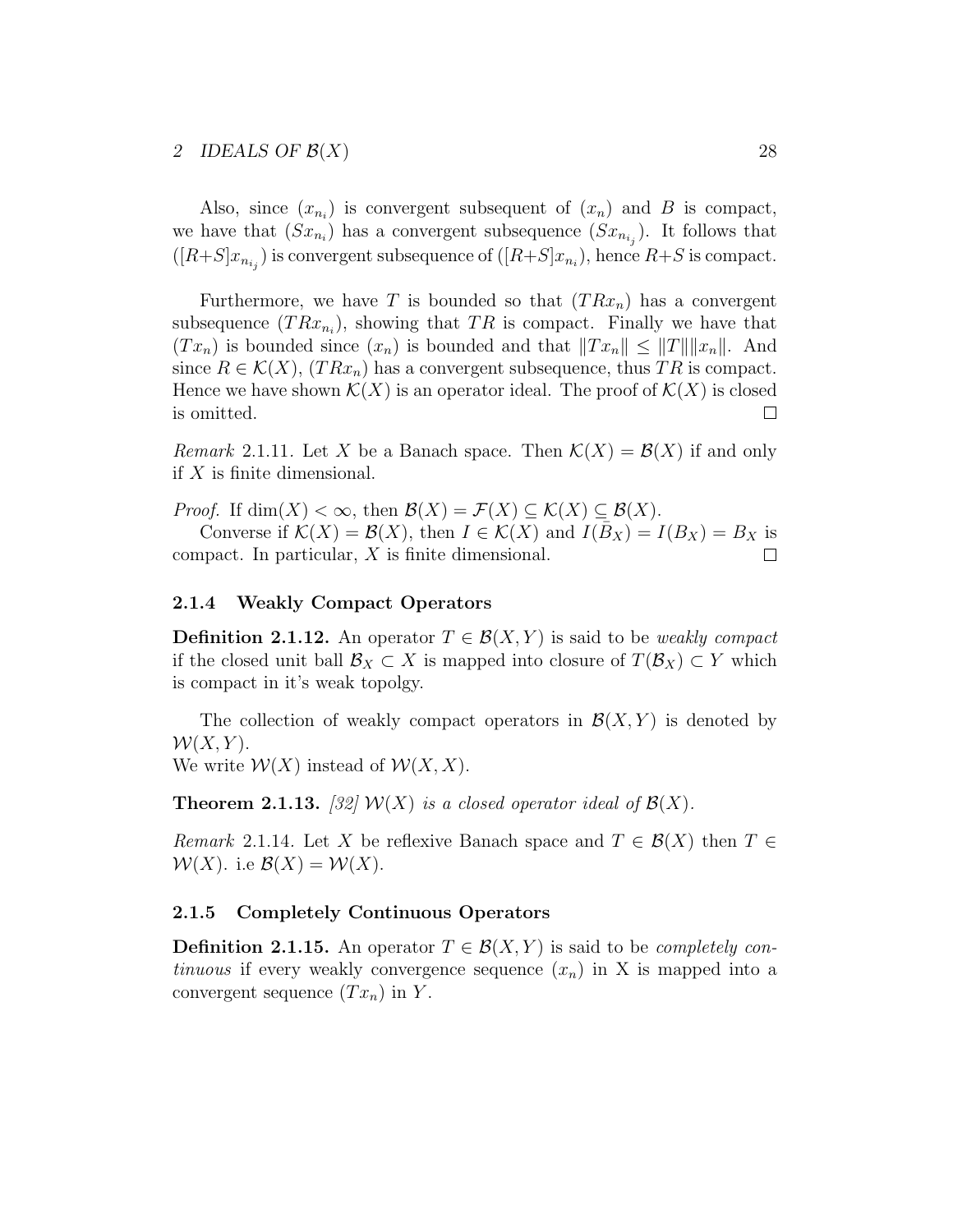The collection of completely continuous operators on  $\mathcal{B}(X, Y)$  is denoted by  $\mathcal{CC}(X, Y)$ . We write  $\mathcal{CC}(X)$  instead of  $\mathcal{CC}(X, X)$ .

**Theorem 2.1.16.** [32]  $CC(X)$  is closed operator ideal of  $\mathcal{B}(X)$ .

**Proposition 2.1.17.** Let T be an operator in  $\mathcal{B}(X)$ 

- (a) If  $T \in \mathcal{K}(X)$  then  $T \in \mathcal{CC}(X)$ . i.e  $\mathcal{K}(X) \subset \mathcal{CC}(X)$ .
- (b) If  $T \in \mathcal{CC}(X)$  and X is a reflexive Banach space, then  $T \in \mathcal{K}(X)$ . ie  $\mathcal{K}(X) = \mathcal{CC}(X).$

Proof. See [8] pg 173.

#### 2.1.6 Nuclear and Integral Operators

**Definition 2.1.18.** An operator  $T \in \mathcal{B}(X, Y)$  is said to be *nuclear* if it has the form

$$
T = \sum_{i=1}^{\infty} \mu_i \otimes y_i \qquad (\mu_i) \subset X', (y_i) \subset Y,
$$

such that  $\sum_{i=1}^{\infty} ||\mu_i|| ||y_i|| < \infty$ .

The collection of all nuclear operators in  $\mathcal{B}(X, Y)$  is denoted by  $\mathcal{N}(X, Y)$ .  $\mathcal{N}(X, Y)$  becomes a Banach space equipped with a norm called *nuclear norm* defined by

$$
\eta(T) \stackrel{\text{def}}{=} \inf \left\{ \sum_{i=1}^{\infty} \|\mu_i\| \|y_i\| : T = \sum_{i=1}^{\infty} \mu_i \otimes y_i \right\}.
$$

We write  $\mathcal{N}(X)$  instead of  $\mathcal{N}(X, X)$ .

**Theorem 2.1.19.** [32]  $\mathcal{N}(X)$  is an operator ideal of  $\mathcal{B}(X)$ .

*Proof.* Since  $Id_{\mathbb{F}} = 1 \otimes 1$ , we have that  $Id_{\mathbb{F}}$  and  $\eta(Id_{\mathbb{F}}) \leq 1$ . Let  $Id_{\mathbb{F}} = \sum_{i=1}^{\infty} \alpha_i \otimes y_i$  be an arbitrary nuclear representation. Then  $\sum_{i=1}^{\infty} \alpha_i y_i =$ 1. It follows that  $\sum_{i=1}^{\infty} |\alpha_i y_i| \geq 1$  and  $\eta(Id_{\mathbb{F}}) \geq 1$ .

Now take  $T_1, T_2... \in \mathcal{N}(X, Y)$  such that  $\sum_{i=1}^{\infty} \eta(T_i) < \infty$ . For a given  $\epsilon > 0$ , let

$$
T_n = \sum_{i=1}^{\infty} \mu_{n_i} \otimes y_{n_i}
$$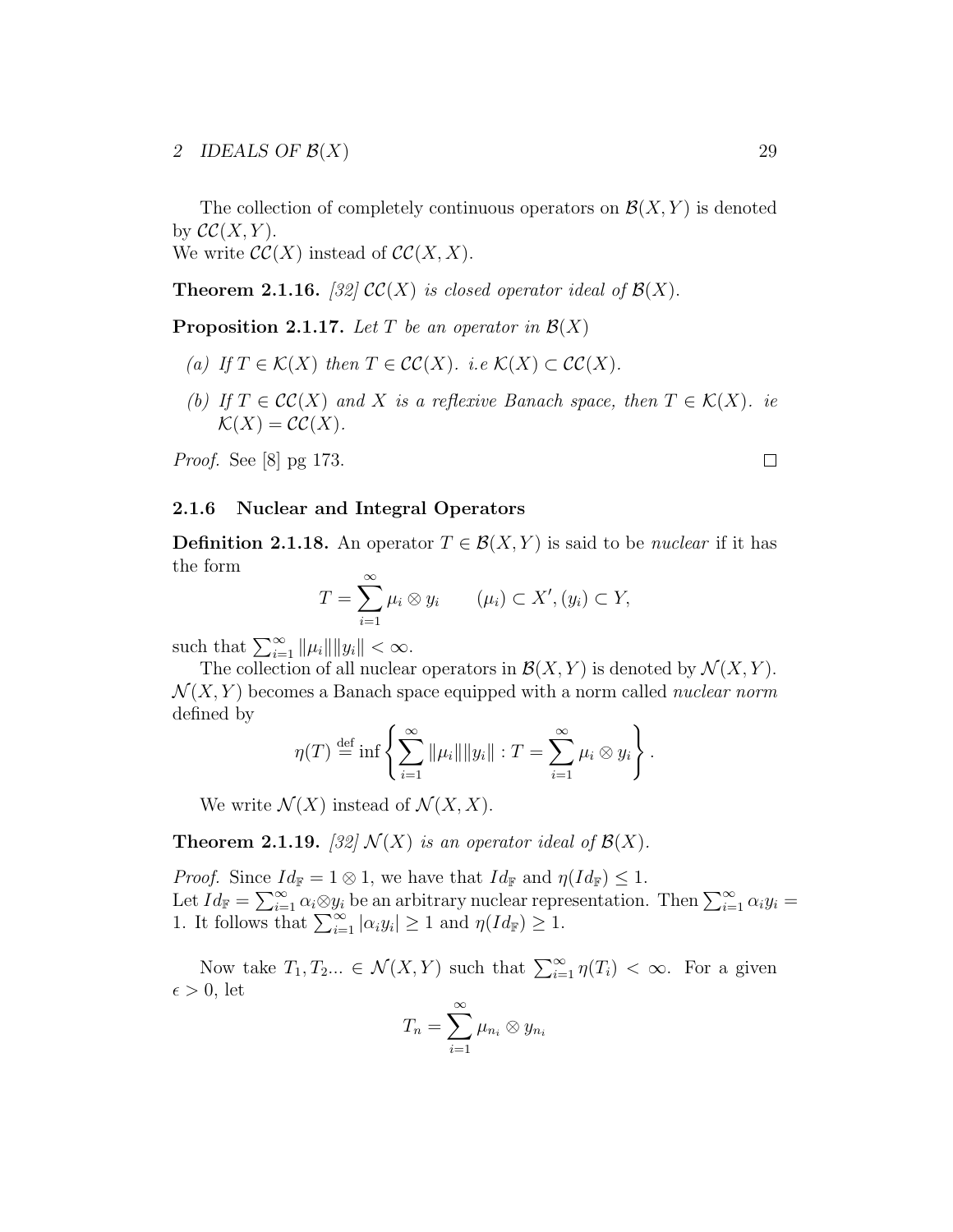## 2 IDEALS OF  $\mathcal{B}(X)$  30

be a nuclear representation with

$$
\sum_{i=1}^{\infty} \|\mu_{n_i}\| \|y_{n_i}\| \le (1+\epsilon)\eta(T_n).
$$

Then

$$
T := \sum_{n=1}^{\infty} T_n = \sum_{n=1}^{\infty} \sum_{i=1}^{\infty} \mu_{n_i} \otimes y_{n_i}
$$

and

$$
\sum_{n=1}^{\infty} \sum_{i=1}^{\infty} ||\mu_{n_i}|| ||y_{n_i}|| \le (1+\epsilon) \sum_{n=1}^{\infty} \eta(T_n)
$$

implies  $T \in \mathcal{N}(X, Y)$  and  $\alpha(T) \leq (1 + \epsilon) \sum_{n=1}^{\infty} \eta(T_n)$ .

Finally let  $S = \sum_{i=1}^{\infty} \mu_i \otimes y_i \in \mathcal{N}(X, Y)$  and  $\epsilon > 0$  such that

$$
\sum_{i=1}^{\infty} \|\mu_i\| \|y_i\| \le (1+\epsilon)\eta(S).
$$

If  $R \in \mathcal{B}(Y, Y_0)$  and  $T \in \mathcal{B}(X_0, X)$  then we have

$$
RST = \sum_{i=1}^{\infty} T'\mu_i \otimes Ry_i
$$

and

$$
\sum_{i=1}^{\infty} ||T'\mu_i|| ||Ry_i|| \le (1+\epsilon) ||R||\alpha(S)||T||.
$$

Hence  $RST \in \mathcal{N}(X_0, Y_0)$  and  $\alpha(RST) \leq (1+\epsilon) ||R|| \alpha(S)||T||$ .

 $\Box$ 

Proposition 2.1.20. [32] All nuclear operators are compact.

**Definition 2.1.21.** An operator  $T \in \mathcal{B}(X, Y)$  is said to be *integral operator* if there exists a constant  $\sigma \geq 0$  such that

$$
|\text{trace}(ST)| \le \sigma \|S\| \qquad \forall S \in \mathcal{F}(Y, X).
$$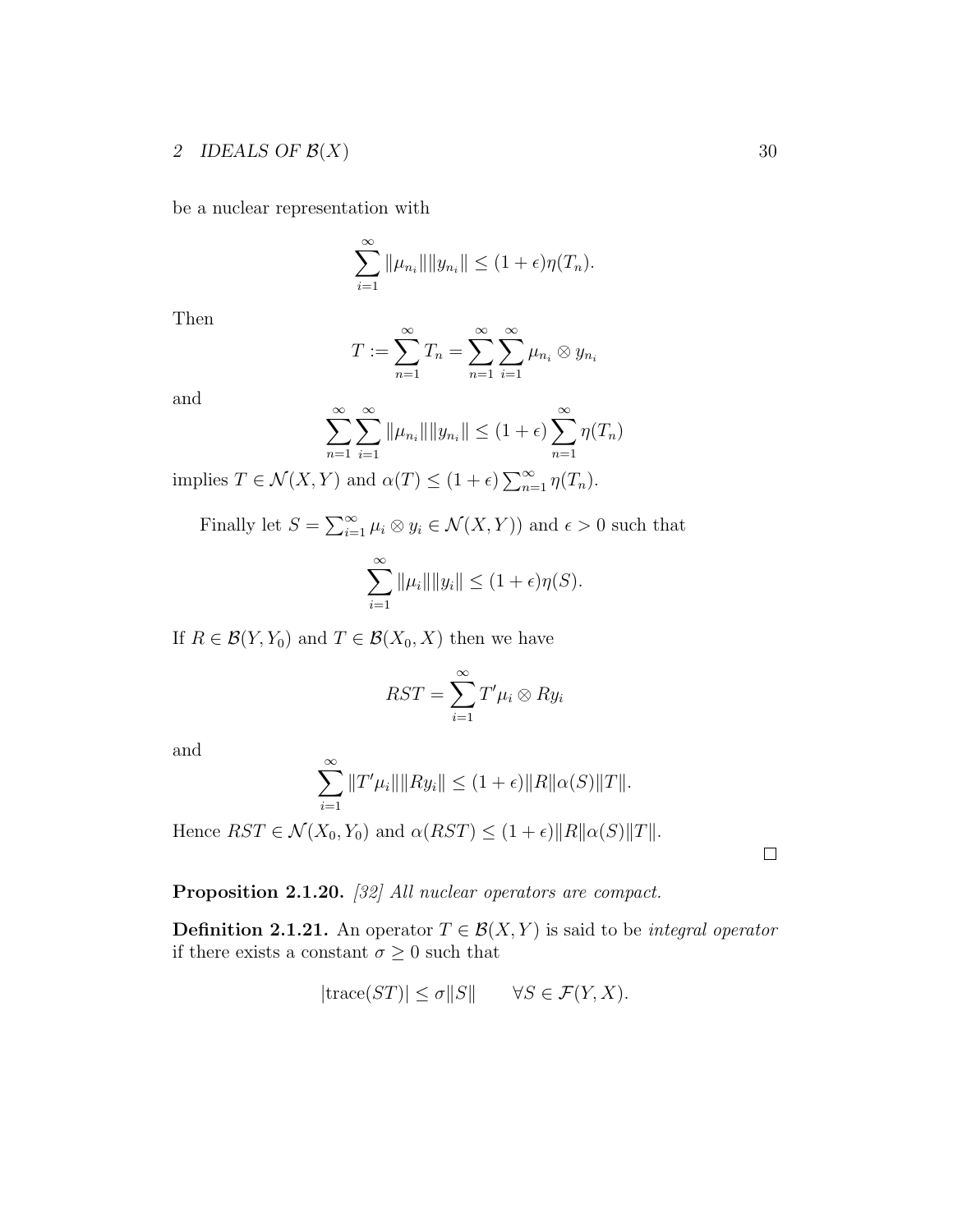#### 2 IDEALS OF  $\mathcal{B}(X)$  31

The *integral norm* is defined by

$$
\iota(T) \stackrel{\text{def}}{=} \inf \{ \sigma : |\text{trace}(ST)| \le \sigma ||S|| \,\forall S \in \mathcal{F}(Y, X) \}.
$$

The collection of integral operators on  $\mathcal{B}(X, Y)$  is denoted by  $\mathcal{J}(X, Y)$ . We write  $\mathcal{J}(X)$  instead of  $\mathcal{J}(X, X)$ .

**Theorem 2.1.22.** [32]  $\mathcal{J}(X)$  is an operator ideal of  $\mathcal{B}(X)$ .

*Proof.* First we note  $\iota(Id_{\mathbb{F}}) \geq 1$ . Now since  $Id_{\mathbb{F}} = 1 \otimes 1$ , we have that

$$
|\mathrm{trace}(Id_{\mathbb{F}}S)| = |\langle 1, S(1)\rangle| \le ||S||, \qquad S \in \mathcal{F}(\mathbb{F}).
$$

Hence  $Id_{\mathbb{F}} \in \mathcal{F}$  and  $\iota(Id_{\mathbb{F}}) \leq 1$ .

Now take  $T_1, T_2, ... \in \mathcal{F}(X, Y)$  such that  $\sum_{n=1}^{\infty} \iota(T_n)$  and let  $T = \sum_{n=1}^{\infty} T_n$ . Then for every  $S = \sum_{i=1}^{k} \lambda_i \otimes x_i \in \mathcal{F}(X, Y)$ , we have

$$
|\text{trace}(TS)| \leq \left| \sum_{i=1}^{k} \langle \lambda_i, Tx_i \rangle \right|
$$
  
\n
$$
\leq \sum_{n=1}^{\infty} \left| \sum_{i=1}^{k} \langle \lambda_i, T_n x_i \rangle \right|
$$
  
\n
$$
= \sum_{n=1}^{\infty} |\text{trace}(T_n S)|
$$
  
\n
$$
\leq \sum_{n=1}^{\infty} \iota(T_n) \|S\|.
$$

Hence  $T \in \mathcal{J}(X, Y)$  and  $\iota(T) \leq \sum_{n=1}^{\infty} \iota(T_n)$ .

Finally if  $R \in \mathcal{B}(Y, Y_0)$ ,  $S \in \mathcal{J}(X, Y)$ ,  $T \in \mathcal{B}(X_0, X)$ , and  $U \in \mathcal{F}(Y_0, X_0)$ then

$$
|\text{trace}(RSTU)| = |\text{traceSTUR}|
$$
  
\n
$$
\leq \iota(S) ||TUR||
$$
  
\n
$$
\leq ||R||\iota(S)||T|| ||U||.
$$

Hence  $RST \in \mathcal{J}(X_0, Y_0)$  and  $\iota(RST) \leq ||R|| \iota(S)||T||$ .

 $\Box$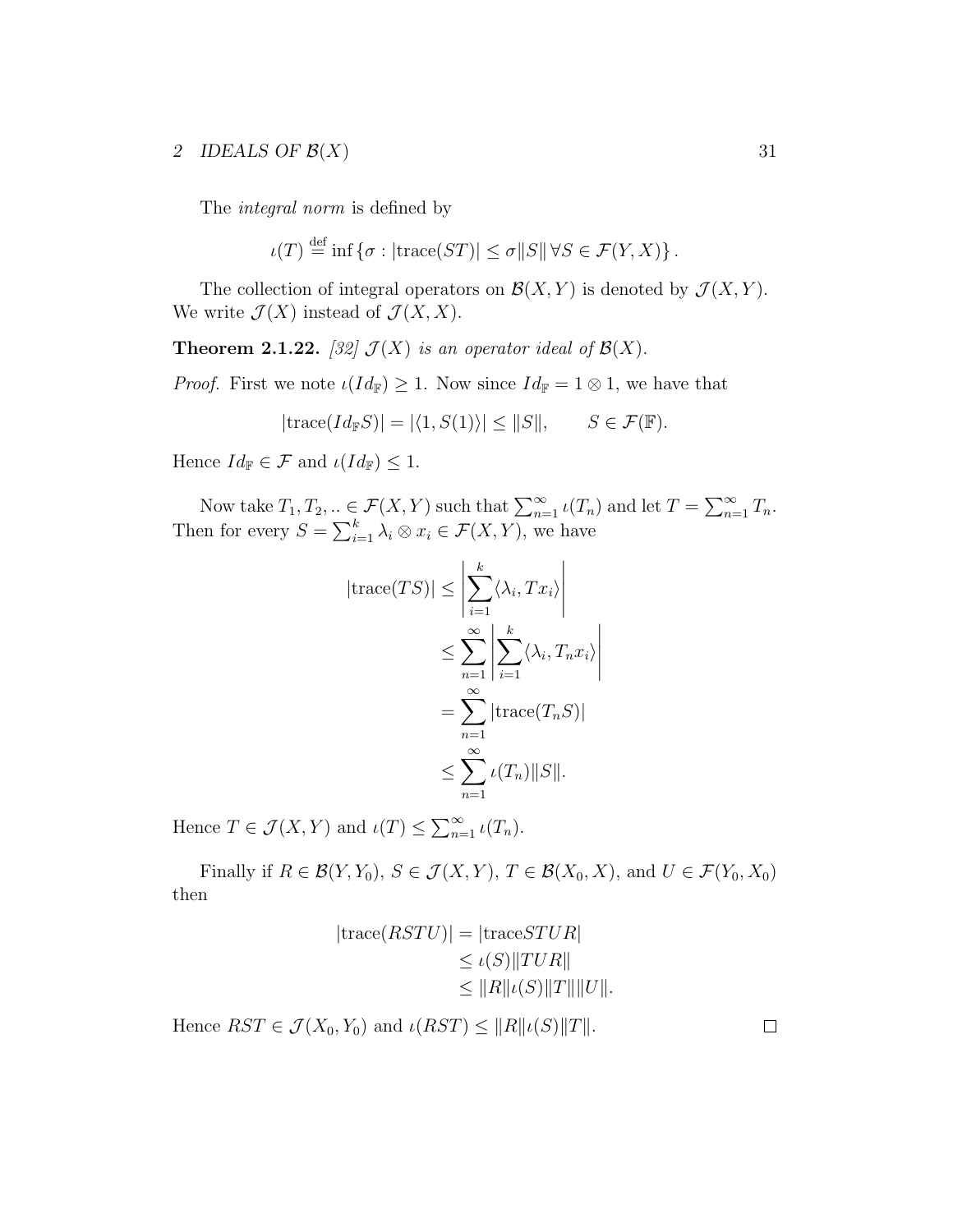## 3 Geometric Properties of Banach Spaces

## 3.1 Reflexive and Separable Banach Spaces

**Definition 3.1.1.** Let  $X$  be a Banach space. Then  $X$  is said to be reflexive if the canonical embedding  $i: X \to X''$  is a bijection. Thus X and X<sup>n</sup> are isomorphic.

**Theorem 3.1.2.** Let X be a Banach space. Then the following are equivalent:

- (a) X is reflexive.
- (b) The closed unit ball  $\bar{B}_X$  is weakly compact.
- $(c)$  Every bounded sequence in X has a weakly convergent subsequence.

**Corollary 3.1.3.** Let  $X$  be a Banach space, and  $K$  be a closed bounded convex non-empty subset of X. Then K is weakly compact.

**Proposition 3.1.4.** Let X be a Banach space and let Y be a closed subspace of  $X$ . Then  $Y$  is reflexive.

**Corollary 3.1.5.** Let X be a Banach space. Then X is reflexive if and only if  $X'$  is reflexive.

*Proof.* Let X be reflexive. We show that  $X'$  is reflexive. By Theorem 3.1.2 is suffice to show  $B_{X'}$  is compact in the weak topology of X'. Now by Banach Alaoglu theorem,  $B_{X'}$  is compact in the weak<sup>\*</sup>-topology of X'. Since X is relfexive, the weak<sup>\*</sup>-topology of  $X'$  equals the weak-topology of  $X'$ . It follows that  $B_{X'}$  is compact in the weak topology of X'. Hence by Thereom 3.1.2  $X'$  is reflexive.

The converse can also easily be shown.

 $\Box$ 

**Example 3.1.6.** Let  $X = H$  be a Hilbert space. Then  $H \cong H' \cong H''$  and hence  $X$  is reflexive.

**Example 3.1.7.** For  $1 < p < \infty$ ,  $L^p$  and  $\ell_p$  are reflexive Banach spaces.

**Theorem 3.1.8.** A Banach space X is reflexive if and only if there exists  $x \in X$  such that  $\mu(x) = 1$ , for every  $\mu \in S_{X'}$ .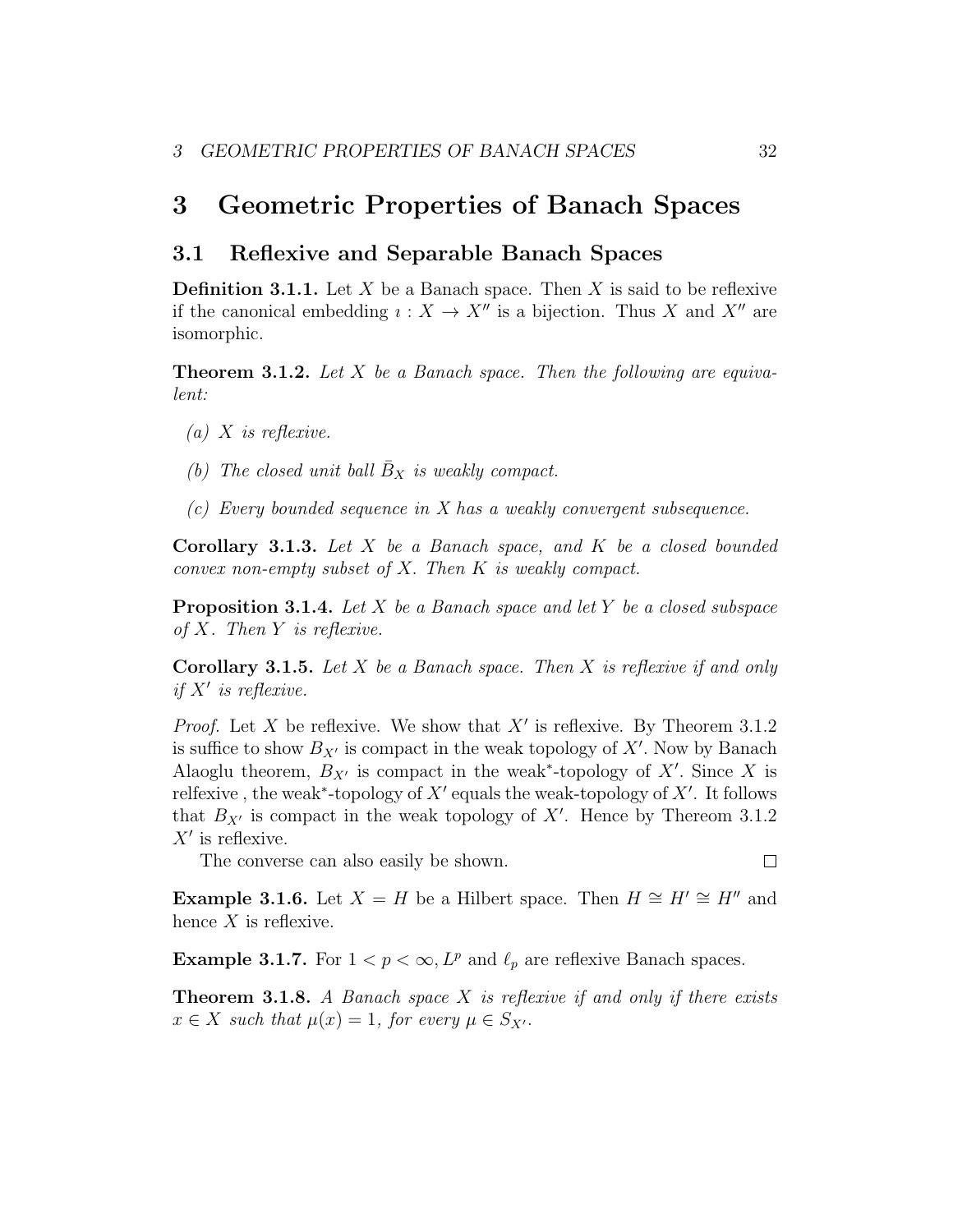**Definition 3.1.9.** A normed space X is said to be separable if and only if it contains a countable subset.

**Theorem 3.1.10.** Let  $X$  be a Banach space such that  $X'$  is separable. Then X is separable.

Corollary 3.1.11. A Banach space X is reflexive and seprable if and only if  $X'$  is reflexive and separable.

**Theorem 3.1.12.** Let  $X$  be a separable Banach space. Every bounded sequence in  $X'$  has weak\*-converging subsequence.

## 3.2 Approximation Properties

**Definition 3.2.1.** Let X be a Banach space. X is said to have the *approximation property* if for every compact  $K \subseteq X$  and every  $\epsilon > 0$ , there exists an operator  $T \in \mathcal{F}(X)$  such that

$$
||x - Tx|| \le \epsilon, \qquad \forall x \in K.
$$

**Proposition 3.2.2.** [32] Let X be a Banach space. Then the following are equivalent:

- (a) X has the approximation property.
- (b)  $\mathcal{A}(Y,X) = \mathcal{K}(Y,X)$ . i.e  $\mathcal{F}(Y,X)$  is dense in  $\mathcal{K}(Y,X)$  in the norm topology, for every Banach space Y. In particular,  $\mathcal{A}(X) = \mathcal{K}(X)$ .
- (c) The canonical map  $j_{\pi}: Y \widehat{\otimes} X \to Y \check{\otimes} X$  is injective. In particular if  $Y = X$ ,  $\jmath_{\pi}$  is injective.
- (d) The surjective map  $J_{\pi}: Y \widehat{\otimes} X \to \mathcal{N}(Y, X)$  is injective. In particular if  $Y = X$ ,  $J_{\pi}$  is injective.
- (e) The trace functional  $tr : X' \otimes X \to \mathbb{F}$  admits a continuous extension to  $\mathcal{N}(X)$ .

Remark 3.2.3. [32] It follows from the approximation property that  $\mathcal{N}(X) \cong$  $X' \otimes X$ , the projective tensor product.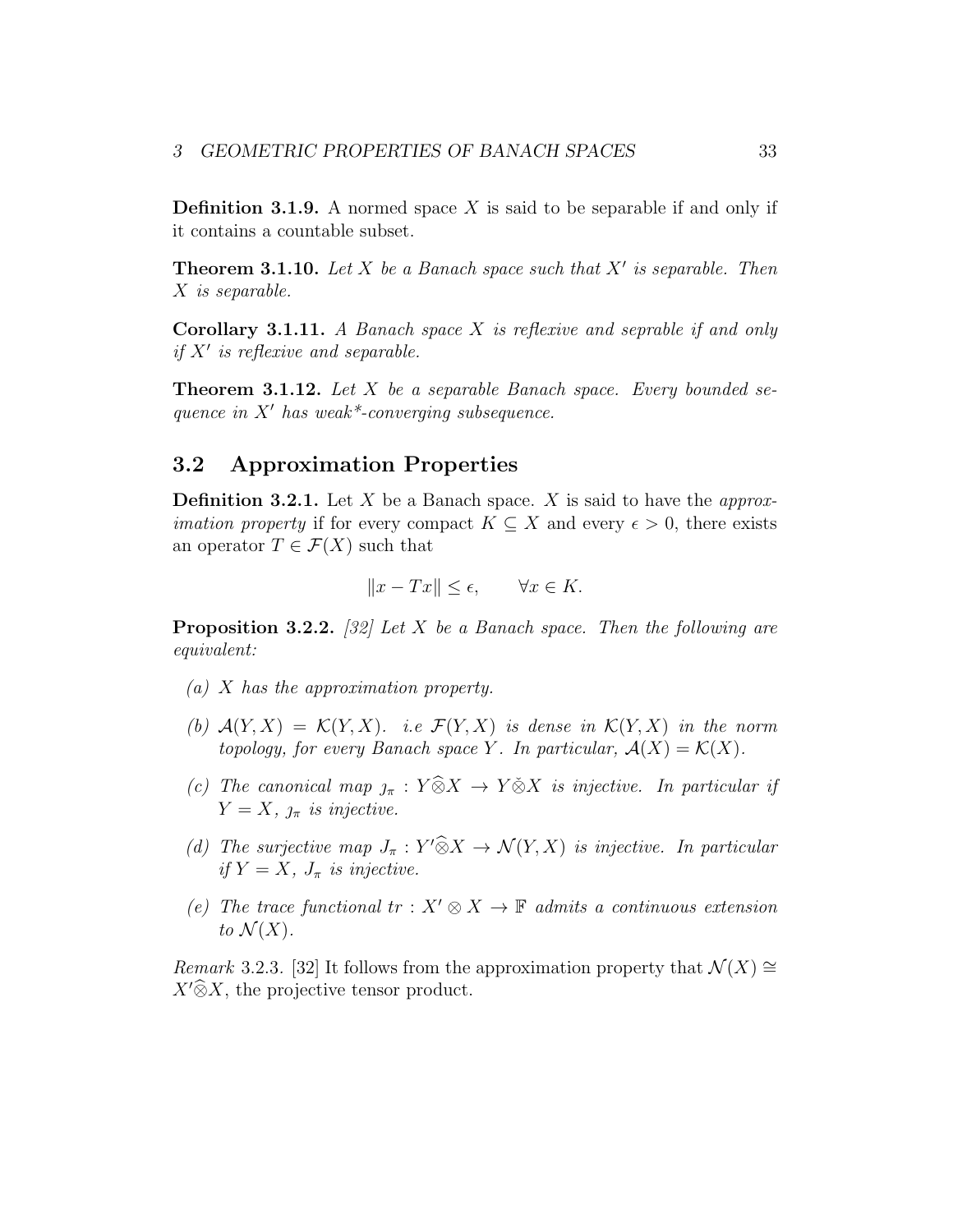**Definition 3.2.4.** Let X be a Banach space. X is said to have the *bounded approximation property* if for every compact  $K \subseteq X$  and every  $\epsilon > 0$ , there exists an operator  $T \in \mathcal{F}(X)$  such that  $||T|| \leq c, c \geq 0$  and

$$
||x - Tx|| \le \epsilon, \qquad \forall x \in K.
$$

If  $c = 1$ , then X is said to have the *metric approximation property*.

Remark 3.2.5. In general the bounded approximation property implies approximation property. But the converse is not always true.

Remark 3.2.6. If  $X'$  has the bounded approximation property, then so does X.

## 3.3 Schauder Basis

**Definition 3.3.1.** Let X be a Banach space. A sequence  $(x_n) \subset X$  is said to be *Schauder basis*, or simply a *basis* if for every  $x \in X$ , there's a unique sequence of scalars  $(\alpha_n) \subset \mathbb{F}$  such that

$$
x = \sum_{n=1}^{\infty} \alpha_n x_n.
$$

**Theorem 3.3.2.** Let  $(x_n)$  be a sequence in a Banach space X. Then  $(x_n)$  is a basis for X if and only if:

- (a)  $(x_n)$  is non-zero;
- (b) the linear span of  $(x_n)$  is dense on X; and
- (c) there exists a constant  $K > 0$  such that for every sequence  $(\alpha_n) \subset \mathbb{F}$ and each  $n, m \in \mathbb{N}$ , we have that

$$
\left\| \sum_{i=1}^n \alpha_i x_i \right\| \le K \left\| \sum_{i=1}^{n+m} \alpha_i x_i \right\|.
$$

The smallest constant  $K$  such that  $(c)$  above holds is called a *basis con*stant.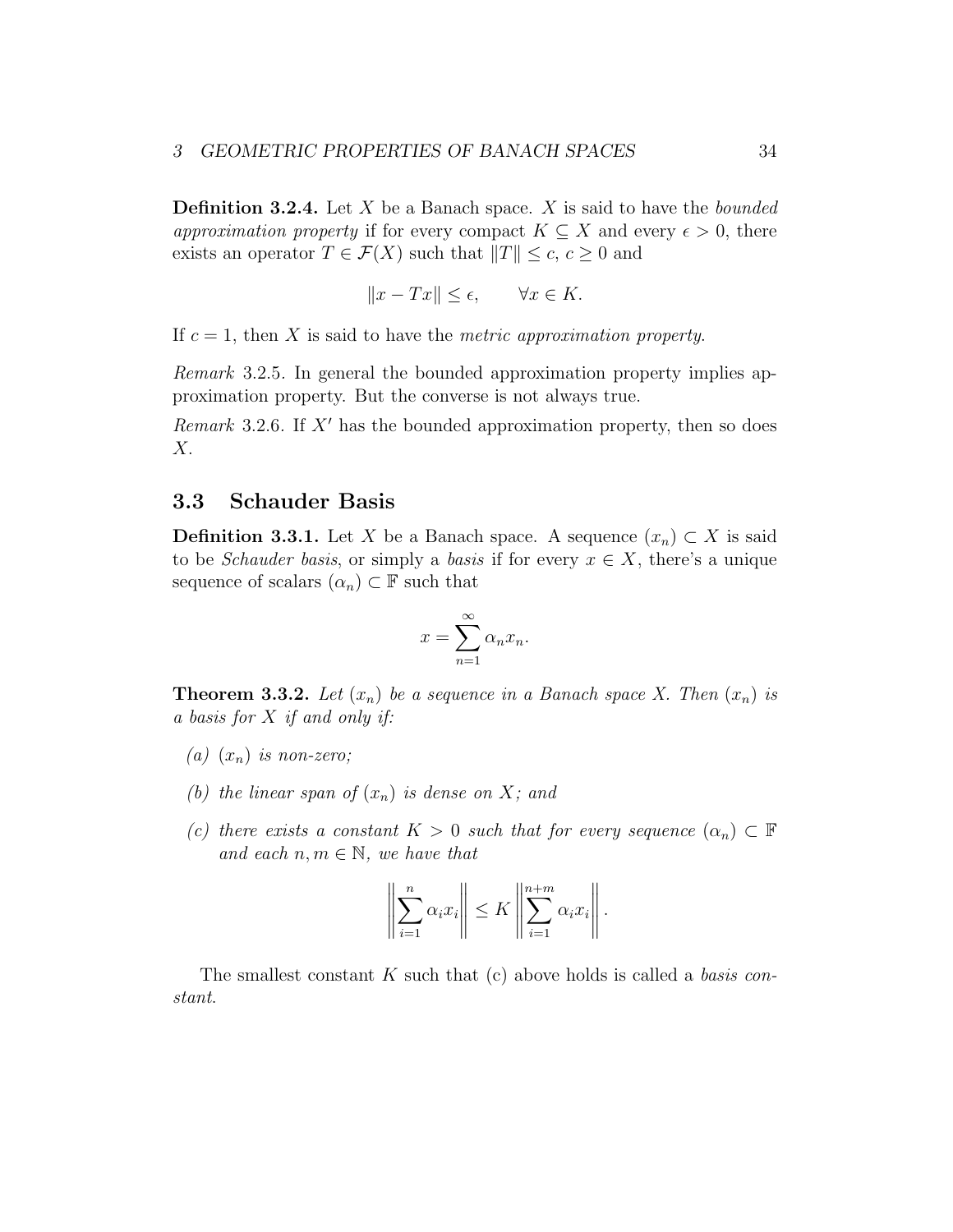*Remark* 3.3.3. Any basis in a Banach space X is linearly independent, particularly X is infinite-dimensional and separable. However not all separable Banach spaces have a basis. See [28] for details.

*Remark* 3.3.4. If a Banach space X has basis, then X has the bounded approximation property.

**Example 3.3.5.** Let  $X = \ell_p$  ( $1 \leq p < \infty$ ) or  $c_0$ . For  $n \in \mathbb{N}$  let  $e_n =$  $(0, ..., 0, 1, 0, ...) \subset \mathbb{F}$  (i.e  $e_n$  has a 1 in the *n*th position and zero's elsewhere). Then  $(e_n)$  is a basis for X, often called *standard-unit vector basis* and has a basis constant 1.

However,  $(e_n)$  is not a basis for  $\ell_{\infty}$ , and indeed  $\ell_{\infty}$  has no basis since it is not separable.

**Definition 3.3.6.** A sequence  $(x_n)$  in Banach space X is said to be a *basic* sequence if it is a basis for its closed linear span.

Every Banach space contains a basic sequence; that is, every Banach space contains a closed infinite-dimensional subspace with a basis.

In many cases, basis for a Banach space are not of much use, as the convergence properties are rather weak. A more useful notion is that of an unconditional basis.

**Definition 3.3.7.** A basis  $(x_n)$  in a Banach space X is said to be *unconditional* if whenever the series  $\sum_{n=1}^{\infty} \alpha_n x_n$  converges, it converges unconditionally.

The standard-unit vector basis is an example of an unconditional basis.

**Definition 3.3.8.** Let  $(x_n)$  be a basis for a Banach space X. We say that  $(x_n)$  is boundedly complete if whenever  $(\alpha_n)$  is a sequence of scalars such that

$$
\sup_{N}\left\|\sum_{n}^{N}\alpha_{n}x_{n}\right\|<\infty,
$$

then the series  $\sum_{n=0}^{\infty} \alpha_n x_n$  converges.

**Definition 3.3.9.** Let  $(x_n)$  be a basis for a Banach space X. We say that  $(x_n)$  is shrinking if the biorthogonal functionals  $(x_n)$  $n \choose n$  is a basis for X'.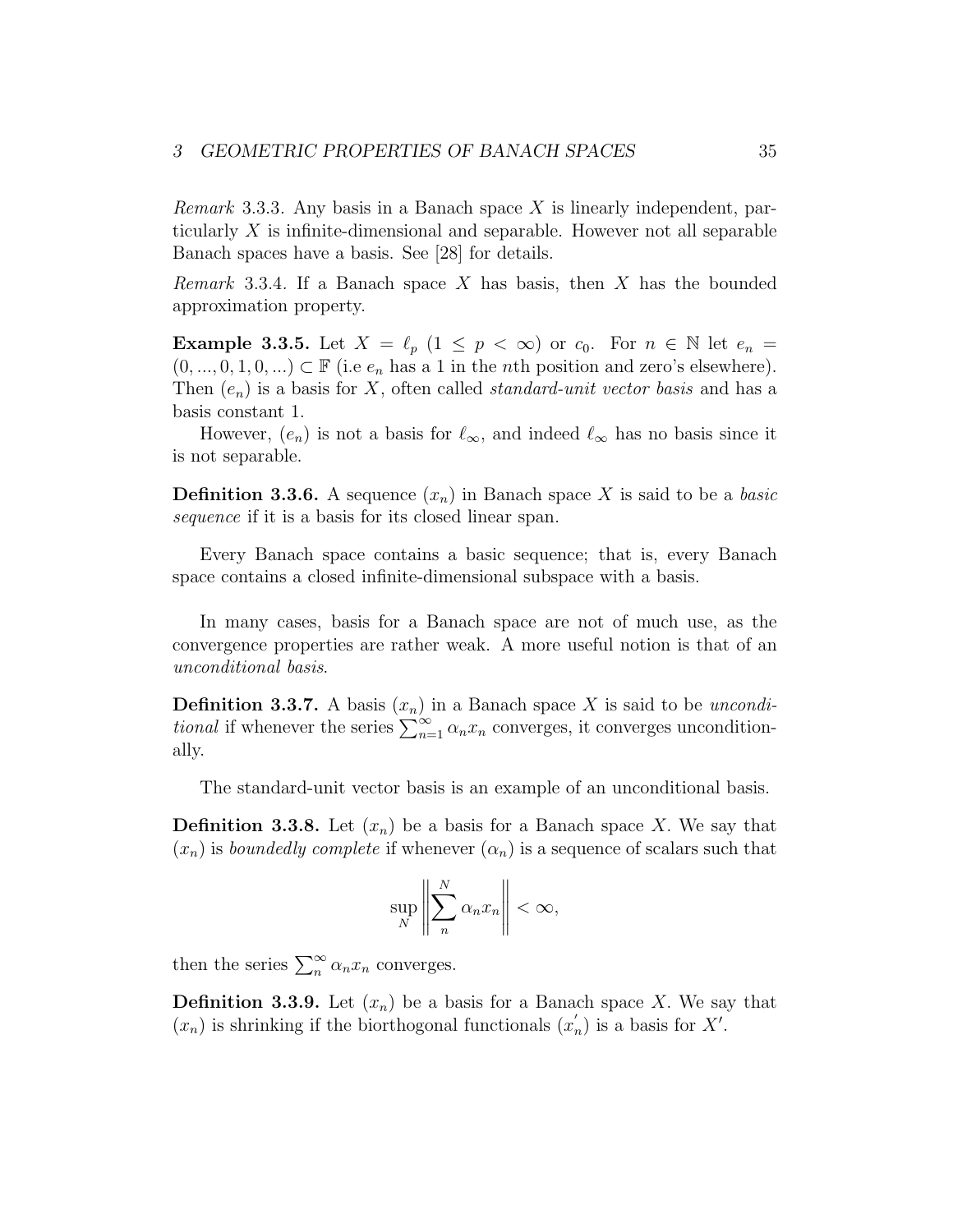#### 3 GEOMETRIC PROPERTIES OF BANACH SPACES 36

We recall that for a Banach space X with its dual space  $X'$ ,  $(x_n, x'_n) \subset$  $X \times X'$  is called a biorthogonal system if  $x'_i$  $n(x_n) = 1$  and  $x'_n$  $n(x_m) = 0$ , for  $m \neq n$ . We write  $[x'_n]$  for the closure of the linear span on  $(x'_n)$ .

**Theorem 3.3.10.** Let  $(x_n)$  be a basis for a Banach space X with the biorthogonal functionals  $(x'_n)$ . Then the following are equivalent:

- (a)  $(x_n)$  is shrinking for X.
- (b)  $(x'_n)$  is a boundedly complete basis for  $[x'_n]$ .
- (c)  $[x'_n] = X'.$

**Theorem 3.3.11.** [30] Let X be a Banach space. Then X has a shrinking basis if one of the following holds:

- (a)  $X'$  has a basis;
- (b)  $X$  has a basis and  $X'$  is separable and has the bounded approximation property.

**Theorem 3.3.12.** [30] Let X be a Banach space with a basis  $(x_n)$ . Then X is reflexive if and only if  $(x_n)$  is boundedly complete and shrinking.

**Proposition 3.3.13.** [30] Either every Banach space X has the approximation property or there is a Banach space Y such that

- (a) Y has a basis, and
- (b)  $Y'$  is separable but does not have the approximation and hence does not have a basis.

Proof. See [30] Theorem 2.3.

**Proposition 3.3.14.** [30] A separable Banach space has the bounded approximation property if and only if it is isomorphic to a complemented subspace of Banach space with a basis.

**Definition 3.3.15.** Let E be a Banach space with unconditional basis  $e =$  $(e_i)$ , and let  $(X_i)$  be a sequence of Banach spaces with respectives norm,  $\|\cdot\|_i$ . Then the space

$$
(\bigoplus_i X_i)_e \stackrel{\text{def}}{=} \left\{ (x_i) \in \prod_i X_i : \sum_i ||x_i||_i e_i \text{ converges in } E \right\}
$$

 $\Box$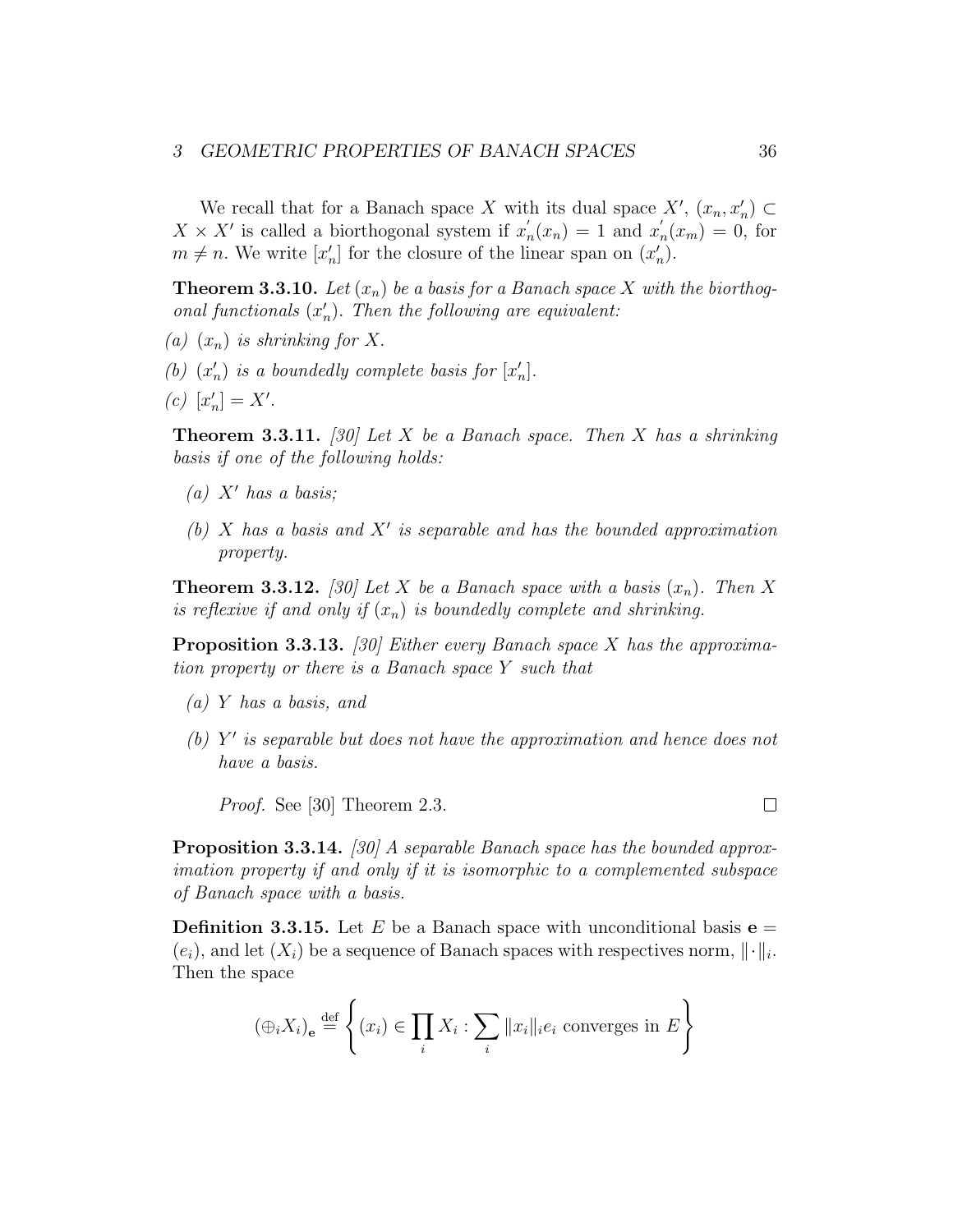is a Banach space endowed with norm

$$
||(x_i)|| = \left\| \sum_i ||x_i||_i e_i \right\|.
$$

Furthermore if the e is in addition shrinking, then its topological dual can be isometrically identified with  $(\bigoplus_i X_i')_{\mathbf{e}'}$ , where  $\mathbf{e}'$  is the uncondtional basis of  $E'$  formed by the biorthogonal functionals associated with e. If e is a standard-unit vector basis for  $\ell_p$ ,  $1 \leq p \leq \infty$ , the space  $(\bigoplus_i X_i)_e$  can be written as  $(\bigoplus_i X_i)_p$ .

For a Banach space E the with unconditional basis  $\mathbf{e} = (e_i)$ , the closed linear span of **e** will be denoted by  $E^m$ . If X is Banach space such that  $X_i = X, 1 \leq p \leq \infty$ , and  $X_i = \{0\}$  for  $i > m$ . Then  $(\bigoplus_i X_i)_{\mathbf{e}}$  will be denoted by  $E^m(X)$  or by  $E(X)$  if  $X_i = X$  for all i. In particular, the  $\ell_p$ -sum of countably infinitely many (respectively *n*) copies of X is denoted by  $\ell_p^n(X)$ (respectively  $\ell_p(X)$ ).

## 3.4 Property  $(P_\lambda)$  and Property  $(Q_\lambda)$

**Definition 3.4.1.** Let X be a Banach space, and let  $\lambda \geq 1$ .

(i) X is said to have property  $(P_\lambda)$  if, for each finite-dimensional subspace  $F \subset X$ , there is a finite-dimensional subspace E of X containing F such that there is a projection of norm not greater than  $\lambda$  onto E (i.e there is a projection  $P: X \to E$  with  $|| P || \leq \lambda$ .

(ii) X is said to have property  $(Q_{\lambda})$  if, for each closed subspace F of X with finite codimension (i.e dim $(X/F) < \infty$ ), there is a closed subspace E of F with finite codimension in  $X$ , such that the canonical surjection

 $\pi_E: X \to X/E$  has a bounded right inverse of norm not greater than  $\lambda$  (i.e. there exists  $\pi : X/E \to X$  such that  $\pi$  is bounded and  $\pi_E \pi = I_{X/E}$  with  $|| \pi_E || \leq \lambda$ .

**Example 3.4.2.** Every Hilbert space has properties  $(P_1)$  and  $(Q_1)$ .

**Definition 3.4.3.** A Banach space X is said to be an  $\mathcal{L}_{p,\lambda}$ - space  $(1 \leq \lambda < \infty, 1 \leq p \leq \infty)$  if for every finite-dimensional subspace F of X, there is a finite-dimensional subspace  $E$  of X containing  $F$  and such that

$$
d(F, l_p^n) \le \lambda \quad \text{where} \quad n = \dim(F).
$$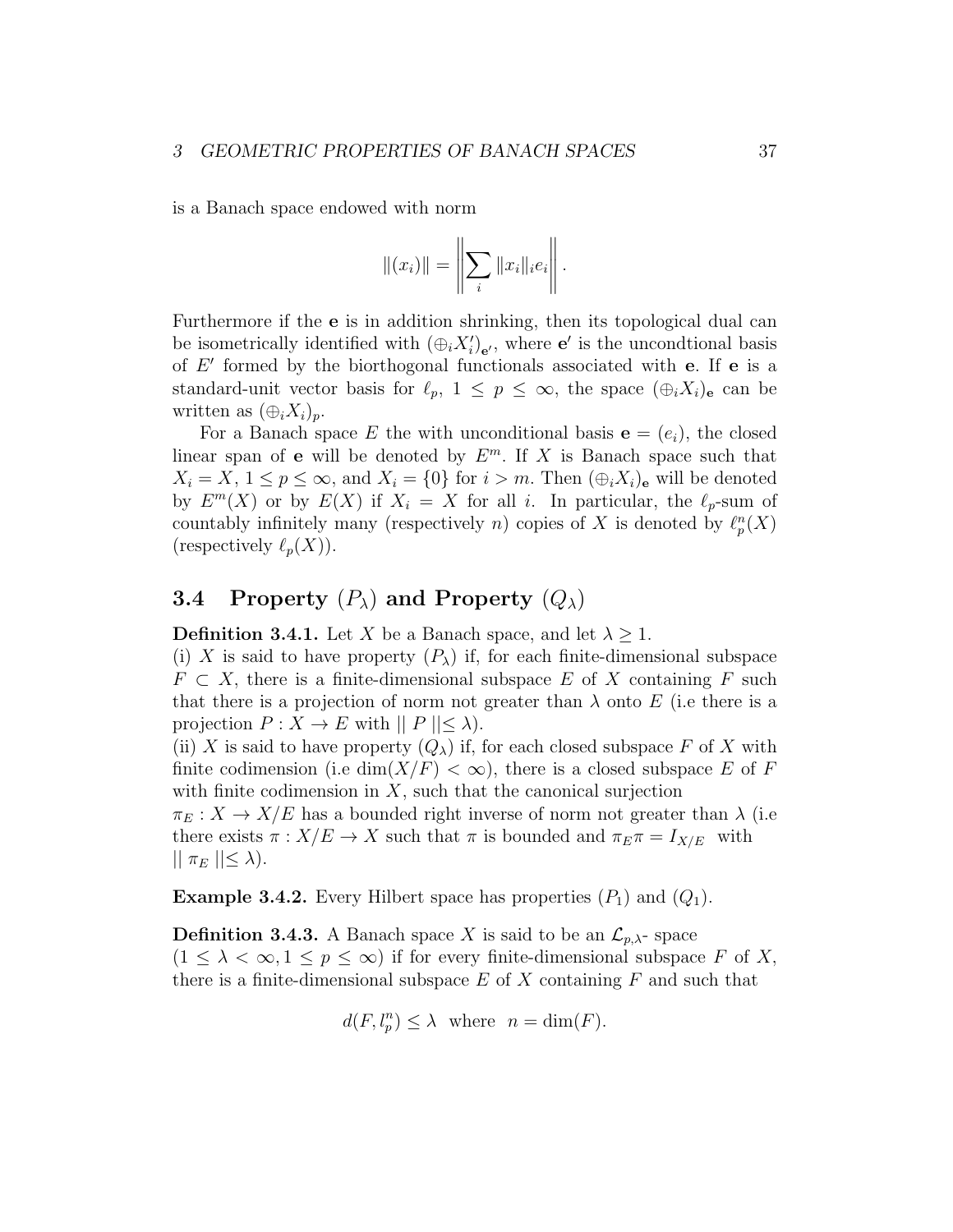Then a Banach space X is an  $\mathcal{L}_p$ - space if it is an  $\mathcal{L}_{p,\lambda}$ - space for some λ. Some examples of  $\mathcal{L}_p$ -space are  $l_p$  and  $L_p(0, 1)$ . See Lindenstrauss and Pelczyski (1968).

**Example 3.4.4.** If X is an  $\mathcal{L}_p$ - space with  $1 \leq p \leq \infty$ , then X has property  $(P_{\lambda})$  for some  $\lambda \geq 1$ , see [29].

## 3.5 Other Geometric Properties

**Definition 3.5.1.** A Banach space X is said to be *uniformly convex* if for any  $\epsilon \in (0, 2]$ , there exists a  $\delta = \delta(\epsilon) > 0$  such that whenever  $x, y \in S_X =$  ${x \in X : ||x|| = 1}$  (unit sphere) and  $||x - y|| > \epsilon$  implies that

$$
\left\|\frac{x+y}{2}\right\| < 1 - \delta.
$$

To prove the next theorem, we require the use of the following lemma.

**Lemma 3.5.2.** [7] Let  $X = L_p$  or  $\ell_p$  and  $x, y \in X$ . Then for  $1 < p, q < \infty$ such that  $\frac{1}{p} + \frac{1}{q}$  $\frac{1}{q} = 1$ , the following inequalities hold:

- (i)  $||x + y||^q + ||x y||^q \le 2(||x||^p + ||y||^p)^{q-1}$   $(1 \le p \le 2);$
- (ii)  $||x + y||^p + ||x y||^p \le 2(||x||^q + ||y||^q)^{p-1}$  ( $p \ge 2$ );
- (iii)  $||x + y||^p + ||x y||^p \le 2^{p-1}(||x||^p + ||y||^p)$  ( $p \ge 2$ ).

**Example 3.5.3.** The Banach spaces  $X = L_p$ ,  $1 < p < \infty$ , are uniformly convex.

*Proof.* We show that for any  $0 < \epsilon \leq 2$ , there exists  $\delta = \delta(\epsilon) > 0$  such that if  $f, g \in \overline{B}_X$  and  $||f - g|| \ge \epsilon$ , Then

$$
\left\|\frac{f+g}{2}\right\| \le 1-\delta.
$$

We consider the following two cases:

**Case 1** For  $p \in (1, 2]$ , by previous lemma we have

$$
||f+g||q + ||f-g||q \le 2(||f||p + ||g||p)q-1
$$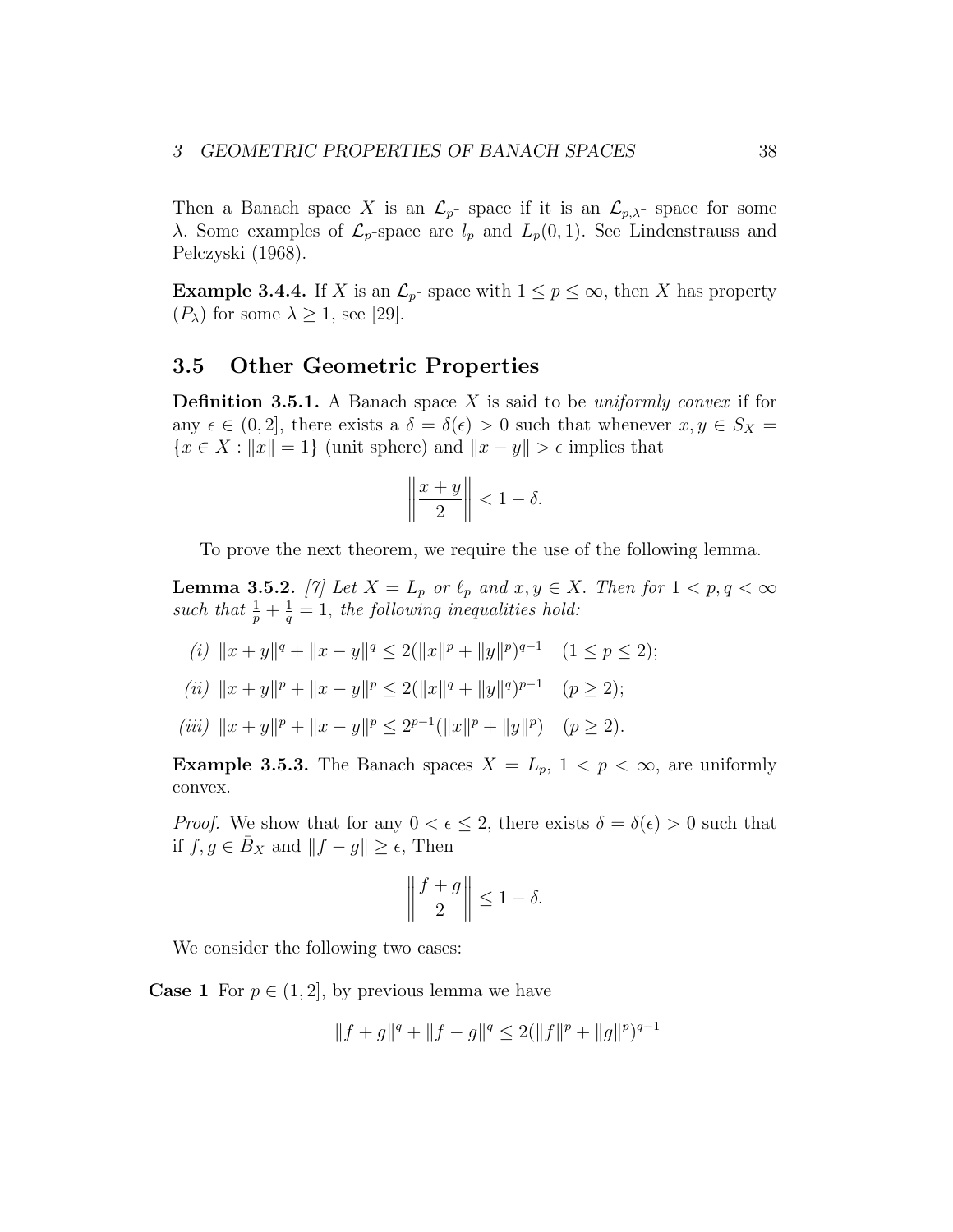$$
\left\| \frac{f+g}{2} \right\|^q + \left\| \frac{f-g}{2} \right\|^q \le 2^{-(q-1)} (\|f\|^p + \|g\|^p)^{q-1}
$$
  

$$
\le 2^{-(q-1)} 2^{q-1} \quad \text{since } f, g \in \bar{B}_X
$$
  
= 1.

It follows,

$$
\left\|\frac{f+g}{2}\right\|^q \le 1 - \left\|\frac{f-g}{2}\right\|^q \le 1 - \left(\frac{\epsilon}{2}\right)^q,
$$

so that

$$
\left\|\frac{f+g}{2}\right\| \le \left(1-\left(\frac{\epsilon}{2}\right)^q\right)^{\frac{1}{q}} = 1-\left(1-\left(1-\left(\frac{\epsilon}{2}\right)^q\right)^{\frac{1}{q}}\right) = 1-\delta,
$$

where  $\delta = \left(1 - \left(1 - \frac{\epsilon}{2}\right)\right)$  $\left(\frac{\epsilon}{2}\right)^{q}$  $\left(\frac{1}{q}\right)$  > 0. Thus proving first case.

**Case 2** For  $p \geq 2$ , by previous lemma, we have

$$
||f+g||^p + ||f-g||^p \le 2(||f||^q + ||g||^q)^{p-1}
$$

$$
\left\| \frac{f+g}{2} \right\|^p + \left\| \frac{f-g}{2} \right\|^p \le 2^{-(p-1)} (\|f\|^q + \|g\|^q)^{p-1}
$$
  

$$
\le 2^{-(p-1)} 2^{p-1} \quad \text{since } f, g \in \bar{B}_X
$$
  
= 1.

It follows,

$$
\left\|\frac{f+g}{2}\right\|^p \le 1 - \left\|\frac{f-g}{2}\right\|^p \le 1 - \left(\frac{\epsilon}{2}\right)^p,
$$

so that

$$
\left\|\frac{f+g}{2}\right\| \le \left(1-\left(\frac{\epsilon}{2}\right)^p\right)^{\frac{1}{p}} = 1-\left(1-\left(1-\left(\frac{\epsilon}{2}\right)^q\right)^{\frac{1}{q}}\right) = 1-\delta,
$$

where  $\delta = \left(1 - \left(1 - \frac{\epsilon}{2}\right)\right)$  $\left(\frac{\epsilon}{2}\right)^p \left(\frac{1}{p}\right) > 0$ . Thus proving second case. Therefore the  $L_p$   $(1 < p < \infty)$  are uniformly convex.

 $\Box$ 

**Example 3.5.4.** The sequence spaces  $\ell_p, 1 < p < \infty$ , are uniformly convex.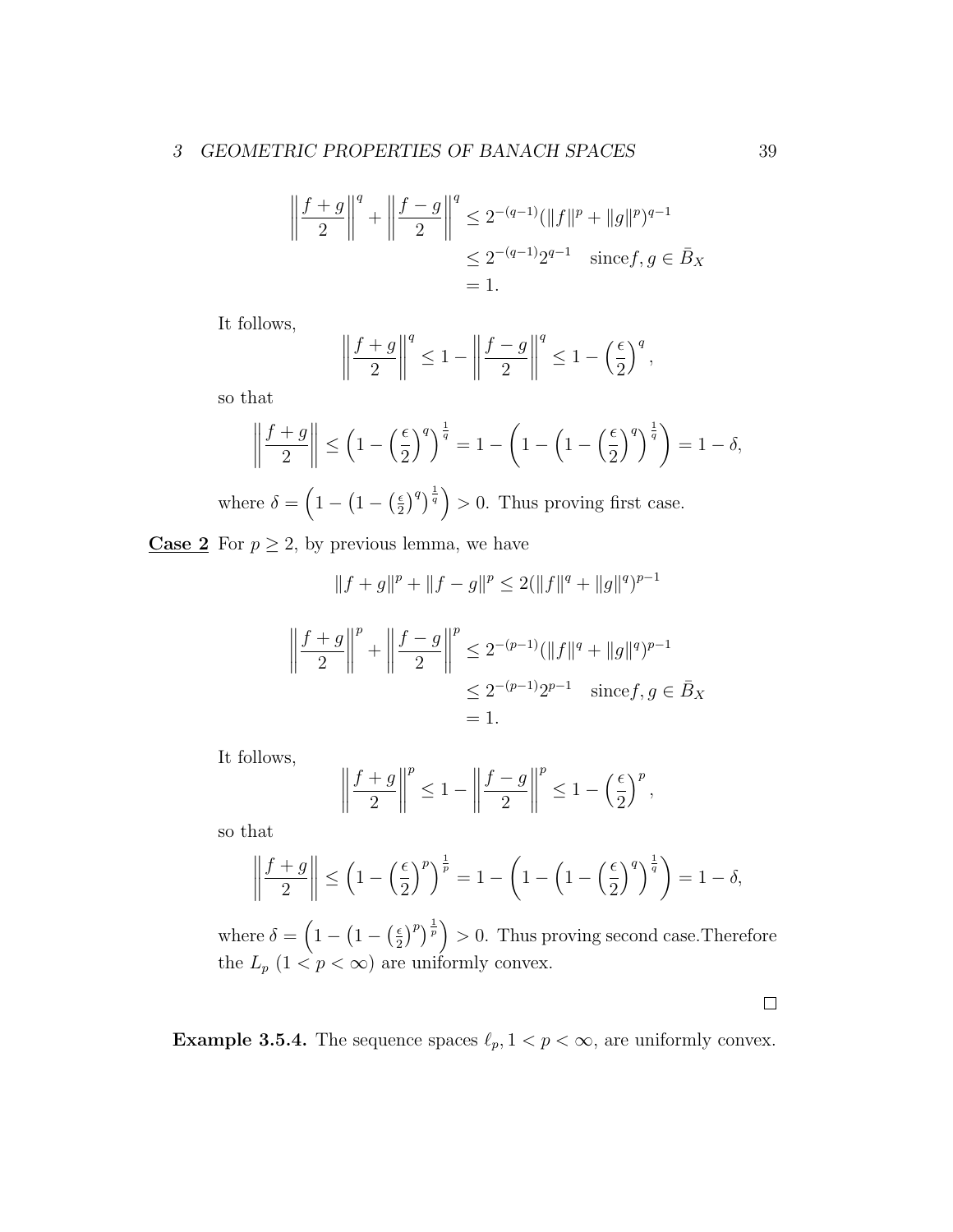#### 3 GEOMETRIC PROPERTIES OF BANACH SPACES 40

*Proof.* Let  $x, y \in \ell_p$ , such that  $x, y \in \overline{B}_X$  and  $||x - y|| \ge \epsilon$  where  $0 < \epsilon \le 2$ . Thus we have two cases:

**Case 1** For  $p \in (1, 2]$ , by previous lemma, we have

$$
\left\| \frac{x+y}{2} \right\|^q + \left\| \frac{x-y}{2} \right\|^q \le 1.
$$

It follows,

$$
\left\| \frac{x+y}{2} \right\|^q \le 1 - \left\| \frac{x-y}{2} \right\|^q \le 1 - \left(\frac{\epsilon}{2}\right)^q
$$

so that

$$
\left\|\frac{x+y}{2}\right\| \le \left(1-\left(\frac{\epsilon}{2}\right)^q\right)^{\frac{1}{q}} = 1-\left(1-\left(1-\left(\frac{\epsilon}{2}\right)^q\right)^{\frac{1}{q}}\right) = 1-\delta,
$$

where  $\delta = \left(1 - \left(1 - \frac{\epsilon}{2}\right)\right)$  $\left(\frac{\epsilon}{2}\right)^q\right)^{\frac{1}{q}}$ . Hence  $\ell_p, p \in (1, 2]$  is uniformly convex.

**Case 2** For  $p \geq 2$ , by previous lemma we have

$$
\left\|\frac{x+y}{2}\right\|^p + \left\|\frac{x-y}{2}\right\|^p \le 1.
$$

It follows,

$$
\left\|\frac{x+y}{2}\right\|^p \le 1 - \left\|\frac{x-y}{2}\right\|^p \le 1 - \left(\frac{\epsilon}{2}\right)^p
$$

so that

$$
\left\|\frac{x+y}{2}\right\| \le \left(1-\left(\frac{\epsilon}{2}\right)^p\right)^{\frac{1}{p}} = 1-\left(1-\left(1-\left(\frac{\epsilon}{2}\right)^p\right)^{\frac{1}{p}}\right) = 1-\delta,
$$

where  $\delta = \left(1 - \left(1 - \frac{\epsilon}{2}\right)\right)$  $\left(\frac{\epsilon}{2}\right)^p \right)^{\frac{1}{p}}$ . Thus proving  $X = \ell_p, p \geq 2$  are uniformly convex. Hence from Case 1 and Case 2 we have  $X = \ell_p, (1 \lt \ell_p)$  $p < \infty$ ) are uniformly convex.

 $\Box$ 

**Example 3.5.5.** The Banach spaces  $X = \ell_1(2)$  or  $\ell_{\infty}(2)$  equipped with the norms  $||x|| = |x_1| + |x_2|$  and  $||x|| = \max_{i=1,2} |x_i|$  respectively where  $x_1, x_2 \in X$  are not uniformly convex.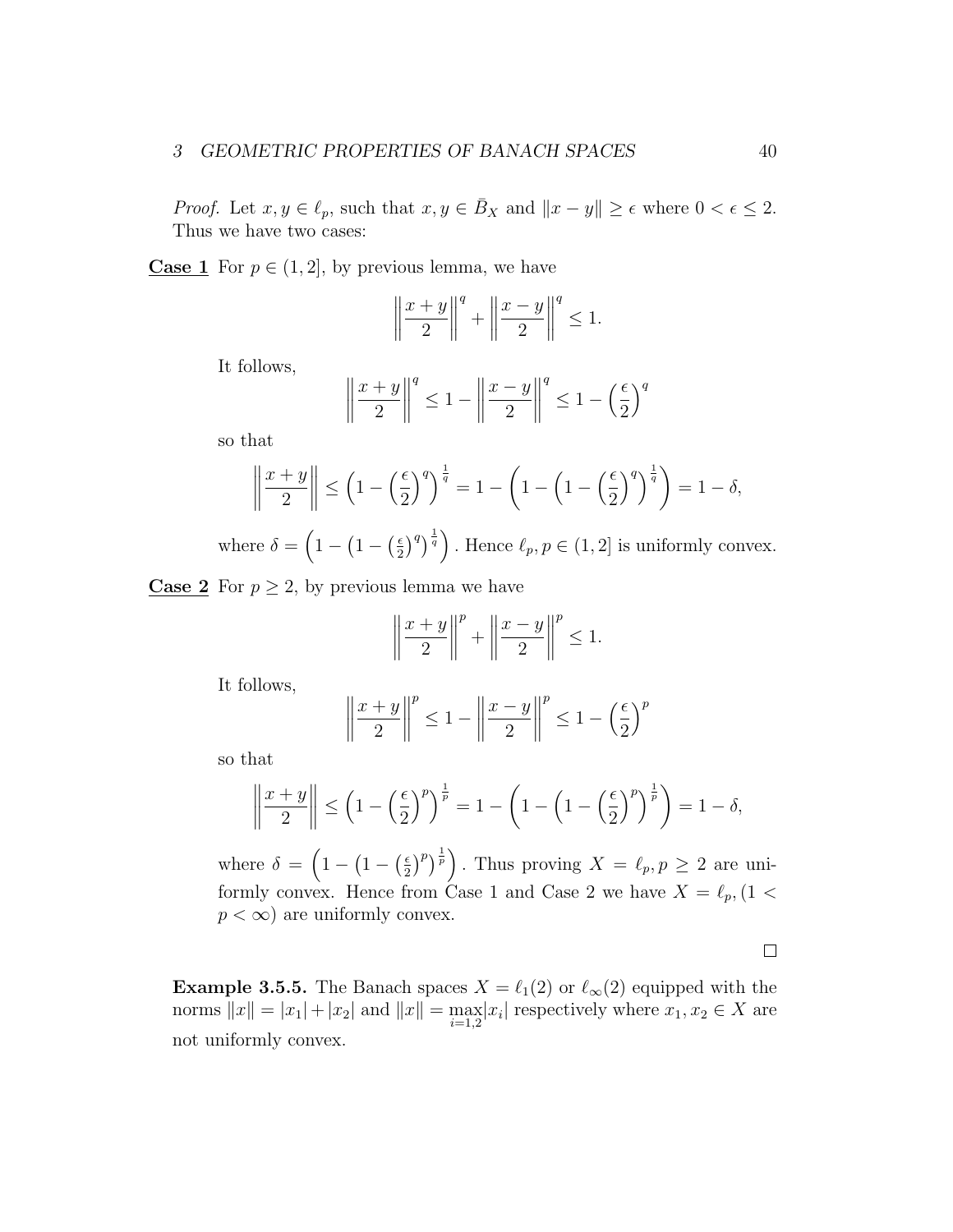**Example 3.5.6.** The Banach space  $X = L_1[0, 1]$ , space of measurable functions such that  $\int_0^1 |f(t)|dt < \infty$  with norm  $||f|| = \int_0^1 |f(t)|dt$  is not uniformly convex.

**Theorem 3.5.7.** A Banach space X is uniformly convex whenever  $\delta_X(\epsilon) > 0$ for  $0 < \epsilon \leq 2$ .

**Theorem 3.5.8.** Let X be uniformly convex Banach space. Then for  $\epsilon > 0$ ,  $d > 0$  and for any arbitrary vectors x and y in X with  $||x|| \leq d$ ,  $||y|| \leq d$  $d, \|x - y\| \geq \epsilon$ , there exists a  $\delta > 0$  such that

$$
\left\|\frac{x+y}{2}\right\| \le \left|1-\delta\left(\frac{\epsilon}{d}\right)\right|d.
$$

*Proof.* For arbitrary vectors x and y in X, let  $z_1 = \frac{x}{d}$  $\frac{x}{d}$ ,  $z_2 = \frac{y}{d}$  $\frac{y}{d}$  and  $\bar{\epsilon} = \frac{\epsilon}{d}$  $\frac{\epsilon}{d}$ . Since both  $\epsilon > 0$  and  $d > 0$ , then  $\bar{\epsilon} > 0$ . It follows from  $||z_1|| = ||\frac{x}{d}|| \le 1$  and  $||z_2|| = ||\frac{y}{d}$  $\left\| \frac{y}{d} \right\| \leq 1$  that  $z_1, z_2 \in B_X$ , and

$$
||z_1 - z_2|| = \left\|\frac{x}{d} - \frac{y}{d}\right\| = \frac{1}{d}||x - y|| \ge \frac{\epsilon}{d} = \bar{\epsilon}.
$$

Now by uniform convexity of X, we have for some  $\delta > 0$ ,

$$
\left\|\frac{z_1+z_2}{2}\right\| \le 1-\delta(\bar{\epsilon}),
$$

which implies that

$$
\left\| \frac{1}{d} \left( \frac{x+y}{2} \right) \right\| \le 1 - \delta(\bar{\epsilon}).
$$

So that

$$
\left\|\frac{x+y}{2}\right\| \leq (1-\delta(\bar{\epsilon})) d.
$$

 $\Box$ 

**Proposition 3.5.9.** Let X be a uniformly convex Banach space and let  $\alpha \in$  $(0, 1)$  and  $\epsilon > 0$ . Then for any  $d > 0$ , if  $x, y \in X$  are such that  $||x|| \leq$  $d, \|y\| \leq d, \|x - y\| \geq \epsilon$ , then there exists  $\delta = \delta(\frac{\epsilon}{d})$  $\frac{\epsilon}{d}$ ) > 0 such that

$$
\|\alpha x + (1 - \alpha)y\| \le (1 - 2\delta) \left(\frac{\epsilon}{d}\right) \min\{\alpha, 1 - \alpha\}.
$$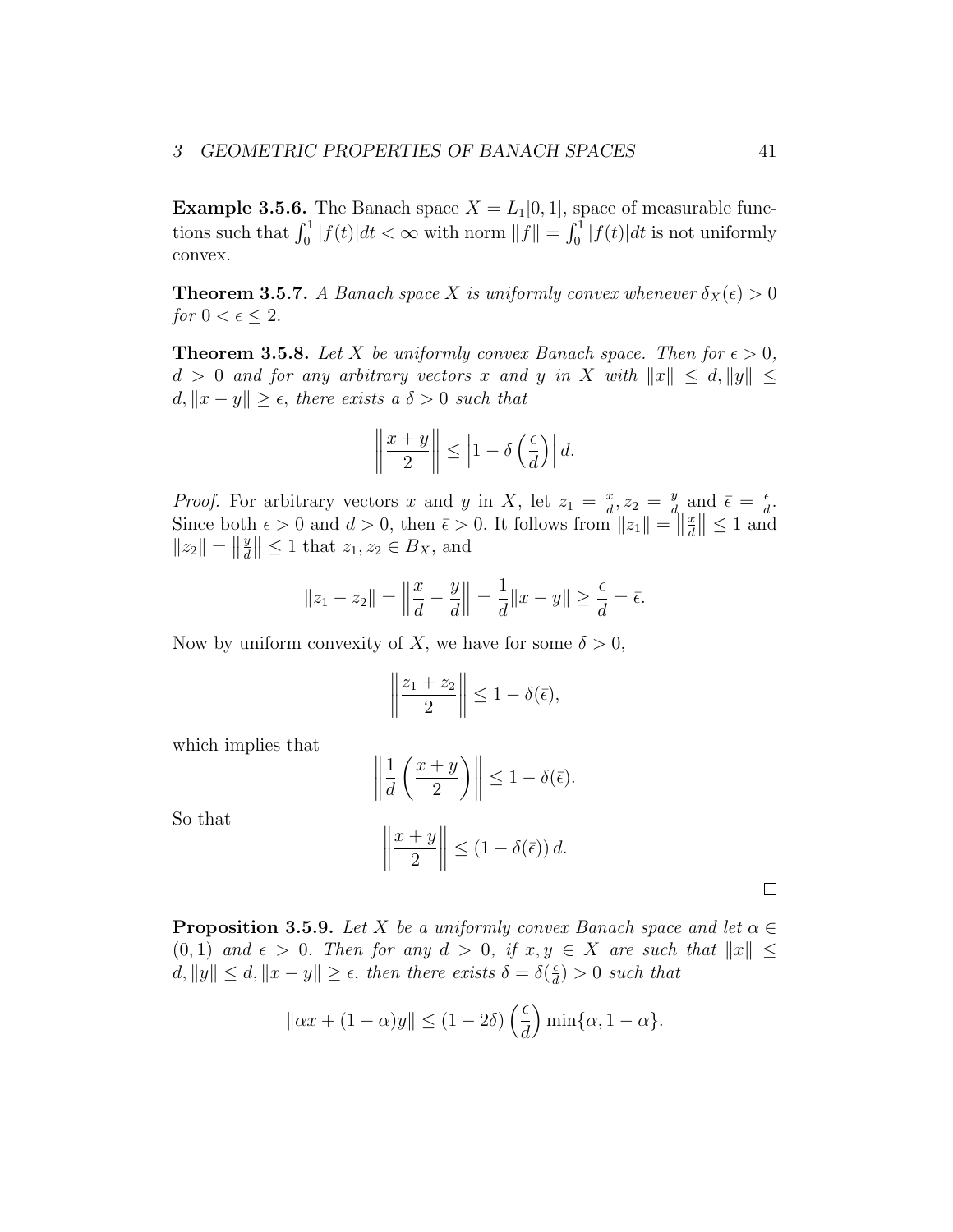**Theorem 3.5.10.** (Milman-Pettis' Theorem) Let X be a uniformly convex Banach space. Then X is reflexive

*Proof.* Suppose X is a uniformly convex space. Let  $(x_n) \subseteq S_X$  be a bounded sequence in X such that for  $\mu \in S_{X'}$ ,  $\mu(x_n) \to 1$ . Suppose  $(x_n)$  is not a Cauchy sequence, so there exists a  $\epsilon > 0$  and two distinct subsequences  $(x_{n_i})$ and  $(x_{n_j})$  such that  $||x_{n_i} - x_{n_j}|| \ge \epsilon$ . Since X is uniformly convex, we have that there exists  $\delta > 0$  such that  $\parallel$  $x_{n_i}-x_{n_j}$ 2  $\|\leq 1-\delta$ . Now

$$
\left| \mu \left( \frac{x_{n_i} - x_{n_j}}{2} \right) \right| \leq ||\mu|| \left\| \frac{x_{n_i} - x_{n_j}}{2} \right\|
$$
  

$$
\leq ||\mu|| ||1 - \delta||
$$
  

$$
= 1 - \delta,
$$

where  $\|\mu\| = 1$  and  $\mu(x_n)\|\to 1$ , thus a contradiction.

It follows that  $(x_n)$  is Cauchy sequence and there exists point x in  $S_X$  such that  $x_n \to x$ . Since,

$$
||x|| = || \lim_{n \to \infty} x_n|| = \lim_{n \to \infty} ||x_n|| = 1,
$$

then  $x \in S_X$  and  $\mu(x) = 1$ . Hence by Theroem 3.1.8, we have that X is reflexive.  $\Box$ 

**Definition 3.5.11.** A Banach space X is said to be *strictly convex* if for all  $x, y \in X$ ,  $x, y \neq 0$  and  $||x + y|| = ||x|| = ||y||$  imply  $y = kx$ ,  $k > 0$ .

Equivalently, a Banach space is said to strictly convex if whenever  $x, y \in$  $S_X$  and  $x \neq y$ , we have

$$
\left\|\frac{x+y}{2}\right\| < 1.
$$

**Theorem 3.5.12.** [7] Let X be a uniformly convex Banach space. Then X is strictly convex.

**Definition 3.5.13.** A Banach space X is said to have the Kadec-Klee property if for every sequence  $(x_n)$  in X, converges weakly to  $x \in X$ , where  $||x_n|| \to ||x||$ , then  $(x_n)$  converges strongly to x i.e  $||x_n - x|| \to 0$ .

**Theorem 3.5.14.** [7] Let X be a uniformly convex Banach space. Then X has the Kadec-Klee property.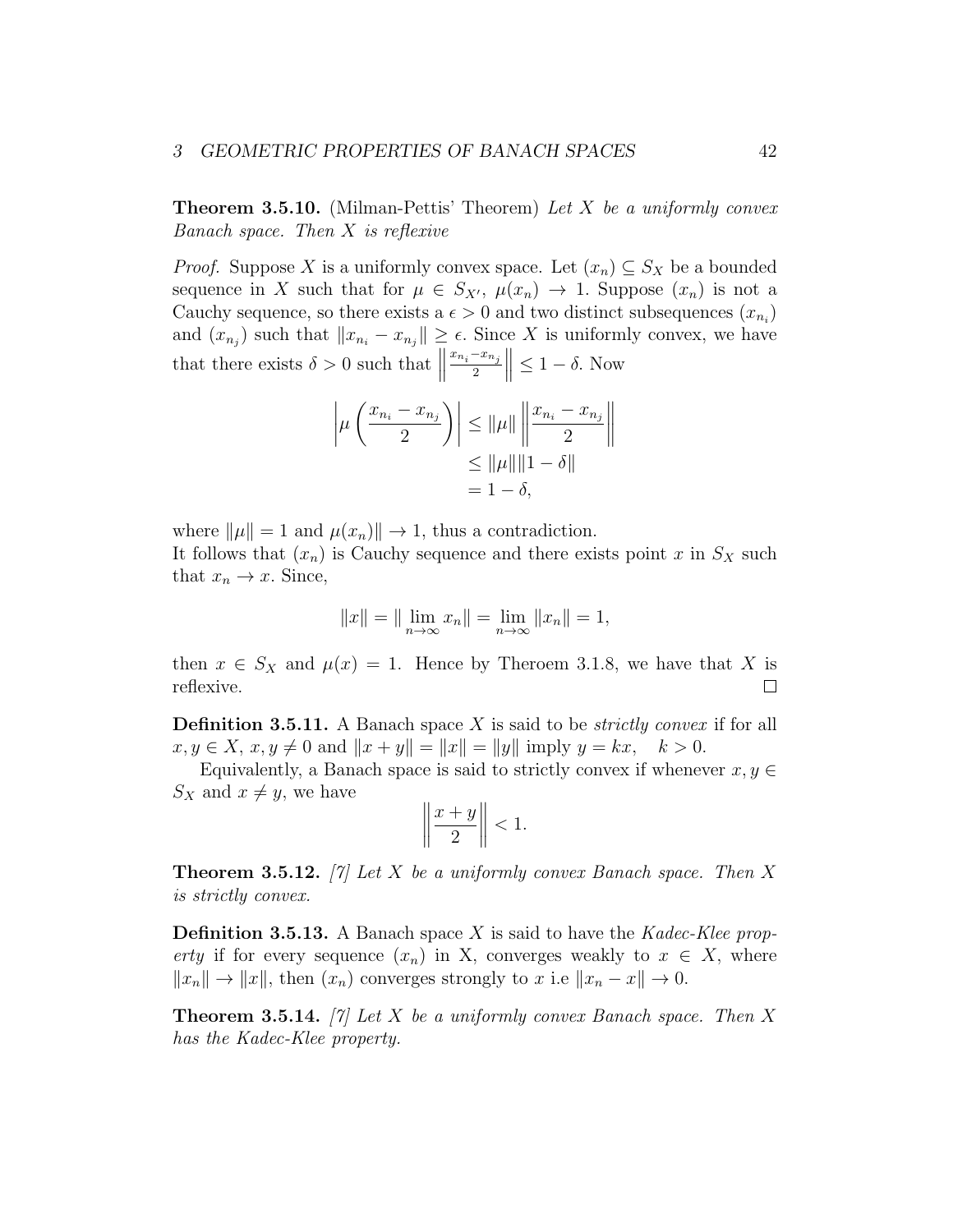#### 3 GEOMETRIC PROPERTIES OF BANACH SPACES 43

*Proof.* Suppose X is a uniformly convex space. Let  $(x_n)$  be a sequence in X such that  $(x_n)$  converges weak to  $x \in X$  and  $||x_n|| \to ||x||$ . If  $x = 0$ , then  $\lim_{n\to\infty}||x_n||=0$  so that  $x\to 0$ . Hence  $x_n\to x$ . Now suppose  $x\neq 0$ , we show that  $x_n \to x$ . Assume the contrary that  $\lim_{n \to \infty} (x_n) \neq 0$ . That is,

$$
\frac{x_n}{\|x_n\|} \nrightarrow{\quad} \frac{x}{\|x\|}.
$$

Then for any  $\epsilon > 0$ , there exists a subsequence  $\left(\frac{x_{n_i}}{||x||}\right)$  $\frac{x_{n_i}}{\|x_{n_i}\|}\bigg)$  of  $\left(\frac{x}{\|x\|}\right)$  $\frac{x}{\|x\|}\bigg$  such that

$$
\left\|\frac{x_{n_i}}{\|x_{n_i}\|}-\frac{x}{\|x\|}\right\| \geq \epsilon.
$$

By uniform convexity of X, there exists  $\delta(\epsilon) > 0$  such that

$$
\frac{1}{2}\left\|\frac{x_{n_i}}{\|x_{n_i}\|}-\frac{x}{\|x\|}\right\|\leq 1-\delta(\epsilon).
$$

Now since  $x_n \stackrel{w}{\to} x \in X$ , we have

$$
1 = \left\| \frac{x}{x_n} \right\| \le \lim_{n \to \infty} \inf \left\| \frac{x_{n_i}}{\|x_{n_i}\|} - \frac{x}{\|x\|} \right\| \le 1 - \delta,
$$

hence a contradiction. Thus  $x_n \to x \in X$ . Therefore X has Kadec-Klee property.  $\Box$ 

**Definition 3.5.15.** Let  $A$  be a Banach algebra and let  $N$  be a closed linear span of the elements of the form  $ab \otimes c - a \otimes bc$ , for  $ab, c \in \mathcal{A}$ . Then define

$$
\mathcal{A}\hat{\otimes}\mathcal{A}=\mathcal{A}\hat{\otimes}\mathcal{A}/N.
$$

Since  $N \subseteq \text{Ker}\pi_{\mathcal{A}}$ , then  $\pi_{\mathcal{A}}$  induces a map  $\mathcal{A} \otimes_{\mathcal{A}} \mathcal{A} \to \mathcal{A}$ . Then  $\mathcal{A}$  is said to be self-induced if

$$
\mathcal{A}\cong \mathcal{A}\hat{\otimes}\mathcal{A}.
$$

That is  $Ker\pi_{\mathcal{A}} = N$ .

**Definition 3.5.16.** Let  $X$  be a Banach space, Then the Banach algebra  $\mathcal{A}(X)$  factors approximately through Y if

$$
\mathcal{A}(X) \cong \mathcal{A}(Y,X) \underset{\mathcal{A}(Y)}{\hat{\otimes}} \mathcal{A}(X,Y).
$$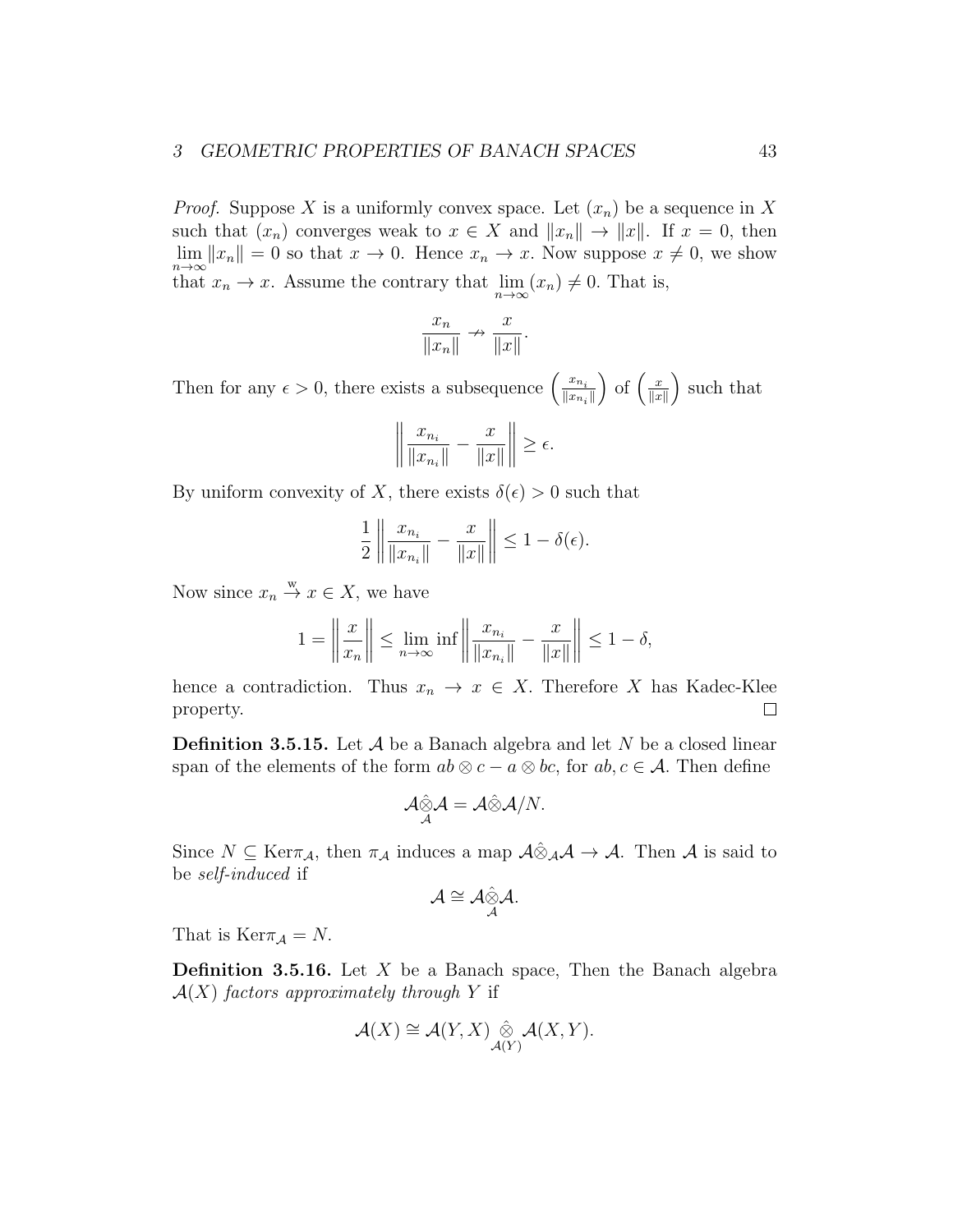**Lemma 3.5.17.** [21] Suppose that A is a self-induced Banach algbera. Let  $D: \mathcal{A} \to \mathcal{A}'$  be a bounded derivation, and let  $\mathcal{B}$  be a Banach algebra such that A is an ideal in B. Then D has an extension  $\tilde{D}: \mathcal{B} \to \mathcal{A}'$  which is a bounded derivation.

**Example 3.5.18.** Let  $A$  be a Banach algebra,  $X$  a Banach space with approximation property and the map

$$
\mathcal{A}(X)\hat{\otimes}\mathcal{A}(X)\to\mathcal{A}(X)
$$

is surjective. Then  $\mathcal{A}(X)$  is self-induced.

**Proposition 3.5.19.** [21] Let X be a Banach space. The X has approximation property if and only if  $\mathcal{N}(X)$  is self-induced.

**Proposition 3.5.20.** [21] Let X be a Banach space. Then  $(a) \Rightarrow (b) \Leftrightarrow$  $(c) \Leftrightarrow (d)$ , where:

- (a)  $\mathcal{A}(X) = \mathcal{N}(X);$
- (b)  $\mathcal{A}(X) \subset \mathcal{I}(X);$

(c) for any  $S, T \in \mathcal{F}(X)$  there exists a positive constant c such that

 $|trace(ST)| \leq c||S|| ||T||;$ 

(d) the multiplication  $\mathcal{A}(X)\hat{\otimes}\mathcal{A}(X) \to \mathcal{A}(X)$  maps onto  $\mathcal{N}(X)$ .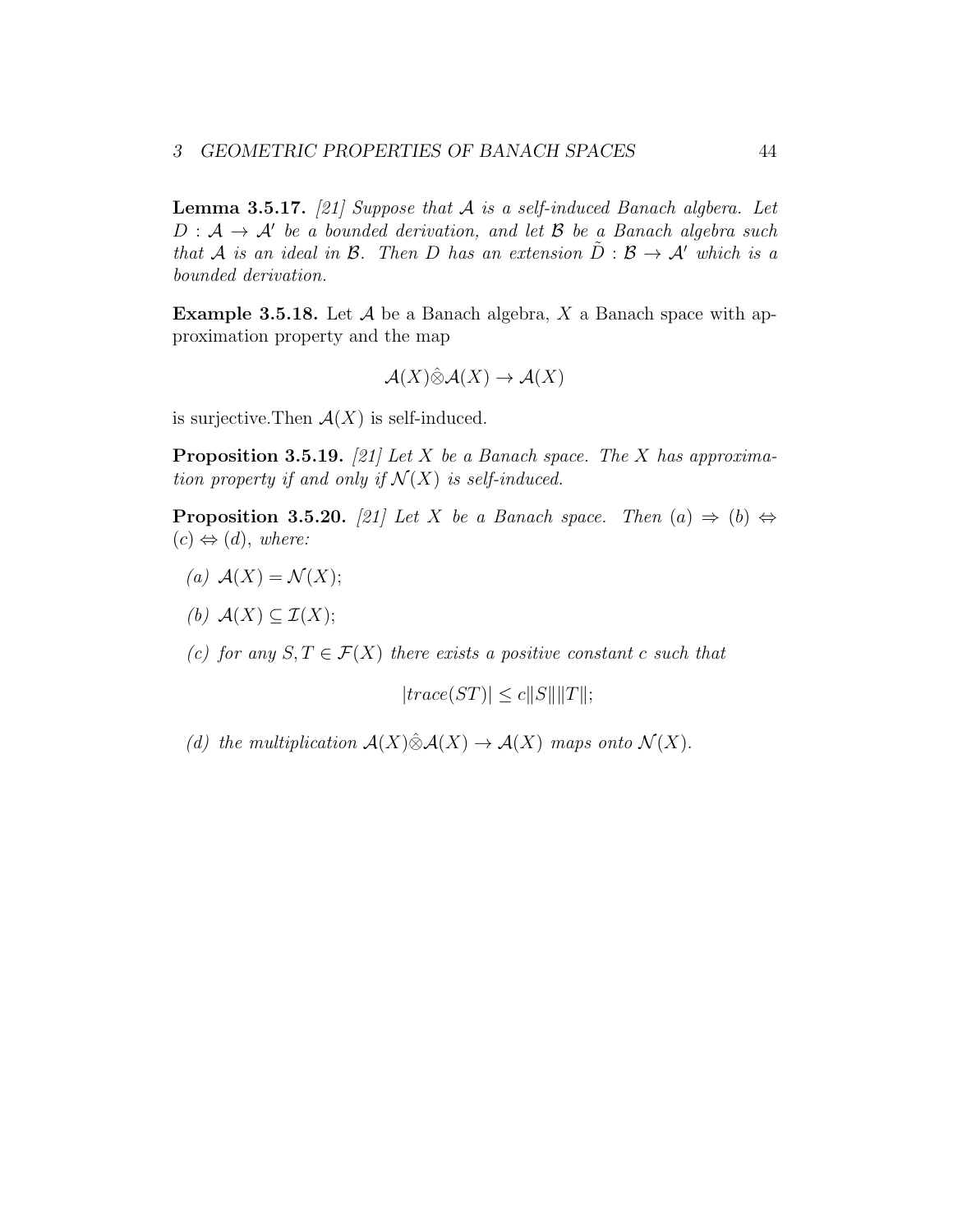# 4 Some Amenability Properties in Banach Algebras

## 4.1 Amenability in Banach Algebras

### 4.1.1 Definitions with Examples

**Definition 4.1.1.** Let  $\mathcal A$  be an algebra and  $X$  an  $\mathcal A$ -bimodule. A (continuous) derivation from A to X is a (bounded) linear map  $D: \mathcal{A} \to X$  that satisfies the identity

$$
D(ab) = D(a) \cdot b + a \cdot D(b) \quad (a, b \in \mathcal{A}).
$$

**Example 4.1.2.** The map  $\delta_X : a \to a \cdot x - x \cdot a$  is a continuous derivation. Derivations of this form are called inner derivations.

Let  $\mathcal A$  be a Banach algebra, and let X be a Banach  $\mathcal A$ -bimodule. Then  $\mathcal{Z}^1(\mathcal{A},X)$  is the space of all continuous derivations from A into X,  $\mathcal{N}^1(\mathcal{A},X)$ is the space of all inner derivations from  $A$  into  $X$ , and the the first cohomology group of  $A$  with coefficients in X is the quotient space

$$
\mathcal{H}^1(\mathcal{A}, X) = \mathcal{Z}^1(\mathcal{A}, X) / \mathcal{N}^1(\mathcal{A}, X).
$$

**Definition 4.1.3.** Let  $\mathcal A$  be a Banach algebra. Then  $\mathcal A$  is said to be *amenable* if, every continuous derivation  $D: A \to X'$  is inner, for every Banach Abimodule X. Equivalently, the Banach algebra A is amenable if  $\mathcal{H}^1(\mathcal{A}, X') =$ {0}.

#### 4.1.2 Some Characterizations

Let A be a Banach algebra. Then the projective tensor product  $\mathcal{A}\hat{\otimes}\mathcal{A}$  is a Banach A-bimodule under the module actions defined by

 $a \cdot (b \otimes c) = ab \otimes c$  and  $(b \otimes c) \cdot a = b \otimes ca$   $(a, b, \in \mathcal{A})$ .

**Definition 4.1.4.** Let  $A$  be a Banach algebra. A bounded approximate diagonal for A is a bounded net  $(d_{\lambda})$  in  $\mathcal{A}\otimes\mathcal{A}$  such that

$$
a \cdot d_{\lambda} - d_{\lambda} \cdot a \to 0
$$
 and  $a\pi(d_{\lambda}) \to a$   $(a \in \mathcal{A}),$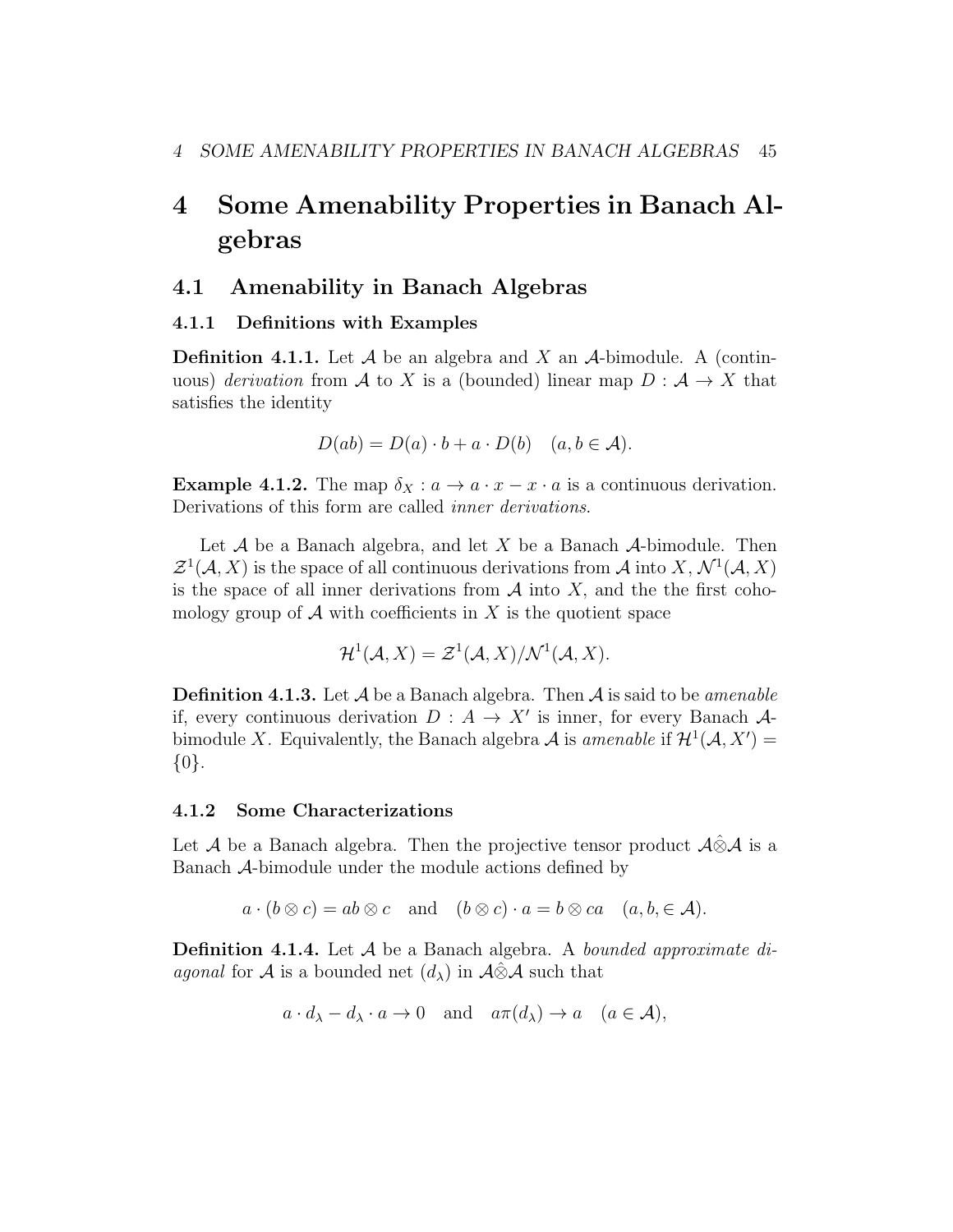where  $\pi$  denotes the product map  $\pi$ :  $\mathcal{A}\otimes\mathcal{A}\to\mathcal{A}$ , defined by  $\pi(a\otimes b)$  = ab  $(a, b \in \mathcal{A})$ , which is an A-bimodule homomorphism with respect to the module structure on  $\mathcal{A} \hat{\otimes} \mathcal{A}$ . The dual map is given by

$$
\pi': \mathcal{A}' \to (\mathcal{A} \hat{\otimes} \mathcal{A})' \quad \pi'(\mu)(a \otimes b) = \mu(ab) \quad (\mu \in \mathcal{A}', a, b \in \mathcal{A}).
$$

*Remark* 4.1.5. We note that if  $(d_{\lambda})$  is an approximate diagonal, then since  $\pi(d_{\lambda}) \to a$  implies that  $(\pi(d_{\lambda}))_{\lambda}$  is a right approximate identity for A. Indeed, its also a left approximate identity since

$$
\|\pi(d_{\lambda})a - a\| = \|\pi(d_{\lambda})a - a\pi(d_{\lambda}) + a\pi(d_{\lambda}) - a\|
$$
  
\n
$$
\leq \|\pi(d_{\lambda})a - a\pi(d_{\lambda})\| + \|a\pi(d_{\lambda}) - a\|
$$
  
\n
$$
= \|\pi(a \cdot d_{\lambda} - d_{\lambda} \cdot a)\| + \|a\pi(d_{\lambda}) - a\|
$$
  
\n
$$
\to 0.
$$

**Theorem 4.1.6.** [31] Let A be Banach algebra. Then the following is equivalent:

- $(a)$  A is amenable.
- (b) A has a bounded approximate diagonal.

If the Banach algebra  $A$  has an approximate diagonal of bound  $K$ , then A is said to be K-amenable. The smallest such K is called the amenability constant of A.

**Definition 4.1.7.** Let  $\mathcal A$  be a Banach algebra. A *virtual diagonal* for  $\mathcal A$  is an element  $M \in (\mathcal{A} \hat{\otimes} \mathcal{A})^{\prime\prime}$  such that

 $a \cdot M = M \cdot a$  and  $\pi''(M)a = a$   $(a \in \mathcal{A}).$ 

**Theorem 4.1.8.** [31] Let A be a Banach algebra. Then the following are equivalent:

- (a)  $\mathcal A$  is amenable;
- (b) A has a virtual diagonal.

Thus the following Theorem follows

**Corollary 4.1.9.** Let  $A$  be a Banach algebra. Then  $A$  has a virtual diagonal if and only if it has a bounded approximate diagonal, thus  $A$  is amenable.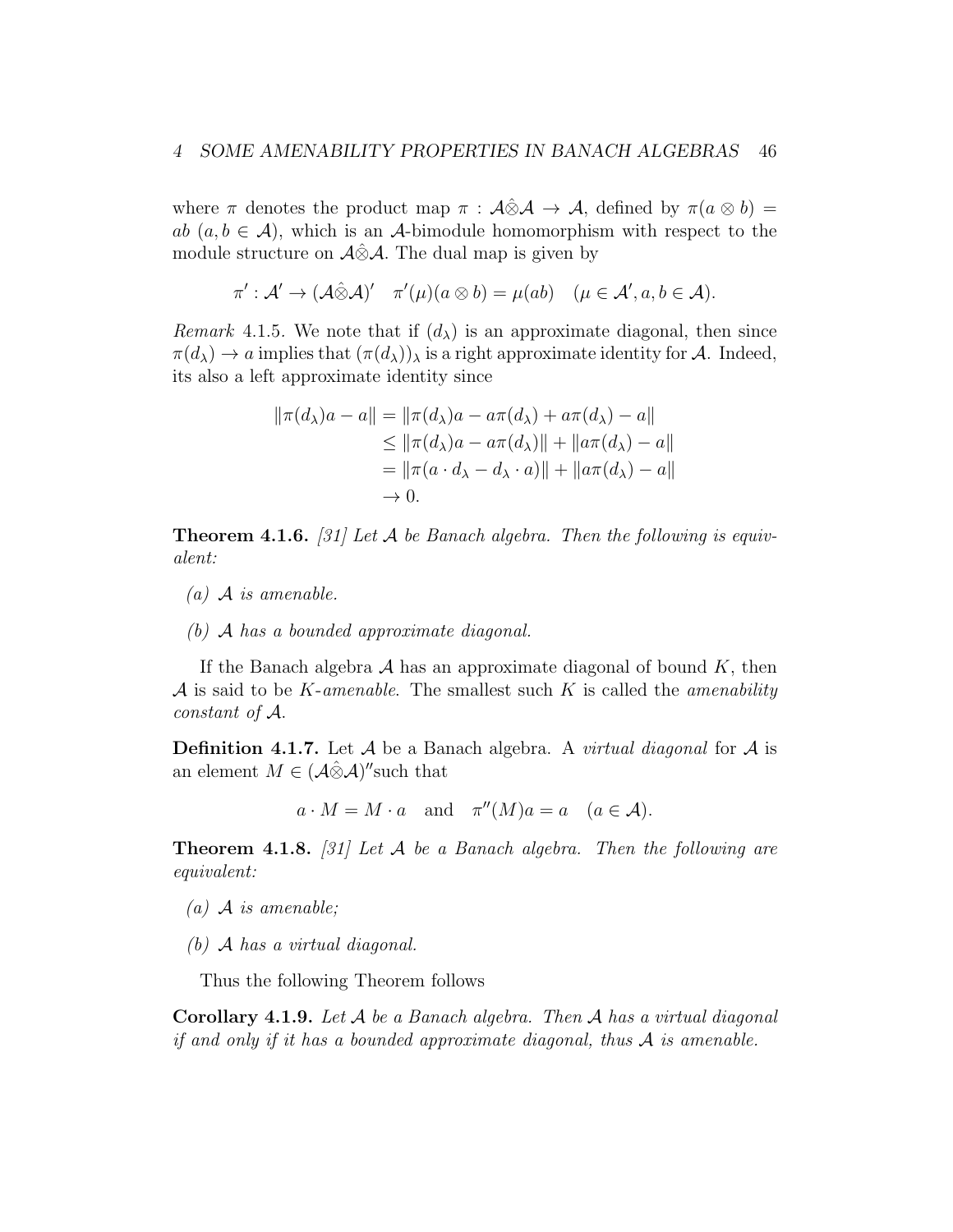**Proposition 4.1.10.** [6] Let A be an amenable Banach algebra. Then A has a bounded approximate identity.

*Proof.* Assume that  $\mathcal A$  is an amenable Banach algebra. We show that  $\mathcal A$  has a bounded approximate identity. Let X be a Banach space such that  $X = A$ and with left and right bimodule actions defined by

$$
a \cdot x = ax \quad x \cdot a \quad (a \in \mathcal{A}, x \in X).
$$

Now let  $\imath : A \to X''$  be the canonical embedding of A into its second dual. Then we have for  $a, b \in \mathcal{A}$  and  $\mu \in X'$ ,

$$
\langle \mu, a \cdot \imath(b) \rangle + \langle \mu, \imath(a) \cdot b \rangle = \langle \mu, a \cdot \imath(b) + \imath(a) \cdot b \rangle
$$
  
=  $\langle \mu, a \cdot \imath(b) \rangle = \langle \mu \cdot a, \imath(b) \rangle$   
=  $\langle b, \mu \cdot a \rangle = \langle ab, \mu \rangle$   
=  $\langle \mu, \imath(ab) \rangle$ ,

showing that *i* is a derivation. Since A is amenable, there exists  $\phi \in X''$  such that

$$
i(a) = a \cdot \phi - \phi \cdot a = a \cdot \phi \quad (a \in \mathcal{A}).
$$

Goldstines's theorem implies that there exists a bounded net  $(e_{\alpha})_{\alpha}$  in A such that  $(i(e_{\alpha}))_{\alpha}$  converges to  $\phi$  in the weak<sup>\*</sup>-topology on X''. Therefore  $u(a \cdot e_\alpha) \stackrel{w^*}{\rightarrow} a \cdot \phi = u(a)$  for all  $a \in \mathcal{A}$ , or equivalently  $a \cdot e_\alpha \stackrel{w}{\rightarrow} a$  for all  $a \in \mathcal{A}$ . By Theorem 1.4.40,  $A$  has a bounded right approximate identity for  $A$ . By similar argument and defining module operations on  $A$  through

$$
a \cdot x = 0
$$
 and  $x \cdot a = xa$   $(a \in \mathcal{A}, x \in X),$ 

we obtain a bounded left approximate identity for A.

**Definition 4.1.11.** Let X, Y and Z be Banach A-bimodules and  $f: X \to Y$ ,  $g: Y \to Z$  be Banach A-module homomorphisms.

- (a) The sequence  $\sum : 0 \to X \to Y \to Z$  is said to be exact if f is an injection, Im $q = Z$  and Im $f = \text{Ker } q$ .
- (b) The exact sequence  $\sum$  is *admissable* if there exists a bounded linear map  $F: Y \to X$  such that  $F f = I_X$ .

 $\Box$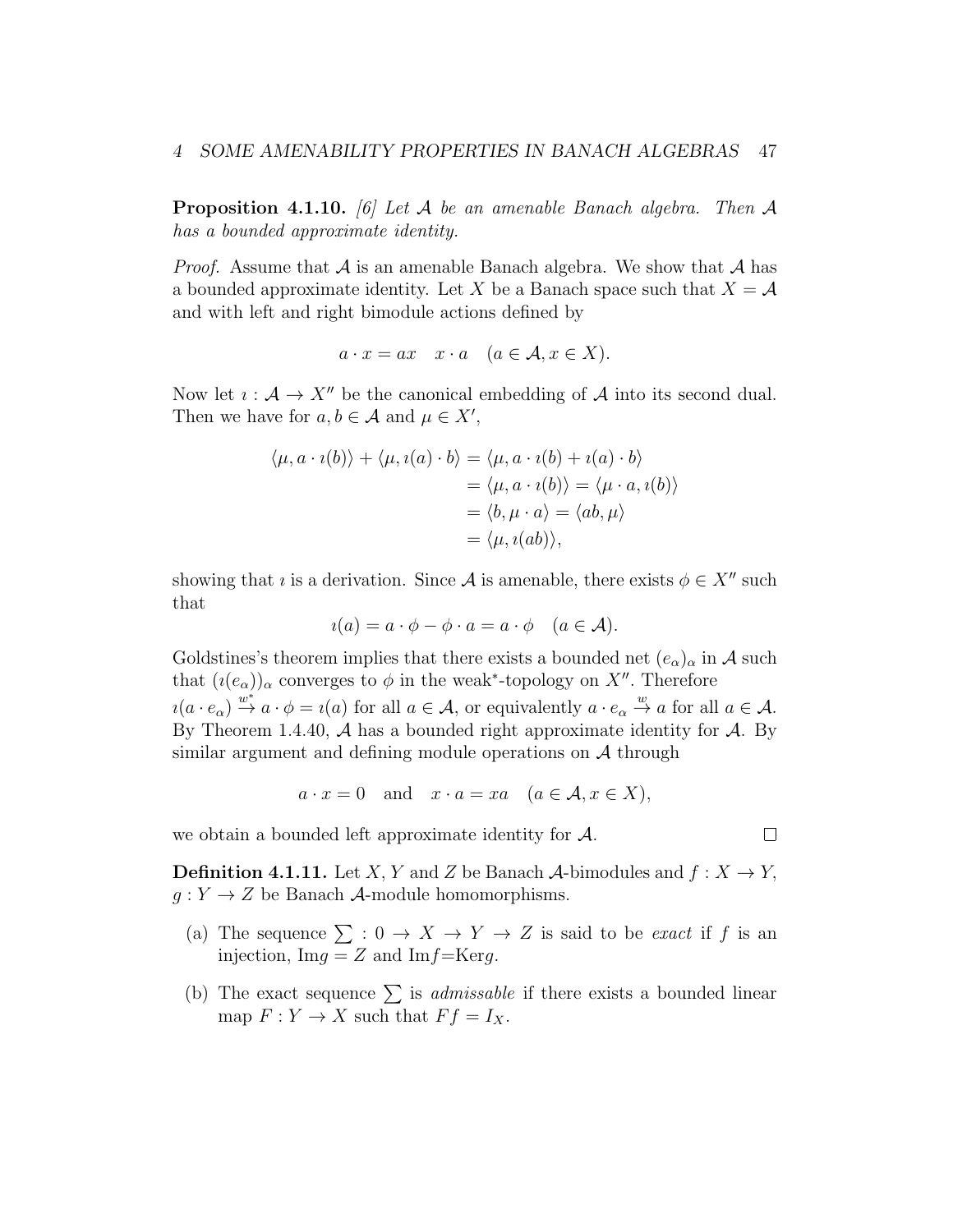(c) The exact sequence  $\sum$  splits if there exists a Banach A-module homomorphism  $F: Y \to X$  such that  $Ff = I_X$ .

If K is the kernel of  $\pi$ , and A has bounded approximate identity, then the sequence

$$
\Pi:0\to K\to \mathcal{A}\hat{\otimes}\mathcal{A}\to \mathcal{A}\to 0
$$

is exact as a sequence of A-bimodules, this is also true for the dual sequence

$$
\Pi': 0 \to \mathcal{A}' \to (\mathcal{A} \hat{\otimes} \mathcal{A})' \to K' \to 0
$$

where

$$
i: K \to \mathcal{A} \hat{\otimes} \mathcal{A}, \quad \pi: \mathcal{A} \hat{\otimes} \mathcal{A} \to \mathcal{A}.
$$

**Theorem 4.1.12.** [9] Let A be a Banach algebra. Then A is amenable if and only if:

(a) A has bounded approximate identity and

(b) the exact sequence  $\Pi'$  of  $\mathcal A$ -bimodule splits.

**Proposition 4.1.13.** [9] Let  $A$  be an amenable Banach algebra and let

$$
\sum: 0 \to X' \to Y \to Z \to 0
$$

be an admisassable short exact sequence of left or right Banach A-modules with  $X'$  a dual Banach A-module of X. Then  $\sum$  splits

#### 4.1.3 Some Hereditary Properties

**Proposition 4.1.14.** [31] Let  $A$  and  $B$  be a Banach algebra. Suppose that A is amenable and there exists a continuous homomorphism  $\phi : A \rightarrow B$  with dense range. Then  $\beta$  is amenable.

*Proof.* Let X be a Banach B-bimodule, and let  $D : \mathcal{B} \to X'$  be a bounded derivation. If we define the multiplications on  $X$  by

$$
ax = \phi(a)x, \quad xa = x\phi(a) \quad (a \in \mathcal{A}, x \in X),
$$

and by the continuity of  $\phi$ , then X becomes a Banach A-bimodule. Now  $D \circ \phi : A \to X'$  is bounded derivation. Indeed for  $a, b \in A$ , we have

$$
D(\phi(ab)) = D(\phi(a)\phi(b))
$$
  
=  $D(\phi(a))\phi(b) + \phi(a)D(\phi(b))$   
=  $D(\phi(a))b + aD(\phi(b)),$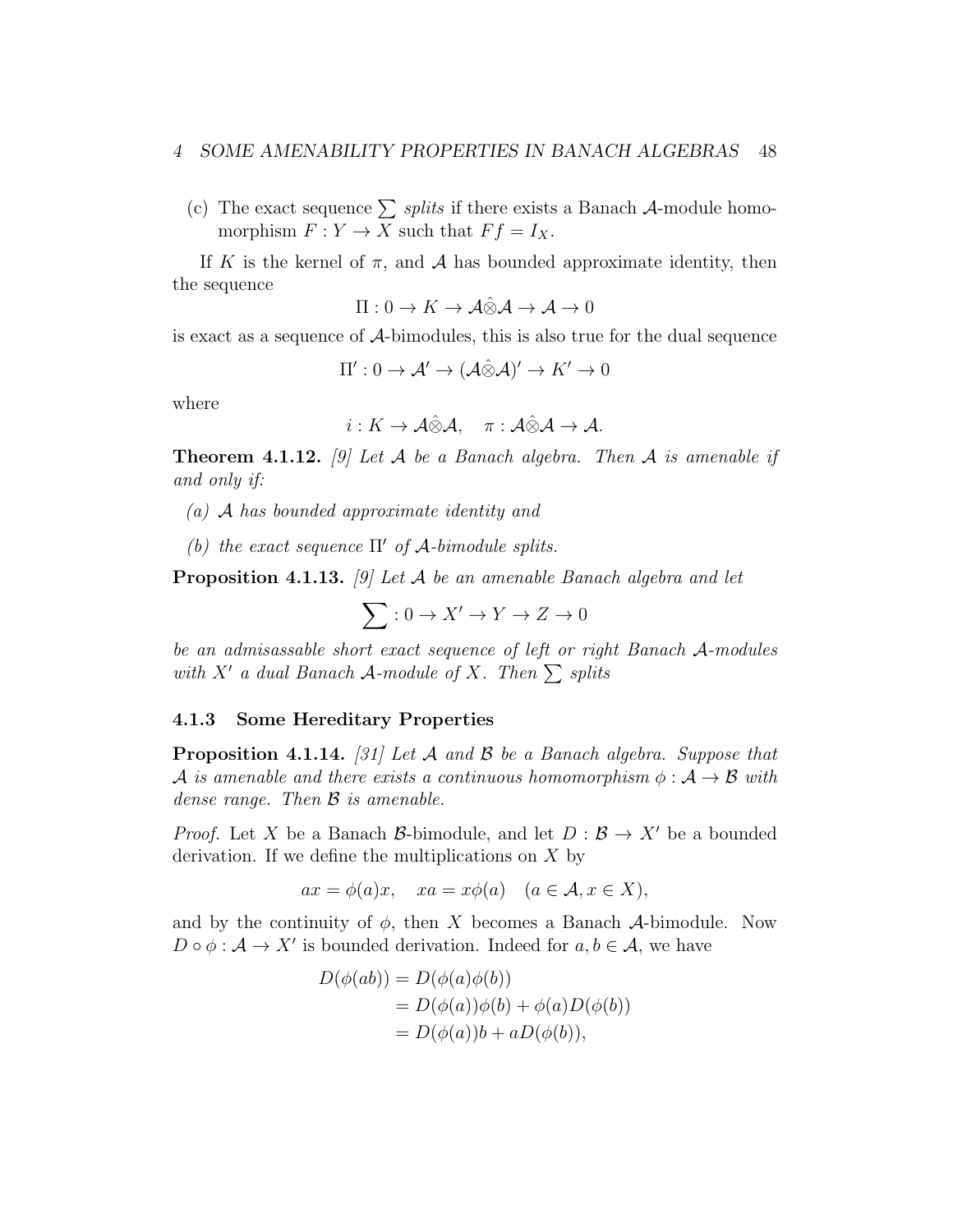and

$$
||D(\phi(a))|| < ||D|| ||\phi(a)|| = ||D|| ||\phi|| ||a||.
$$

It follows by the assumption that  $\mathcal A$  is amenable that  $D \circ \phi$  is inner, that is, there exists  $\mu \in X'$  such that

$$
D(\phi(a)) = a \cdot \mu - \mu \cdot a \quad (a \in \mathcal{A}).
$$

By module multiplication and continuity of D, for  $b \in \mathcal{B}$ ,  $b_n \to b$  for some  $(b_n)$  in  $\phi(\mathcal{A})$ , we have

$$
D(b) = D(\lim_{n} b_n)
$$
  
= 
$$
\lim_{n} D(b_n)
$$
  
= 
$$
\lim_{n} (b_n \cdot \mu - \mu \cdot b_n)
$$
  
= 
$$
\lim_{n} (b_n \cdot \mu) - \lim_{n} (\mu \cdot b_n)
$$
  
= 
$$
b \cdot \mu - \mu \cdot b.
$$

**Proposition 4.1.15.** [31] Let  $A$  and  $B$  be amenable Banach algebras, then  $\mathcal{A}\hat{\otimes}\mathcal{B}$  is amenable.

 $\Box$ 

**Proposition 4.1.16.** [31] Let A be a Banach algebra. Then A is amenable if and only if  $\tilde{A}$  is amenable.

**Theorem 4.1.17.** [22] Let A be an amenable Banach algebra and let  $\mathcal{I}$  be a closed, left ideal of  $A$  with a bounded approximate identity. Then  $I$  is amenable.

*Proof.* For convenience we define a new product on  $\mathcal{A}\hat{\otimes}\mathcal{A}$  by

$$
(a \otimes b) \bullet (c \otimes d) = ac \otimes bd \quad (a, b, c, d \in \mathcal{A}).
$$

Let  $(d_\lambda)_{\lambda \in \mathscr{A}}$  be a bounded approximate diagonal for A and  $(e_\alpha)_{\alpha \in \mathscr{D}}$  be a bounded approximate identity for  $I$ . Then

$$
p_{\lambda\alpha\beta} = d_{\lambda} \bullet (e_{\alpha} \otimes e_{\beta}) \quad (\lambda \in \mathscr{A}, \alpha, \beta \in \mathscr{D})
$$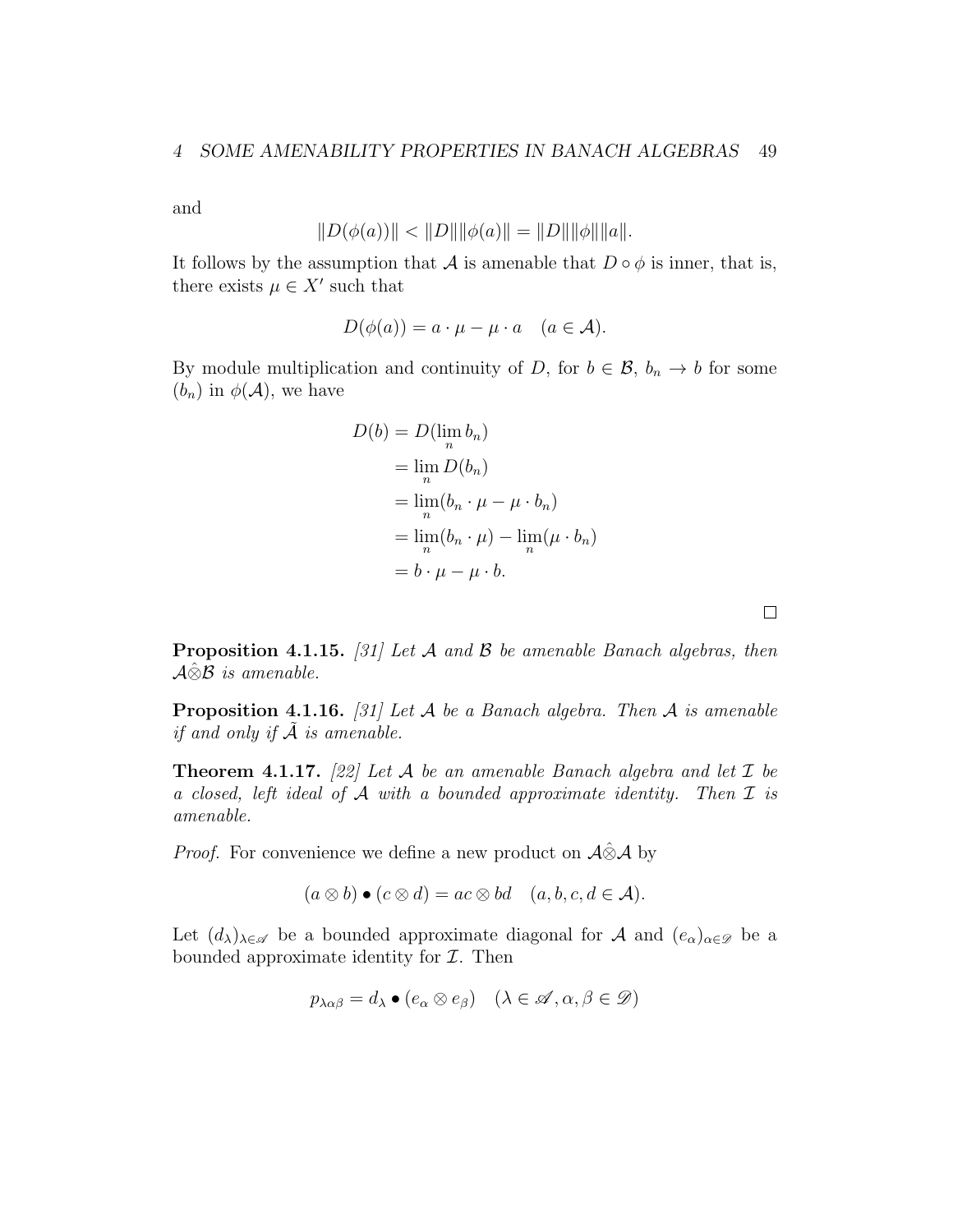belongs to a bounded subset of  $\mathcal{I}\hat{\otimes}\mathcal{I}$ , since  $(d_{\lambda})$  and  $(e_{\alpha})$  are bounded nets and  $\mathcal I$  is a left ideal. Now for each  $a \in \mathcal A$ , we have

$$
\lim_{\beta} \sup ||a \cdot p_{\lambda \alpha \beta} - p_{\lambda \alpha \beta} \cdot a|| = \lim_{\beta} \sup ||(a \otimes 1) \bullet d_{\lambda} \bullet (e_{\alpha} \otimes e_{\beta}) - d_{\lambda} \bullet (e_{\alpha} \otimes e_{\beta}) \bullet (1 \otimes a)||
$$
  
= 
$$
\lim_{\beta} \sup ||((a \otimes 1) \bullet d_{\lambda} - d_{\lambda} \bullet (1 \otimes a)) \bullet (e_{\alpha} \otimes e_{\beta})||
$$
  
= 
$$
\lim_{\beta} \sup ||(a \cdot d_{\lambda} - d_{\lambda} \cdot a) \bullet (e_{\alpha} \otimes e_{\beta})||,
$$

using  $\lim_{\beta} (e_{\beta}c - ce_{\beta}) = 0.$ 

Since  $(d_{\lambda})$  is a bounded approximate diagonal and  $(e_{\alpha})$  is bounded and the inequality

$$
||(a \cdot d_\lambda - d_\lambda \cdot a) \bullet e_\alpha \otimes e_\beta|| \leq ||(a \cdot d_\lambda - d_\lambda \cdot a)||e_\alpha|| ||e_\beta||.
$$

It follows that

$$
\lim_{\lambda} \lim_{\alpha} \sup \lim_{\beta} \sup \|(a \cdot d_{\lambda} - d_{\lambda} \cdot a) \bullet e_{\alpha} \otimes e_{\beta}\| = 0,
$$

and thus

$$
\lim_{\lambda} \lim_{\alpha} \sup \lim_{\beta} \sup \|a \cdot p_{\lambda \alpha \beta} - p_{\lambda \alpha \beta} \cdot a\| = 0.
$$

Moreover, since  $(e_{\alpha})$  is a left approximate identity for  $\mathcal I$  and  $\mathcal I$  a left ideal, and also  $(d_{\lambda})$  being a bounded approximate diagonal. We have,

$$
\lim_{\lambda} \lim_{\alpha} \lim_{\beta} \pi(p_{\lambda \alpha \beta})c = \lim_{\lambda} \lim_{\alpha} \lim_{\beta} \pi(d_{\lambda} \bullet (e_{\alpha} \otimes e_{\beta}))a
$$

$$
= \lim_{\lambda} \lim_{\alpha} \pi(d_{\lambda} \bullet (e_{\alpha} \otimes 1))c
$$

$$
= \lim_{\lambda} \pi(d_{\lambda})a
$$

$$
= a,
$$

Hence a bounded net which is a bounded approximate diagonal for  $\mathcal I$  may be chosen from  $\{p_{\lambda\alpha\beta}|\lambda \in \mathscr{A}; \alpha, \beta \in \mathscr{D}\}\)$ . Therefore by Theorem 4.1.6  $\mathcal I$  is amenable.

 $\Box$ 

**Proposition 4.1.18.** [36] Let  $A$  be a Banach algebra,  $I$  a closed ideal of A with bounded approximate identity, and let  $D \in \mathcal{Z}^1(\mathcal{I}, X')$  where X is a neo-unital Banach  $\mathcal{I}$ -bimodule. Then there exists a unique extension  $\hat{D} \in$  $\mathcal{Z}^1(\mathcal{A}, X')$  of D to A.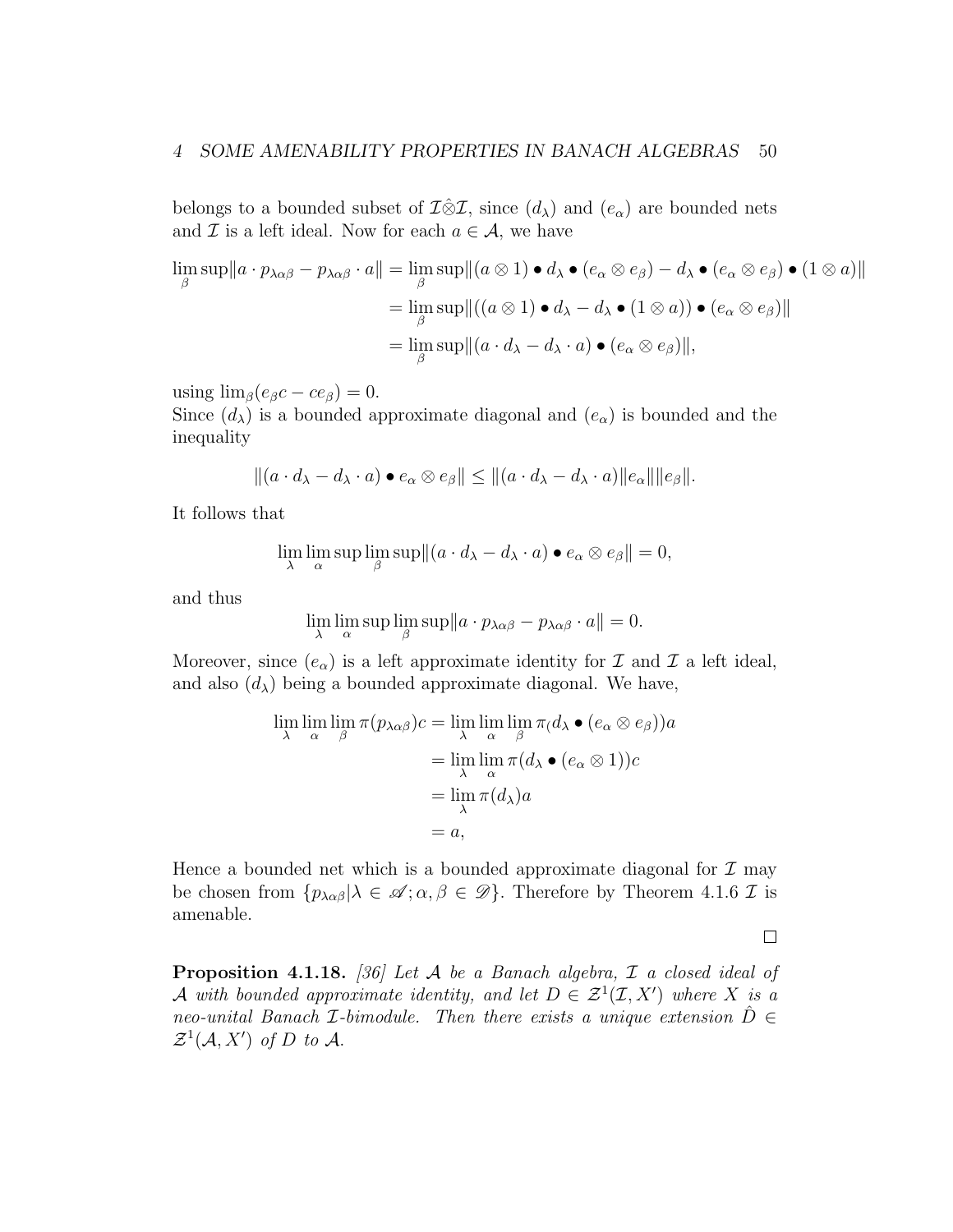**Proposition 4.1.19.** [36] Let A be a Banach algebra with a bounded approximate identity, and let  $X$  be a Banach  $A$ -bimudule with trivial left or right module action. Then  $\mathcal{H}^1(\mathcal{A}, X') = \{0\}.$ 

**Proposition 4.1.20.** [36] Let  $A$  be a Banach algebra with bounded approximate identity. Suppose that  $\mathcal{H}^1(\mathcal{A}, X') = \{0\}$  for all neo-unital Banach  $\mathcal{A}\text{-bimodule }X.$  Then  $\mathcal{A}$  is amenable.

**Proposition 4.1.21.** [34] Let A be an amenable Banach algebra, and let  $\mathcal{I}$ be a closed ideal of A. Then the following are equivalent:

- (a)  $\mathcal I$  is amenable;
- (b)  $I$  has a bounded approximate identity;
- (c)  $\mathcal I$  is weakly complemented (that is, its annilhater  $\mathcal I^{\perp}$  is complemented in  $\mathcal{A}'$ ).

**Corollary 4.1.22.** Let A be an amenable Banach algebra, and let  $\mathcal{I}$  be a closed ideal of A with finite dimension or codimension. Then  $\mathcal I$  is amenable.

**Corollary 4.1.23.** Let A be a Banach algebra, and let  $\mathcal{I}$  be a closed ideal of A with a bounded approximate identity. Then A is amenable if and only if  $\mathcal A$  and  $\mathcal A/\mathcal I$  are both amenable.

#### 4.1.4 Some General Results

**Proposition 4.1.24.** If G is an abelian group, then G is amenable.

**Example 4.1.25.** Let G be a group. Then the following are equivalent:

(a) The discrete group algebra  $\ell^1(G)$  is amenable.

(b)  $G$  is amenable.

**Corollary 4.1.26.** [6] The algebra  $\mathbb C$  is amenable with the usual product and norm.

*Proof.* Let  $\mathcal{A} = \ell'(0)$ . Define the map  $\phi : \mathcal{A} \to \mathbb{C}$  by

$$
\phi(a) = f(0),
$$

which is clearly a isomorphism. Also since  $|\phi(f)| = |f(0)| = ||f||$ , for all  $f \in$  $\mathcal{A}'$ , then  $\phi$  is an isometry. Then the result follows by Proposition 4.1.14.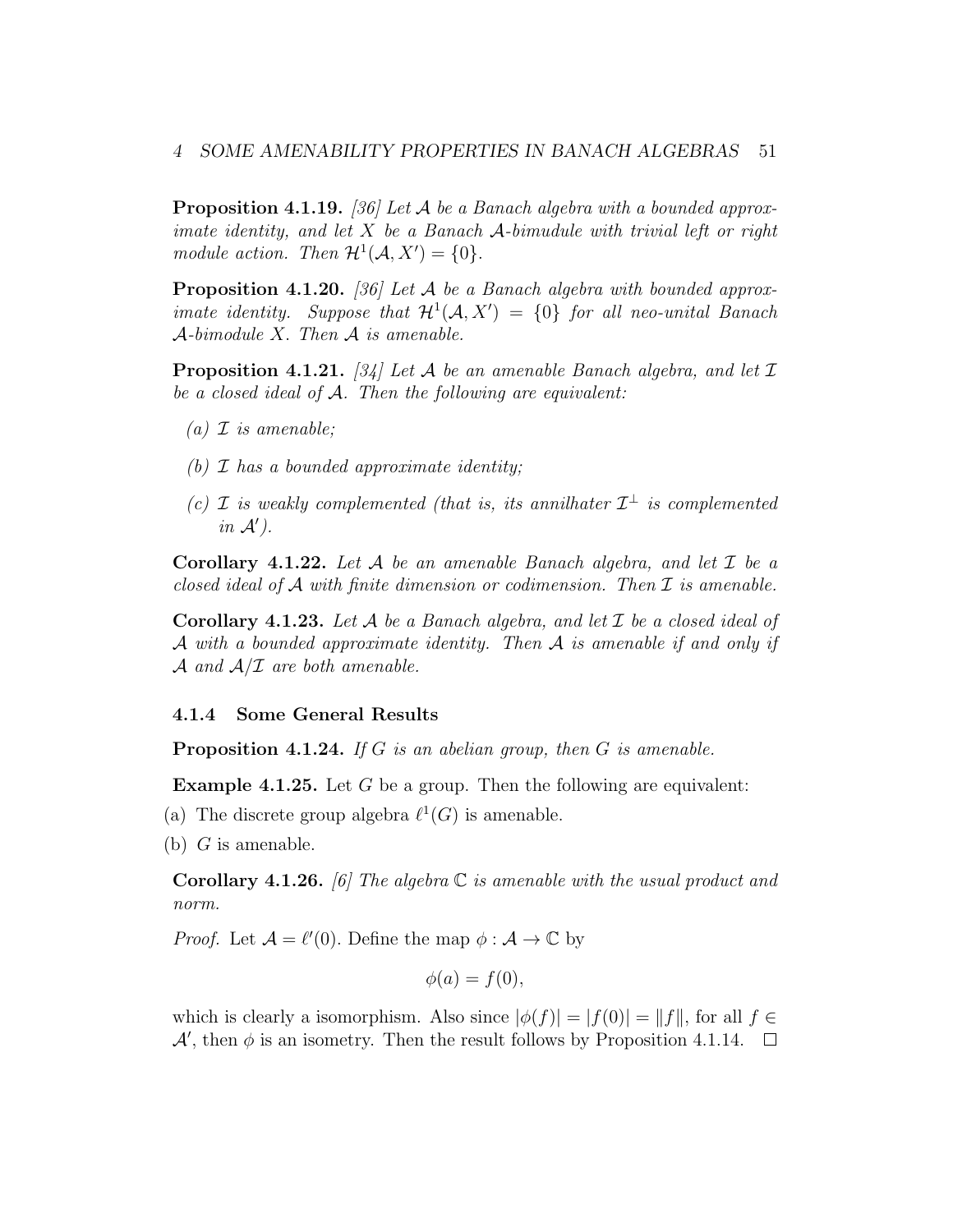Theorem 4.1.27. Let G be a locally compact group. Then the following are equivalent:

- $(a)$  G is amenable as a group;
- (b)  $L^1(G)$  is an amenable Banach algebra.

**Example 4.1.28.** The Banach algebra  $L^1(\mathbb{R})$  is amenable.

**Theorem 4.1.29.** A  $C^*$ -algebra is amenable if and only if it is nuclear.

## 4.2 Weak Amenability in Banach Algebras

#### 4.2.1 Definitions with Examples

**Definition 4.2.1.** The Banach algebra  $A$  is said to be *weakly amenable* if  $\mathcal{H}^1(\mathcal{A}, \mathcal{A}') = \{0\}.$  For  $n \in \mathbb{N}, \mathcal{A}$  is *n*-weakly amenable if  $\mathcal{H}^1(\mathcal{A}, \mathcal{A}^n) = \{0\}.$ 

**Examples 4.2.2.** The group algebra  $L^1(G)$  is weakly amenable for any locally compact group  $G$ .

Example 4.2.3. Every  $C^*$ -algebra is weakly amenable.

#### 4.2.2 Some Characterizations and Hereditary Properties

**Proposition 4.2.4.** [19] Suppose A and B are commutative Banach algebras, and  $\phi : A \rightarrow B$  is a continuous homomorphism with dense range. If A is weakly amenable, then  $\mathcal B$  is also weakly amenable.

**Proposition 4.2.5.** Let A be Banach algebra. If  $I$  is a closed ideal of A such that both  $\mathcal I$  and  $\mathcal A/\mathcal I$  are weakly amenable. Then  $\mathcal A$  is weakly amenable.

**Proposition 4.2.6.** [19] Suppose A is a weakly amenable Banach algebra and  $\mathcal I$  is a closed ideal in  $\mathcal A$ . Then  $\mathcal I$  is weakly amenable if and only if it is essential.

**Corollary 4.2.7.** [10] Let A be a weakly amenable Banach algebra. Then

- (a)  $\mathcal{A}^2$  is dense in  $\mathcal{A}$ ;
- (b) there are no non-zero point derivations on A.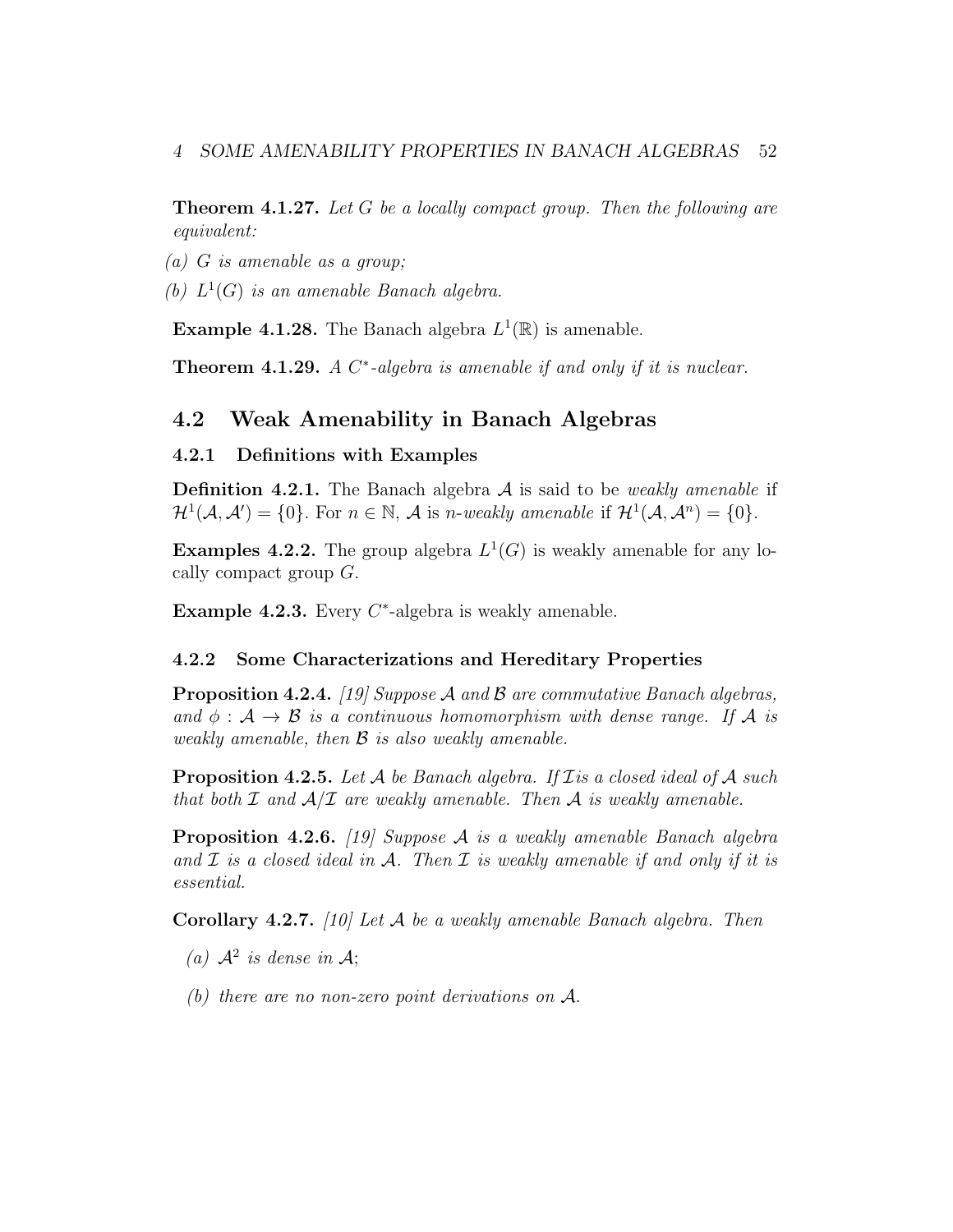**Proposition 4.2.8.** [19] Suppose there is a short exact sequence

$$
\sum : 0 \to \mathcal{I} \to \mathcal{A} \to \mathcal{B} \to 0
$$

of commutative Banach algebras and bounded homomorphisms, *i.e.*  $A$  is an extension of  $\mathcal B$  by  $\mathcal I$ . If  $\mathcal I$  and  $\mathcal B$  are weakly amenable, then  $\mathcal A$  is also wealy amenable.

**Proposition 4.2.9.** [19] Let A and B be weakly amenable Banach algebras, then  $\mathcal{A}\hat{\otimes}\mathcal{B}$  is weakly amenable.

**Proposition 4.2.10.** [19] Let  $(A_{\lambda})_{\lambda \in \Lambda}$  be a family of closed subalgebras of a commutative Banach algebra A such that  $\bigcup A_{\lambda}$  is dense in A. Then if for each  $\lambda \in \Lambda$ ,  $\mathcal{A}_{\lambda}$  is weakly amenable, then  $\mathcal A$  is weakly amenable.

## 4.3 Approximate Amenability in Banach Algebras

## 4.3.1 Definitions with Examples

**Definition 4.3.1.** Let  $\mathcal A$  be a Banach algebra and let X be a Banach  $\mathcal A$ bimodule. A derivation  $D: \mathcal{A} \to X$  is said to be approximately inner if there exists a net  $(\xi_{\lambda})$  in X such that

$$
D(a) = \lim_{\lambda} (a \cdot \xi_{\lambda} - \xi_{\lambda} \cdot a) \quad (a \in \mathcal{A}),
$$

the limit being in the norm.

**Definition 4.3.2.** Let  $A$  be a Banach algebra.  $A$  is said to be *approximately* amenable if every continuous derivation  $D : A \rightarrow X'$  is approximately inner, for every Banach  $A$ -bimodule X.

**Example 4.3.3.**  $M(G)$  is approximately amenable if and only if G is discrete and amenable.

**Example 4.3.4.**  $L^1(G)$  is approximately amenable if and only if G is amenable.

**Example 4.3.5.**  $L^1(G)''$  is approximately amenable if and only if G is finite.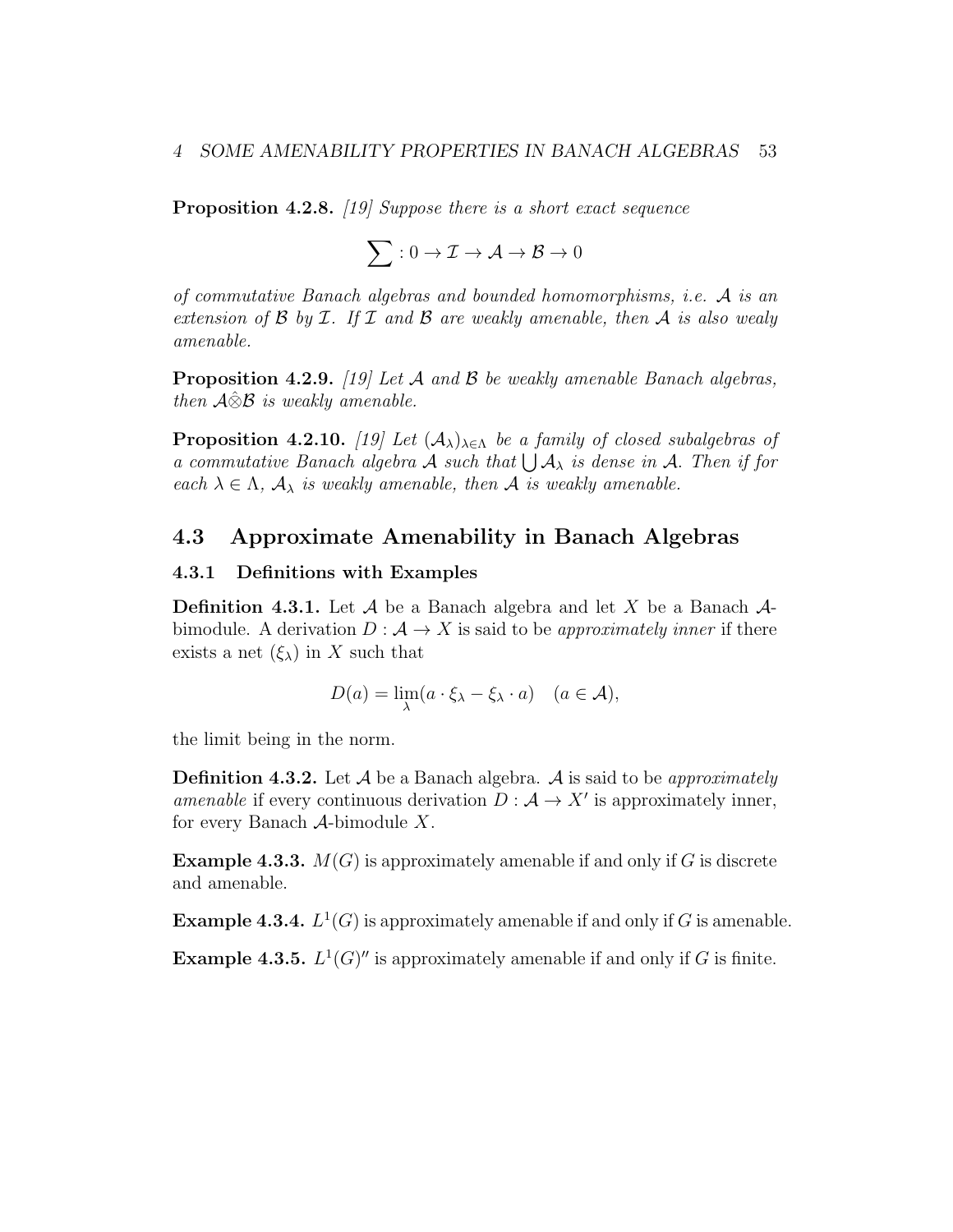#### 4.3.2 Some Characterizations

**Theorem 4.3.6.** [15] Let A be a Banach algebra. A is approximately amenable if and only if either of the following conditions hold:

(a) there is a net  $(M_v)$  in  $(\tilde{A}\hat{\otimes}\tilde{A})''$  such that for each  $a\in\tilde{A}$ ,

 $a \cdot M_v - M_v \cdot a \to 0$  and  $\pi''(M_v) \to e;$ 

(b) there is a net  $(M'_v)$  in  $(\tilde{\mathcal{A}} \hat{\otimes} \tilde{\mathcal{A}})'$  such that for each  $a \in \tilde{\mathcal{A}}$ ,

 $a \cdot M'_v - M'_v \cdot a \to 0$  and  $\pi''(M_v) = e$ .

Corollary 4.3.7. [15] Let A be a Banach algebra. A is approximately amenable if and only if there exist nets  $(M''_v)$  in  $(\tilde{\mathcal{A}} \hat{\otimes} \tilde{\mathcal{A}})'', (a_v), (b_v)$  in  $\mathcal{A}''$ , such that for each  $a \in \mathcal{A}$ ,

(a)  $a \cdot M''_v - M''_v \cdot a + a_v \otimes a - a \otimes b_v \to 0;$ 

(b) 
$$
a \cdot a_v \to a
$$
,  $b_v \cdot a \to a$ ;

$$
(c) \ \pi''(M''_v) \cdot a - a_v \cdot a - b_v \cdot a \to 0.
$$

**Proposition 4.3.8.** [15] Suppose that A is a Banach algebra with bounded approximate identity. Then  $\mathcal A$  is approximately amenable if and only if every derivation into the dual of any neo-unital bimodule is approximately inner.

**Proposition 4.3.9.** [15] Let A be a Banach algebra. A is approximately amenbale if and only if  $A$  is approximately amenable.

**Proposition 4.3.10.** [15] Let A be a Banach algebra. Suppose that  $\mathcal{A}''$  is approximately amenable. Then  $A$  is approximately amenable.

#### 4.3.3 Some Hereditary Properties

**Proposition 4.3.11.** Suppose  $\mathcal A$  is an approximately amenable Banach algebra. Then A has left and right approximate identities. In particular  $\mathcal{A}^2$  is dense in A.

**Proposition 4.3.12.** [15] Suppose that A is approximately amenable, B another Banach algebra, and  $\phi : A \rightarrow B$  is a continuous epimorphism. Then B is approximately amenable.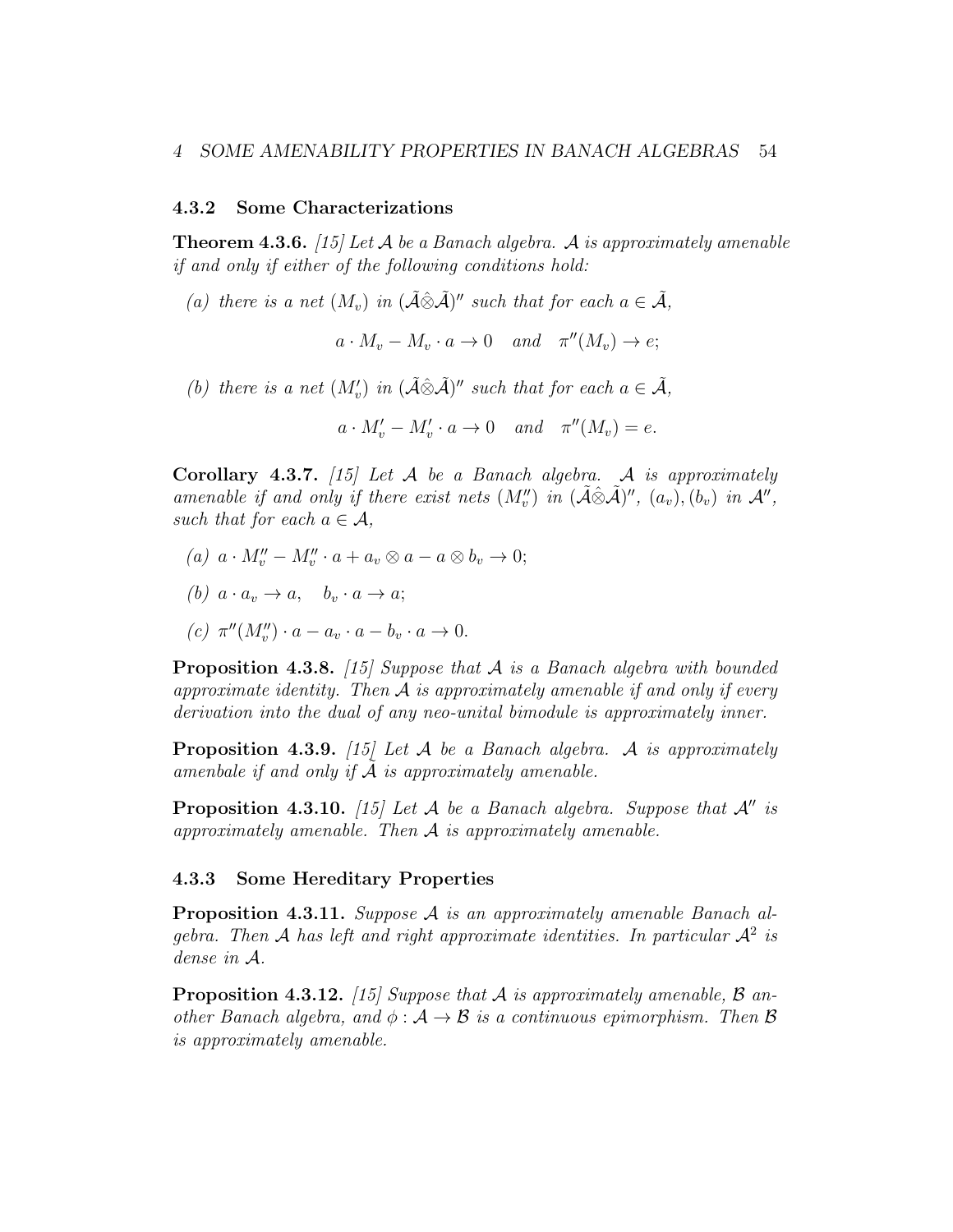**Corollary 4.3.13.** [15] Suppose that A is approximately amenable and  $\mathcal{I}$  a closed ideal of A. Then  $A/\mathcal{I}$  is approximately amenable. If  $\mathcal I$  is amenable and  $A/\mathcal{I}$  is approximately amenable, then  $A$  is approximmately amenable.

**Proposition 4.3.14.** [15] Suppose A is approximately amenable, and  $\mathcal{I}$  is a closed ideal ideal with a bounded approximate identity. Then  $\mathcal I$  is approximately amenable.

**Proposition 4.3.15.** [15] Suppose that A is approximately amenable and has a bounded approximate identity, and  $\beta$  is an amenable Banach algebra. Then  $\mathcal{A}\hat{\otimes}\mathcal{B}$  is approximately amenable. Furthermore, if  $\mathcal{A}$  is not amenable, and B admits a non-zero character, then  $\mathcal{A}\hat{\otimes}\mathcal{B}$  is not amenable.

**Proposition 4.3.16.** [15] Suppose that A and B are aproximately amenable Banach algebras and each having a bounded approximate identity. Then  $\mathcal{A} \oplus \mathcal{B}$ is approximately amenable.

**Theorem 4.3.17.** [15] Let A be a Banach algebra. If A is amenable, and

$$
\sum : 0 \to X' \to Y \to Z \to 0
$$

is an admissable short exact sequence of left  $A$ -modules. Then  $\sum$  approximately splits.

Corollary 4.3.18. [15] Suppose  $A$  is an approximately amenable Banach algebra and let  $\mathcal I$  be weakly complemented left ideal of  $\mathcal A$ . Then  $\mathcal I$  has a right approximate identity. In particular,  $\mathcal{I}^2$  is dense in  $\mathcal{I}$ .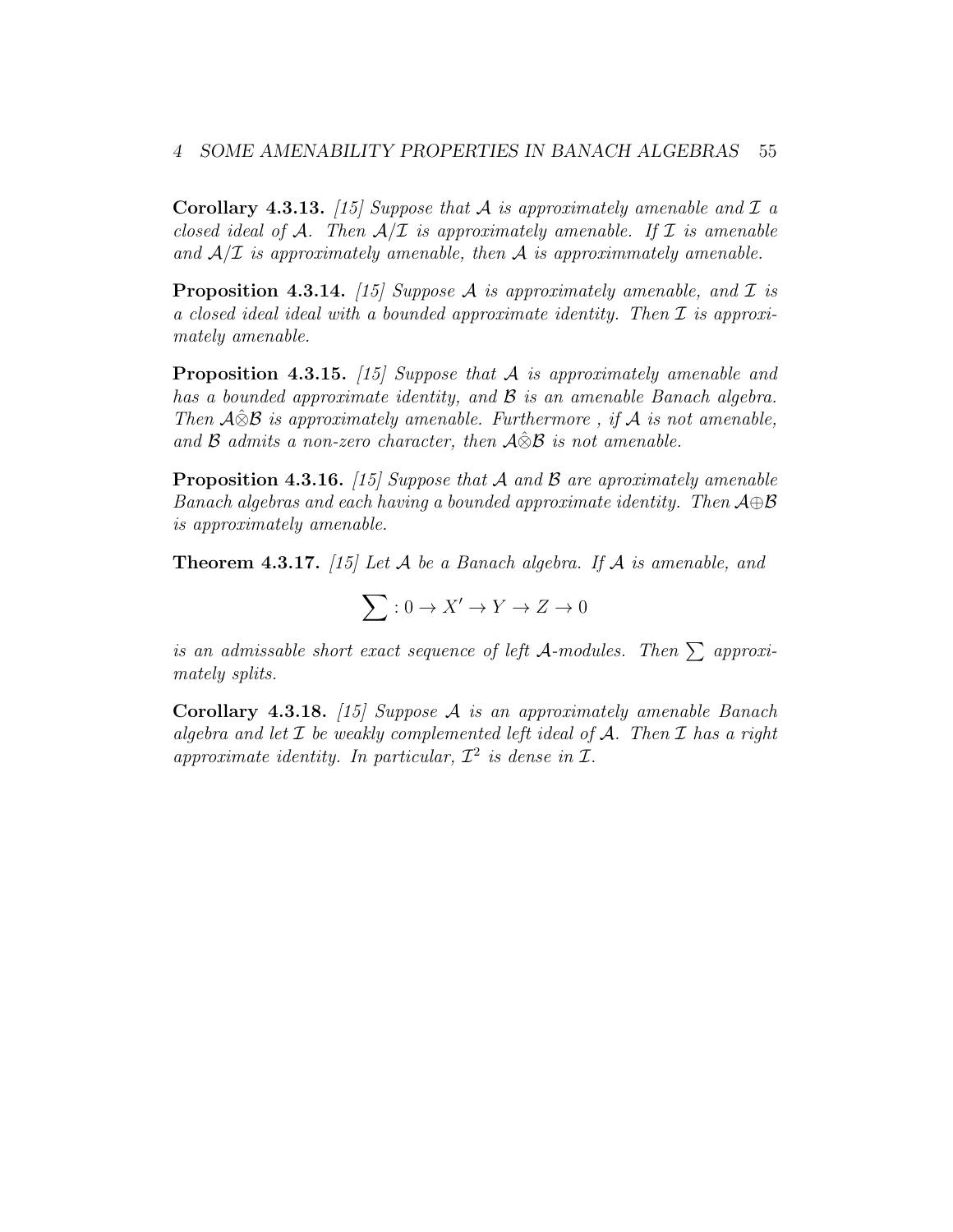# 5 Amenability Properties in Operator Algebras

Over the years, various authors have considered the amenability properties of Banach algebras constructed over locally compact groups, semigroups and  $C^*$  –algebras (see [20], [14], [13], [23], [24], [18], and so on). A class of Banach algebras where this philosophy is yet to be fully explored is the algebras of operators on a Banach space.

An important active area of research and open question in connection with the amenability properties of Banach algebras of operators on a Banach space is: What is the property - described in Banach space theoretic terms - which characterizes those Banach spaces X for which the Banach algebra of operators on a Banach space (e.g.  $A(X)$ ,  $K(X)$ ) is amenable or possesses some other amenability properties? We try to study and explore this question in this chapter. Thus, in this chapter, we study the relation between the geometry properties of the Banach space and the amenability properties of operator algebras. That is, how the geometric properties of the Banach space affect the amenability properties of the operator algebras. In particular, we study the weak amenability and amenability of  $A(X)$  and  $K(X)$ , the Banach algebra of approximable operators and compact operators on a Banach space  $X$  respectively, with relation to the geometry of the Banach space X. In particular, we consider Banach spaces with properties bounded approximation property and property (A) which was introduced in [22].

## 5.1 Amenability of Operator Algebras

In this section, we study the amenability of Banach algebras of operators on a Banach space X. This was pioneered by Johnson  $(1972)$ , where it was shown that  $K(X)$  is amenable if X is  $l_p$ ,  $1 < p < \infty$  or C[0,1], see [25].

The central problem for the amenability of Banach algebras of operators on a Banach space  $X$  is the following: for which Banach space  $X$  precisely is the Banach algebras of operators on a Banach space X amenable? or what are the intrinsic properties of the Banach space  $X$  which is equivalent to amenability of the Banach algebras of operators on a Banach space? Gronbaek, Johnson and Willis in [22] give examples to show that amenability of  $A(X)$  is not equivalent to X or  $X^*$  having the bounded approximation property. They formulated a symmetrized approximation property, called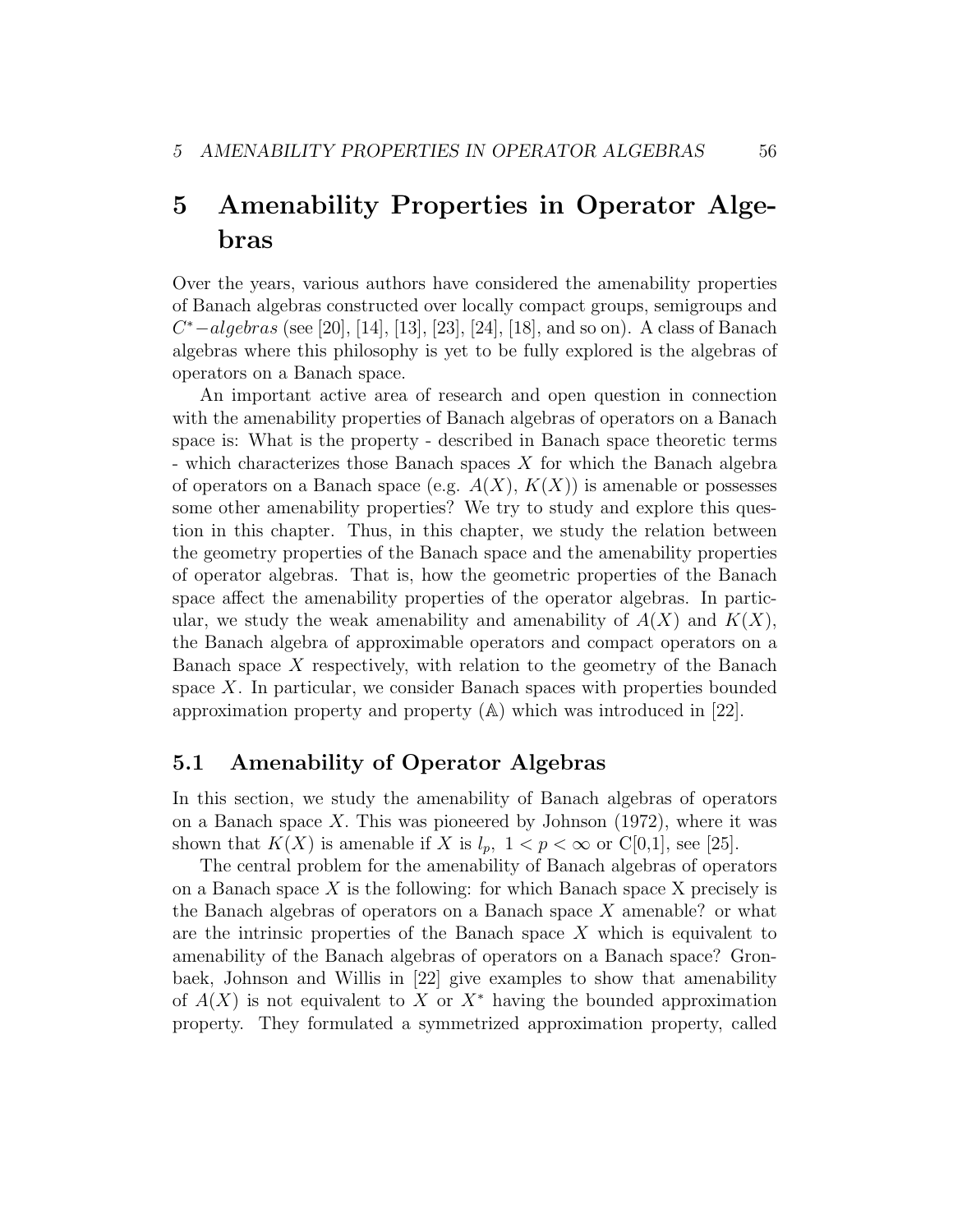property (A) such that if X has property  $(A)$ , then  $A(X)$  is amenable. Our main reference for this section is [22].

#### 5.1.1 Approximable Operators

**Definition 5.1.1.** Let X and Y be Banach spaces and let  $\alpha$  be a cross norm on  $X \otimes Y$ . The completion of  $X \otimes Y$ , the space  $X \otimes_{\alpha} Y$  is said to be a tight tensor product of  $X$  and  $Y$ , if the following conditions hold:

(a) There exists  $K > 0$  such that for all  $S \in \mathcal{A}(X), T \in \mathcal{A}(Y)$ , we have

$$
||S \otimes T||_{\alpha} \le K||S|| ||T||
$$

for the operator

$$
(S \otimes T)x \otimes y = Sx \otimes Ty \quad (x \in X, y \in Y).
$$

(b) span $\{S \otimes T : S \in \mathcal{A}(X), T \in \mathcal{A}(Y)\}\$ is dense in  $\mathcal{A}(X \otimes_{\alpha} Y)$ .

Gronbaek, Johnson and Willis [22] in the next result give conditions for tightness for some important tensor products, in particular, the injective and the projective tensor products.

**Theorem 5.1.2.** [22] Let X and Y be Banach spaces, let  $[0,1]$  be the unit interval, and let  $(\Omega, \sum, \mu)$  be a  $\sigma$ -finite measure space. Then

- The following are equivalent: (i)  $X\hat{\otimes} Y$  is tight for all X, (ii)  $C([0, 1], Y)$  is a tight tensor product of  $C[0, 1]$  and Y, (iii) Y <sup>∗</sup> has Radon-Nikodym Property.
- $X \hat{\otimes} Y$  is tight if and only if  $A(Y, X^*) = B(Y, X^*)$ .
- $L_p(\mu, X), 1 \leq p < \infty$  is a tight tensor product of  $L_p(\mu)$  and X if and only if  $X^*$  has Randon-Nikodynm Property with respect to  $\mu$ .

Also, Gronbaek, Johnson and Willis [22] showed that the amenability of  $A(X)$  and  $A(Y)$  imply the amenability of  $A(Z)$  where Z is the completion of  $X \otimes Y$  in some crossnorm topology. This result is stated in the next Theorem.

**Theorem 5.1.3.** [22] Let X and Y be Banach spaces. Suppose that  $\mathcal{A}(X)$ and  $\mathcal{A}(Y)$  are both amenable and that  $X \otimes_{\alpha} Y$  is a tight tensor product. Then  $\mathcal{A}(X \otimes_{\alpha} Y)$  is amenable.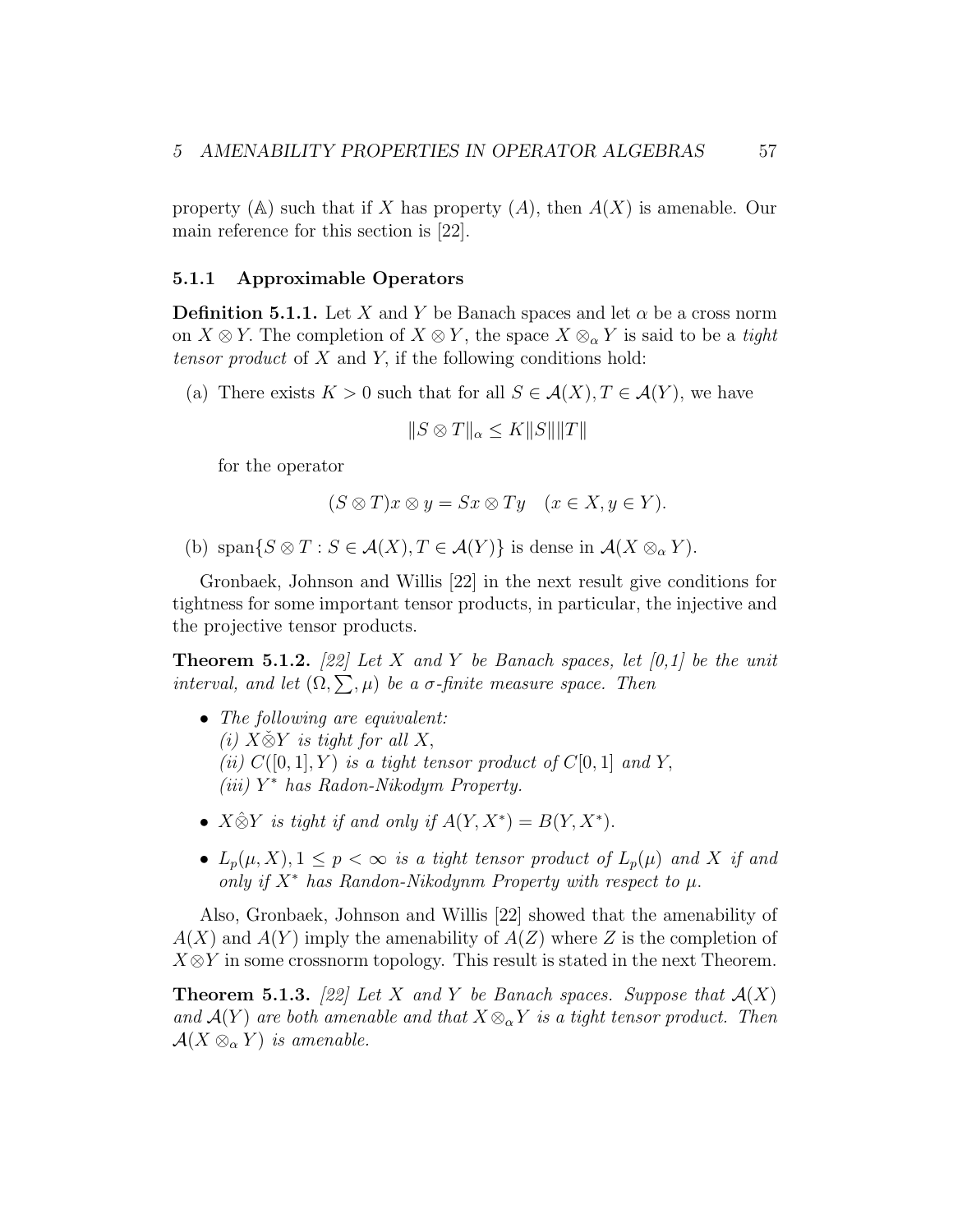Definition 5.1.4. A finite biorthogonal system is a set

$$
\{(x_i, \mu_j) : x_i \in X, \mu_j \in X', i, j = 1, 2, ..., n\} \subset X \times X'
$$

such that

.

$$
\mu_j(x_i) = \delta_{ij} = \begin{cases}\n1 & \text{if } i = j, \\
0 & \text{if } i \neq j\n\end{cases}
$$
,  $i, j = 1, 2, ..., n$ .

Remark 5.1.5. If  $\{(x_i, \mu_j) : x_i \in X, \mu_j \in X', i, j = 1, 2, ..., n\}$  is a finite biorthogonal system, then

$$
\Phi : \mathbb{M}_n \to \mathcal{A}(X)
$$

$$
(a_{ij}) \mapsto \sum_{i,j=1}^n a_{ij} x_i \otimes \mu_j
$$

is an algebra homomorphism. Indeed, for all  $a = (a_{ij}), b = (b_{ij}) \in \mathbb{M}_n$  and  $x \in X$ , we have that  $ab = \sum_k a_{ik} b_{kj}$  and

$$
[\Phi(a) \circ \Phi(b)](x) = \left[\sum_{i,k} a_{ik} x_i \otimes \mu_k\right] \circ \left[\sum_{l,j} b_{lj} x_l \otimes \mu_j\right](x)
$$
  

$$
= \sum_{i,k} a_{ik} x_i \left(\sum_{l,j} b_{lj} \mu_j(x) x_l\right) \mu_k
$$
  

$$
= \sum_{i,k} x_i \left(\sum_j a_{ik} b_{kj} \mu_j(x)\right)
$$
  

$$
= \left[\sum_{i,j} \left(\sum_k a_{ik} b_{kj}\right) x_i \otimes \mu_j\right](x)
$$
  

$$
= \Phi\left(\sum_k a_{ik} b_{kj}\right)(x).
$$

Thus  $\Phi(ab) = \Phi(a)\Phi(b)$ .

**Definition 5.1.6.** A Banach space X is said to have property  $(A)$  if there is a net of finite biorthogonal systems

$$
\{(x_{i,\lambda}, \mu_{j,\lambda}) : x_{i,\lambda} \in X, \mu_{j,\lambda} \in X', i, j = 1, 2, ..., n_{\lambda}\} \quad (\lambda \in \Lambda)
$$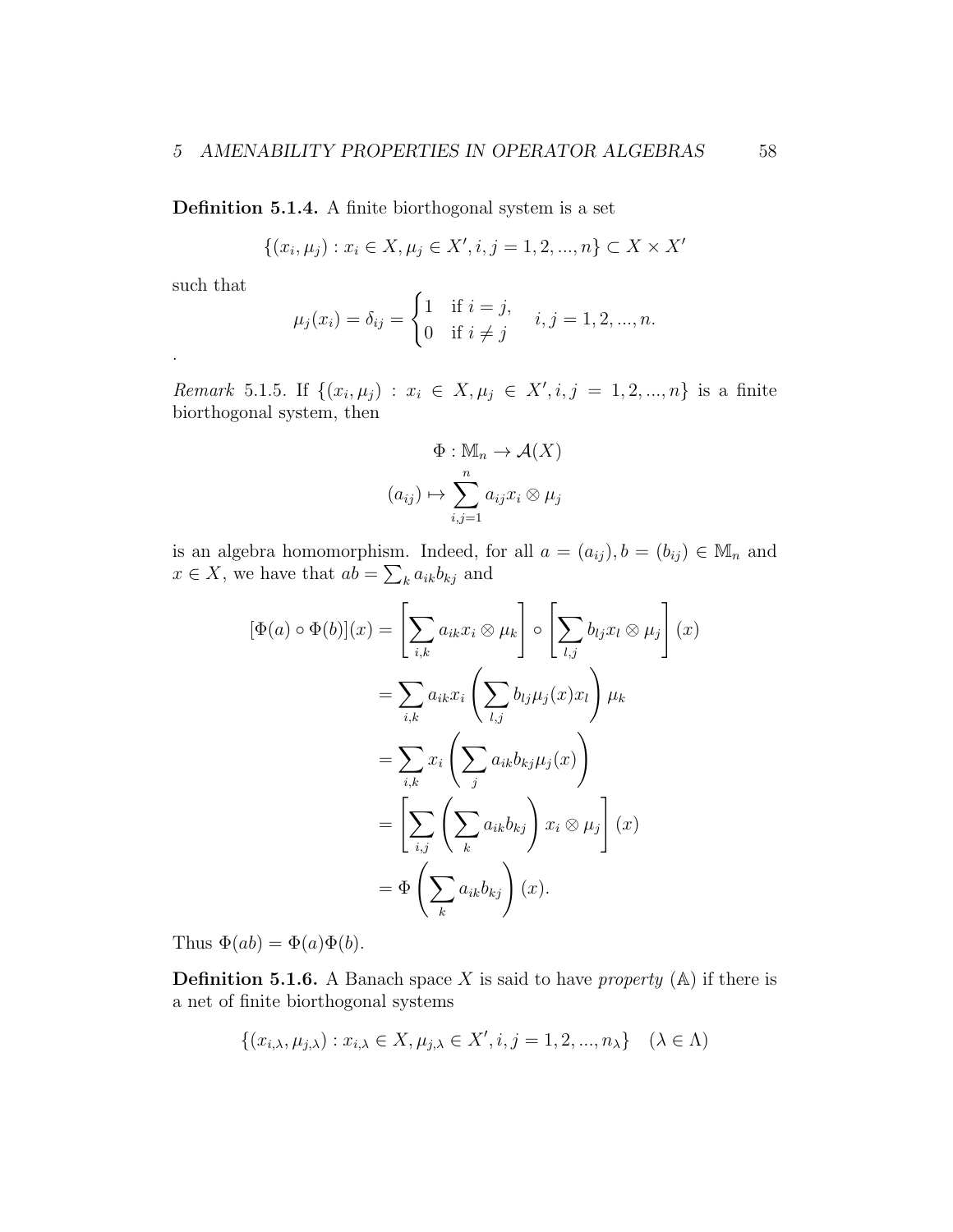and corresponding homomorphism

$$
\Phi_{\lambda}: M_{n_{\lambda}}(\mathbb{C}) \to \mathcal{A}(X) \quad (\lambda \in \Lambda)
$$

such that

- (a)  $\Phi_{\lambda}(I_{n_{\lambda}}) \stackrel{s}{\rightarrow} Id_X;$
- (b)  $\Phi_{\lambda}(I_{n_{\lambda}})^{a} \stackrel{s}{\rightarrow} Id_{X'};$
- (c) for each  $\lambda$ , there is a finite group  $G_{\lambda}$  of invertible elements of  $M_{n_{\lambda}}$ spanning  $M_{n_{\lambda}}$  such that

$$
\sup_{\lambda} \max_{g \in G_{\lambda}} \|\Phi_{\lambda}(g)\| < \infty.
$$

For convenience  $\Phi_{\lambda}(I_{n_{\lambda}})$  will be denoted by  $P_{\lambda}$ . Condition (a) and (b) imply that  $(P_\lambda)$  is a bounded approximate identity for  $\mathcal{A}(X)$  and that X has a bounded approximate identity.

**Proposition 5.1.7.** [5] Let X be a Banach space such that  $A(X)$  has approximate diagonal with bound K and let  $(P_{\lambda})_{\lambda}$  be a bounded net of projection of  $A(X)$  such that

$$
P_{\lambda} \stackrel{s}{\to} Id_X \text{ and } P_{\lambda}^a \stackrel{s}{\to} Id_{X'}.
$$

Then  $\mathcal{A}(X)$  has an approximate diagonal  $(d_{\lambda})_{\lambda}$  with the following properties:

- (a)  $\limsup_{\lambda} \kappa(d_{\lambda}) \leq \alpha K$ , where  $\alpha = \limsup_{\lambda} ||P_{\lambda}||$  and  $\kappa$  is the projective tensor norm;
- (b)  $\pi(d_{\lambda}) = P_{\lambda};$
- (c)  $W \cdot d_{\lambda} = d_{\lambda} \cdot W$  for every  $W \in P_{\lambda} \mathcal{A}(X) P_{\lambda}$ ;
- (d) For each  $\lambda \in \Lambda$ , there is  $\omega = \omega(\lambda) \in \Lambda$  such that

$$
d_{\lambda} \in \mathcal{A}(X)P_{\omega} \otimes P_{\omega} \mathcal{A}(X).
$$

**Theorem 5.1.8.** [22] Let X be Banach space. If X' has property  $(A)$ , then X has property  $(A)$ .

**Corollary 5.1.9.** [22] There exists an infinite-dimensional Banach space  $X$ such that  $\mathcal{B}(X)$  is amenable.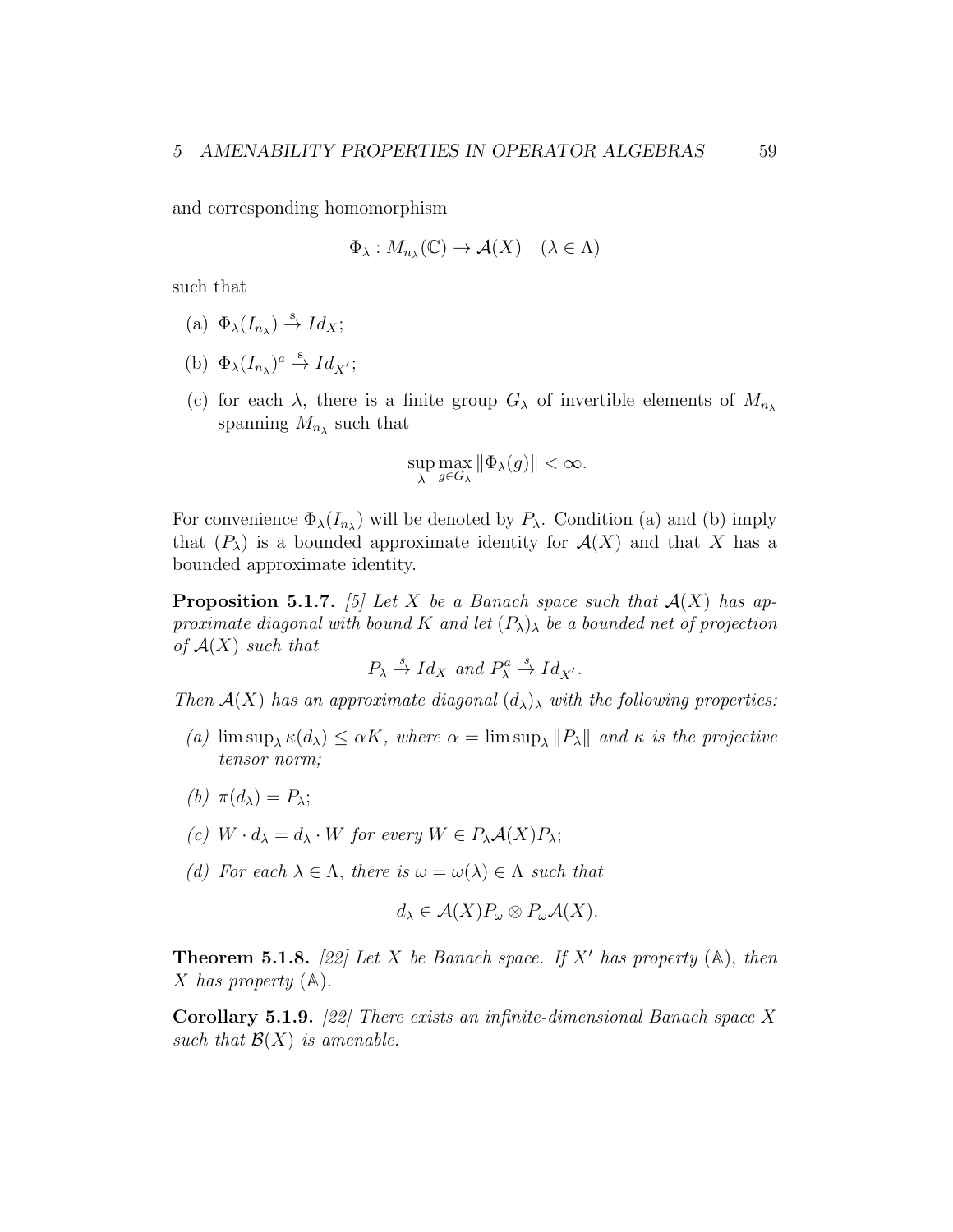**Examples 5.1.10.** (a) Let  $(\Omega, \Sigma, \mu)$  be a measurable set, then  $L^p(\mu)$ ,  $1 \leq$  $p \leq \infty$ , has property (A).

(b)  $C(K)$  has property (A) for each compact Hausdorff space K.

c Every infinite-dimensional Hilbert space also has property (A).

**Theorem 5.1.11.** [22] Let X be a Banach space with a subsymmetric and shrinking basis. Then  $X$  has property  $(A)$ .

**Theorem 5.1.12.** [22] Let X be a Banach space which has property  $(A)$ . Then  $A(X)$  is amenable.

**Proposition 5.1.13.** [22] Let X be a Banach space such at  $\mathcal{A}(X')$  is amenable. Then  $A(X)$  is amenable.

**Definition 5.1.14.** Let X be a Banach space. Then X is said to be an  $\mathfrak{L}_p$ space  $(1 \leq p \leq \infty)$  if it has a net  $(X_{\lambda})$  of finite-dimensional Banach spaces, directed by inclusion, whose union is dense in  $X$  and such that

> sup λ  $d(X_{\lambda}, \ell_p^{n_{\lambda}}) < \infty$  where  $n_{\lambda} = \dim(X_{\lambda}).$

**Example 5.1.15.** Let  $X = \ell_p$  or  $L_p(0, 1)$ . Then X is an  $\mathfrak{L}_p$ -space

*Remark* 5.1.16. Let  $X = \mathfrak{L}_p$ . Then

- (a) X has the approximation property.
- (b) X' has bounded approximation property and so  $\mathcal{A}(X)$  has a bounded approximate identity.

**Theorem 5.1.17.** [22] Let  $X = \mathfrak{L}_p$  for  $1 \leq p < \infty$ . Then  $\mathcal{A}(X)$  is amenable.

The following is a generalization of [[22] Theorem 6.9], given in [5].

**Corollary 5.1.18.** [5] Let X be an  $\mathfrak{L}_p$ -space  $(1 \leq p \leq \infty)$  and let Y be an  $\mathfrak{L}_q$ -space  $(1 \leq q \leq \infty)$ . Then  $\mathcal{A}(X \oplus Y)$  is amenable if and only if one of the following hold:

- $(a)$   $p = q$ ,
- (b)  $p = 2$  and  $1 < q < \infty$ ,

(c)  $q = 2$  and  $1 < p < \infty$ .

Proof. See [5] Corollary 4.6.

 $\Box$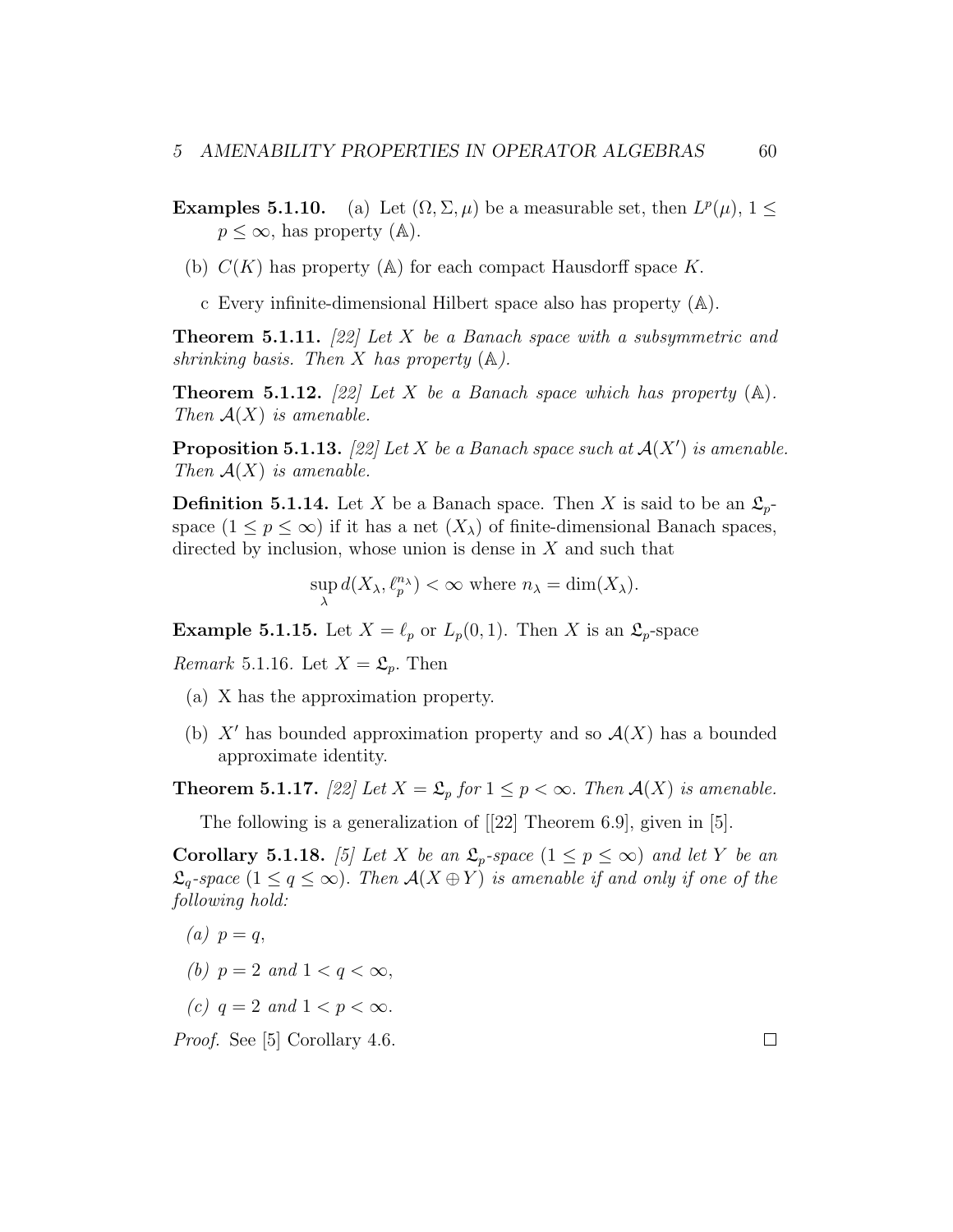#### 5.1.2 Compact Operators

In this section, we give some results on amenability in Banach algebra  $\mathcal{K}(X)$ of compact operators on a Banach space  $X$ . Our main reference in this section are  $|6|$  and  $|22|$ .

**Theorem 5.1.19.** [22] Let X be a Banach space with property  $(A)$ , then  $\mathcal{K}(X)$  is amenable.

**Proposition 5.1.20.** [22] Let X be a Banach space. If  $\mathcal{K}(X')$  is amenable and has a bounded approximate identity, then  $\mathcal{K}(X)$  is amenable.

**Proposition 5.1.21.** [22] Let X be a Banach space. If  $\mathcal{K}(X)$  is amenable and  $\mathcal{K}(X')$  has a bounded approximate identity, then  $\mathcal{K}(X')$  is amenable.

Corollary 5.1.22. [22] Let  $X = \mathfrak{L}_p$   $(1 \leq p \leq \infty)$ . Then  $\mathcal{K}(X)$  is amenable.

*Proof.* Since X has the approximation property, then  $\mathcal{A}(X) = \mathcal{K}(X)$ . Now by Theorem 5.1.17,  $\mathcal{A}(X)$  is amenable and so  $\mathcal{K}(X)$  is amenable.  $\Box$ 

**Theorem 5.1.23.** [22] Let X be a Banach space. Then  $\mathcal{K}(X)$  is amenable if and only if  $\mathcal{K}(X \oplus \mathbb{C})$  is amenable.

**Theorem 5.1.24.** [6] Let  $X = \mathcal{H}$  be a Hilbert space. Then  $\mathcal{K}(X) \oplus \mathbb{C}I$  is amenable

**Corollary 5.1.25.** [6] Let  $X = \mathcal{H}$  be a separable Hilbert space. Then  $\mathcal{K}(X)$ is amenable.

**Theorem 5.1.26.** [6] Let  $X = H$  be a Hilbert space. Then  $\mathcal{K}(X)$  is amenable.

## 5.2 Weak Amenability of Operator Algebras

This section surveys weak amenability of approximable and compact operators. These results are extensively in [3] and [21]. One interesting result studied in [3] is that bounded approximation property is neither necessary nor sufficient for the weak amenability of Banach algebra  $\mathcal{A}(X)$  of approximable operators on a Banach space  $X$  and thus a necessary was introduced in [3].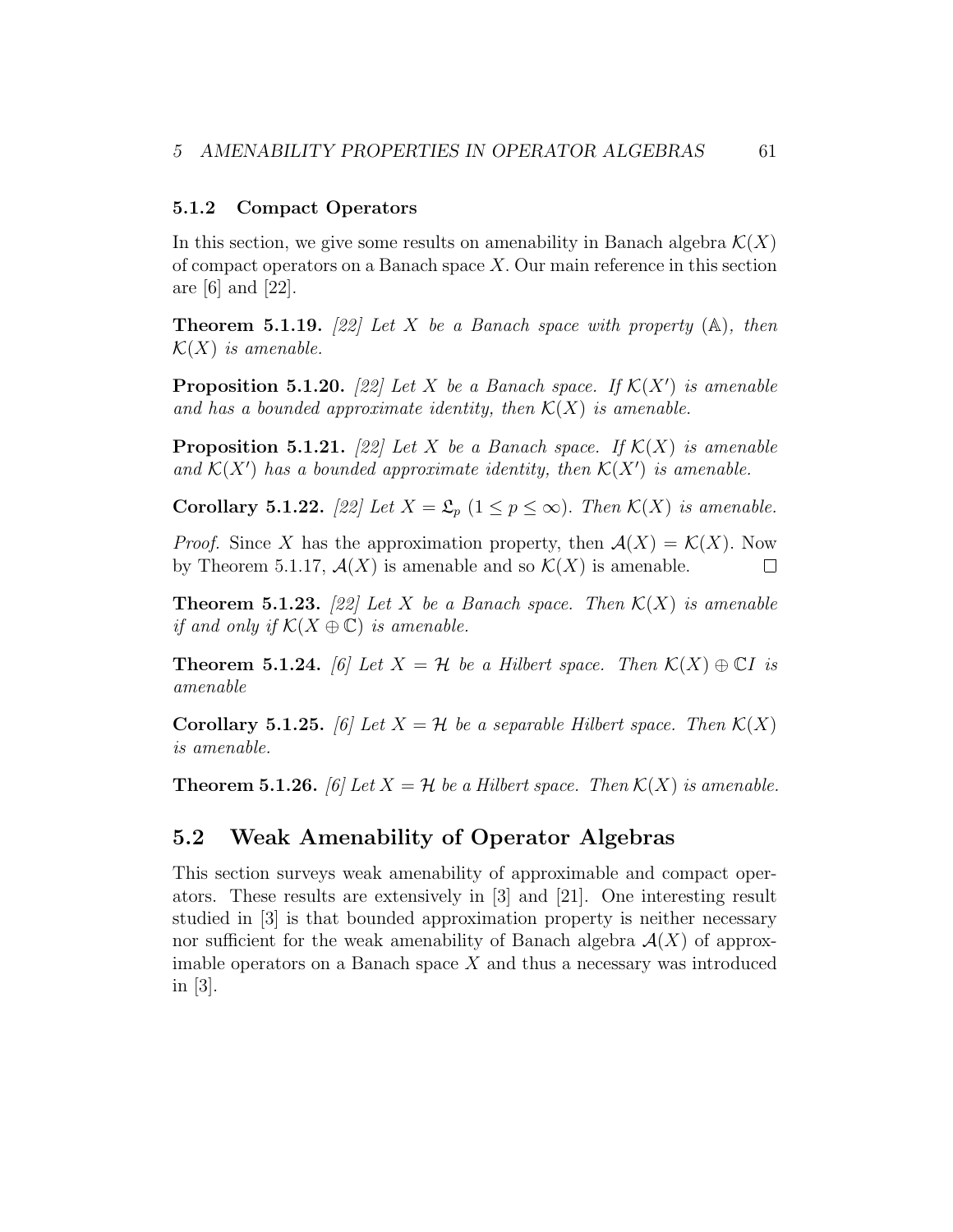#### 5.2.1 Approximable Operators

**Theorem 5.2.1.** [21] Let X be a Banach space. Suppose that  $\mathcal{A}(X)$  is not self-induced. Then  $A(X)$  is weakly amenable if and only if the following hold:

(a)  $\mathcal{A}(X) = \mathcal{N}(X)$ 

(b)  $dim(K) = 1$ , where K kernel of the trace trace :  $X \hat{\otimes} X' \to \mathcal{N}(X)$ .

**Proposition 5.2.2.** [10] Let X be a reflexive Banach space such that  $X =$  $\ell_p(Y)$  1 < p <  $\infty$ , for some Banach space Y. Then  $\mathcal{W}(X)$  is weakly amenable. In particular, if Y is reflexive then  $\mathcal{B}(X)$  is weakly amenable.

Corollary 5.2.3. [10] Suppose that the hypotheses of the above theorem hold, and that in addition X has the approximation property. Then  $A(X)$  is weakly amenable.

**Proposition 5.2.4.** [3] Let X be a Banach space, and let A be a dense subalgebra of  $X' \hat{\otimes} X$ . Then  $\mathcal{A}(X)$  is weakly amenable if and only if, whenever  $T \in \mathcal{B}(X')$  is such that

$$
|trace(T(RS - SR)' ) \le K ||R|| ||S|| \quad (R, S \in \mathcal{A})
$$

for some constant K, there exists  $\lambda \in \mathbb{C}$  and a constant L such that

$$
||\mathit{trace}((T - \lambda)W')| \le L||W|| \quad (W \in \mathcal{A}).
$$

**Corollary 5.2.5.** [3] Let X be a reflexive Banach space, and let  $\bar{\mathcal{A}} = X'\hat{\otimes}X$ . Then  $\mathcal{A}(X)$  is weakly amenable if and only if, whenver  $T \in \mathcal{B}(X)$  is such that

$$
|trace(T(RS - SR)) \le K||R|| ||S|| \quad (R, S \in \mathcal{A})
$$

for some constant K, there exists  $\lambda \in \mathbb{C}$  and a constant L such that

$$
||\operatorname{trace}((T - \lambda)W)| \le L||W|| \quad (W \in \mathcal{A}).
$$

**Definition 5.2.6.** Let  $A$  and  $B$  be seld-induced Banach algebra. Then  $A$ and B are said to be *M-equivalent*, denoted by  $\mathcal{A} \underset{M}{\sim} \mathcal{B}$ , if there are bimodules  $_{\mathcal{A}}\mathcal{U}_{\mathcal{B}}$  and  $_{\mathcal{B}}\mathcal{V}_{\mathcal{A}}$  and blanced pairings

$$
[\cdot]: {}_{\mathcal{A}}\mathcal{U} \hat{\otimes} \mathcal{V}_{\mathcal{A}} \to \mathcal{A} \text{ and } [\cdot]: {}_{\mathcal{B}}\mathcal{V} \hat{\otimes} \mathcal{U}_{\mathcal{B}} \to \mathcal{B},
$$

which are bimodule isomorphisms satisfying

$$
[u\hat{\otimes}_B v]\cdot u'=u\cdot [v\hat{\otimes}_\mathcal{A} u']\quad\text{and}\quad [v\hat{\otimes}_\mathcal{A} u]\cdot v'=v\cdot [u\hat{\otimes}_\mathcal{B} v']\quad u,u'\in {}_\mathcal{A}\mathcal{U}_\mathcal{B}, v,v'\in {}_\mathcal{B}\mathcal{V}_\mathcal{A}.
$$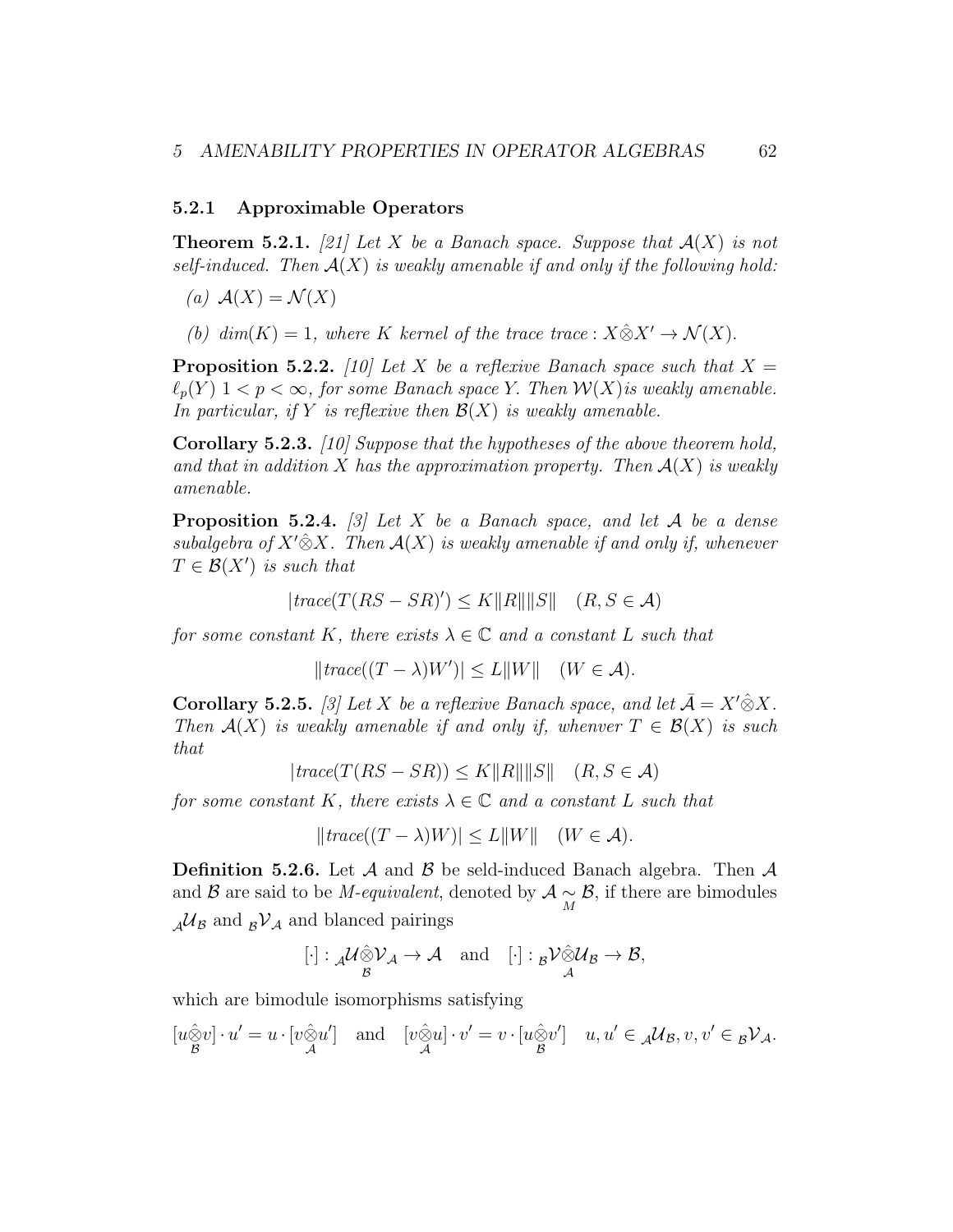**Proposition 5.2.7.** [21] Let X and Y be a Banach space. Suppose  $\mathcal{A}(X)$ and  $\mathcal{A}(Y)$  are seld-induced Banach algebras, and that  $\mathcal{A}(X) \underset{M}{\sim} \mathcal{A}(Y)$ . If X has the bounded approximation property, then there exists an injection

 $\mathcal{H}^1(\mathcal{A}(Y), \mathcal{A}(Y)') \to \mathcal{H}^1(\mathcal{A}(X), \mathcal{A}(X)').$ 

In particular if X has the bounded approximation property and  $A(X)$  is weakly amenable, then  $A(Y)$  is weakly amenable.

**Proposition 5.2.8.** [21] Let X be a Banach space. Then  $\mathcal{A}(\ell_p(X))$  is weakly amenable if and only if  $A(\ell_p(X))$  is self-induced.

**Proposition 5.2.9.** [21] Let X be a Banach space with bounded approximation property. Then  $A(L_p(\mu, X))$  is weakly amenable.

**Definition 5.2.10.** Let  $X_1$  and  $X_2$  be Banach spaces, and let  $X = X_1 \oplus X_2$ be the direct sum. For  $k = 1, 2$ , the kth *canonical projection (embedding)* are denoted by

$$
\gamma_k: X \to X_k \quad (i_k: X_k \to X).
$$

Then for any  $T \in \mathcal{B}(X)$  and  $\tilde{T} \in \mathcal{B}(X')$ , let

$$
T_{kj} = \gamma_k T i_j \quad \text{and} \quad \tilde{T}_{kj} = \gamma_k' \tilde{T} i_j'.
$$

**Definition 5.2.11.** Let X be a Banach space, then for each  $T \in \mathcal{B}(X)$ consider the maps

$$
l_T: W \mapsto \text{trace}(TW') \quad (W \in \mathcal{F}(X))
$$

and

$$
b_T : (R, S) \mapsto \text{trace}(T(RS - SR)^{\prime}) \quad ((R, S) \in \mathcal{F}(X) \times \mathcal{F}(X)).
$$

Then define set  $\Delta_X$  by

$$
\Delta_X \stackrel{def}{=} \{T \in \mathcal{B}(X') : b_T \text{ is bounded}\}.
$$

**Theorem 5.2.12.** [3] Let  $X_1$  and  $X_2$  be infinite-dimensional Banach spaces, and let  $X = X_1 \oplus X_2$ . Suppose at least one of the following conditions hold:

(a)  $X'_1$  has the bounded approximation property;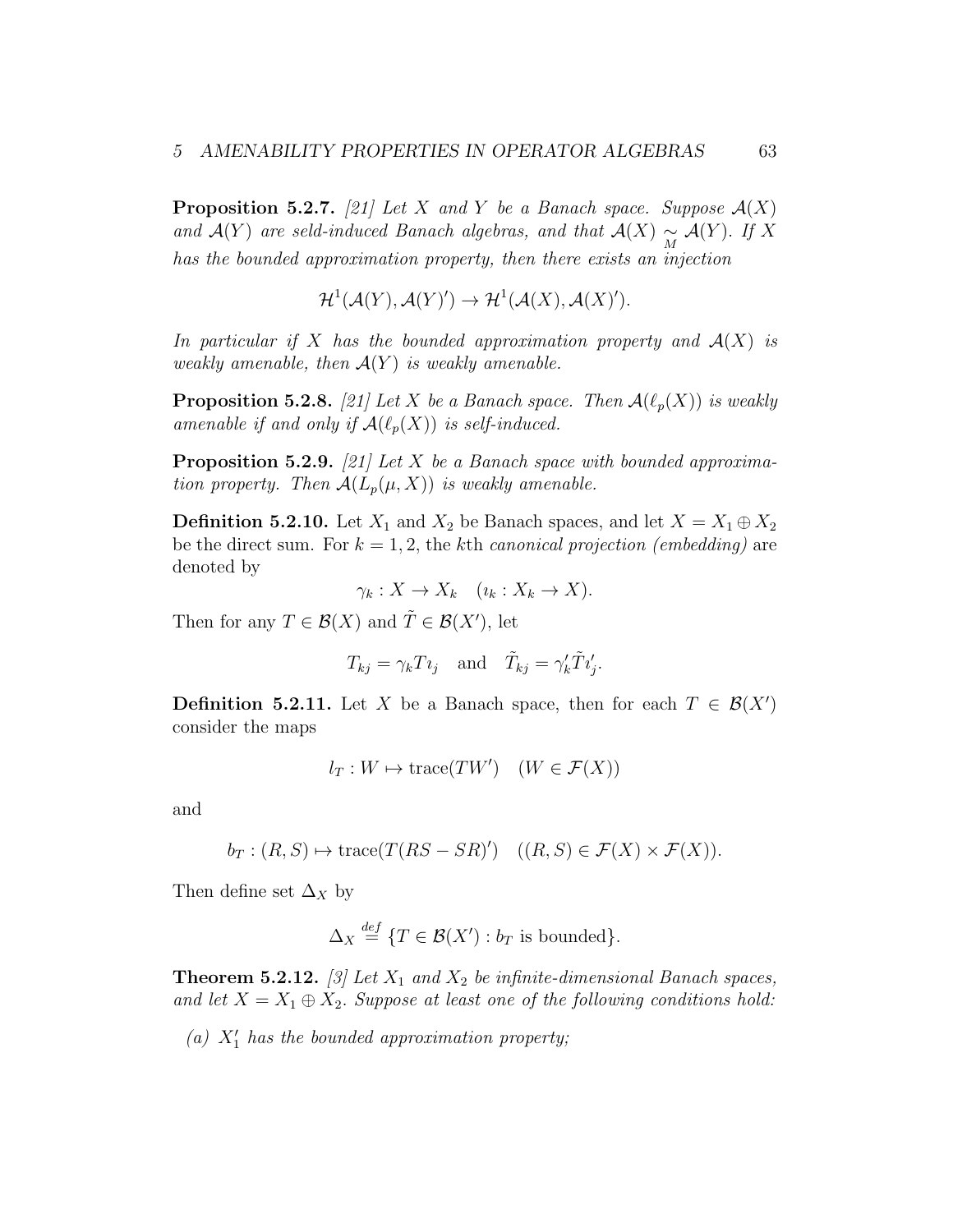- (b)  $X_2'$  has the bounded approximation property;
- $(c)$  X has the bounded approximation property;

Then, for each  $T \in \Delta_X$ , theere exists a constant  $K_T$  such that

$$
|l_T(i_1W_{12}\gamma_2 + i_2W_{21}\gamma_1)| \le K_T ||W|| \quad (W \in \mathcal{F}(X)).
$$

**Proposition 5.2.13.** [3] Suppose that the hypotheses of Theorem 5.2.12 is satisfied. If  $A(X_1)$  is weakly amenable and if there is a  $c > 0$  such that

$$
||W||_{X_1} \le c||W|| \quad (W \in \mathcal{F}(X_2)).
$$

Then  $A(X)$  is weakly amenable.

Proof. See [3].

Remark 5.2.14. The above result gives a necessary condition for the weakly amenable of Banach algebra of approximable operators on a Banach space X.

**Definition 5.2.15.** Let J be a Banach space, and let  $(G_n)$  be a sequence of finite-dimensional Banach spaces such that for each  $i \in \mathbb{N}$ , the set  $\{n \in \mathbb{N}\}$  $\mathbb{N}: G_n \cong G_i$  is infinite. Then *J* is said to be a *Johnson space* if it can be written as the  $\ell_p$ -sum of the sequence  $(G_n)$ , that is,  $J = (\bigoplus_{n=1}^{\infty} G_n)_p$   $(p =$  $0, 1 \leq p < \infty$ ).

**Example 5.2.16.** If  $X = \ell_p (1 \le p \le \infty)$  or  $c_0$ . Then X is a Johnson space.

*Remark* 5.2.17. If  $T \in \mathcal{A}(X, Y)$ , then there exist a  $T_1 \in \mathcal{A}(X, J_p)$  and  $T_2 \in$  $\mathcal{A}(J_p, Y)$  such that  $T = T_1 \circ T_2$ . i.e. every approximable operators factors approximately through  $J_p$ .

**Definition 5.2.18.** Let  $J = (\bigoplus G_n)_p$  be a Johnson space. Then a Banach space X is called a J-space if there exists  $\lambda \geq 1$  such that for every finite dimensional subspace Y of X, there is subspace G of X such that the Banach -Mazur distance  $d(G, G_i) \leq \lambda$  for some  $i \in \mathbb{N}$ .

**Example 5.2.19.** Any Banach space is a  $J_p$  space for every  $1 \leq p \leq \infty$  and  $p=0.$ 

 $\Box$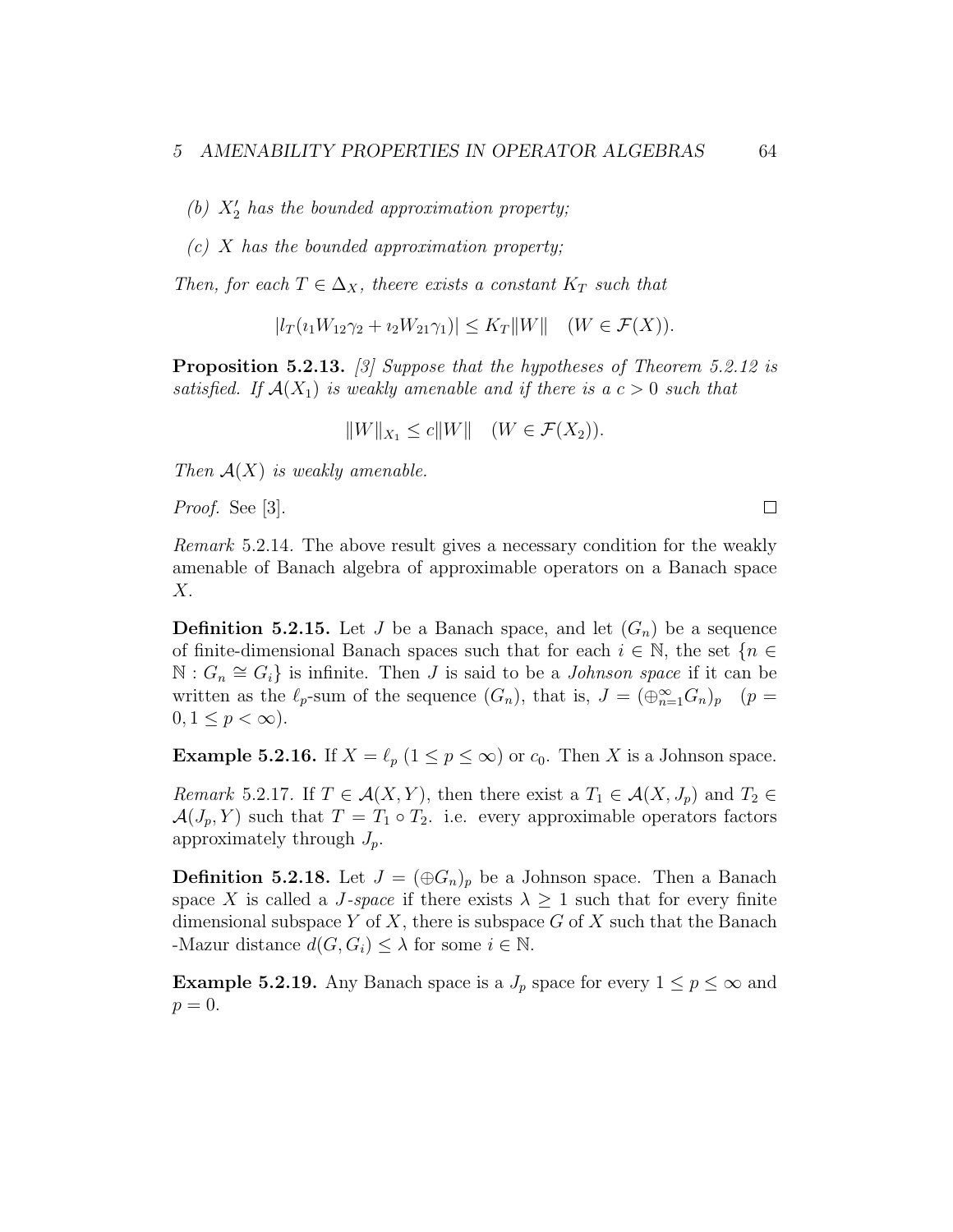**Theorem 5.2.20.** [3] Let  $J = (\bigoplus_{i=1}^{\infty} G_n)_p$  be a Johnson space, and let X be a J-space. Then  $A(J)$  is weakly amenable, and  $A(X)$  factors approximately through  $A(J)$ .

**Theorem 5.2.21.** [3] Let  $J = (\bigoplus_{1}^{\infty} G_n)_p$  be a Johnson space, and let X be a *J*-space. Then  $A(X \oplus J)$  is weakly amenable.

In general, for every Banach space X, The Banach algebra  $\mathcal{A}(X \oplus J)$  is weakly amenable.

**Theorem 5.2.22.** [3] Let X be a Banach space and  $J_{\infty} = (\bigoplus_{1}^{\infty} G_n)_{\infty}$ . Then the Banach algebra  $\mathcal{A}(X \oplus J_{\infty})$  is weakly amenable.

The following result shows that the Banach space  $X$  having the approximation property is not necessary for  $\mathcal{A}(X)$  to be weakly amenable.

**Theorem 5.2.23.** [3] There are Banach spaces without the approximation property such that  $A(X)$  is weakly amenable.

Proof. Since every complemented subspace of a Banach space Y will have the (bounded) apprixmation property, if whenever Y has the (bounded) approximation property. Thus the Banach space  $X \oplus J_p$  does not have the (bounded) approximation property, if whenever  $X$  does not have the (bounded) approxmation property. However by Theorem 5.2.21 is always wealy amenable.  $\Box$ 

**Theorem 5.2.24.** [3] Let  $X = X_1 \oplus X_2$  be the direct sum of Banach spaces. Suppose the hypothese of Theorem 5.2.12 is satisfied. If  $\mathcal{A}(X_1)$  and  $\mathcal{A}(X_2)$ is weakly amenable, then  $A(X)$  is weakly amenable.

Corollary 5.2.25. [3] Let  $X_i = \mathfrak{L}_{p_i}$ ,  $1 \leq p_i \leq \infty$   $(1 \leq i \leq n)$ . Then  $\mathcal{A}(\bigoplus_{i=1}^n X_i)$  is weakly amenable.

Proof. The desired results follows by using Theorem 5.2.24 and induction.  $\Box$ 

**Corollary 5.2.26.** [3] Let X be a Banach space with bounded approximation property. If  $\mathcal{A}(X)$  is weakly amenable, then  $\mathcal{A}(\ell_p^n(X))$   $(1 \leq p \leq \infty, n \in \mathbb{N})$ is weakly amenable.

**Proposition 5.2.27.** [3] Let X be a Banach space. If  $\mathcal{A}(X')$  is weakly amenable, then  $A(X)$  is weakly amenable.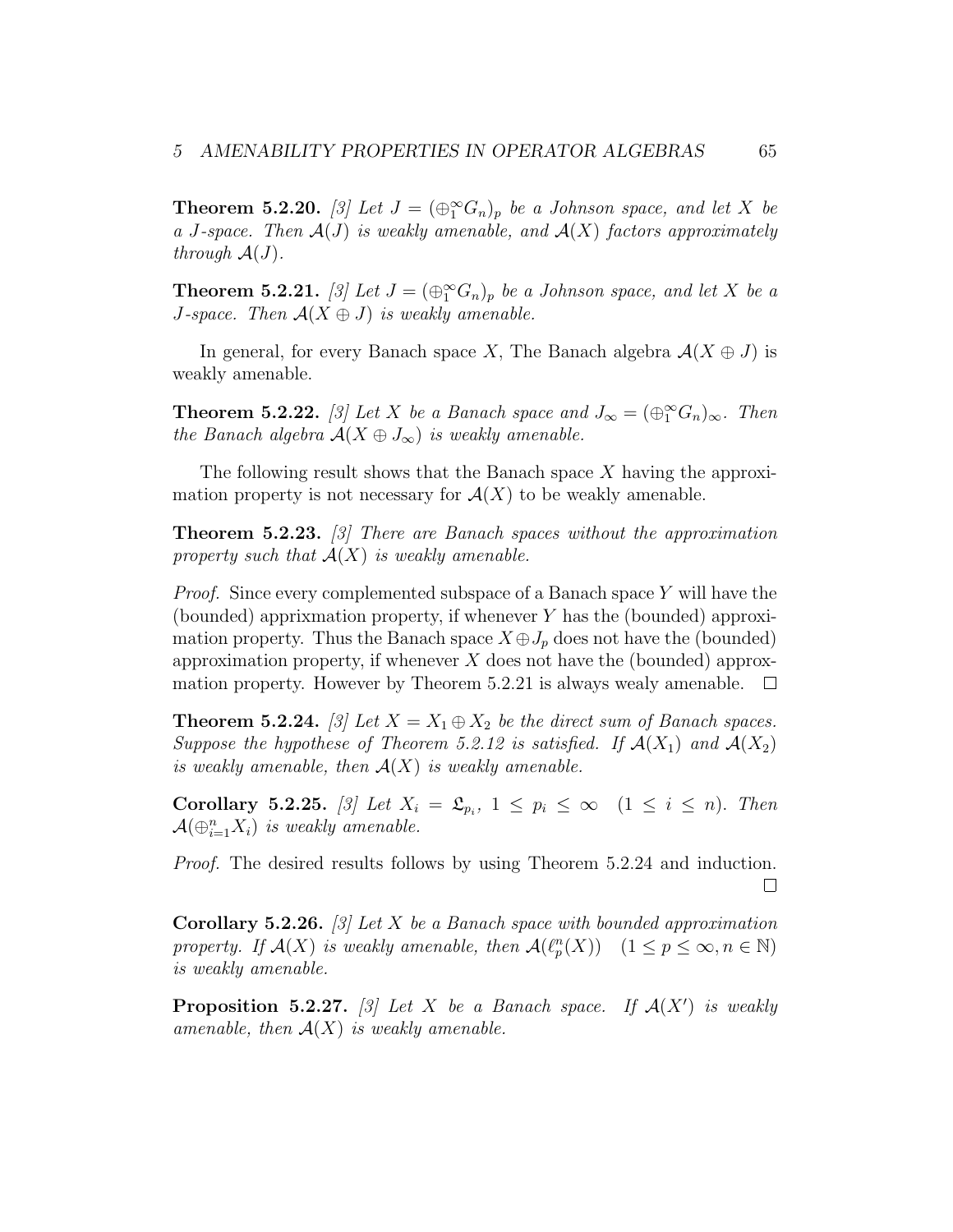**Proposition 5.2.28.** [3] Let X be a Banach space such that A is weakly amenable, and  $\iota: X \to X''$  the canonical embedding. If the following conditions hold:

- (a)  $\iota(X)$  is complemented in  $X''$ , in particular, if X is a dual space.
- (b)  $||W||_X \le c||W||$  (W  $\in \mathcal{F}(X'')$  for some constant  $c > 0$ , in particular, if  $X''$  has the bounded approximation property.

Then  $\mathcal{A}(X'')$  is weakly amenable. Consequently by previous proposition  $\mathcal{A}'(X')$ is weakly amenable.

Corollary 5.2.29. [3] The algebra  $\mathcal{A}(J_{\infty})$  is weakly amenable.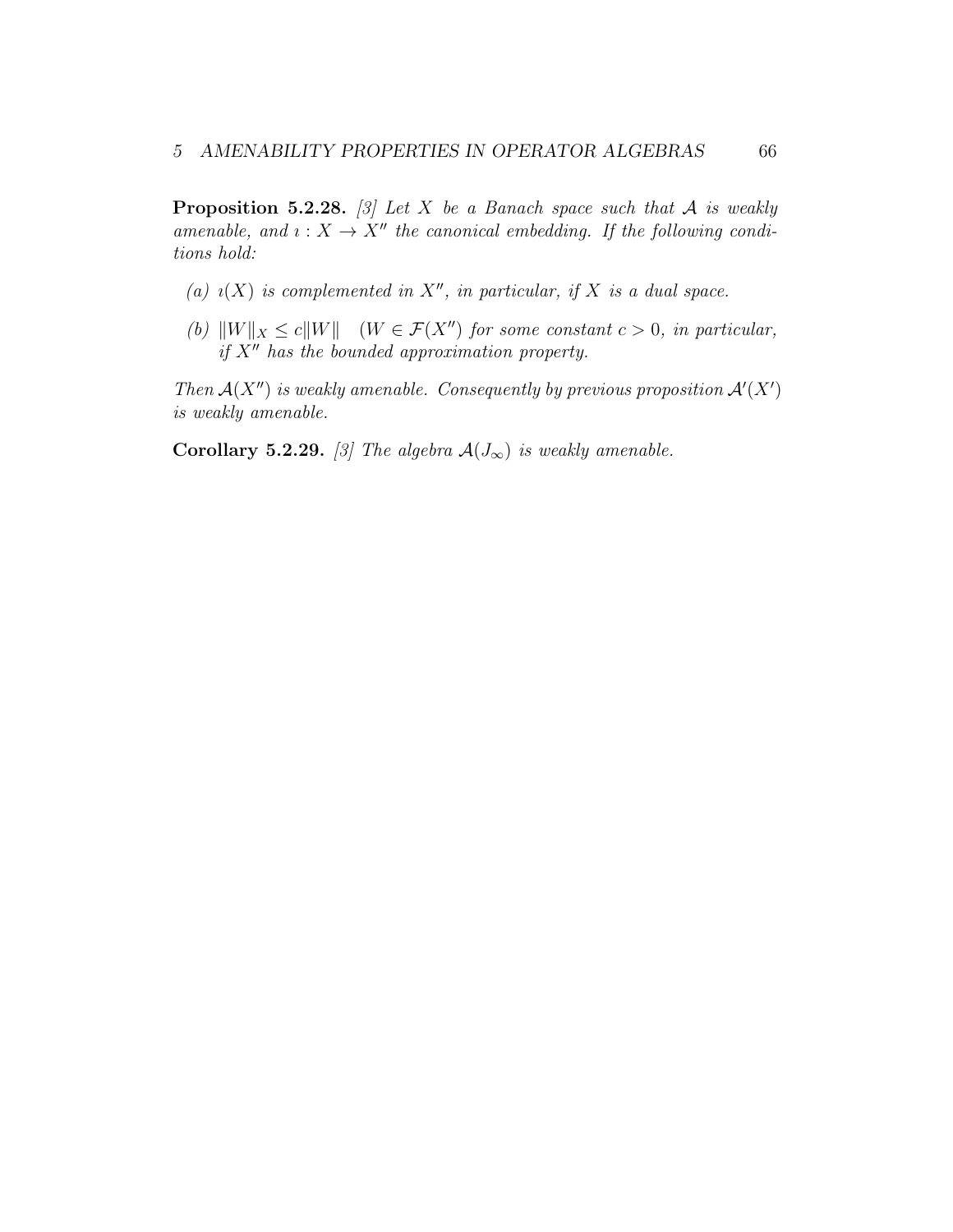## References

- [1] F. Albiac. N. J. Kalton, Topics in Banach space theory, Graduate Texts in Math. Springer (2006).
- [2] S. Berrios and C. Botelho, Approximation properties determined by operator ideals, Studia Math., 208 (2012), 77-116.
- [3] A. Blanco, On the weak amenability of  $A(X)$  and its relation to approximation property, J. Funct. Anal., 203 (1) (2003), 1-26.
- [4] A. Blanco, Weak amenability of  $\mathcal{A}(E)$  and the geometry of E, J. London Math. Soc. (2) 66 (2002), 721-740
- [5] A. Blanco, N Gronbaek, Amenability of algebras of approximable operators, Israel J. Math. 171 (2009), 127-156.
- [6] R. S. Bryder, Amenable Banach algebras Dept. Math. Sciences, Univ. of Copenhagen (2011).
- [7] J. A. Clarkson Uniformly convex spaces, Trans. Amer. Math. Soc. 40 3 (1936), 396-414.
- [8] J.B. Conway, A course in functional analysis second edition, Graduate Texts in Mathematics Vol. 96, Springer-Verlag (1990).
- [9] P.C. Curtis Jr., R.J. Loy, The structure of amenable Banach algebras, J. London Math. Soc., 40 (2) (1989), 89-104.
- [10] H.G Dales, F. Ghahramani and N. Gronbaek, Derivations into iterated duals of Banach algebras, Studia Math. 128 (1998), 19-54.
- [11] M. Daws. Banach algebras of operators, Phd thesis University of Leeds,  $(2004).$
- [12] A. Defant and K. Floret, Tensor norms and operator ideals, Elsevier Science North-Holland, Amsterdam (1993).
- [13] M. Despic and F. Ghahramani, Weak amenability of group algebras on locally compact groups, Canad. Math. Bull., 37 (1994), 165-167. The second dual of a Banach algebra, Proc. Roy. Soc. Edinburgh, Sect. A 84 (1979), 309-325.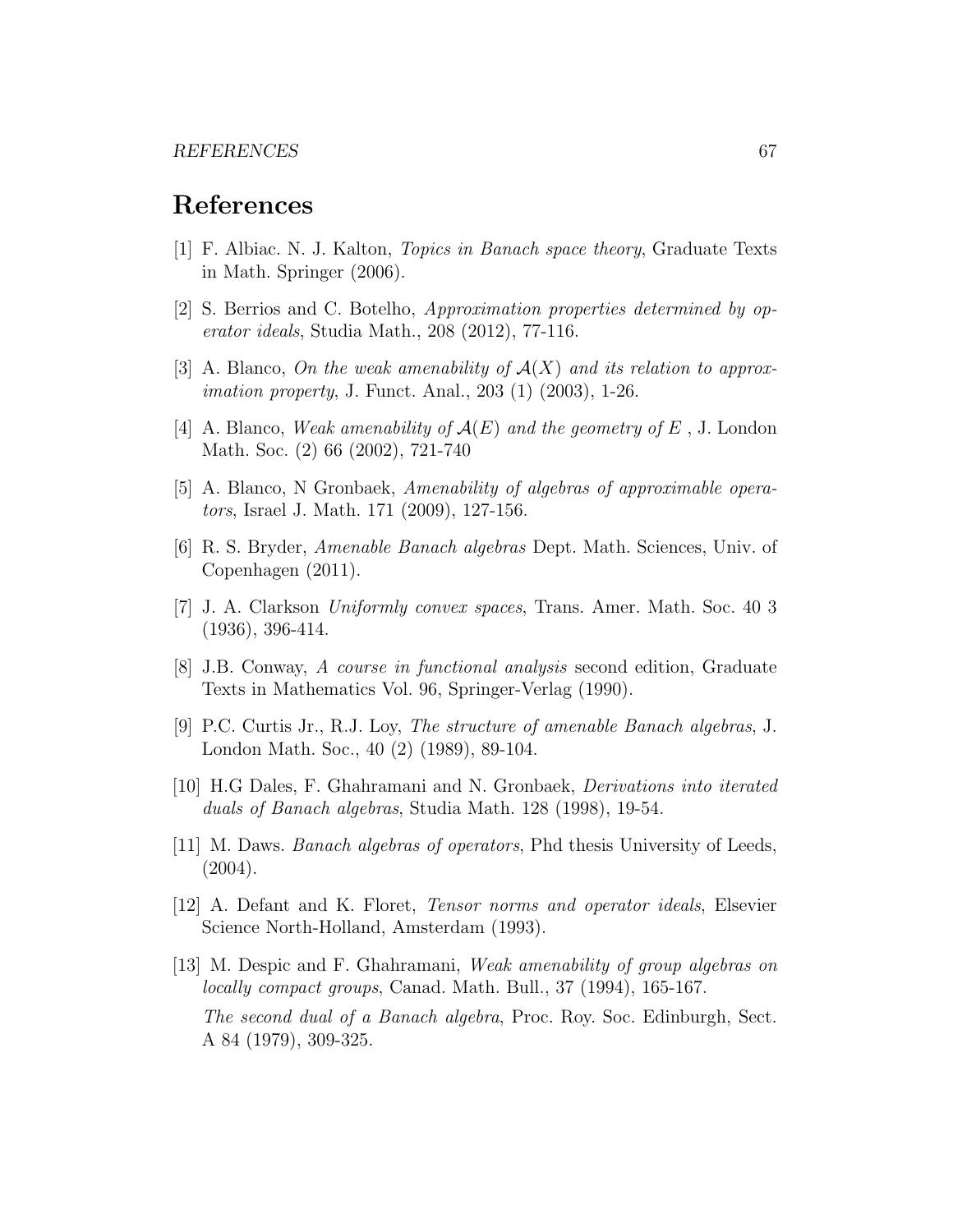- [14] J. Duncan and A.L.T. Peterson, Amenability for discrete convolution semigroup algebras, Math. Scand., 66 (1990), 141-146.
- [15] F. Ghahramani and R.J. Loy, Generalized notions of amenability, J. Funct. Anal. 208 (2004), 229-260.
- [16] F. Ghahramani and C.J. Read *Approximate amenability of*  $\mathcal{K}(X)$  J. Funct. Anal. 267 (2014), 1540-1565.
- [17] C. Goffman and A. Pedrick, First course in functional analysis, Prentice Hall (1965).
- [18] F. Groudeau, Amenability and the second dual of a Banach algebra, Studia Math., 125 (1997), 75-81.
- [19] N. Gronbaek, A characterization of weakly amenable Banach algebras, Studia Math., 46 (1989), 149-162.
- [20] N. Gronbaek, Amenability of discrete convolution algebras , the commutative case, Pacific J. Math., 143 (1990), 243-249.
- [21] N. Gronbaek, Factorization and weak amenability of  $\mathcal{A}(X)$ , Math. Proc. Royal Irish Academy 106A 1 (2006), 31-52.
- [22] N. Gronbaek, B. E. Johnson, G.A. Willis Amenability of Banach algebras of compact operators, Israel J. Math. 87 (1994), 289-324.
- [23] U. Haagerup, All nuclear C<sup>\*</sup>-algebras are amenable, Invent. Math., 74 (1983), 305-319.
- [24] U. Haagerup and N.J. Lausten, Weak amenability of  $C^*$ -algebras and a Theorem of Goldstein, In E. Albrecht and M. Mathew (ed.s), Banach algebra '97 Walter de Grutyer, (1998), pp. 221-243.
- [25] B.E. Johnson, Cohomology in Banach algebras, Mem. Amer. Math. Soc., 127 (1972).
- [26] N.J Laustsen, R.J Loy, and C.J. Read, The lattice of closed ideals in the Banach algebra of operators on certain Banach spaces, J. Funct. Anal., (2004) 214, 106-131 .